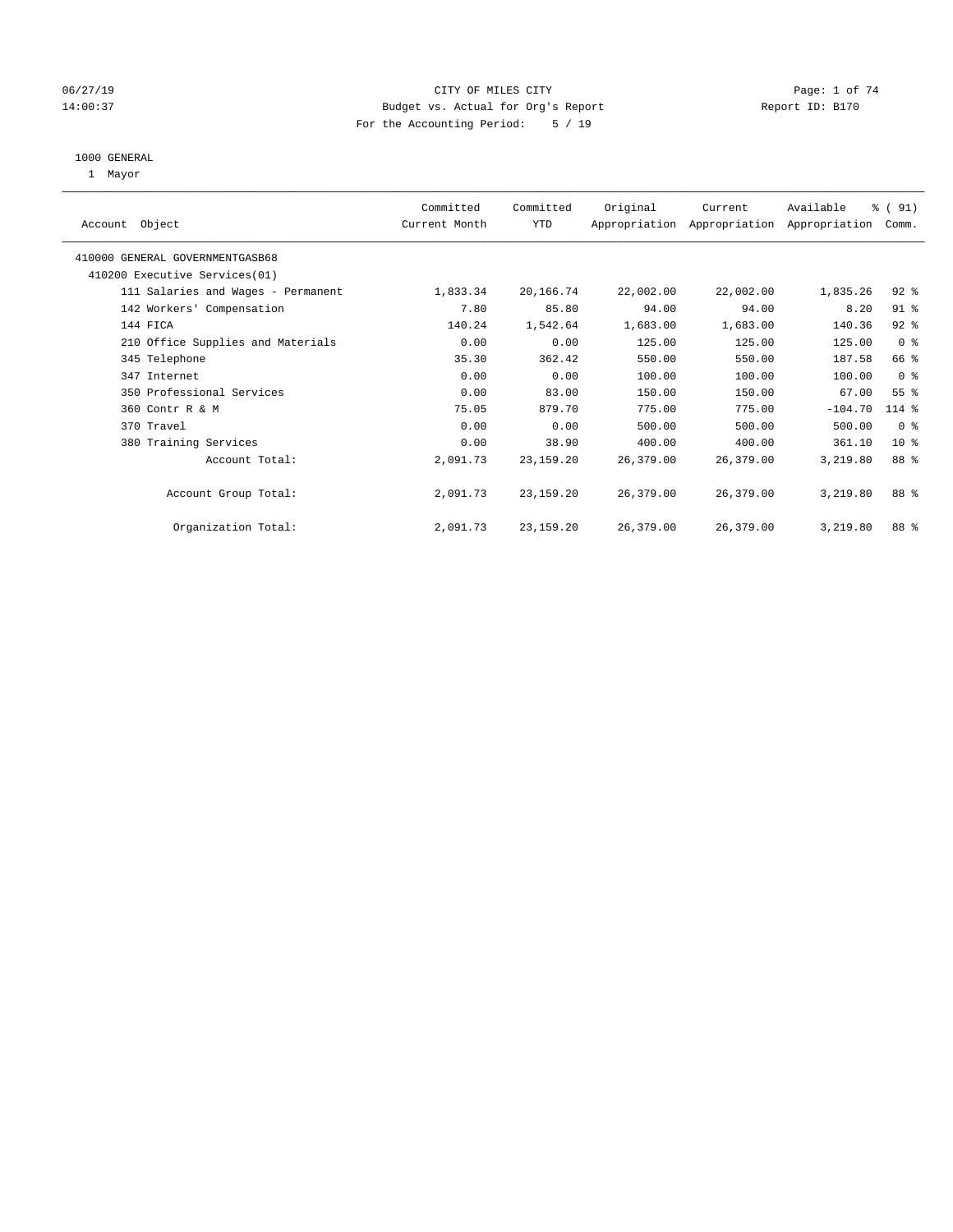### 06/27/19 CITY OF MILES CITY Page: 2 of 74 14:00:37 Budget vs. Actual for Org's Report Report ID: B170 For the Accounting Period: 5 / 19

#### 1000 GENERAL

2 City Council

| Account Object                           | Committed<br>Current Month | Committed<br><b>YTD</b> | Original  | Current<br>Appropriation Appropriation Appropriation Comm. | Available | % (91)         |
|------------------------------------------|----------------------------|-------------------------|-----------|------------------------------------------------------------|-----------|----------------|
| 410000 GENERAL GOVERNMENTGASB68          |                            |                         |           |                                                            |           |                |
| 410100 Legislative Services(02)          |                            |                         |           |                                                            |           |                |
| 111 Salaries and Wages - Permanent       | 2,666.72                   | 29, 333.92              | 31,968.00 | 31,968.00                                                  | 2,634.08  | $92$ %         |
| 142 Workers' Compensation                | 11.36                      | 124.96                  | 137.00    | 137.00                                                     | 12.04     | $91$ %         |
| 144 FICA                                 | 204.00                     | 2,244.00                | 2,445.00  | 2.445.00                                                   | 201.00    | $92$ $%$       |
| 145 PERS                                 | 28.56                      | 314.16                  | 339.00    | 339.00                                                     | 24.84     | 93%            |
| 220 Operating Expenses                   | 0.00                       | 0.00                    | 200.00    | 200.00                                                     | 200.00    | 0 <sup>8</sup> |
| 370 Travel                               | 0.00                       | 180.00                  | 100.00    | 100.00                                                     | $-80.00$  | $180*$         |
| 380 Training Services                    | 0.00                       | 0.00                    | 500.00    | 500.00                                                     | 500.00    | 0 <sup>8</sup> |
| Account Total:                           | 2,910.64                   | 32,197.04               | 35,689.00 | 35,689.00                                                  | 3,491.96  | $90*$          |
| 410105 Safety Culture-Supplies           |                            |                         |           |                                                            |           |                |
| 230 Repair and Maintenance Supplies      | 0.00                       | 0.00                    | 250.00    | 250.00                                                     | 250.00    | 0 <sup>8</sup> |
| Account Total:                           | 0.00                       | 0.00                    | 250.00    | 250.00                                                     | 250.00    | 0 <sup>8</sup> |
| Account Group Total:                     | 2,910.64                   | 32,197.04               | 35,939.00 | 35,939.00                                                  | 3,741.96  | $90*$          |
| 470000 Housing and Community Development |                            |                         |           |                                                            |           |                |
| 470300 Ecomonic Development              |                            |                         |           |                                                            |           |                |
| 350 Professional Services                | 0.00                       | 15,604.00               | 15,604.00 | 15,604.00                                                  | 0.00      | $100*$         |
| Account Total:                           | 0.00                       | 15,604.00               | 15,604.00 | 15,604.00                                                  | 0.00      | $100*$         |
| Account Group Total:                     | 0.00                       | 15,604.00               | 15,604.00 | 15,604.00                                                  | 0.00      | 100 %          |
| 520000 OTHER FINANCING USES              |                            |                         |           |                                                            |           |                |
| 521000 Interfund Operating Transfers Out |                            |                         |           |                                                            |           |                |
| 820 Transfers to Other Funds             | 0.00                       | 0.00                    | 0.00      | 54,951.62                                                  | 54,951.62 | 0 <sup>8</sup> |
| Account Total:                           | 0.00                       | 0.00                    | 0.00      | 54,951.62                                                  | 54,951.62 | 0 <sup>8</sup> |
| Account Group Total:                     | 0.00                       | 0.00                    | 0.00      | 54,951.62                                                  | 54,951.62 | 0 %            |
| Organization Total:                      | 2,910.64                   | 47,801.04               | 51,543.00 | 106,494.62                                                 | 58,693.58 | $45$ %         |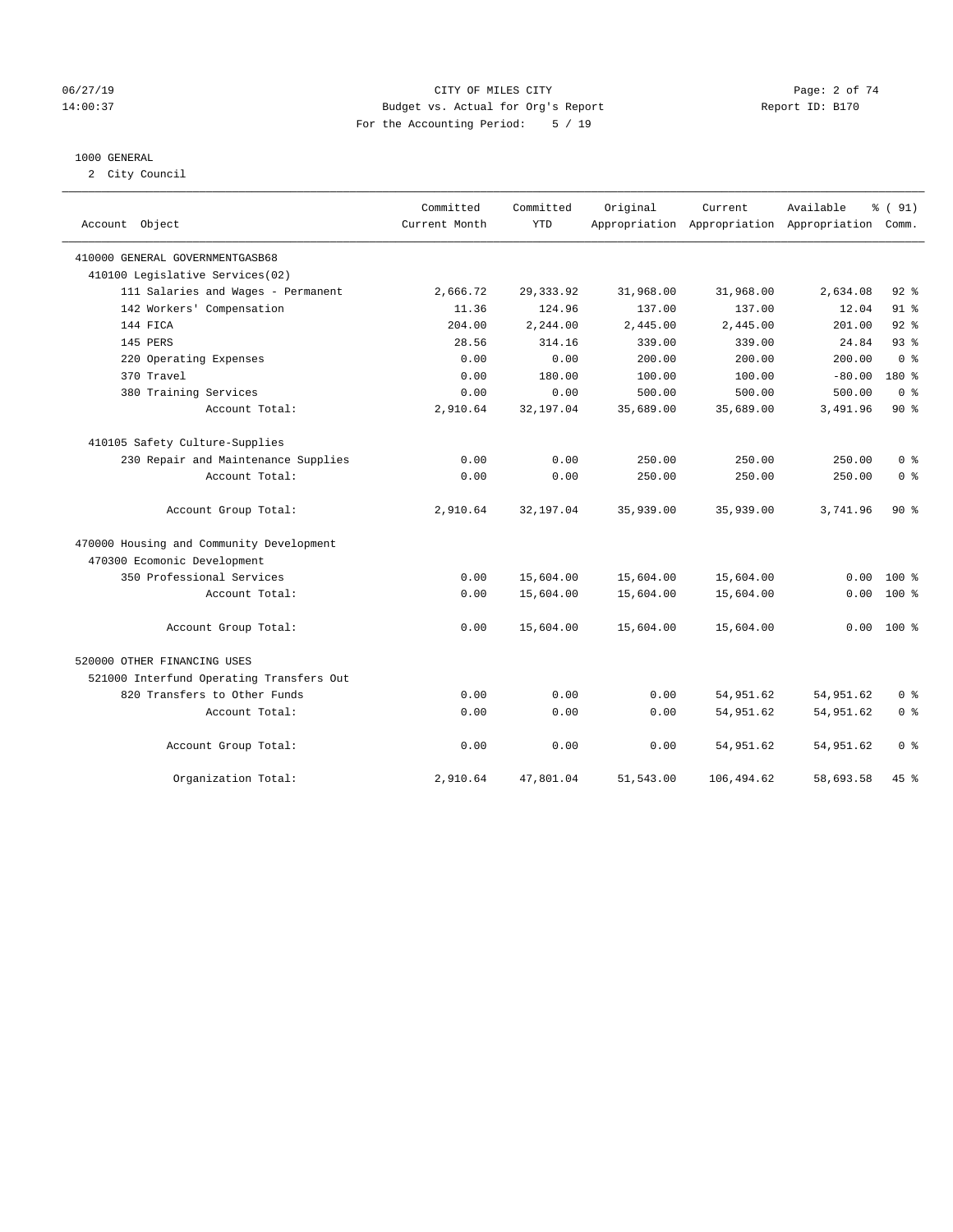### 06/27/19 CITY OF MILES CITY Page: 3 of 74 14:00:37 Budget vs. Actual for Org's Report Report ID: B170 For the Accounting Period: 5 / 19

## 1000 GENERAL

3 City Clerk

| Account Object                             | Committed<br>Current Month | Committed<br><b>YTD</b> | Original   | Current    | Available<br>Appropriation Appropriation Appropriation Comm. | % (91)           |
|--------------------------------------------|----------------------------|-------------------------|------------|------------|--------------------------------------------------------------|------------------|
| 410000 GENERAL GOVERNMENTGASB68            |                            |                         |            |            |                                                              |                  |
| 410500 Financial Services(03)              |                            |                         |            |            |                                                              |                  |
| 111 Salaries and Wages - Permanent         | 9,508.14                   | 98,118.98               | 126,452.00 | 126,452.00 | 28, 333.02                                                   | 78 %             |
| 131 VACATION                               | 643.05                     | 8,677.63                | 7,100.00   | 7,100.00   | $-1, 577.63$                                                 | $122$ %          |
| 132 SICK LEAVE                             | 0.00                       | 3,958.79                | 4,100.00   | 4,100.00   | 141.21                                                       | 97 <sub>8</sub>  |
| 133 OTHER LEAVE PAY                        | 0.00                       | 610.30                  | 3,327.00   | 3,327.00   | 2,716.70                                                     | 18 <sup>°</sup>  |
| 141 Unemployment Insurance                 | 35.54                      | 392.00                  | 212.00     | 212.00     | $-180.00$                                                    | 185 %            |
| 142 Workers' Compensation                  | 127.63                     | 1,407.45                | 1,731.00   | 1,731.00   | 323.55                                                       | 81 %             |
| 143 Health Insurance                       | 2,144.44                   | 22,715.40               | 25,742.00  | 25,742.00  | 3,026.60                                                     | 88 %             |
| 144 FICA                                   | 774.18                     | 8,537.20                | 10,785.00  | 10,785.00  | 2,247.80                                                     | 79 %             |
| 145 PERS                                   | 869.95                     | 9,544.20                | 11,941.00  | 11,941.00  | 2,396.80                                                     | $80*$            |
| 196 CLOTHING ALLOTMENT                     | 0.00                       | 573.74                  | 525.00     | 525.00     | $-48.74$                                                     | 109 <sub>8</sub> |
| 210 Office Supplies and Materials          | 53.96                      | 1,022.86                | 2,500.00   | 2,500.00   | 1,477.14                                                     | 41 %             |
| 214 Small Items of Equipment               | 0.00                       | 431.66                  | 3,000.00   | 3,000.00   | 2,568.34                                                     | $14*$            |
| 220 Operating Expenses                     | 126.64                     | 1,614.97                | 2,800.00   | 2,800.00   | 1,185.03                                                     | 58 %             |
| 311 Postage, Box Rent, Etc.                | 538.84                     | 870.59                  | 3,000.00   | 3,000.00   | 2,129.41                                                     | 29%              |
| 320 Printing, Duplicating, Typing &        | 0.00                       | 64.71                   | 100.00     | 100.00     | 35.29                                                        | 65 %             |
| 330 Publicity, Subscriptions & Dues        | 84.00                      | 840.38                  | 2,200.00   | 2,200.00   | 1,359.62                                                     | 38 <sup>8</sup>  |
| 334 Memberships, Registrations & Dues      | 0.00                       | 3,226.45                | 3,200.00   | 3,200.00   | $-26.45$                                                     | $101$ %          |
| 345 Telephone                              | 51.83                      | 563.20                  | 650.00     | 650.00     | 86.80                                                        | 87%              |
| 347 Internet                               | 19.52                      | 214.72                  | 250.00     | 250.00     | 35.28                                                        | 86 %             |
| 350 Professional Services                  | 0.00                       | 24,663.11               | 35,000.00  | 35,000.00  | 10,336.89                                                    | 70 %             |
| 360 Contr R & M                            | 1,015.13                   | 11,617.80               | 19,100.00  | 19,100.00  | 7,482.20                                                     | 61 %             |
| 370 Travel                                 | 0.00                       | 1,454.03                | 2,500.00   | 2,500.00   | 1,045.97                                                     | 58 %             |
| 380 Training Services                      | 380.92                     | 1,470.92                | 1,500.00   | 1,500.00   | 29.08                                                        | 98 <sup>8</sup>  |
| 382 Books                                  | 0.00                       | 0.00                    | 100.00     | 100.00     | 100.00                                                       | 0 <sup>8</sup>   |
| 390 Other Purchased Services (Recorded     | 0.00                       | 0.00                    | 150.00     | 150.00     | 150.00                                                       | 0 <sup>8</sup>   |
| 513 Liability                              | 0.00                       | 81,904.09               | 81,904.00  | 81,904.00  | $-0.09$                                                      | $100*$           |
| 521 Surety Bonds for Officials & Employees | 0.00                       | 862.51                  | 863.00     | 863.00     | 0.49                                                         | $100*$           |
| 555 Bank Service Charges                   | 20.00                      | 220.00                  | 300.00     | 300.00     | 80.00                                                        | 73.8             |
| Account Total:                             | 16,393.77                  | 285,577.69              | 351,032.00 | 351,032.00 | 65, 454.31                                                   | $81$ %           |
| 411101 Labor Negotiations                  |                            |                         |            |            |                                                              |                  |
| 350 Professional Services                  | 262.50                     | 7,893.75                | 7,000.00   | 7,000.00   | $-893.75$ 113 %                                              |                  |
| Account Total:                             | 262.50                     | 7,893.75                | 7,000.00   | 7,000.00   | $-893.75$ 113 %                                              |                  |
| Account Group Total:                       | 16,656.27                  | 293, 471.44             | 358,032.00 | 358,032.00 | 64,560.56                                                    | $82$ $%$         |
| Organization Total:                        | 16,656.27                  | 293, 471.44             | 358,032.00 | 358,032.00 | 64,560.56                                                    | 82%              |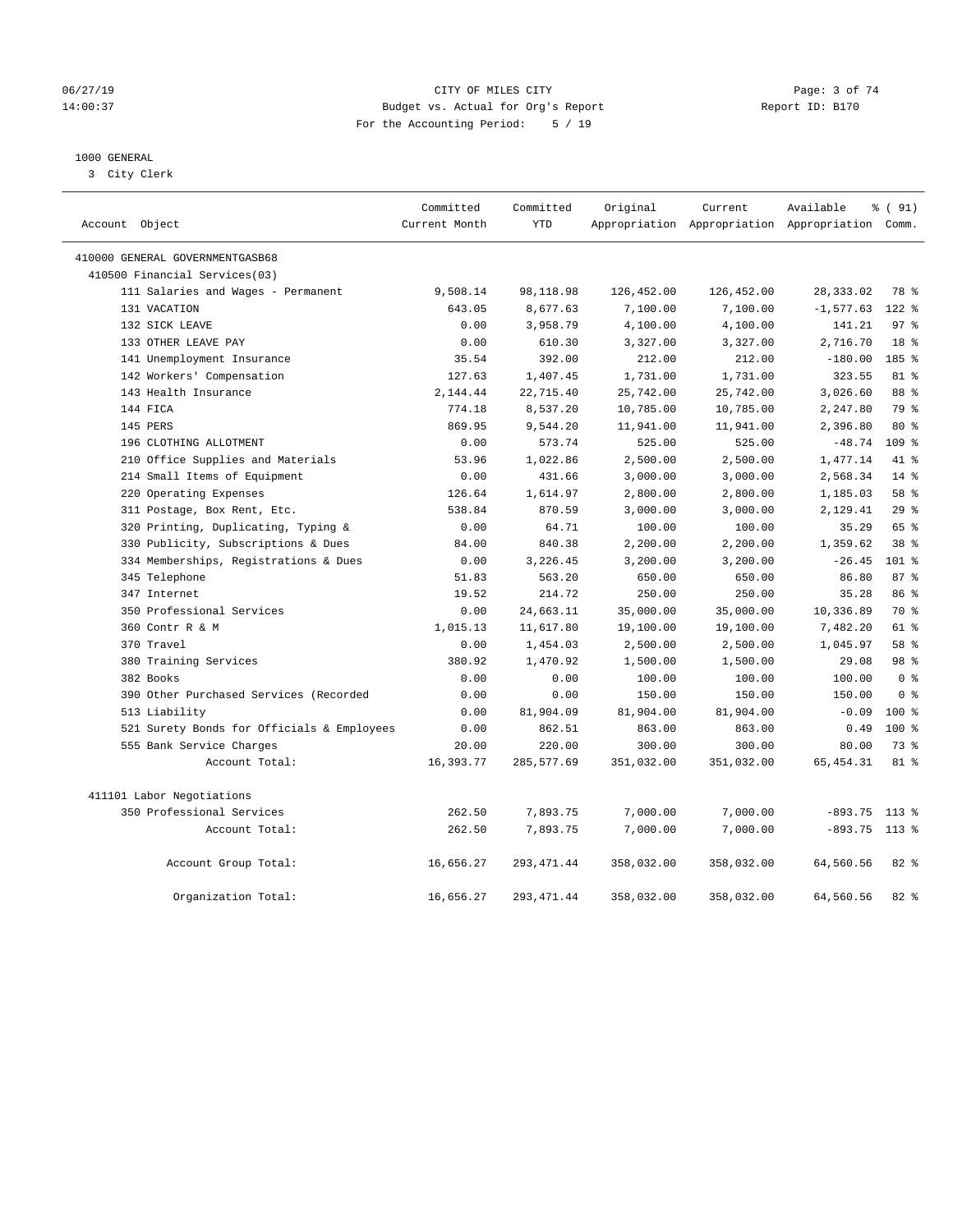### 06/27/19 CITY OF MILES CITY Page: 4 of 74 14:00:37 Budget vs. Actual for Org's Report Report ID: B170 For the Accounting Period: 5 / 19

# 1000 GENERAL

4 Attorney

| Account Object                     | Committed<br>Current Month | Committed<br><b>YTD</b> | Original   | Current<br>Appropriation Appropriation Appropriation | Available | % (91)<br>Comm. |  |
|------------------------------------|----------------------------|-------------------------|------------|------------------------------------------------------|-----------|-----------------|--|
| 410000 GENERAL GOVERNMENTGASB68    |                            |                         |            |                                                      |           |                 |  |
| 411100 Legal Services(04)          |                            |                         |            |                                                      |           |                 |  |
| 111 Salaries and Wages - Permanent | 8,531.77                   | 87,747.20               | 103,724.00 | 103,724.00                                           | 15,976.80 | 85%             |  |
| 131 VACATION                       | 0.00                       | 2,834.04                | 2,700.00   | 2,700.00                                             | $-134.04$ | 105%            |  |
| 132 SICK LEAVE                     | 86.95                      | 704.30                  | 1,900.00   | 1,900.00                                             | 1,195.70  | 37%             |  |
| 141 Unemployment Insurance         | 30.17                      | 320.04                  | 163.00     | 163.00                                               | $-157.04$ | 196 %           |  |
| 142 Workers' Compensation          | 54.23                      | 592.30                  | 688.00     | 688.00                                               | 95.70     | 86 <sup>8</sup> |  |
| 143 Health Insurance               | 739.70                     | 8,136.70                | 8,876.00   | 8,876.00                                             | 739.30    | 92%             |  |
| 144 FICA                           | 653.82                     | 6,934.23                | 8,287.00   | 8,287.00                                             | 1,352.77  | 84 %            |  |
| 145 PERS                           | 738.63                     | 7,823.15                | 9,175.00   | 9,175.00                                             | 1,351.85  | 85 %            |  |
| 196 CLOTHING ALLOTMENT             | 0.00                       | 150.00                  | 150.00     | 150.00                                               | 0.00      | $100*$          |  |
| 210 Office Supplies and Materials  | 0.00                       | 257.44                  | 1,000.00   | 1,000.00                                             | 742.56    | 26%             |  |
| 214 Small Items of Equipment       | 0.00                       | 859.64                  | 1,000.00   | 1,000.00                                             | 140.36    | 86 <sup>8</sup> |  |
| 220 Operating Expenses             | 0.00                       | 853.31                  | 1,500.00   | 1,500.00                                             | 646.69    | 57%             |  |
| 311 Postage, Box Rent, Etc.        | 22.75                      | 304.01                  | 500.00     | 500.00                                               | 195.99    | 61 %            |  |
| 345 Telephone                      | 4.06                       | 37.47                   | 100.00     | 100.00                                               | 62.53     | 37 <sup>8</sup> |  |
| 350 Professional Services          | $-24, 452.94$              | $-3,422.28$             | 5,000.00   | 5,000.00                                             | 8,422.28  | $-68$ %         |  |
| 360 Contr R & M                    | 0.00                       | 0.00                    | 207.00     | 207.00                                               | 207.00    | 0 <sup>8</sup>  |  |
| 370 Travel                         | 0.00                       | 696.34                  | 700.00     | 700.00                                               | 3.66      | 99 <sup>°</sup> |  |
| Account Total:                     | $-13,590.86$               | 114,827.89              | 145,670.00 | 145,670.00                                           | 30,842.11 | 79 %            |  |
| Account Group Total:               | $-13,590.86$               | 114,827.89              | 145,670.00 | 145,670.00                                           | 30,842.11 | 79 %            |  |
| Organization Total:                | $-13,590.86$               | 114,827.89              | 145,670.00 | 145,670.00                                           | 30,842.11 | 79 %            |  |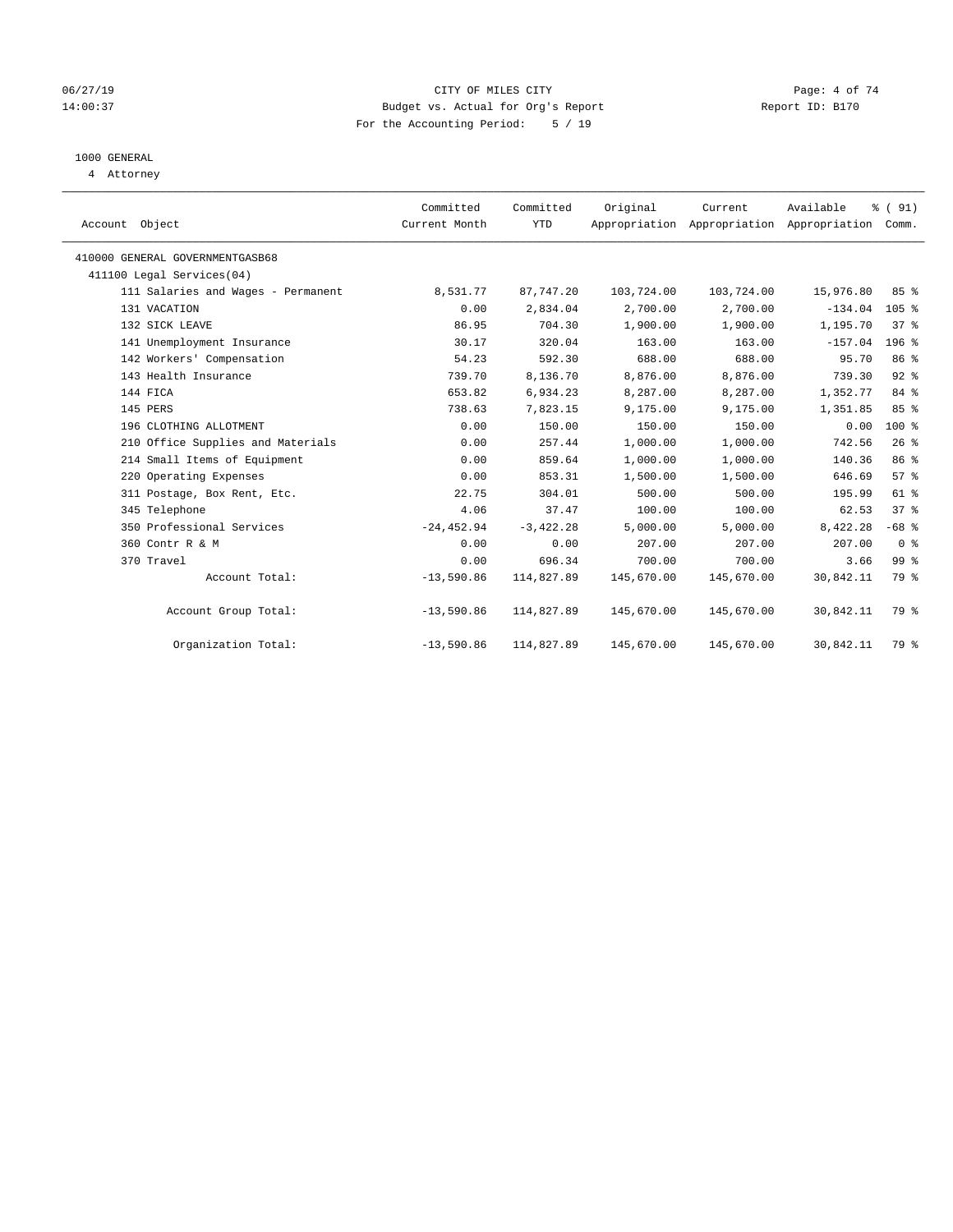#### 1000 GENERAL

5 Police

| Account Object                              | Committed<br>Current Month | Committed<br>YTD        | Original     | Current      | Available<br>Appropriation Appropriation Appropriation Comm. | % (91)          |  |
|---------------------------------------------|----------------------------|-------------------------|--------------|--------------|--------------------------------------------------------------|-----------------|--|
| 420000 PUBLIC SAFETY-GASB68                 |                            |                         |              |              |                                                              |                 |  |
| 420140 Crime Control and Investigation (05) |                            |                         |              |              |                                                              |                 |  |
| 111 Salaries and Wages - Permanent          | 60,142.26                  | 620,085.93              | 751,508.00   | 751,508.00   | 131,422.07                                                   | 83%             |  |
| 121 OVERTIME-PERMANENT                      | 16,647.28                  | 98, 313.44              | 30,000.00    | 30,000.00    | $-68, 313.44$                                                | $328$ %         |  |
| 131 VACATION                                | 2,150.84                   | 54, 254.86              | 51,000.00    | 51,000.00    | $-3, 254.86$                                                 | $106$ %         |  |
| 132 SICK LEAVE                              | 2,638.02                   | 32, 157.94              | 25,000.00    | 25,000.00    | $-7, 157.94$                                                 | $129$ %         |  |
| 133 OTHER LEAVE PAY                         | 276.84                     | 15, 194.54              | 39,010.00    | 39,010.00    | 23,815.46                                                    | 39%             |  |
| 134 HOLIDAY PAY                             | 0.00                       | 39,588.52               | 10,100.00    | 10,100.00    | $-29,488.52$                                                 | $392$ $%$       |  |
| 141 Unemployment Insurance                  | 287.74                     | 3,048.91                | 1,360.00     | 1,360.00     | $-1,688.91$                                                  | $224$ %         |  |
| 142 Workers' Compensation                   | 3,737.97                   | 40,256.16               | 42,967.00    | 42,967.00    | 2,710.84                                                     | $94$ %          |  |
| 143 Health Insurance                        | 11,093.75                  | 121,323.80              | 142,022.00   | 142,022.00   | 20,698.20                                                    | 85%             |  |
| 144 FICA                                    | 1,235.04                   | 12,950.31               | 13,146.00    | 13,146.00    | 195.69                                                       | 99 <sub>8</sub> |  |
| 145 PERS                                    | 101.34                     | 919.21                  | 600.00       | 600.00       | $-319.21$                                                    | $153$ %         |  |
| 146 Police Pension                          | 9,015.61                   | 96,636.02               | 123,400.00   | 123,400.00   | 26,763.98                                                    | 78 %            |  |
| 196 CLOTHING ALLOTMENT                      | 360.00                     | 11,460.00               | 11,960.00    | 11,960.00    | 500.00                                                       | 96%             |  |
| 210 Office Supplies and Materials           | 611.92                     | 7,652.62                | 6,000.00     | 6,000.00     | $-1,652.62$                                                  | $128$ %         |  |
| 214 Small Items of Equipment                | 337.16                     | 3,912.70                | 7,500.00     | 7,500.00     | 3,587.30                                                     | $52$ $%$        |  |
| 220 Operating Expenses                      | 767.49                     | 20,130.16               | 15,000.00    | 15,000.00    | $-5, 130.16$                                                 | 134 %           |  |
| 226 Clothing and Uniforms                   | 0.00                       | 629.82                  | 500.00       | 500.00       | $-129.82$                                                    | $126$ %         |  |
| 227 Firearm Supplies                        | 82.95                      | 264.42                  | 3,800.00     | 3,800.00     | 3,535.58                                                     | 7 %             |  |
| 230 Repair and Maintenance Supplies         | 764.28                     | 8,568.65                | 10,000.00    | 10,000.00    | 1,431.35                                                     | 86 %            |  |
| 231 Gas, Oil, Diesel Fuel, Grease, etc.     | 2,543.60                   | 28,819.33               | 25,000.00    | 25,000.00    | $-3,819.33$                                                  | $115$ %         |  |
| 311 Postage, Box Rent, Etc.                 | 31.48                      | 580.61                  | 1,000.00     | 1,000.00     | 419.39                                                       | 58 %            |  |
| 320 Printing, Duplicating, Typing &         | 0.00                       | 56.42                   | 0.00         | 0.00         | $-56.42$                                                     | $***$ $%$       |  |
| 330 Publicity, Subscriptions & Dues         | 0.00                       | 0.00                    | 200.00       | 200.00       | 200.00                                                       | 0 <sup>8</sup>  |  |
| 334 Memberships, Registrations & Dues       | 0.00                       | 1,558.00                | 2,208.00     | 2,208.00     | 650.00                                                       | 71 %            |  |
| 345 Telephone                               | 312.53                     | 3,430.64                | 4,000.00     | 4,000.00     | 569.36                                                       | 86 %            |  |
| 347 Internet                                | 65.60                      | 721.60                  | 800.00       | 800.00       | 78.40                                                        | 90%             |  |
| 350 Professional Services                   | 4,136.66                   | 21,781.06               | 21,260.00    | 21,260.00    | $-521.06$                                                    | 102 %           |  |
| 360 Contr R & M                             | 27.00                      | 853.90                  | 400.00       | 400.00       | $-453.90$                                                    | $213*$          |  |
| 366 R&M Vehicles - Police/Animal Control    | 0.00                       | 15,985.80               | 15,500.00    | 15,500.00    | $-485.80$                                                    | $103$ %         |  |
| 370 Travel                                  | 80.00                      | 8,897.40                | 5,500.00     | 5,500.00     | $-3,397.40$                                                  | $162$ %         |  |
| 380 Training Services                       | 80.00                      | 9,704.00                | 8,000.00     | 8,000.00     | $-1,704.00$                                                  | $121$ %         |  |
| 512 Insurance on Vehicles & Equipment       | 0.00                       | 1,506.78                | 1,507.00     | 1,507.00     | 0.22                                                         | 100 %           |  |
| 530 Rent                                    | 3,115.83                   | 34, 274. 13             | 37,380.00    | 37,380.00    | 3,105.87                                                     | $92$ $%$        |  |
| 700 Grants, Contributions & Indemnities     | 0.00                       | 4,000.00                | 6,650.00     | 6,650.00     | 2,650.00                                                     | 60 %            |  |
| 790 K9 from contributions                   | 0.00                       | 19,522.38               | 11,000.00    | 19,500.00    | $-22.38$                                                     | 100%            |  |
| 791 Shop With A Cop                         | 0.00                       | 0.00                    | 5,000.00     | 5,000.00     | 5,000.00                                                     | 0 <sup>8</sup>  |  |
| Account Total:                              |                            | 120,643.19 1,339,040.06 | 1,430,278.00 | 1,438,778.00 | 99,737.94                                                    | 93%             |  |
|                                             |                            |                         |              |              |                                                              |                 |  |
| 420160 Communications-Dispatch              |                            |                         |              |              |                                                              |                 |  |
| 111 Salaries and Wages - Permanent          | 18,720.21                  | 192,705.57              | 245,260.00   | 245,260.00   | 52, 554.43                                                   | 79 %            |  |
| 121 OVERTIME-PERMANENT                      | 747.78                     | 10,276.37               | 24,800.00    | 24,800.00    | 14,523.63                                                    | 41 %            |  |
| 131 VACATION                                | 1,511.42                   | 15, 197. 78             | 13,500.00    | 13,500.00    | $-1,697.78$                                                  | 113 %           |  |
| 132 SICK LEAVE                              | 251.52                     | 11,545.19               | 7,400.00     | 7,400.00     | $-4, 145.19$                                                 | 156 %           |  |
| 133 OTHER LEAVE PAY                         | 341.92                     | 2,948.17                | 5,261.00     | 5,261.00     | 2,312.83                                                     | 56 %            |  |
| 134 HOLIDAY PAY                             | 0.00                       | 11,330.23               | 3,400.00     | 3,400.00     | $-7,930.23$                                                  | $333$ $%$       |  |
| 141 Unemployment Insurance                  | 75.51                      | 860.06                  | 442.00       | 442.00       | $-418.06$                                                    | 195 %           |  |
| 142 Workers' Compensation                   | 1,069.15<br>3,702.35       | 11,788.97               | 13,281.00    | 13,281.00    | 1,492.03                                                     | 89 %            |  |
| 143 Health Insurance                        |                            | 40,725.50               | 53,258.00    | 53,258.00    | 12,532.50                                                    | 76 %            |  |

### 06/27/19 Page: 5 of 74 14:00:37 Budget vs. Actual for Org's Report Report ID: B170 For the Accounting Period: 5 / 19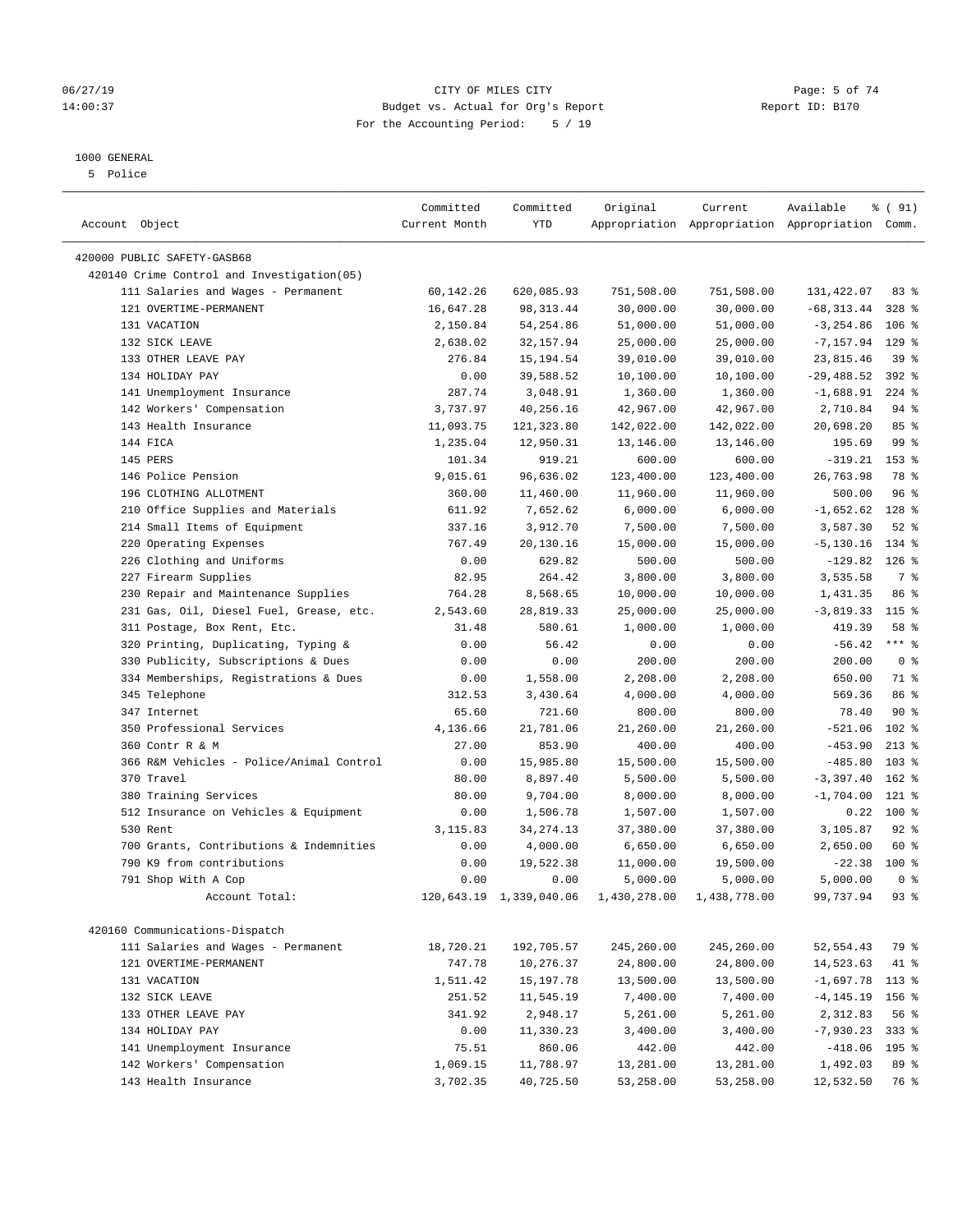### 06/27/19 CITY OF MILES CITY Page: 6 of 74 14:00:37 Budget vs. Actual for Org's Report Report ID: B170 For the Accounting Period: 5 / 19

# 1000 GENERAL

5 Police

| Account Object |                                         | Committed<br>Current Month | Committed<br><b>YTD</b>    | Original     | Current      | Available<br>Appropriation Appropriation Appropriation | % (91)<br>Comm. |  |
|----------------|-----------------------------------------|----------------------------|----------------------------|--------------|--------------|--------------------------------------------------------|-----------------|--|
|                | 144 FICA                                | 1,607.31                   | 18,451.55                  | 22,519.00    | 22,519.00    | 4,067.45                                               | 82%             |  |
|                | 145 PERS                                | 1,848.79                   | 20,910.96                  | 25, 378.00   | 25,378.00    | 4,467.04                                               | 82 %            |  |
|                | 196 CLOTHING ALLOTMENT                  | 0.00                       | 1,708.33                   | 2,000.00     | 2,000.00     | 291.67                                                 | 85 %            |  |
|                | 210 Office Supplies and Materials       | 462.26                     | 2,340.19                   | 3,500.00     | 3,500.00     | 1,159.81                                               | 67%             |  |
|                | 214 Small Items of Equipment            | 0.00                       | 0.00                       | 4,500.00     | 4,500.00     | 4,500.00                                               | 0 <sup>8</sup>  |  |
|                | 220 Operating Expenses                  | 0.00                       | 68.62                      | 2,000.00     | 2,000.00     | 1,931.38                                               | 3%              |  |
|                | 231 Gas, Oil, Diesel Fuel, Grease, etc. | 0.00                       | 0.00                       | 600.00       | 600.00       | 600.00                                                 | 0 <sup>8</sup>  |  |
|                | 311 Postage, Box Rent, Etc.             | 0.00                       | 99.54                      | 75.00        | 75.00        | $-24.54$                                               | $133$ $%$       |  |
|                | 320 Printing, Duplicating, Typing &     | 0.00                       | 0.00                       | 300.00       | 300.00       | 300.00                                                 | 0 <sup>8</sup>  |  |
|                | 330 Publicity, Subscriptions & Dues     | 0.00                       | 25.98                      | 100.00       | 100.00       | 74.02                                                  | 26%             |  |
|                | 334 Memberships, Registrations & Dues   | 0.00                       | 446.00                     | 500.00       | 500.00       | 54.00                                                  | 89 %            |  |
|                | 345 Telephone                           | 310.55                     | 3,409.26                   | 5,000.00     | 5,000.00     | 1,590.74                                               | 68 %            |  |
|                | 350 Professional Services               | 0.00                       | 774.00                     | 10,000.00    | 10,000.00    | 9,226.00                                               | 8%              |  |
|                | 360 Contr R & M                         | 0.00                       | 0.00                       | 100.00       | 100.00       | 100.00                                                 | 0 <sup>8</sup>  |  |
|                | 370 Travel                              | 0.00                       | 2,333.49                   | 3,000.00     | 3,000.00     | 666.51                                                 | 78 %            |  |
|                | 380 Training Services                   | 0.00                       | $-90.00$                   | 3,000.00     | 3,000.00     | 3,090.00                                               | $-3$ $%$        |  |
|                | Account Total:                          | 30,648.77                  | 347,855.76                 | 449,174.00   | 449,174.00   | 101,318.24                                             | $77*$           |  |
|                | Account Group Total:                    |                            | 151,291.96 1,686,895.82    | 1,879,452.00 | 1,887,952.00 | 201,056.18                                             | 89 %            |  |
|                | Organization Total:                     |                            | 151, 291.96 1, 686, 895.82 | 1,879,452.00 | 1,887,952.00 | 201,056.18                                             | 89 %            |  |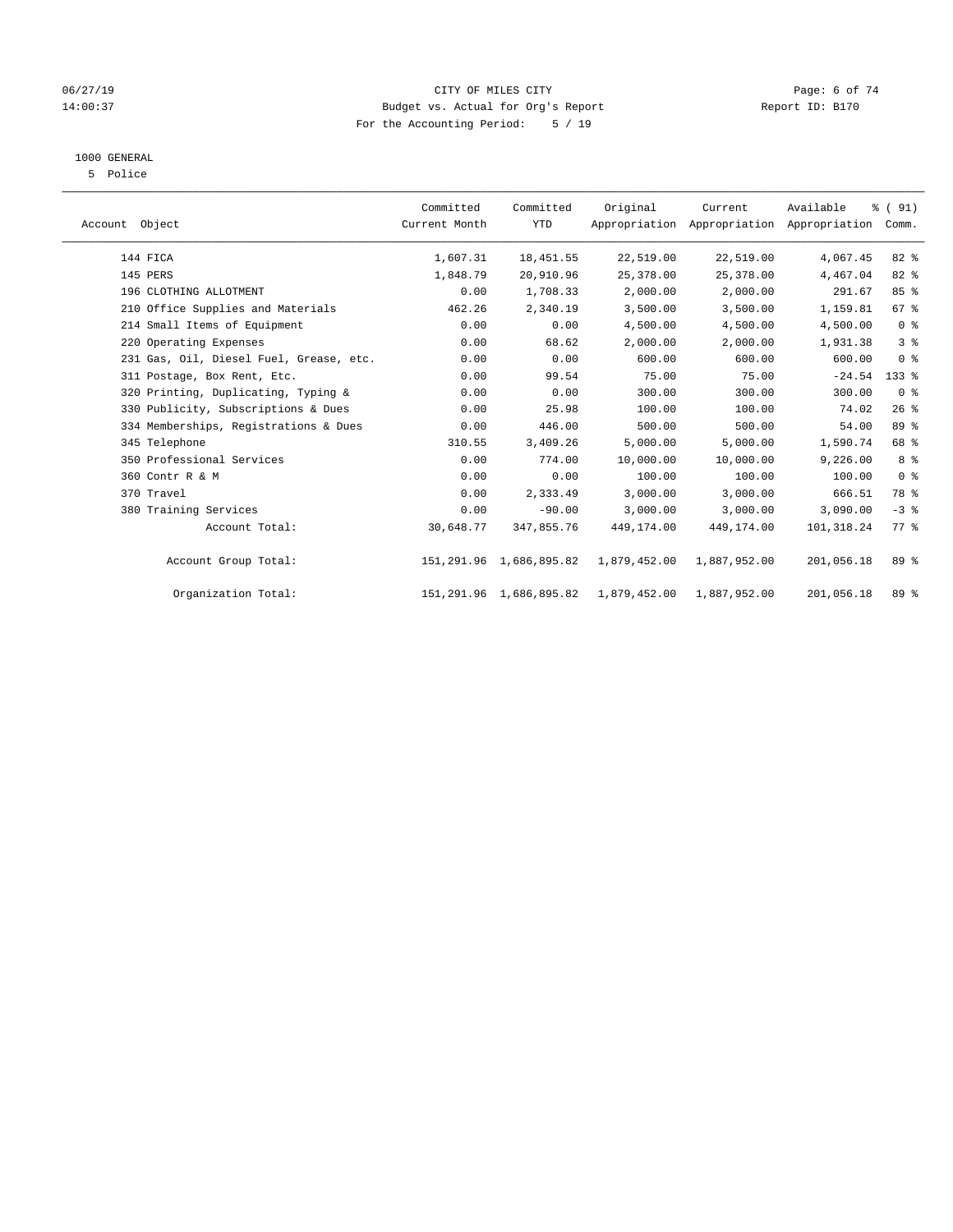### 06/27/19 Page: 7 of 74 14:00:37 Budget vs. Actual for Org's Report Report ID: B170 For the Accounting Period: 5 / 19

#### 1000 GENERAL

6 Police Judge

| Account Object                        | Committed<br>Current Month | Committed<br>YTD | Original    | Current    | Available<br>Appropriation Appropriation Appropriation Comm. | % (91)         |
|---------------------------------------|----------------------------|------------------|-------------|------------|--------------------------------------------------------------|----------------|
| 410000 GENERAL GOVERNMENTGASB68       |                            |                  |             |            |                                                              |                |
| 410300 Judicial Services(06)          |                            |                  |             |            |                                                              |                |
| 111 Salaries and Wages - Permanent    | 7,251.84                   | 79,038.95        | 69,060.00   | 69,060.00  | $-9,978.95$                                                  | $114$ %        |
| 131 VACATION                          | 419.76                     | 3,930.34         | 4,000.00    | 4,000.00   | 69.66                                                        | 98 %           |
| 132 SICK LEAVE                        | 274.22                     | 3,301.54         | 3,500.00    | 3,500.00   | 198.46                                                       | $94$ $%$       |
| 141 Unemployment Insurance            | 21.40                      | 251.64           | 115.00      | 115.00     | $-136.64$                                                    | $219$ %        |
| 142 Workers' Compensation             | 84.66                      | 929.35           | 780.00      | 780.00     | $-149.35$                                                    | $119$ %        |
| 143 Health Insurance                  | 1,478.70                   | 16,265.70        | 8,876.00    | 8,876.00   | $-7,389.70$                                                  | 183 %          |
| 144 FICA                              | 607.86                     | 6,622.48         | 5,857.00    | 5,857.00   | $-765.48$                                                    | $113*$         |
| 145 PERS                              | 680.96                     | 6,843.54         | 6,485.00    | 6,485.00   | $-358.54$                                                    | 106 %          |
| 196 CLOTHING ALLOTMENT                | 0.00                       | 300.00           | 300.00      | 300.00     | 0.00                                                         | $100*$         |
| 210 Office Supplies and Materials     | 10.20                      | 778.53           | 500.00      | 500.00     | $-278.53$                                                    | 156 %          |
| 214 Small Items of Equipment          | 194.44                     | 304.36           | 1,100.00    | 1,100.00   | 795.64                                                       | $28$ %         |
| 220 Operating Expenses                | 0.00                       | 129.88           | 500.00      | 500.00     | 370.12                                                       | 26%            |
| 230 Repair and Maintenance Supplies   | 0.00                       | 0.00             | 100.00      | 100.00     | 100.00                                                       | 0 <sup>8</sup> |
| 311 Postage, Box Rent, Etc.           | 222.50                     | 1,137.43         | 1,100.00    | 1,100.00   | $-37.43$                                                     | $103$ %        |
| 334 Memberships, Registrations & Dues | 270.00                     | 1,440.00         | 700.00      | 700.00     | $-740.00$                                                    | $206$ %        |
| 345 Telephone                         | 108.60                     | 1,288.09         | 1,500.00    | 1,500.00   | 211.91                                                       | 86 %           |
| 347 Internet                          | 60.50                      | 597.50           | 800.00      | 800.00     | 202.50                                                       | 75 %           |
| 350 Professional Services             | 0.00                       | 0.00             | 750.00      | 750.00     | 750.00                                                       | 0 <sup>8</sup> |
| 360 Contr R & M                       | 0.00                       | 1,115.00         | 2,000.00    | 2,000.00   | 885.00                                                       | 56%            |
| 370 Travel                            | 70.00                      | 1,872.60         | 3,000.00    | 3,000.00   | 1,127.40                                                     | 62 %           |
| 380 Training Services                 | 0.00                       | 0.00             | 1,500.00    | 1,500.00   | 1,500.00                                                     | 0 <sup>8</sup> |
| 382 Books                             | 0.00                       | 0.00             | 600.00      | 600.00     | 600.00                                                       | 0 <sup>8</sup> |
| 394 Jury and Witness Fees             | 0.00                       | 306.00           | 500.00      | 500.00     | 194.00                                                       | 61 %           |
| 533 Machinery and Equipment Rental    | 0.00                       | 0.00             | 1,500.00    | 1,500.00   | 1,500.00                                                     | 0 <sup>8</sup> |
| Account Total:                        | 11,755.64                  | 126,452.93       | 115, 123.00 | 115,123.00 | $-11, 329.93$                                                | $110*$         |
| Account Group Total:                  | 11,755.64                  | 126,452.93       | 115,123.00  | 115,123.00 | $-11,329.93$ 110 %                                           |                |
| Organization Total:                   | 11,755.64                  | 126, 452.93      | 115,123.00  | 115,123.00 | $-11, 329.93$                                                | $110*$         |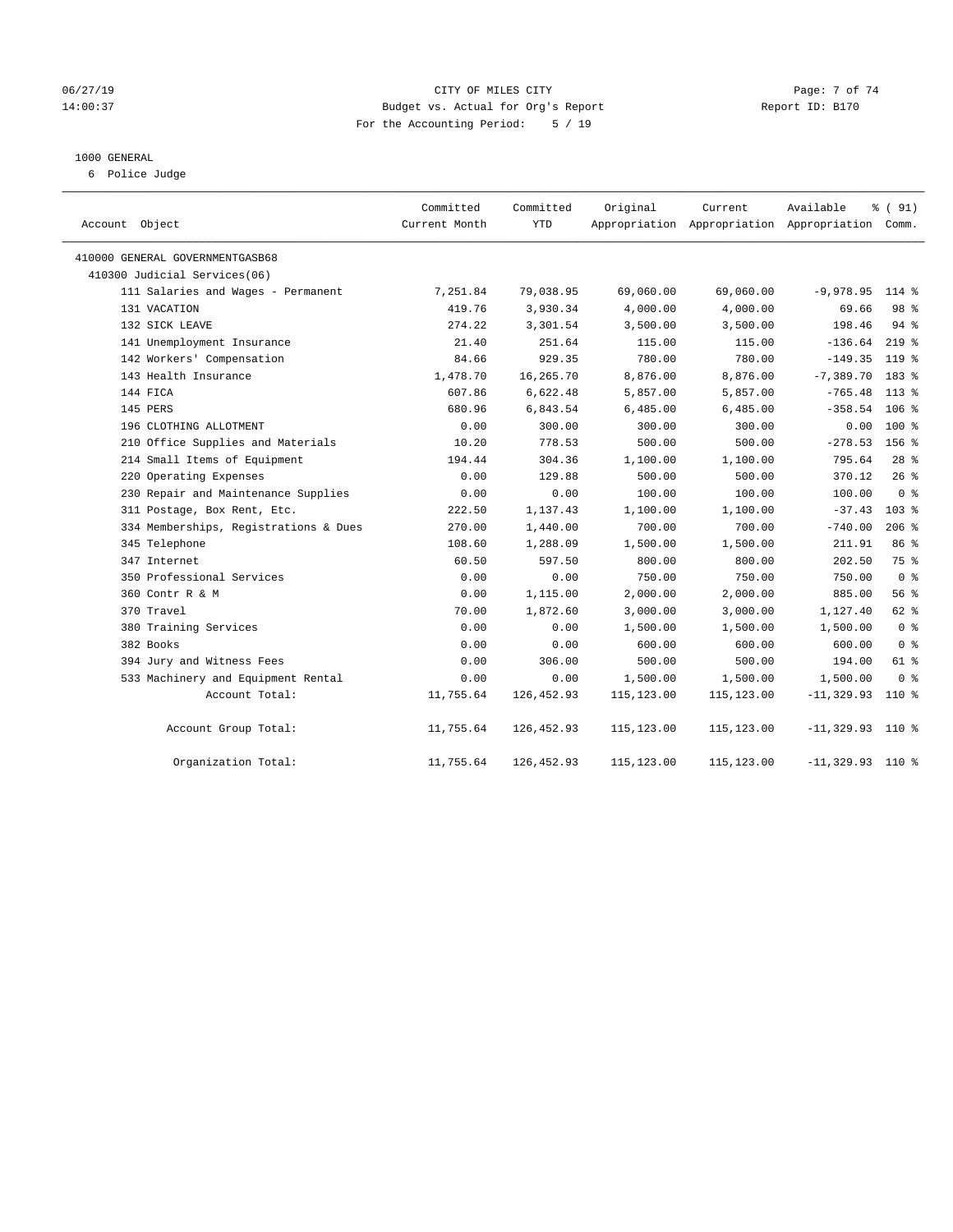### 06/27/19 CITY OF MILES CITY Page: 8 of 74 14:00:37 Budget vs. Actual for Org's Report Report ID: B170 For the Accounting Period: 5 / 19

————————————————————————————————————————————————————————————————————————————————————————————————————————————————————————————————————

#### 1000 GENERAL

7 Fire

|                                         | Committed     | Committed  | Original   | Current      | Available                                       | % (91)          |
|-----------------------------------------|---------------|------------|------------|--------------|-------------------------------------------------|-----------------|
| Account Object                          | Current Month | YTD        |            |              | Appropriation Appropriation Appropriation Comm. |                 |
|                                         |               |            |            |              |                                                 |                 |
| 420000 PUBLIC SAFETY-GASB68             |               |            |            |              |                                                 |                 |
| 420460 Fire Suppression(07)             |               |            |            |              |                                                 |                 |
| 111 Salaries and Wages - Permanent      | 40,608.06     | 462,061.28 | 467,064.00 | 467,064.00   | 5,002.72                                        | 99 %            |
| 112 SALARIES AND WAGES - PART PAID      | 495.00        | 3,316.00   | 6,480.00   | 6,480.00     | 3,164.00                                        | $51$ %          |
| 121 OVERTIME-PERMANENT                  | 4,474.35      | 45,741.67  | 51,800.00  | 51,800.00    | 6,058.33                                        | 88 %            |
| 131 VACATION                            | 3,551.97      | 39,051.76  | 26,600.00  | 26,600.00    | $-12,451.76$                                    | $147$ %         |
| 132 SICK LEAVE                          | 12.64         | 23,044.62  | 10,600.00  | 10,600.00    | $-12, 444.62$                                   | $217$ %         |
| 133 OTHER LEAVE PAY                     | 0.00          | 882.17     | 11,735.00  | 11,735.00    | 10,852.83                                       | 8%              |
| 134 HOLIDAY PAY                         | 0.00          | 10,469.67  | 12,000.00  | 12,000.00    | 1,530.33                                        | 87%             |
| 141 Unemployment Insurance              | 172.00        | 2,044.33   | 876.00     | 876.00       | $-1, 168.33$                                    | $233$ $%$       |
| 142 Workers' Compensation               | 1,892.81      | 22,591.45  | 19,672.00  | 19,672.00    | $-2,919.45$                                     | $115$ %         |
| 143 Health Insurance                    | 6,683.87      | 77,619.89  | 89,204.00  | 89,204.00    | 11,584.11                                       | 87%             |
| 144 FICA                                | 741.27        | 8,640.97   | 9,024.00   | 9,024.00     | 383.03                                          | 96%             |
| 147 Firemen's Pension                   | 6, 102.04     | 68,527.84  | 88,364.00  | 88,364.00    | 19,836.16                                       | 78 %            |
| 210 Office Supplies and Materials       | 119.94        | 1,128.84   | 7,000.00   | 7,000.00     | 5,871.16                                        | 16 <sup>8</sup> |
| 211 Clothing Allotment                  | 0.00          | 5,940.00   | 9,600.00   | 9,600.00     | 3,660.00                                        | 62 %            |
| 214 Small Items of Equipment            | 4.70          | 3,105.30   | 7,000.00   | 7,000.00     | 3,894.70                                        | 44 %            |
| 217 Small Item Equ/Inspector            | 0.00          | 5.76       | 500.00     | 500.00       | 494.24                                          | 1 <sup>°</sup>  |
| 220 Operating Expenses                  | 303.31        | 4,949.01   | 7,000.00   | 7,000.00     | 2,050.99                                        | 71 %            |
| 222 Chemicals, Lab & Med Supplies       | 0.00          | 160.39     | 0.00       | 0.00         | $-160.39$                                       | *** %           |
| 223 Operating Exp/Inspector             | 0.00          | 0.00       | 1,000.00   | 1,000.00     | 1,000.00                                        | 0 <sup>8</sup>  |
| 226 Clothing and Uniforms               | 81.06         | 8,043.45   | 15,000.00  | 15,000.00    | 6,956.55                                        | $54$ %          |
| 230 Repair and Maintenance Supplies     | 0.00          | 173.46     | 3,500.00   | 3,500.00     | 3,326.54                                        | 5 <sup>°</sup>  |
| 231 Gas, Oil, Diesel Fuel, Grease, etc. | 1,068.57      | 9,680.10   | 9,000.00   | 9,000.00     | $-680.10$                                       | 108 %           |
| 241 Consumable Tools                    | 348.10        | 985.58     | 2,000.00   | 2,000.00     | 1,014.42                                        | 49 %            |
| 311 Postage, Box Rent, Etc.             | 0.00          | 48.31      | 75.00      | 75.00        | 26.69                                           | 64 %            |
| 320 Printing, Duplicating, Typing &     | 0.00          | 0.00       | 500.00     | 500.00       | 500.00                                          | 0 <sup>8</sup>  |
| 330 Publicity, Subscriptions & Dues     | 577.50        | 667.32     | 150.00     | 150.00       | $-517.32$                                       | 445 %           |
| 334 Memberships, Registrations & Dues   | 0.00          | 295.25     | 2,000.00   | 2,000.00     | 1,704.75                                        | 15 <sup>8</sup> |
| 341 Electric Utility Services           | 61.22         | 3,896.37   | 4,500.00   | 4,500.00     | 603.63                                          | 87%             |
| 342 Water Utility Services              | 32.35         | 381.95     | 450.00     | 450.00       | 68.05                                           | 85%             |
| 343 Sewer Utility Services              | 38.73         | 424.51     | 450.00     | 450.00       | 25.49                                           | $94$ %          |
| 344 Gas Utility Service                 | 358.90        | 2,418.38   | 2,500.00   | 2,500.00     | 81.62                                           | 97%             |
| 345 Telephone                           | 220.04        | 2,244.65   | 2,750.00   | 2,750.00     | 505.35                                          | 82%             |
| 346 Garbage Service                     | 0.00          | 815.43     | 1,500.00   | 1,500.00     | 684.57                                          | $54$ %          |
| 347 Internet                            | 135.60        | 1,628.47   | 1,750.00   | 1,750.00     | 121.53                                          | 93%             |
| 350 Professional Services               | 3,777.54      | 32,091.56  | 33,000.00  | 57,000.00    | 24,908.44                                       | 56%             |
| 360 Contr R & M                         | 0.00          | 9,897.94   | 16,500.00  | 16,500.00    | 6,602.06                                        | 60 %            |
| 364 R&M Vehicles - Fire/Amb             | 7,002.37      | 11,548.21  | 30,000.00  | 30,000.00    | 18,451.79                                       | 38 %            |
| 370 Travel                              | 0.00          | 1,730.22   | 6,500.00   | 6,500.00     | 4,769.78                                        | $27$ %          |
| 375 Travel/Inspector                    | 0.00          | 0.00       | 1,000.00   | 1,000.00     | 1,000.00                                        | 0 <sup>8</sup>  |
| 380 Training Services                   | 322.00        | $-324.94$  | 9,148.00   | 9,148.00     | 9,472.94                                        | $-4$ %          |
| 382 Books                               | 0.00          | 491.20     | 1,500.00   | 1,500.00     | 1,008.80                                        | 33%             |
| 400 BUILDING MATERIALS                  | 77.26         | 6,399.08   | 7,000.00   | 7,000.00     | 600.92                                          | 91 %            |
| 511 Insurance on Buildings              | 0.00          | 843.00     | 843.00     | 843.00       | 0.00                                            | 100 %           |
| 512 Insurance on Vehicles & Equipment   | 0.00          | 5,102.15   | 5,103.00   | 5,103.00     | 0.85                                            | 100 %           |
| 940 Machinery & Equipment               |               |            |            |              |                                                 |                 |
|                                         | 0.00          | 75,842.62  | 5,000.00   | 91,468.24    | 15,625.62                                       | 83 %            |
| Account Total:                          | 79,263.20     | 954,605.22 | 987,238.00 | 1,097,706.24 | 143,101.02                                      | $87$ %          |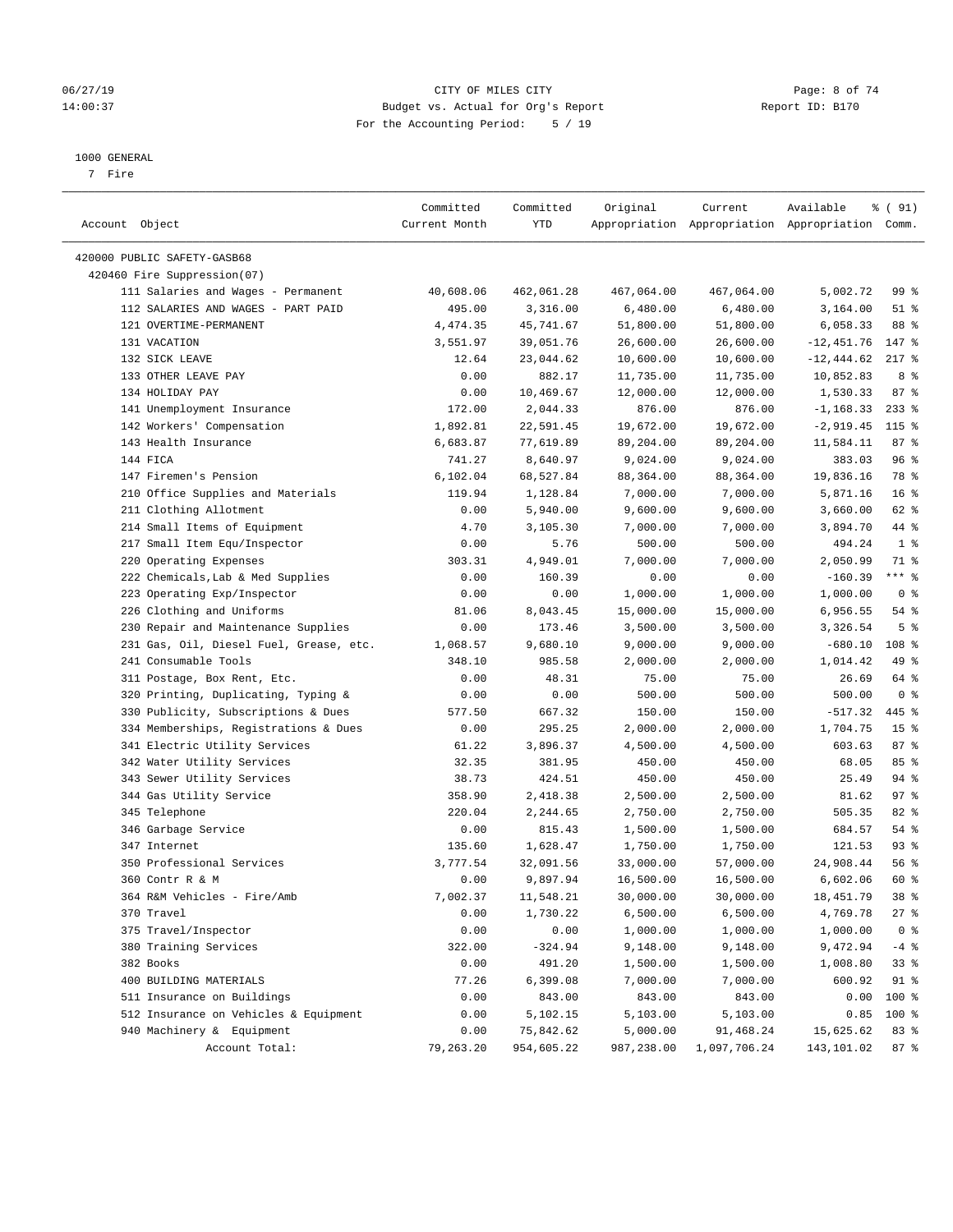### 06/27/19 Page: 9 of 74 14:00:37 Budget vs. Actual for Org's Report Report ID: B170 For the Accounting Period: 5 / 19

#### 1000 GENERAL

7 Fire

| Account Object                                            | Committed<br>Current Month | Committed<br>YTD | Original<br>Appropriation | Current<br>Appropriation | Available<br>Appropriation | $\frac{1}{6}$ (91)<br>Comm. |
|-----------------------------------------------------------|----------------------------|------------------|---------------------------|--------------------------|----------------------------|-----------------------------|
| Account Group Total:                                      | 79,263.20                  | 954,605.22       | 987,238.00                | 1,097,706.24             | 143,101.02                 | 87%                         |
| 490000 DEBT SERVICE<br>490500 Other Debt Service Payments |                            |                  |                           |                          |                            |                             |
| 654 Training Center- Principal                            | 437.97                     | 437.97           | 3,395.00                  | 3,395.00                 | 2,957.03                   | $13*$                       |
| 655 Training Center- Interest                             | 725.23                     | 1,249.82         | 8,711.00                  | 8,711.00                 | 7,461.18                   | $14*$                       |
| Account Total:                                            | 1,163.20                   | 1,687.79         | 12,106.00                 | 12,106.00                | 10,418.21                  | $14*$                       |
| Account Group Total:                                      | 1,163.20                   | 1,687.79         | 12,106.00                 | 12,106.00                | 10,418.21                  | $14*$                       |
| Organization Total:                                       | 80,426.40                  | 956,293.01       | 999,344.00                | 1,109,812.24             | 153,519.23                 | 86 <sup>8</sup>             |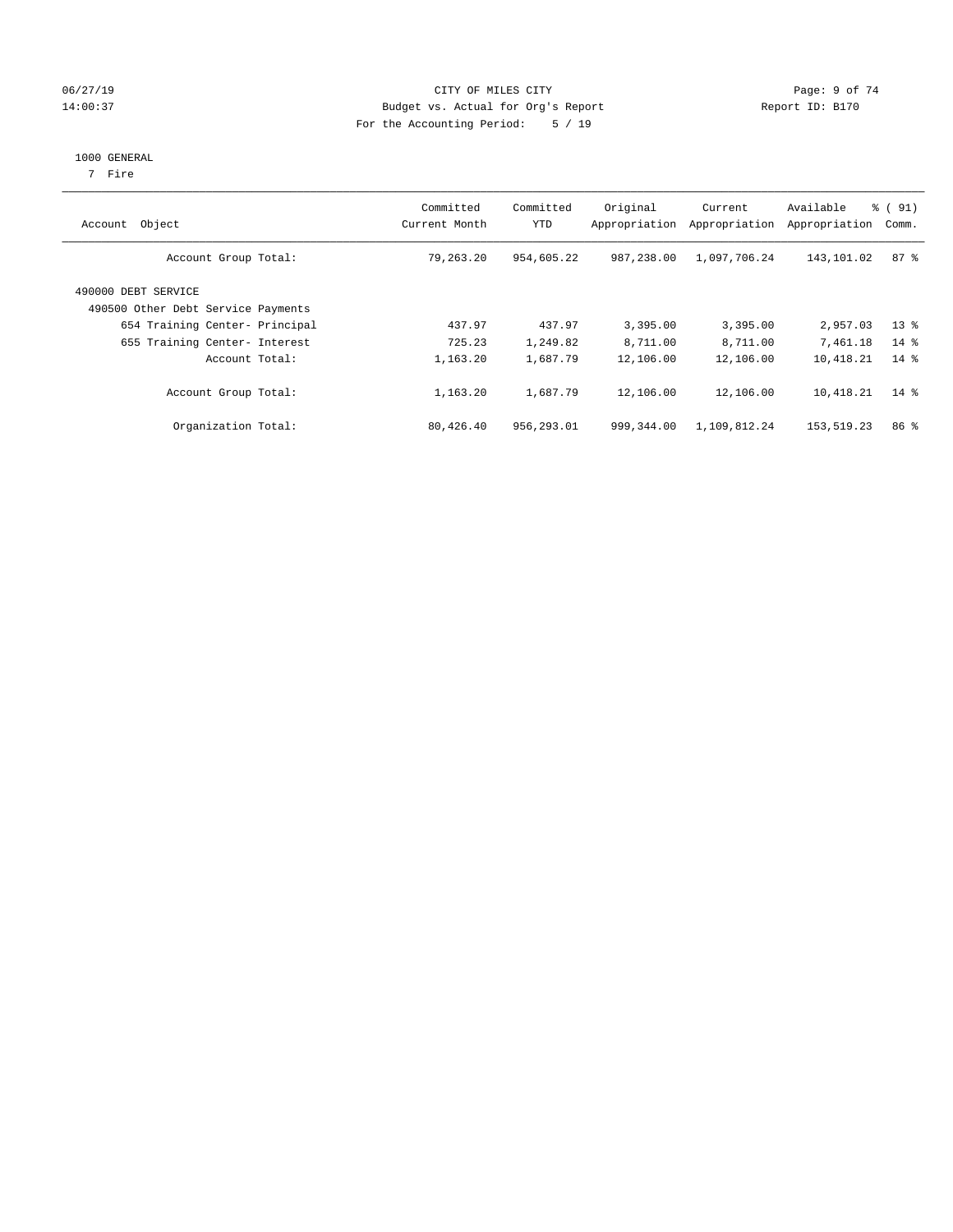### 06/27/19 **Page: 10 of 74** CITY OF MILES CITY **Page: 10 of 74** 14:00:37 Budget vs. Actual for Org's Report Report ID: B170 For the Accounting Period: 5 / 19

#### 1000 GENERAL

8 City Hall Maintenance

| Account Object                      | Committed<br>Current Month | Committed<br>YTD | Original  | Current<br>Appropriation Appropriation Appropriation | Available | % (91)<br>Comm. |  |
|-------------------------------------|----------------------------|------------------|-----------|------------------------------------------------------|-----------|-----------------|--|
| 410000 GENERAL GOVERNMENTGASB68     |                            |                  |           |                                                      |           |                 |  |
| 411230 City Hall                    |                            |                  |           |                                                      |           |                 |  |
| 214 Small Items of Equipment        | 0.00                       | 0.00             | 400.00    | 400.00                                               | 400.00    | 0 <sup>8</sup>  |  |
| 220 Operating Expenses              | 126.00                     | 2,297.15         | 3,000.00  | 3,000.00                                             | 702.85    | 77.8            |  |
| 230 Repair and Maintenance Supplies | 0.00                       | 1,546.23         | 2,000.00  | 2,000.00                                             | 453.77    | $77*$           |  |
| 341 Electric Utility Services       | 286.41                     | 5,196.73         | 6,000.00  | 6,000.00                                             | 803.27    | 87%             |  |
| 342 Water Utility Services          | 56.77                      | 624.29           | 750.00    | 750.00                                               | 125.71    | 83 %            |  |
| 343 Sewer Utility Services          | 67.95                      | 744.79           | 370.00    | 370.00                                               | $-374.79$ | $201$ %         |  |
| 344 Gas Utility Service             | 152.18                     | 1,948.61         | 3,750.00  | 3,750.00                                             | 1,801.39  | $52$ %          |  |
| 346 Garbage Service                 | 0.00                       | 142.23           | 250.00    | 250.00                                               | 107.77    | 57%             |  |
| 360 Contr R & M                     | 600.00                     | 10,548.86        | 15,900.00 | 15,900.00                                            | 5,351.14  | 66 %            |  |
| 511 Insurance on Buildings          | 0.00                       | 1,564.78         | 1,565.00  | 1,565.00                                             | 0.22      | $100$ %         |  |
| Account Total:                      | 1,289.31                   | 24,613.67        | 33,985.00 | 33,985.00                                            | 9,371.33  | 72 %            |  |
|                                     |                            |                  |           |                                                      |           |                 |  |
| Account Group Total:                | 1,289.31                   | 24,613.67        | 33,985.00 | 33,985.00                                            | 9,371.33  | 72 %            |  |
|                                     |                            |                  |           |                                                      |           |                 |  |
| Organization Total:                 | 1,289.31                   | 24,613.67        | 33,985.00 | 33,985.00                                            | 9,371.33  | $72*$           |  |
|                                     |                            |                  |           |                                                      |           |                 |  |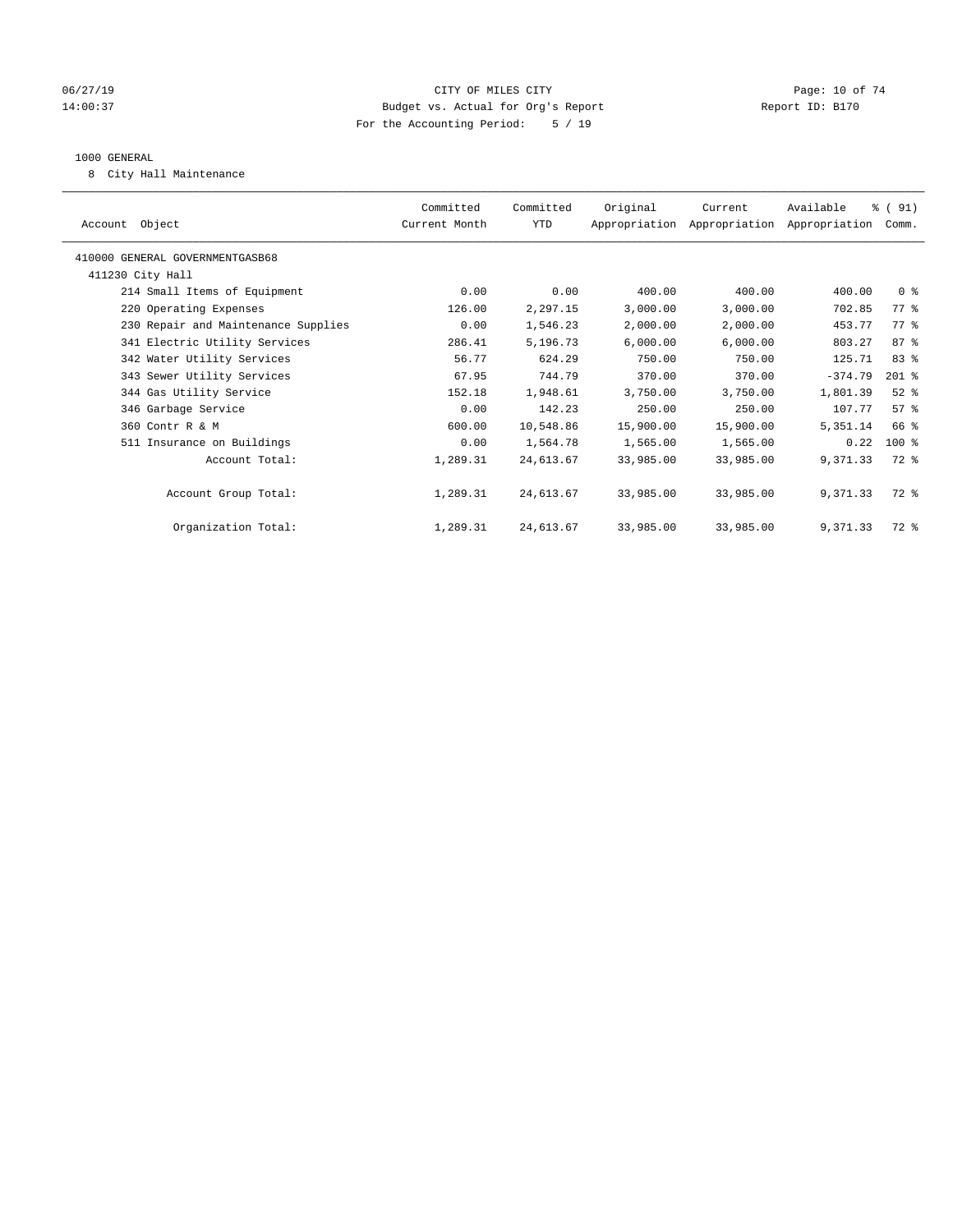### 06/27/19 **Page: 11 of 74** CITY OF MILES CITY **Page: 11 of 74** 14:00:37 Budget vs. Actual for Org's Report Report ID: B170 For the Accounting Period: 5 / 19

# 1000 GENERAL

9 Treasurer

| Account Object                     | Committed<br>Current Month | Committed<br><b>YTD</b> | Original  | Current<br>Appropriation Appropriation | Available<br>Appropriation | % (91)<br>Comm. |
|------------------------------------|----------------------------|-------------------------|-----------|----------------------------------------|----------------------------|-----------------|
| 410000 GENERAL GOVERNMENTGASB68    |                            |                         |           |                                        |                            |                 |
| 410540 City Treasurer(09)          |                            |                         |           |                                        |                            |                 |
| 111 Salaries and Wages - Permanent | 1,833.34                   | 20,166.74               | 22,001.00 | 22,001.00                              | 1,834.26                   | $92$ $%$        |
| 142 Workers' Compensation          | 7.80                       | 85.80                   | 94.00     | 94.00                                  | 8.20                       | $91$ %          |
| 144 FICA                           | 140.24                     | 1,542.64                | 1,683.00  | 1,683.00                               | 140.36                     | $92$ $%$        |
| 145 PERS                           | 157.12                     | 1,728.32                | 1,864.00  | 1,864.00                               | 135.68                     | 93%             |
| 345 Telephone                      | 4.06                       | 37.47                   | 50.00     | 50.00                                  | 12.53                      | 75 %            |
| 350 Professional Services          | 0.00                       | 83.00                   | 550.00    | 550.00                                 | 467.00                     | 15 <sup>8</sup> |
| 360 Contr R & M                    | 75.04                      | 879.69                  | 1,000.00  | 1,000.00                               | 120.31                     | 88 %            |
| Account Total:                     | 2,217.60                   | 24,523.66               | 27,242.00 | 27,242.00                              | 2,718.34                   | $90*$           |
| Account Group Total:               | 2,217.60                   | 24,523.66               | 27,242.00 | 27,242.00                              | 2,718.34                   | 90%             |
| Organization Total:                | 2,217.60                   | 24,523.66               | 27,242.00 | 27,242.00                              | 2,718.34                   | $90*$           |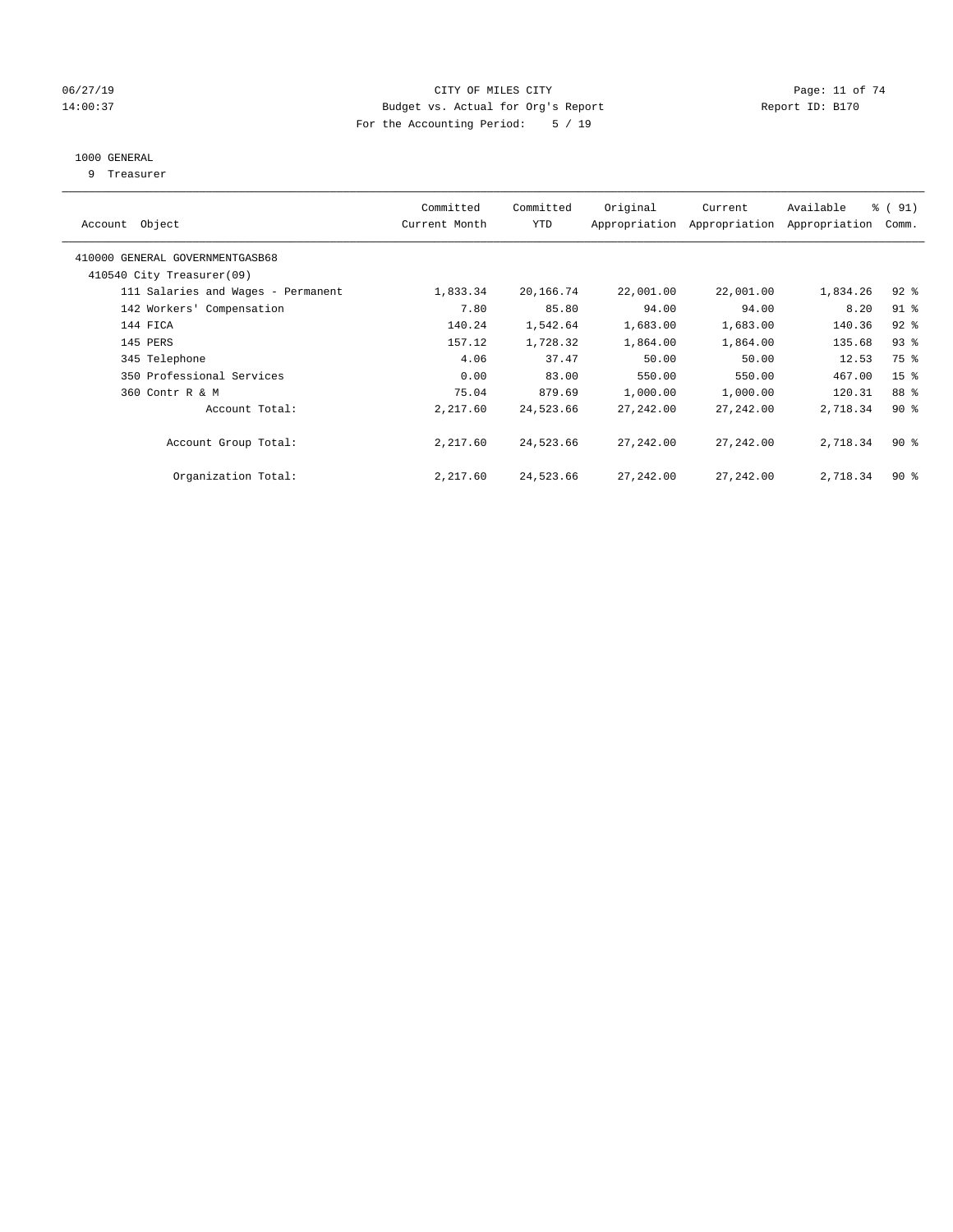### 06/27/19 **Page: 12 of 74** CITY OF MILES CITY **Page: 12 of 74** 14:00:37 Budget vs. Actual for Org's Report Report ID: B170 For the Accounting Period: 5 / 19

### 1000 GENERAL

11 Historic Preservation

| Object<br>Account                                                       | Committed<br>Current Month | Committed<br>YTD | Original<br>Appropriation | Current<br>Appropriation | Available<br>Appropriation | $\frac{1}{6}$ (91)<br>Comm. |
|-------------------------------------------------------------------------|----------------------------|------------------|---------------------------|--------------------------|----------------------------|-----------------------------|
| 520000 OTHER FINANCING USES<br>521000 Interfund Operating Transfers Out |                            |                  |                           |                          |                            |                             |
| 820 Transfers to Other Funds                                            | 0.00                       | 2,200.00         | 2,200.00                  | 2,200.00                 | 0.00                       | $100$ %                     |
| Account Total:                                                          | 0.00                       | 2,200.00         | 2,200.00                  | 2,200.00                 | 0.00                       | $100*$                      |
| Account Group Total:                                                    | 0.00                       | 2,200.00         | 2,200.00                  | 2,200,00                 | 0.00                       | $100*$                      |
| Organization Total:                                                     | 0.00                       | 2,200.00         | 2,200.00                  | 2,200,00                 | 0.00                       | $100*$                      |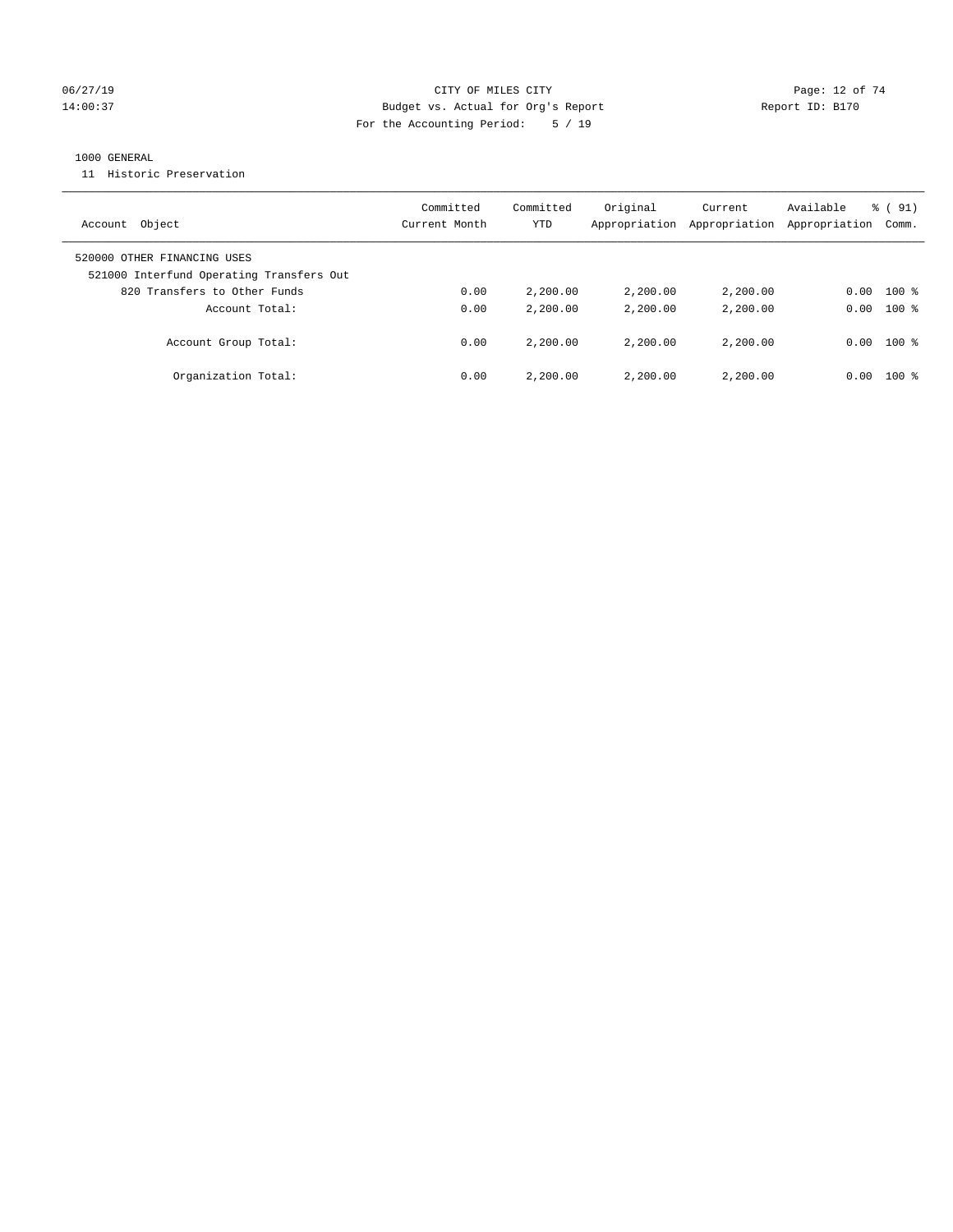### 06/27/19 **Page: 13 of 74** CITY OF MILES CITY **CITY Page: 13 of 74** 14:00:37 Budget vs. Actual for Org's Report Report ID: B170 For the Accounting Period: 5 / 19

————————————————————————————————————————————————————————————————————————————————————————————————————————————————————————————————————

#### 1000 GENERAL

13 Park

|                                         | Committed     | Committed  | Original   | Current    | Available                                       | % (91)           |
|-----------------------------------------|---------------|------------|------------|------------|-------------------------------------------------|------------------|
| Account Object                          | Current Month | YTD        |            |            | Appropriation Appropriation Appropriation Comm. |                  |
| 460000 CULTURE AND RECREATION-GASB68    |               |            |            |            |                                                 |                  |
| 460432 Lion Shelter                     |               |            |            |            |                                                 |                  |
| 230 Repair and Maintenance Supplies     | 0.00          | 0.00       | 500.00     | 500.00     | 500.00                                          | 0 <sup>8</sup>   |
| Account Total:                          | 0.00          | 0.00       | 500.00     | 500.00     | 500.00                                          | 0 <sup>8</sup>   |
| 460433 Park Operations(13)              |               |            |            |            |                                                 |                  |
| 111 Salaries and Wages - Permanent      | 15,845.72     | 168,832.24 | 187,644.00 | 187,644.00 | 18,811.76                                       | 90 %             |
| 121 OVERTIME-PERMANENT                  | 318.45        | 6,847.54   | 9,300.00   | 9,300.00   | 2,452.46                                        | 74 %             |
| 131 VACATION                            | 1,387.73      | 13, 478.32 | 12,100.00  | 12,100.00  | $-1,378.32$                                     | 111 %            |
| 132 SICK LEAVE                          | 132.31        | 6,711.33   | 9,400.00   | 9,400.00   | 2,688.67                                        | 71 %             |
| 133 OTHER LEAVE PAY                     | 0.00          | 0.00       | 746.00     | 746.00     | 746.00                                          | 0 <sup>8</sup>   |
| 134 HOLIDAY PAY                         | 454.91        | 4,381.95   | 5,500.00   | 5,500.00   | 1,118.05                                        | $80*$            |
| 141 Unemployment Insurance              | 63.50         | 704.19     | 339.00     | 339.00     | $-365.19$                                       | $208$ %          |
| 142 Workers' Compensation               | 1,023.32      | 11,278.15  | 12,095.00  | 12,095.00  | 816.85                                          | $93$ $%$         |
| 143 Health Insurance                    | 3,099.35      | 34,092.73  | 37,192.00  | 37,192.00  | 3,099.27                                        | $92$ %           |
| 144 FICA                                | 1,334.61      | 14,807.07  | 17,265.00  | 17,265.00  | 2,457.93                                        | 86 %             |
| 145 PERS                                | 1,501.74      | 16,827.38  | 18,629.00  | 18,629.00  | 1,801.62                                        | 90%              |
| 196 CLOTHING ALLOTMENT                  | 0.00          | 928.50     | 800.00     | 800.00     | $-128.50$                                       | 116 <sup>8</sup> |
| 210 Office Supplies and Materials       | 8.48          | 65.36      | 350.00     | 350.00     | 284.64                                          | 19 <sup>°</sup>  |
| 214 Small Items of Equipment            | 0.00          | 1,840.52   | 3,000.00   | 3,000.00   | 1,159.48                                        | 61 %             |
| 220 Operating Expenses                  | 0.00          | 1,208.94   | 2,500.00   | 2,500.00   | 1,291.06                                        | 48 %             |
| 222 Chemicals, Lab & Med Supplies       | 1,732.66      | 4,132.59   | 4,000.00   | 4,000.00   | $-132.59$                                       | $103$ %          |
| 226 Clothing and Uniforms               | 129.95        | 852.57     | 500.00     | 500.00     | $-352.57$                                       | 171 %            |
| 230 Repair and Maintenance Supplies     | 3,734.07      | 16,018.65  | 15,000.00  | 15,000.00  | $-1,018.65$                                     | 107 %            |
| 231 Gas, Oil, Diesel Fuel, Grease, etc. | 482.71        | 6,703.98   | 7,500.00   | 7,500.00   | 796.02                                          | 89 %             |
| 334 Memberships, Registrations & Dues   | 0.00          | 119.00     | 500.00     | 500.00     | 381.00                                          | $24$ %           |
| 341 Electric Utility Services           | 738.25        | 8,586.93   | 10,000.00  | 10,000.00  | 1,413.07                                        | 86 %             |
| 342 Water Utility Services              | 80.33         | 18,075.84  | 24,000.00  | 24,000.00  | 5,924.16                                        | 75 %             |
| 343 Sewer Utility Services              | 44.59         | 1,679.15   | 1,500.00   | 1,500.00   | $-179.15$                                       | $112*$           |
| 344 Gas Utility Service                 | 179.45        | 2,672.41   | 3,715.00   | 3,715.00   | 1,042.59                                        | 72 %             |
| 345 Telephone                           | 40.12         | 434.13     | 500.00     | 500.00     | 65.87                                           | 87%              |
| 346 Garbage Service                     | 0.00          | 711.18     | 900.00     | 900.00     | 188.82                                          | 79 %             |
| 347 Internet                            | 37.60         | 413.60     | 450.00     | 450.00     | 36.40                                           | 92%              |
| 350 Professional Services               | 1,898.75      | 11,286.00  | 17,500.00  | 17,500.00  | 6,214.00                                        | 64 %             |
| 360 Contr R & M                         | 0.00          | 5,192.50   | 10,000.00  | 10,000.00  | 4,807.50                                        | $52$ $%$         |
| 363 R&M Vehicles/Equip/Labor-PW         | 62.65         | 10,315.07  | 10,000.00  | 10,000.00  | $-315.07$                                       | $103$ %          |
| 370 Travel                              | 0.00          | 425.40     | 300.00     | 300.00     | $-125.40$                                       | 142 %            |
| 380 Training Services                   | 0.00          | 230.00     | 600.00     | 600.00     | 370.00                                          | 38 <sup>8</sup>  |
| 511 Insurance on Buildings              | 0.00          | 1,892.40   | 1,893.00   | 1,893.00   |                                                 | $0.60$ 100 %     |
| 512 Insurance on Vehicles & Equipment   | 0.00          | 925.82     | 1,028.00   | 1,028.00   | 102.18                                          | $90*$            |
| 940 Machinery & Equipment               | 0.00          | 346.63     | 0.00       | 0.00       | $-346.63$ *** \$                                |                  |
| Account Total:                          | 34, 331.25    | 373,018.07 | 426,746.00 | 426,746.00 | 53,727.93                                       | 87%              |
| 460435 Florence Stacy Fountain          |               |            |            |            |                                                 |                  |
| 210 Office Supplies and Materials       | 0.00          | 1,293.00   | 0.00       | 0.00       | $-1,293.00$ *** \$                              |                  |
| Account Total:                          | 0.00          | 1,293.00   | 0.00       | 0.00       | $-1,293.00$ *** $\frac{1}{8}$                   |                  |
| 460436 Denton Complex Upgrades          |               |            |            |            |                                                 |                  |
| 940 Machinery & Equipment               | 0.00          | 1,975.55   | 0.00       | 0.00       | $-1,975.55$ *** %                               |                  |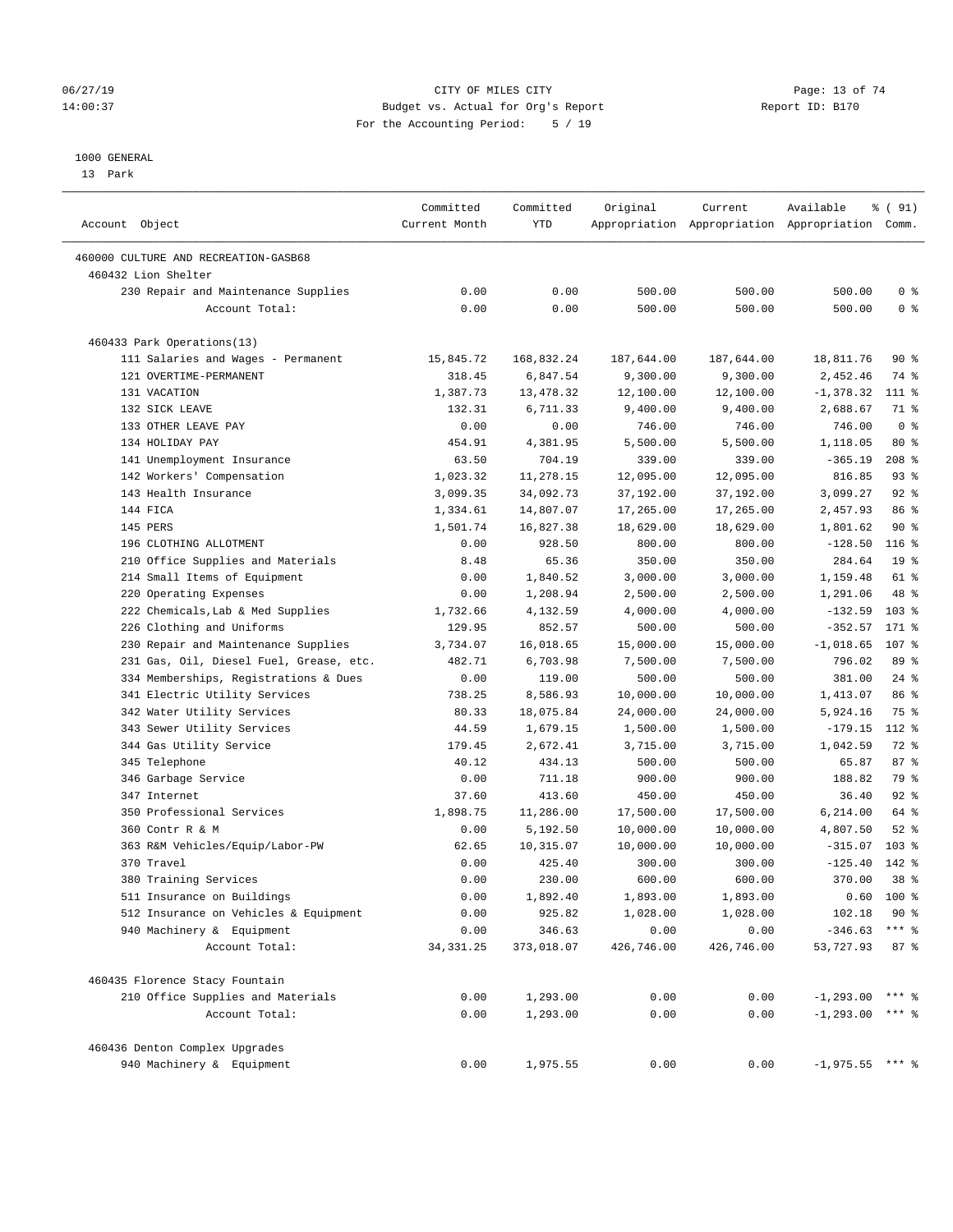### 06/27/19 **Page: 14 of 74** CITY OF MILES CITY **Page: 14 of 74** 14:00:37 Budget vs. Actual for Org's Report Report ID: B170 For the Accounting Period: 5 / 19

#### 1000 GENERAL

13 Park

| Account Object                             | Committed<br>Current Month | Committed<br>YTD | Original<br>Appropriation | Current<br>Appropriation | Available<br>Appropriation | $\frac{1}{6}$ (91)<br>Comm. |
|--------------------------------------------|----------------------------|------------------|---------------------------|--------------------------|----------------------------|-----------------------------|
| Account Total:                             | 0.00                       | 1,975.55         | 0.00                      | 0.00                     | $-1,975.55$                | $***$ 2                     |
| 460439 Riverside Park Tennis Court Project |                            |                  |                           |                          |                            |                             |
| 230 Repair and Maintenance Supplies        | 0.00                       | 0.00             | 200.00                    | 200.00                   | 200.00                     | 0 <sup>8</sup>              |
| Account Total:                             | 0.00                       | 0.00             | 200.00                    | 200.00                   | 200.00                     | 0 <sup>8</sup>              |
| Account Group Total:                       | 34, 331. 25                | 376,286.62       | 427,446.00                | 427,446.00               | 51,159.38                  | 88 %                        |
| Organization Total:                        | 34, 331. 25                | 376,286.62       | 427,446.00                | 427,446.00               | 51, 159. 38                | 88 %                        |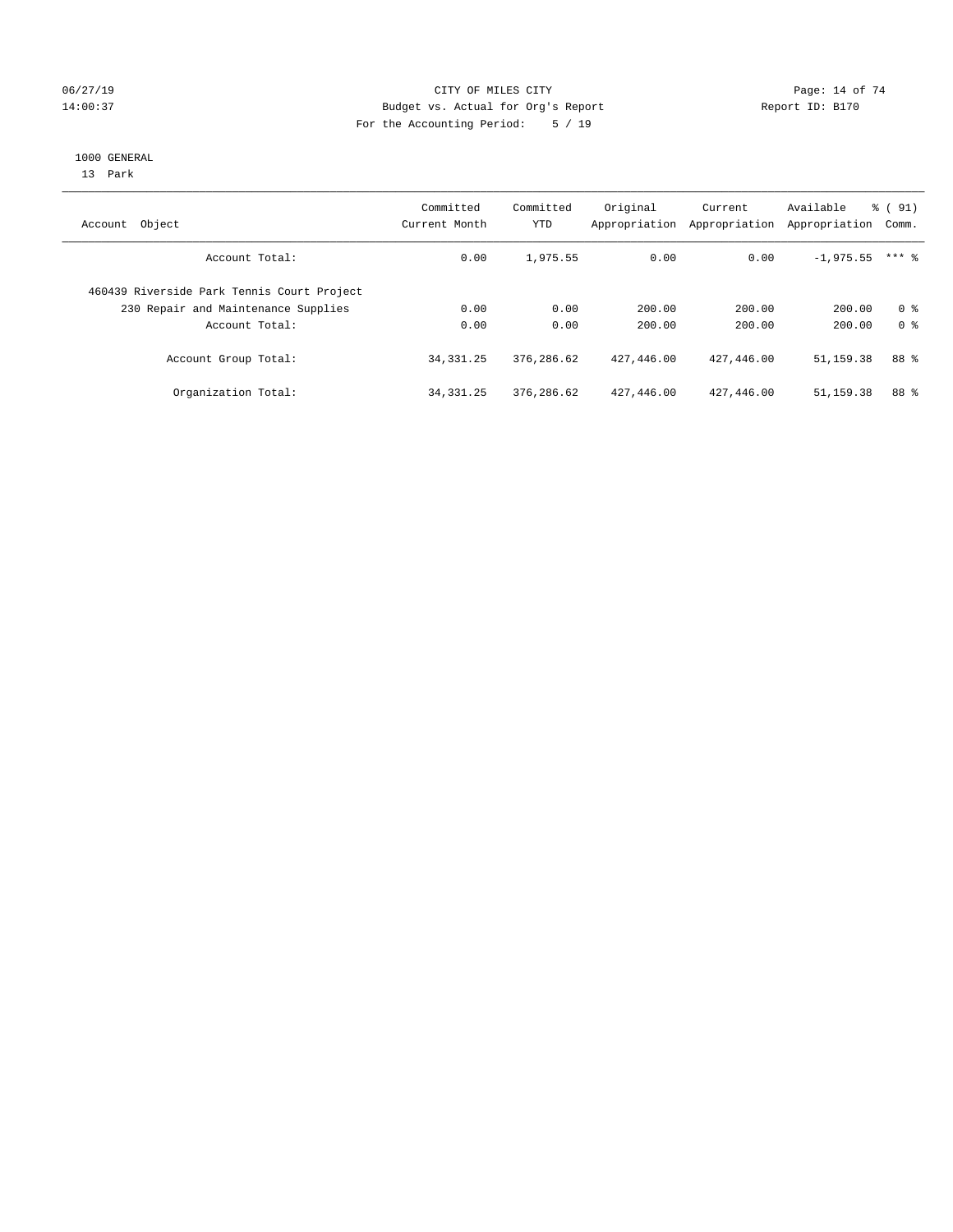### 06/27/19 **Page: 15 of 74** CITY OF MILES CITY **CITY Page: 15 of 74** 14:00:37 Budget vs. Actual for Org's Report Report ID: B170 For the Accounting Period: 5 / 19

# 1000 GENERAL

14 Swim Pool

| Account Object                       | Committed<br>Current Month | Committed<br><b>YTD</b> | Original  | Current<br>Appropriation Appropriation Appropriation Comm. | Available | % (91)             |  |
|--------------------------------------|----------------------------|-------------------------|-----------|------------------------------------------------------------|-----------|--------------------|--|
| 460000 CULTURE AND RECREATION-GASB68 |                            |                         |           |                                                            |           |                    |  |
| 460445 Swimming Pool                 |                            |                         |           |                                                            |           |                    |  |
| 111 Salaries and Wages - Permanent   | 0.00                       | 35,527.08               | 54,174.00 | 54, 174.00                                                 | 18,646.92 | 66 %               |  |
| 141 Unemployment Insurance           | 0.00                       | 124.40                  | 81.00     | 81.00                                                      | $-43.40$  | 154 %              |  |
| 142 Workers' Compensation            | 0.00                       | 2,036.50                | 3,105.00  | 3,105.00                                                   | 1,068.50  | 66 %               |  |
| 144 FICA                             | 0.00                       | 2,717.91                | 4,146.00  | 4,146.00                                                   | 1,428.09  | 66 %               |  |
| 145 PERS                             | 0.00                       | 848.34                  | 1,055.00  | 1,055.00                                                   | 206.66    | $80*$              |  |
| 214 Small Items of Equipment         | 0.00                       | 197.54                  | 300.00    | 300.00                                                     | 102.46    | 66 %               |  |
| 220 Operating Expenses               | 0.00                       | 305.30                  | 1,000.00  | 1,000.00                                                   | 694.70    | 31.8               |  |
| 222 Chemicals, Lab & Med Supplies    | 1,208.52                   | 3,022.30                | 3,500.00  | 3,500.00                                                   | 477.70    | 86 %               |  |
| 226 Clothing and Uniforms            | 0.00                       | 474.00                  | 500.00    | 500.00                                                     | 26.00     | 95%                |  |
| 230 Repair and Maintenance Supplies  | 0.00                       | 11.99                   | 400.00    | 400.00                                                     | 388.01    | 3 <sup>8</sup>     |  |
| 341 Electric Utility Services        | 320.49                     | 1,591.41                | 1,375.00  | 1,375.00                                                   | $-216.41$ | 116 <sup>8</sup>   |  |
| 342 Water Utility Services           | 0.00                       | 300.02                  | 300.00    | 300.00                                                     | $-0.02$   | $100*$             |  |
| 343 Sewer Utility Services           | 0.00                       | 176.62                  | 150.00    | 150.00                                                     | $-26.62$  | 118 %              |  |
| 345 Telephone                        | 0.00                       | 107.52                  | 200.00    | 200.00                                                     | 92.48     | 54%                |  |
| 350 Professional Services            | 0.00                       | 0.00                    | 250.00    | 250.00                                                     | 250.00    | 0 <sup>8</sup>     |  |
| 360 Contr R & M                      | 0.00                       | 0.00                    | 200.00    | 200.00                                                     | 200.00    | 0 <sup>8</sup>     |  |
| 363 R&M Vehicles/Equip/Labor-PW      | 0.00                       | 0.00                    | 700.00    | 700.00                                                     | 700.00    | 0 <sup>8</sup>     |  |
| 380 Training Services                | 720.00                     | 756.00                  | 500.00    | 500.00                                                     | $-256.00$ | $151$ %            |  |
| 540 Special Assessments              | 0.00                       | 562.50                  | 700.00    | 700.00                                                     | 137.50    | 80 %               |  |
| Account Total:                       | 2,249.01                   | 48,759.43               | 72,636.00 | 72,636.00                                                  | 23,876.57 | 67 <sup>8</sup>    |  |
| Account Group Total:                 | 2,249.01                   | 48,759.43               | 72,636.00 | 72,636.00                                                  | 23,876.57 | $67$ $\frac{6}{3}$ |  |
| Organization Total:                  | 2,249.01                   | 48,759.43               | 72,636.00 | 72,636.00                                                  | 23,876.57 | $67$ %             |  |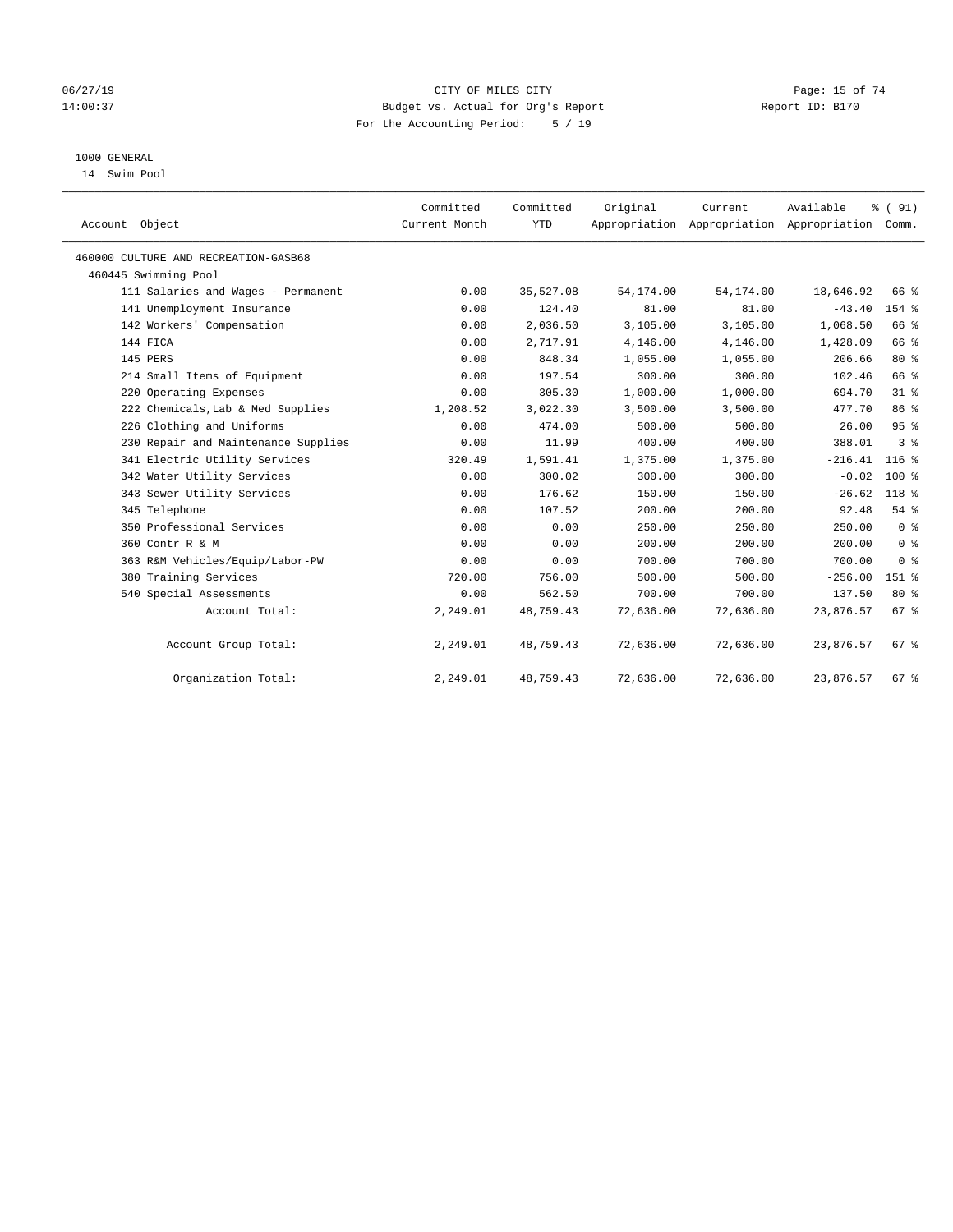### 06/27/19 **Page: 16 of 74** CITY OF MILES CITY **Page: 16 of 74** 14:00:37 Budget vs. Actual for Org's Report Report ID: B170 For the Accounting Period: 5 / 19

# 1000 GENERAL

16 Library

| Object<br>Account                                                       | Committed<br>Current Month | Committed<br>YTD | Original<br>Appropriation | Current<br>Appropriation | Available<br>Appropriation | $\frac{1}{6}$ (91)<br>Comm. |
|-------------------------------------------------------------------------|----------------------------|------------------|---------------------------|--------------------------|----------------------------|-----------------------------|
| 520000 OTHER FINANCING USES<br>521000 Interfund Operating Transfers Out |                            |                  |                           |                          |                            |                             |
| 820 Transfers to Other Funds                                            | 25, 116. 25                | 276, 278. 75     | 301,395.00                | 301,395.00               | 25, 116. 25                | $92$ $%$                    |
| Account Total:                                                          | 25, 116. 25                | 276, 278. 75     | 301,395.00                | 301,395.00               | 25, 116, 25                | $92*$                       |
| Account Group Total:                                                    | 25, 116, 25                | 276, 278. 75     | 301,395.00                | 301,395.00               | 25, 116, 25                | $92$ $%$                    |
| Organization Total:                                                     | 25, 116, 25                | 276, 278. 75     | 301,395.00                | 301,395.00               | 25, 116, 25                | $92$ $%$                    |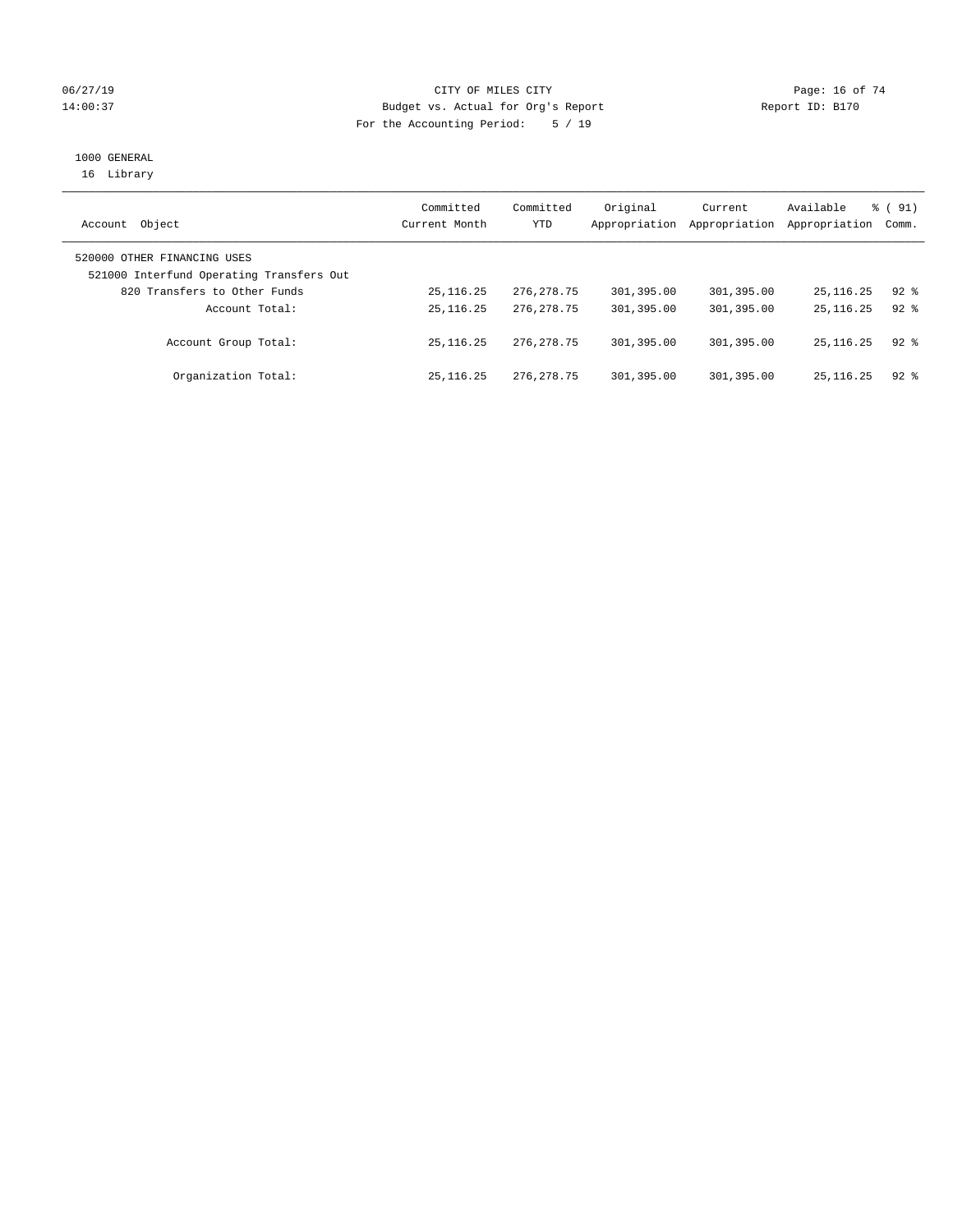### 06/27/19 **Page: 17 of 74** CITY OF MILES CITY **Page: 17 of 74** 14:00:37 Budget vs. Actual for Org's Report Report ID: B170 For the Accounting Period: 5 / 19

#### 1000 GENERAL

21 Animal Control

| Account Object                           | Committed<br>Current Month | Committed<br>YTD | Original  | Current<br>Appropriation Appropriation Appropriation Comm. | Available   | % (91)         |  |
|------------------------------------------|----------------------------|------------------|-----------|------------------------------------------------------------|-------------|----------------|--|
| 440000 PUBLIC HEALTH-GASB68              |                            |                  |           |                                                            |             |                |  |
| 440600 Animal Control Services(21)       |                            |                  |           |                                                            |             |                |  |
| 111 Salaries and Wages - Permanent       | 2,053.26                   | 36,661.54        | 42,430.00 | 42,430.00                                                  | 5,768.46    | 86 %           |  |
| 121 OVERTIME-PERMANENT                   | 0.00                       | 284.06           | 500.00    | 500.00                                                     | 215.94      | 57%            |  |
| 131 VACATION                             | 0.00                       | 20.13            | 1,500.00  | 1,500.00                                                   | 1,479.87    | 1 <sup>°</sup> |  |
| 132 SICK LEAVE                           | 0.00                       | 0.00             | 700.00    | 700.00                                                     | 700.00      | 0 <sup>8</sup> |  |
| 133 OTHER LEAVE PAY                      | 161.04                     | 2,153.91         | 500.00    | 500.00                                                     | $-1,653.91$ | 431 %          |  |
| 134 HOLIDAY PAY                          | 0.00                       | 536.49           | 300.00    | 300.00                                                     | $-236.49$   | $179$ %        |  |
| 141 Unemployment Insurance               | 7.75                       | 140.08           | 69.00     | 69.00                                                      | $-71.08$    | $203$ %        |  |
| 142 Workers' Compensation                | 110.49                     | 1,989.68         | 2,633.00  | 2,633.00                                                   | 643.32      | 76 %           |  |
| 143 Health Insurance                     | 739.70                     | 8,136.70         | 8,877.00  | 8,877.00                                                   | 740.30      | $92$ $%$       |  |
| 144 FICA                                 | 169.40                     | 3,061.24         | 3,514.00  | 3,514.00                                                   | 452.76      | 87%            |  |
| 145 PERS                                 | 189.77                     | 3,219.09         | 3,422.00  | 3,422.00                                                   | 202.91      | $94$ %         |  |
| 196 CLOTHING ALLOTMENT                   | 0.00                       | 446.40           | 720.00    | 720.00                                                     | 273.60      | 62 %           |  |
| 210 Office Supplies and Materials        | 0.00                       | 0.00             | 150.00    | 150.00                                                     | 150.00      | 0 <sup>8</sup> |  |
| 214 Small Items of Equipment             | 0.00                       | 0.00             | 400.00    | 400.00                                                     | 400.00      | 0 <sup>8</sup> |  |
| 220 Operating Expenses                   | 41.24                      | 1,556.12         | 1,200.00  | 1,200.00                                                   | $-356.12$   | $130*$         |  |
| 230 Repair and Maintenance Supplies      | 0.00                       | 35.51            | 250.00    | 250.00                                                     | 214.49      | $14*$          |  |
| 231 Gas, Oil, Diesel Fuel, Grease, etc.  | 108.96                     | 1,226.64         | 1,400.00  | 1,400.00                                                   | 173.36      | 88 %           |  |
| 311 Postage, Box Rent, Etc.              | 0.00                       | 32.09            | 20.00     | 20.00                                                      | $-12.09$    | $160*$         |  |
| 320 Printing, Duplicating, Typing &      | 0.00                       | 0.00             | 25.00     | 25.00                                                      | 25.00       | 0 <sup>8</sup> |  |
| 330 Publicity, Subscriptions & Dues      | 0.00                       | 0.00             | 25.00     | 25.00                                                      | 25.00       | 0 <sup>8</sup> |  |
| 341 Electric Utility Services            | 39.24                      | 683.16           | 529.00    | 529.00                                                     | $-154.16$   | $129$ %        |  |
| 342 Water Utility Services               | 23.02                      | 254.36           | 350.00    | 350.00                                                     | 95.64       | 73 %           |  |
| 343 Sewer Utility Services               | 27.07                      | 296.71           | 150.00    | 150.00                                                     | $-146.71$   | 198 %          |  |
| 344 Gas Utility Service                  | 38.04                      | 358.99           | 635.00    | 635.00                                                     | 276.01      | 57%            |  |
| 345 Telephone                            | 40.09                      | 440.99           | 500.00    | 500.00                                                     | 59.01       | 88 %           |  |
| 347 Internet                             | 0.00                       | 0.00             | 560.00    | 560.00                                                     | 560.00      | 0 <sup>8</sup> |  |
| 350 Professional Services                | 347.29                     | 3,629.78         | 3,000.00  | 3,000.00                                                   | $-629.78$   | $121$ %        |  |
| 366 R&M Vehicles - Police/Animal Control | 0.00                       | 0.00             | 100.00    | 100.00                                                     | 100.00      | 0 <sup>8</sup> |  |
| 370 Travel                               | 0.00                       | 0.00             | 200.00    | 200.00                                                     | 200.00      | 0 <sup>8</sup> |  |
| 380 Training Services                    | 0.00                       | 0.00             | 100.00    | 100.00                                                     | 100.00      | 0 <sup>8</sup> |  |
| 511 Insurance on Buildings               | 0.00                       | 63.61            | 64.00     | 64.00                                                      | 0.39        | 99 %           |  |
| Account Total:                           | 4,096.36                   | 65, 227. 28      | 74,823.00 | 74,823.00                                                  | 9,595.72    | 87%            |  |
| Account Group Total:                     | 4,096.36                   | 65,227.28        | 74,823.00 | 74,823.00                                                  | 9,595.72    | 87%            |  |
| Organization Total:                      | 4,096.36                   | 65, 227. 28      | 74,823.00 | 74,823.00                                                  | 9,595.72    | 87%            |  |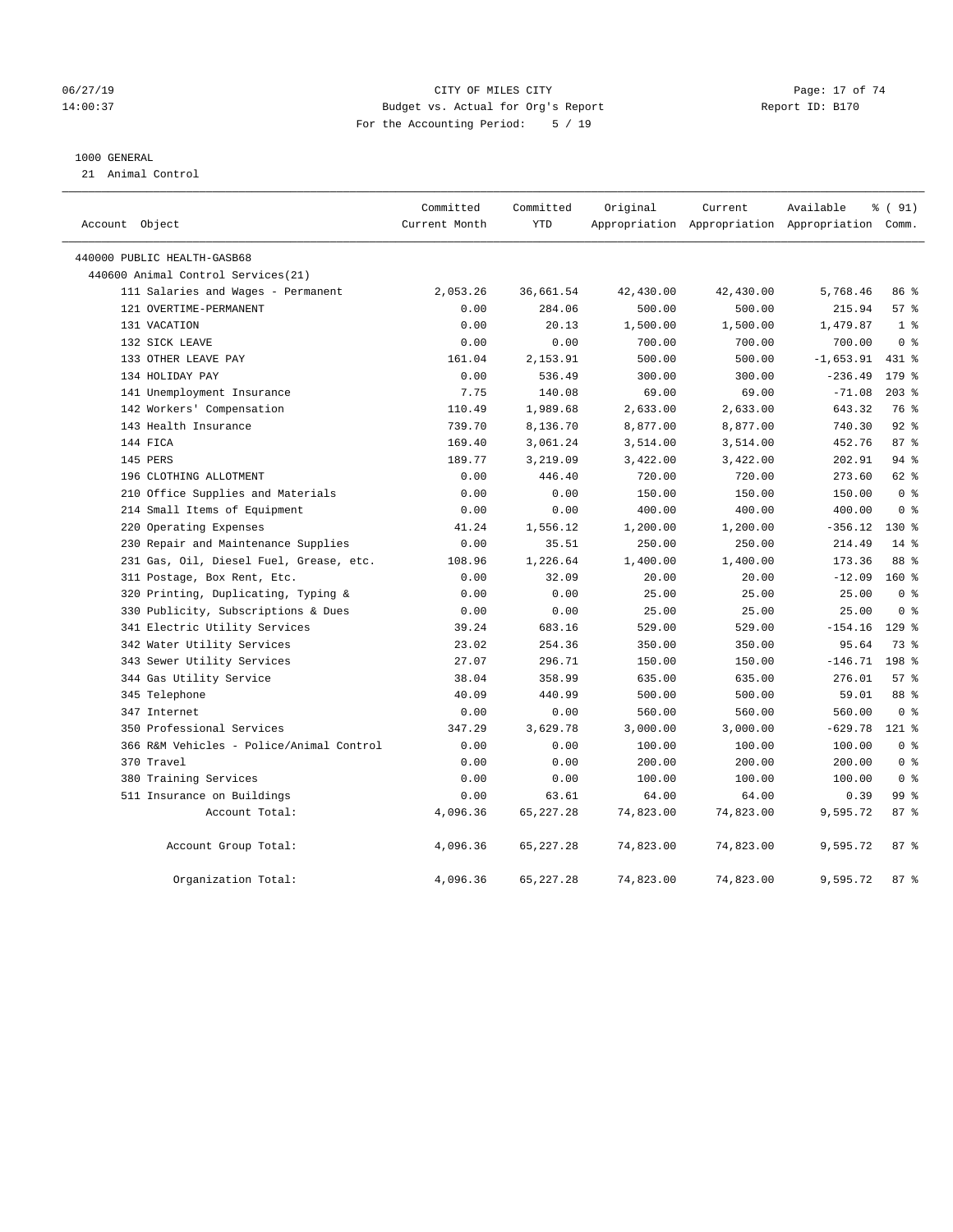### 06/27/19 **Page: 18 of 74** CITY OF MILES CITY **CITY Page: 18 of 74** 14:00:37 Budget vs. Actual for Org's Report Report ID: B170 For the Accounting Period: 5 / 19

#### 1000 GENERAL

36 Planning & Community Services

| Account Object |                                           | Committed<br>Current Month | Committed<br><b>YTD</b> | Original   | Current    | Available<br>Appropriation Appropriation Appropriation Comm. | % (91)         |  |
|----------------|-------------------------------------------|----------------------------|-------------------------|------------|------------|--------------------------------------------------------------|----------------|--|
|                | 410000 GENERAL GOVERNMENTGASB68           |                            |                         |            |            |                                                              |                |  |
|                | 411020 Community Services & Planning      |                            |                         |            |            |                                                              |                |  |
|                | 111 Salaries and Wages - Permanent        | 2,765.30                   | 29,209.98               | 40,816.00  | 40,816.00  | 11,606.02                                                    | 72 %           |  |
|                | 121 OVERTIME-PERMANENT                    | 11.33                      | 68.13                   | 200.00     | 200.00     | 131.87                                                       | 34 %           |  |
|                | 131 VACATION                              | 485.23                     | 3,322.66                | 2,800.00   | 2,800.00   | $-522.66$                                                    | $119$ %        |  |
|                | 132 SICK LEAVE                            | 123.88                     | 3,074.44                | 1,300.00   | 1,300.00   | $-1,774.44$                                                  | $236$ %        |  |
|                | 133 OTHER LEAVE PAY                       | 0.00                       | 2,049.70                | 2,363.00   | 2,363.00   | 313.30                                                       | 87%            |  |
|                | 141 Unemployment Insurance                | 11.82                      | 132.52                  | 71.00      | 71.00      | $-61.52$                                                     | 187 %          |  |
|                | 142 Workers' Compensation                 | 42.55                      | 356.84                  | 234.00     | 234.00     | $-122.84$                                                    | $152$ $%$      |  |
|                | 143 Health Insurance                      | 805.90                     | 7,056.80                | 9,675.00   | 9,675.00   | 2,618.20                                                     | 73 %           |  |
|                | 144 FICA                                  | 259.02                     | 2,898.40                | 3,632.00   | 3,632.00   | 733.60                                                       | 80 %           |  |
|                | 145 PERS                                  | 290.17                     | 3,233.05                | 4,021.00   | 4,021.00   | 787.95                                                       | 80 %           |  |
|                | 196 CLOTHING ALLOTMENT                    | 0.00                       | 163.50                  | 314.00     | 314.00     | 150.50                                                       | $52$ $%$       |  |
|                | 210 Office Supplies and Materials         | 19.07                      | 181.25                  | 800.00     | 800.00     | 618.75                                                       | $23$ $%$       |  |
|                | 214 Small Items of Equipment              | 0.00                       | 69.99                   | 400.00     | 400.00     | 330.01                                                       | $17*$          |  |
|                | 220 Operating Expenses                    | 0.00                       | 140.63                  | 100.00     | 100.00     | $-40.63$                                                     | $141$ %        |  |
|                | 311 Postage, Box Rent, Etc.               | 110.10                     | 149.98                  | 100.00     | 100.00     | $-49.98$                                                     | $150*$         |  |
|                | 320 Printing, Duplicating, Typing &       | 0.00                       | 0.00                    | 200.00     | 200.00     | 200.00                                                       | 0 <sup>8</sup> |  |
|                | 327 Map Printing                          | 0.00                       | 60.75                   | 50.00      | 50.00      | $-10.75$                                                     | $122$ %        |  |
|                | 330 Publicity, Subscriptions & Dues       | 0.00                       | 0.00                    | 300.00     | 300.00     | 300.00                                                       | 0 <sup>8</sup> |  |
|                | 331 Publication of Formal & Legal Notices | 0.00                       | 269.50                  | 750.00     | 750.00     | 480.50                                                       | 36%            |  |
|                | 334 Memberships, Registrations & Dues     | 0.00                       | 130.00                  | 100.00     | 100.00     | $-30.00$                                                     | $130*$         |  |
|                | 345 Telephone                             | 76.99                      | 839.70                  | 900.00     | 900.00     | 60.30                                                        | $93$ $%$       |  |
|                | 347 Internet                              | 0.00                       | 0.00                    | 150.00     | 150.00     | 150.00                                                       | 0 <sup>8</sup> |  |
|                | 350 Professional Services                 | 1,997.50                   | 37,150.86               | 19,800.00  | 24,800.00  | $-12, 350.86$                                                | $150*$         |  |
|                | 360 Contr R & M                           | 75.05                      | 4,925.45                | 12,100.00  | 12,100.00  | 7,174.55                                                     | 41.8           |  |
|                | 370 Travel                                | 23.00                      | 429.32                  | 2,000.00   | 2,000.00   | 1,570.68                                                     | $21$ %         |  |
|                | 380 Training Services                     | 119.26                     | 1,059.34                | 1,000.00   | 1,000.00   | $-59.34$                                                     | $106$ %        |  |
|                | 382 Books                                 | 0.00                       | 0.00                    | 150.00     | 150.00     | 150.00                                                       | 0 <sup>8</sup> |  |
|                | Account Total:                            | 7,216.17                   | 96, 972. 79             | 104,326.00 | 109,326.00 | 12,353.21                                                    | 89 %           |  |
|                | Account Group Total:                      | 7,216.17                   | 96, 972. 79             | 104,326.00 | 109,326.00 | 12,353.21                                                    | 89 %           |  |
|                | Organization Total:                       | 7,216.17                   | 96, 972. 79             | 104,326.00 | 109,326.00 | 12, 353. 21                                                  | 89 %           |  |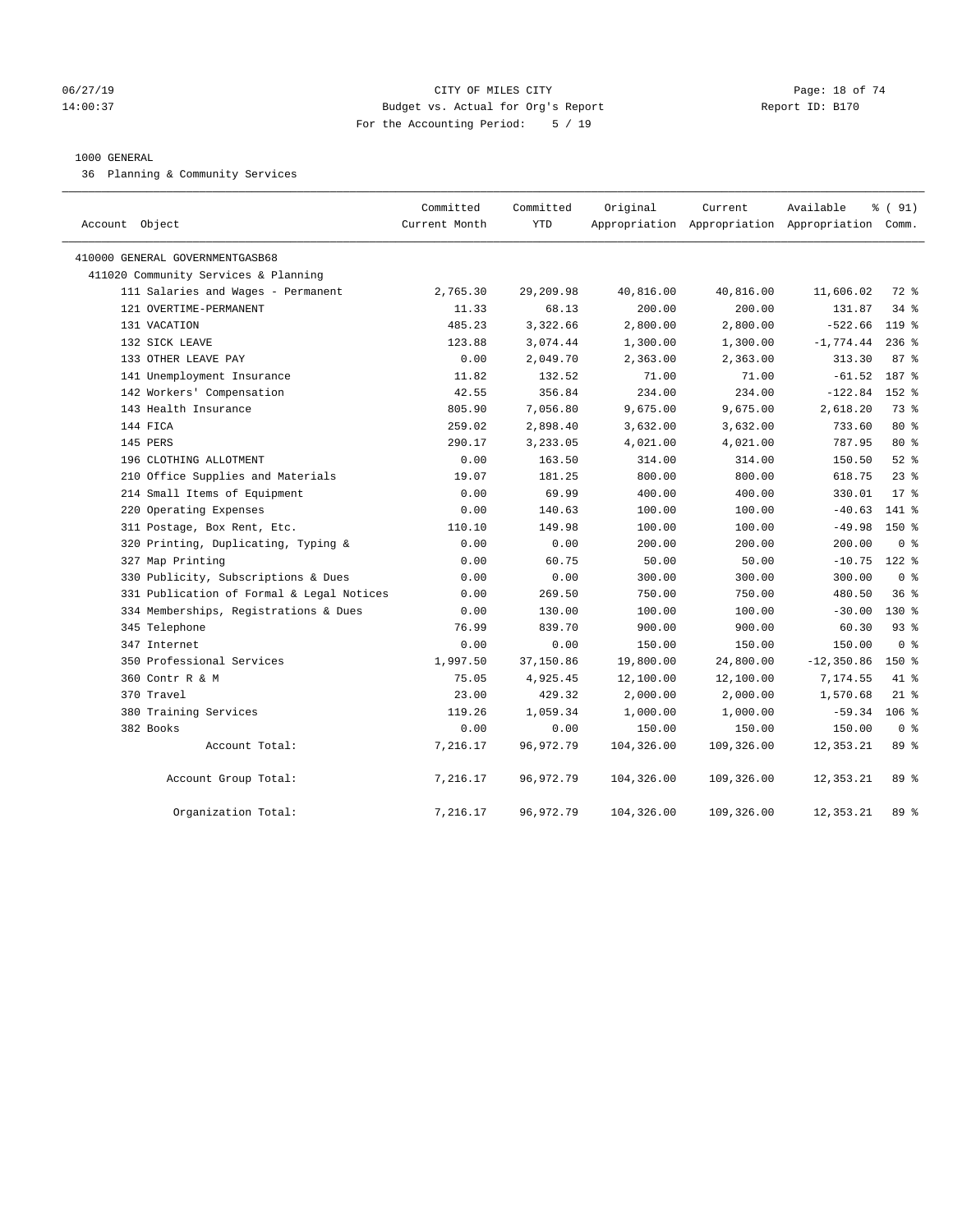### 06/27/19 **Page: 19 of 74** CITY OF MILES CITY **CITY Page: 19 of 74** 14:00:37 Budget vs. Actual for Org's Report Report ID: B170 For the Accounting Period: 5 / 19

# 1000 GENERAL

37 CITY HEALTH

| Object<br>Account                                                       | Committed<br>Current Month | Committed<br><b>YTD</b> | Original<br>Appropriation | Current<br>Appropriation | Available<br>Appropriation | % (91)<br>Comm. |
|-------------------------------------------------------------------------|----------------------------|-------------------------|---------------------------|--------------------------|----------------------------|-----------------|
| 520000 OTHER FINANCING USES<br>521000 Interfund Operating Transfers Out |                            |                         |                           |                          |                            |                 |
| 820 Transfers to Other Funds                                            | 0.00                       | 13,700.00               | 13,700.00                 | 13,700.00                | 0.00                       | $100*$          |
| Account Total:                                                          | 0.00                       | 13,700.00               | 13,700.00                 | 13,700.00                | 0.00                       | $100$ %         |
| Account Group Total:                                                    | 0.00                       | 13,700.00               | 13,700.00                 | 13,700.00                |                            | $0.00$ 100 %    |
| Organization Total:                                                     | 0.00                       | 13,700.00               | 13,700.00                 | 13,700.00                | 0.00                       | $100$ %         |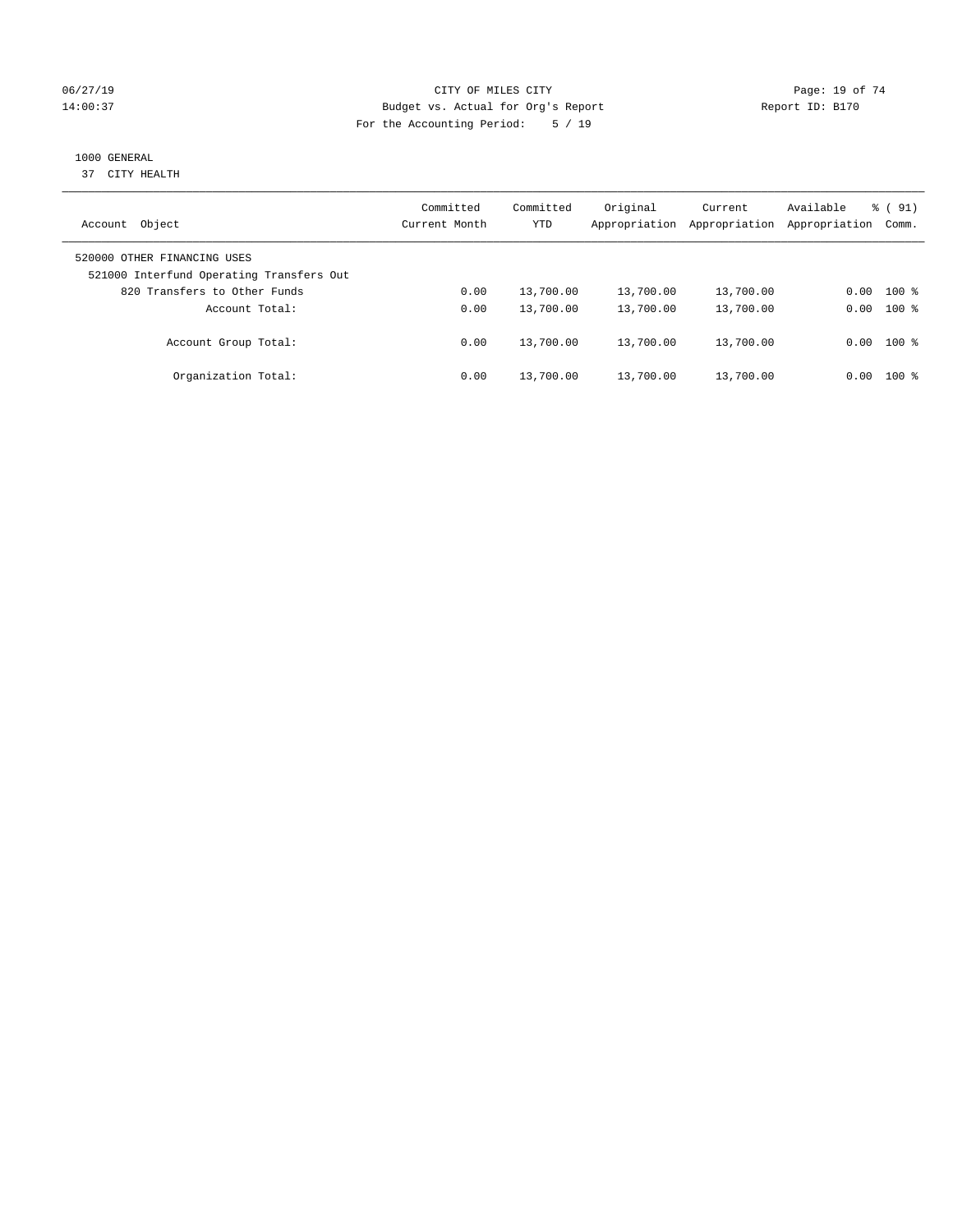### 06/27/19 Page: 20 of 74 14:00:37 Budget vs. Actual for Org's Report Report ID: B170 For the Accounting Period: 5 / 19

#### 1000 GENERAL

201 Flood Prevention

| Account Object                            | Committed<br>Current Month | Committed<br><b>YTD</b> | Original   | Current     | Available<br>Appropriation Appropriation Appropriation Comm. | % (91)          |
|-------------------------------------------|----------------------------|-------------------------|------------|-------------|--------------------------------------------------------------|-----------------|
|                                           |                            |                         |            |             |                                                              |                 |
| 430000 Public Works-GASB68                |                            |                         |            |             |                                                              |                 |
| 431200 Flood Control                      |                            |                         |            |             |                                                              |                 |
| 111 Salaries and Wages - Permanent        | 1,241.25                   | 14,248.86               | 16,104.00  | 16,104.00   | 1,855.14                                                     | 88 %            |
| 131 VACATION                              | 224.51                     | 850.94                  | 1,000.00   | 1,000.00    | 149.06                                                       | 85%             |
| 132 SICK LEAVE                            | 0.00                       | 782.05                  | 500.00     | 500.00      | $-282.05$                                                    | $156$ %         |
| 133 OTHER LEAVE PAY                       | 0.00                       | 214.74                  | 1,016.00   | 1,016.00    | 801.26                                                       | $21$ %          |
| 141 Unemployment Insurance                | 5.14                       | 56.57                   | 26.00      | 26.00       | $-30.57$                                                     | $218$ %         |
| 142 Workers' Compensation                 | 84.00                      | 925.78                  | 1,067.00   | 1,067.00    | 141.22                                                       | 87%             |
| 143 Health Insurance                      | 295.84                     | 3,254.68                | 3,551.00   | 3,551.00    | 296.32                                                       | 92.8            |
| 144 FICA                                  | 110.91                     | 1,222.90                | 1,424.00   | 1,424.00    | 201.10                                                       | 86 %            |
| 145 PERS                                  | 125.59                     | 1,379.38                | 1,577.00   | 1,577.00    | 197.62                                                       | 87%             |
| 196 CLOTHING ALLOTMENT                    | 0.00                       | 60.00                   | 60.00      | 60.00       | 0.00                                                         | $100*$          |
| 210 Office Supplies and Materials         | 186.68                     | 341.41                  | 500.00     | 500.00      | 158.59                                                       | 68 %            |
| 214 Small Items of Equipment              | 0.00                       | 471.83                  | 500.00     | 500.00      | 28.17                                                        | $94$ %          |
| 220 Operating Expenses                    | 0.00                       | 0.00                    | 500.00     | 500.00      | 500.00                                                       | 0 <sup>8</sup>  |
| 231 Gas, Oil, Diesel Fuel, Grease, etc.   | 0.00                       | 518.38                  | 300.00     | 300.00      | $-218.38$                                                    | $173$ $%$       |
| 311 Postage, Box Rent, Etc.               | 36.90                      | 2,568.61                | 3,000.00   | 3,000.00    | 431.39                                                       | 86 %            |
| 330 Publicity, Subscriptions & Dues       | 0.00                       | 0.00                    | 950.00     | 950.00      | 950.00                                                       | 0 <sup>8</sup>  |
| 331 Publication of Formal & Legal Notices | 565.50                     | 1,508.00                | 2,000.00   | 2,000.00    | 492.00                                                       | 75 %            |
| 334 Memberships, Registrations & Dues     | 0.00                       | 160.00                  | 0.00       | 0.00        | $-160.00$                                                    | $***$ %         |
| 345 Telephone                             | 0.00                       | 0.00                    | 50.00      | 50.00       | 50.00                                                        | 0 <sup>8</sup>  |
| 350 Professional Services                 | 3,734.68                   | 46,991.69               | 371,000.00 | 371,000.00  | 324,008.31                                                   | 13 <sup>8</sup> |
| 370 Travel                                | 0.00                       | 823.00                  | 1,000.00   | 1,000.00    | 177.00                                                       | 82 %            |
| 380 Training Services                     | 0.00                       | 130.00                  | 200.00     | 200.00      | 70.00                                                        | 65 %            |
| 532 Land Rental                           | 0.00                       | 0.00                    | 150.00     | 150.00      | 150.00                                                       | 0 <sup>8</sup>  |
| 540 Special Assessments                   | 0.00                       | 0.00                    | 300.00     | 300.00      | 300.00                                                       | 0 <sup>8</sup>  |
| Account Total:                            | 6,611.00                   | 76,508.82               | 406,775.00 | 406,775.00  | 330,266.18                                                   | 19 <sup>°</sup> |
| Account Group Total:                      | 6,611.00                   | 76,508.82               | 406,775.00 | 406,775.00  | 330, 266.18                                                  | 19 <sup>8</sup> |
| 490000 DEBT SERVICE                       |                            |                         |            |             |                                                              |                 |
| 490500 Other Debt Service Payments        |                            |                         |            |             |                                                              |                 |
| 652 Principle- Flood Study Loan           | 0.00                       | 28,091.67               | 46,925.00  | 46,925.00   | 18,833.33                                                    | 60 %            |
| 653 Interest- Flood Study Loan            | 0.00                       | 4,408.42                | 7,792.00   | 7,792.00    | 3,383.58                                                     | 57%             |
| Account Total:                            | 0.00                       | 32,500.09               | 54,717.00  | 54,717.00   | 22, 216.91                                                   | 59%             |
| Account Group Total:                      | 0.00                       | 32,500.09               | 54,717.00  | 54,717.00   | 22, 216.91                                                   | 59 %            |
| Organization Total:                       | 6,611.00                   | 109,008.91              | 461,492.00 | 461, 492.00 | 352,483.09                                                   | $24$ %          |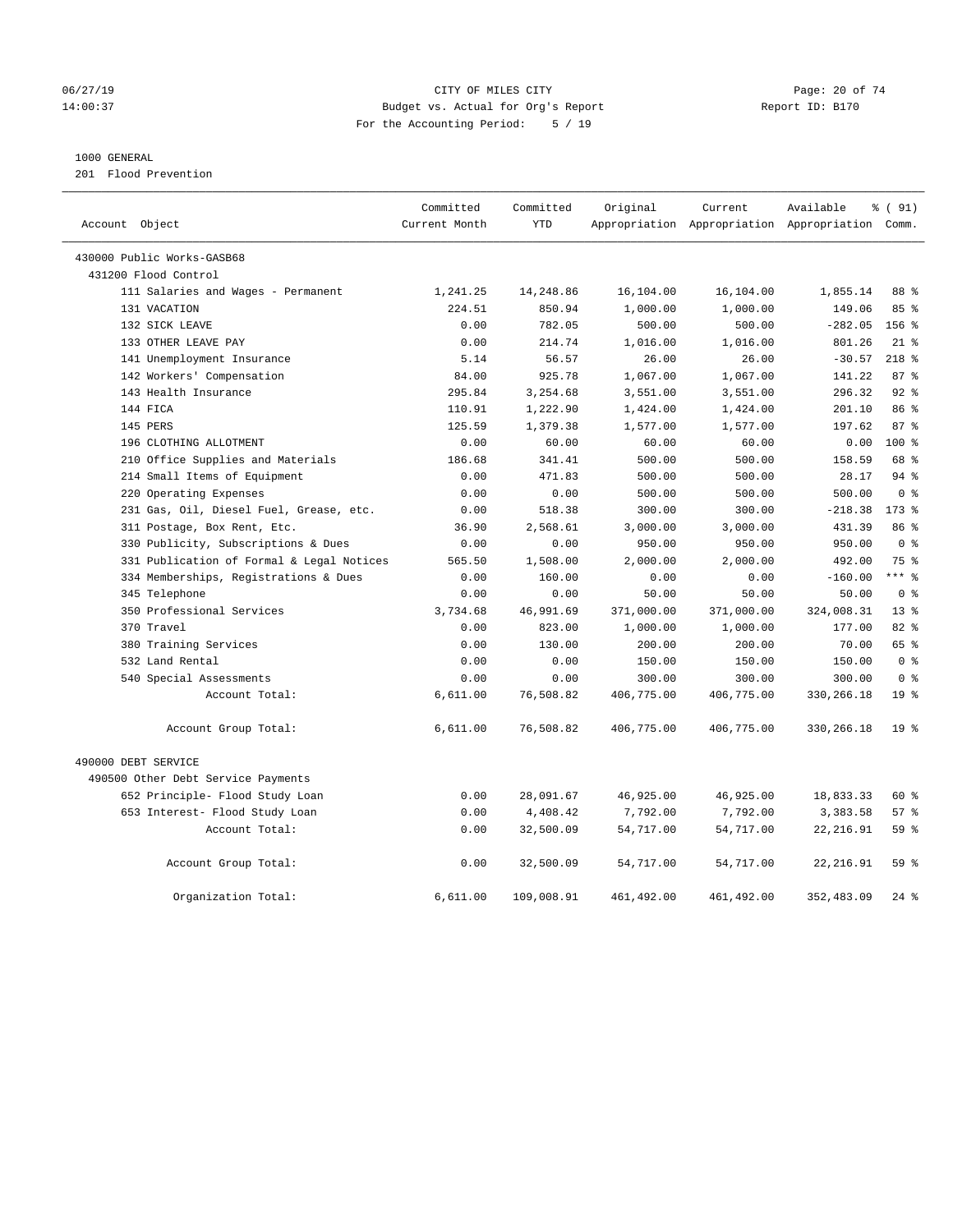#### 06/27/19 Page: 21 of 74 14:00:37 Budget vs. Actual for Org's Report Report ID: B170 For the Accounting Period: 5 / 19

# 1000 GENERAL

301 Elections

| Object<br>Account                                   | Committed<br>Current Month | Committed<br>YTD | Original<br>Appropriation | Current<br>Appropriation | Available<br>Appropriation | % (91)<br>Comm. |
|-----------------------------------------------------|----------------------------|------------------|---------------------------|--------------------------|----------------------------|-----------------|
| 410000 GENERAL GOVERNMENTGASB68<br>410600 Elections |                            |                  |                           |                          |                            |                 |
| PURCHASED SERVICES<br>300                           | 0.00                       | 0.00             | 10,000.00                 | 10,000.00                | 10,000.00                  | 0 <sup>8</sup>  |
| Account Total:                                      | 0.00                       | 0.00             | 10,000.00                 | 10,000.00                | 10,000.00                  | 0 <sup>8</sup>  |
| Account Group Total:                                | 0.00                       | 0.00             | 10,000.00                 | 10,000.00                | 10,000.00                  | 0 <sup>8</sup>  |
| Organization Total:                                 | 0.00                       | 0.00             | 10,000.00                 | 10,000.00                | 10,000.00                  | 0 <sup>8</sup>  |

Fund Total: 334,668.73 4,286,472.44 5,104,788.00 5,283,707.86 997,235.42 81 %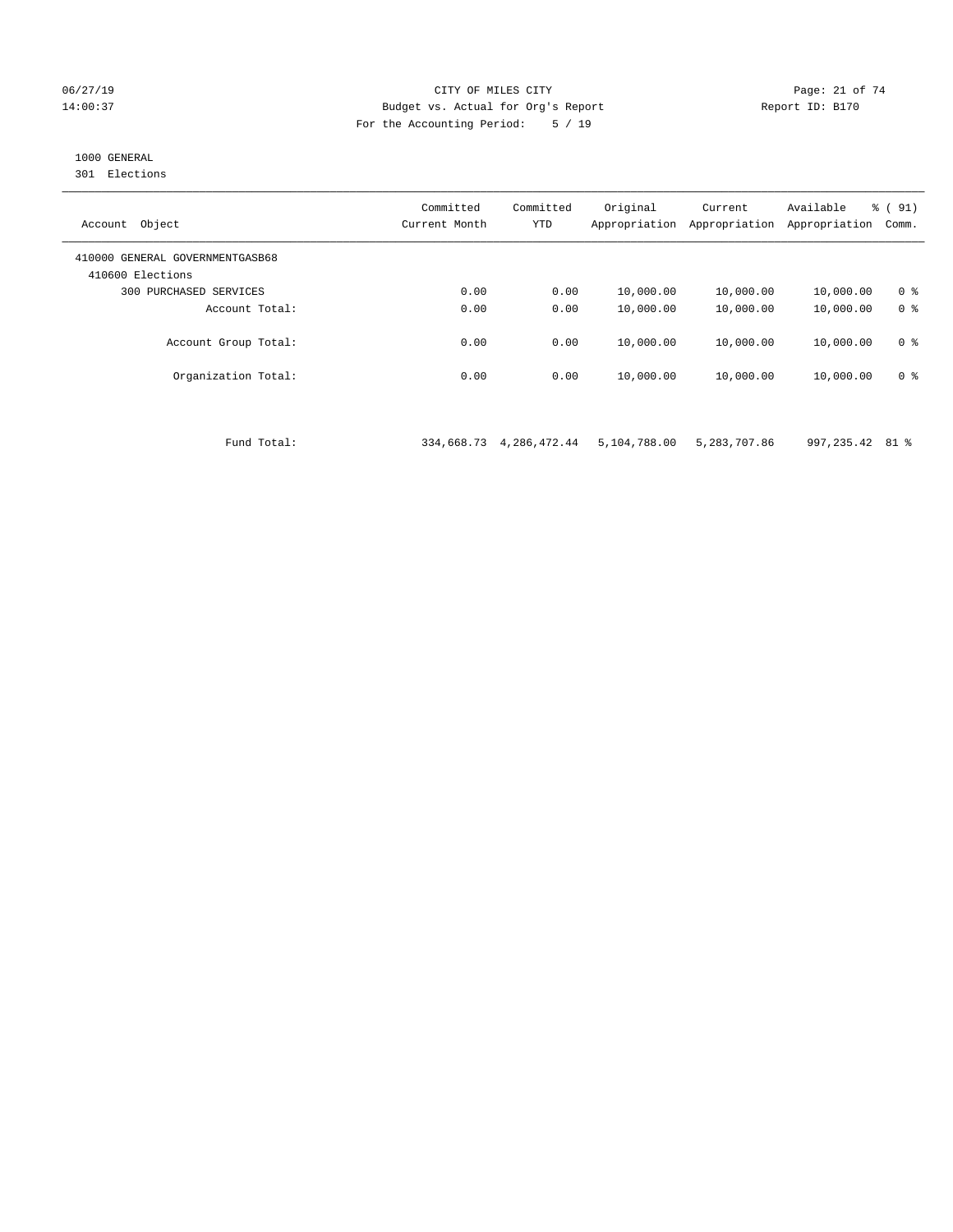### 06/27/19 Page: 22 of 74 14:00:37 Budget vs. Actual for Org's Report Report ID: B170 For the Accounting Period: 5 / 19

————————————————————————————————————————————————————————————————————————————————————————————————————————————————————————————————————

# 2220 LIBRARY

16 Library

|                                          | Committed        | Committed        | Original              | Current               | Available                                       | % (91)                  |
|------------------------------------------|------------------|------------------|-----------------------|-----------------------|-------------------------------------------------|-------------------------|
| Account Object                           | Current Month    | YTD              |                       |                       | Appropriation Appropriation Appropriation Comm. |                         |
| 460000 CULTURE AND RECREATION-GASB68     |                  |                  |                       |                       |                                                 |                         |
| 460100 Library Services(16)              |                  |                  |                       |                       |                                                 |                         |
| 111 Salaries and Wages - Permanent       | 15,097.47        | 155,698.67       | 180,436.00            | 180,436.00            | 24,737.33                                       | 86 %                    |
| 121 OVERTIME-PERMANENT                   | 0.00             | 0.00             | 600.00                | 600.00                | 600.00                                          | 0 <sup>8</sup>          |
| 131 VACATION                             | 980.84           | 11,385.31        | 16,000.00             | 16,000.00             | 4,614.69                                        | 71 %                    |
| 132 SICK LEAVE                           | 253.59           | 10,005.86        | 7,300.00              | 7,300.00              | $-2,705.86$                                     | 137 %                   |
| 133 OTHER LEAVE PAY                      | 0.00             | 0.00             | 4,063.00              | 4,063.00              | 4,063.00                                        | 0 <sup>8</sup>          |
| 141 Unemployment Insurance               | 57.16            | 622.43           | 313.00                | 313.00                | $-309.43$                                       | 199 %                   |
| 142 Workers' Compensation                | 69.52            | 757.03           | 887.00                | 887.00                | 129.97                                          | 85%                     |
| 143 Health Insurance                     | 2,958.45         | 39,936.45        | 44,382.00             | 44,382.00             | 4,445.55                                        | $90*$                   |
| 144 FICA                                 | 1,231.95         | 13,445.09        | 15,943.00             | 15,943.00             | 2,497.91                                        | 84 %                    |
| 145 PERS                                 | 1,399.64         | 15,176.66        | 17,651.00             | 17,651.00             | 2,474.34                                        | 86 %                    |
| 196 CLOTHING ALLOTMENT                   | 0.00             | 750.00           | 750.00                | 750.00                | 0.00                                            | $100*$                  |
| 210 Office Supplies and Materials        | 0.00             | 507.29           | 1,000.00              | 1,000.00              | 492.71                                          | $51$ %                  |
| 214 Small Items of Equipment             | 0.00             | 80.00            | 5,000.00              | 5,000.00              | 4,920.00                                        | 2 <sup>°</sup>          |
| 220 Operating Expenses                   | 0.00             | 0.00             | 1,000.00              | 1,000.00              | 1,000.00                                        | 0 <sup>8</sup>          |
| 224 Janitorial Supplies                  | 164.69           | 531.88           | 1,200.00              | 1,200.00              | 668.12                                          | 44 %                    |
| 311 Postage, Box Rent, Etc.              | 101.32           | 1,197.88         | 1,500.00              | 1,500.00              | 302.12                                          | 80 %                    |
| 320 Printing, Duplicating, Typing &      | 29.29            | 339.38           | 2,000.00              | 2,000.00              | 1,660.62                                        | $17*$                   |
| 330 Publicity, Subscriptions & Dues      | 0.00             | 275.31           | 0.00                  | 0.00                  | $-275.31$                                       | $***$ $_{8}$            |
| 334 Memberships, Registrations & Dues    | 0.00             | 0.00             | 250.00                | 250.00                | 250.00                                          | 0 <sup>8</sup>          |
| 341 Electric Utility Services            | 448.28           | 6,257.50         | 9,000.00              | 9,000.00              | 2,742.50                                        | 70 %                    |
| 342 Water Utility Services               | 44.14            | 487.86           | 700.00                | 700.00                | 212.14                                          | 70 %                    |
| 343 Sewer Utility Services               | 37.63            | 412.87           | 800.00                | 800.00                | 387.13                                          | $52$ $%$                |
| 344 Gas Utility Service                  | 96.14            | 2,034.82         | 5,000.00              | 5,000.00              | 2,965.18                                        | 41 %                    |
| 345 Telephone                            | 151.09           | 1,437.44         | 1,500.00              | 1,500.00              | 62.56                                           | 96%                     |
| 346 Garbage Service                      | 0.00             | 0.00             | 500.00                | 500.00                | 500.00                                          | 0 <sup>8</sup>          |
| 347 Internet                             | 170.90           | 2,067.66         | 2,500.00              | 2,500.00              | 432.34                                          | 83 %                    |
| 350 Professional Services                | 3,169.41         | 9,371.35         | 9,500.00              | 9,500.00              | 128.65                                          | 99 <sub>8</sub><br>58 % |
| 360 Contr R & M<br>370 Travel            | 325.00           | 5,847.11         | 10,000.00             | 10,000.00             | 4,152.89                                        | $20*$                   |
|                                          | 143.23           | 396.15<br>476.47 | 2,000.00              | 2,000.00              | 1,603.85<br>523.53                              | 48 %                    |
| 380 Training Services<br>382 Books       | 101.47<br>960.83 | 6,984.52         | 1,000.00<br>15,000.00 | 1,000.00<br>15,000.00 | 8,015.48                                        | 47 %                    |
| 511 Insurance on Buildings               | 0.00             | 2,729.64         | 2,730.00              | 2,730.00              | 0.36                                            | $100*$                  |
| 513 Liability                            | 0.00             | 2,484.04         | 2,485.00              | 2,485.00              | 0.96                                            | 100 %                   |
| 920 Buildings                            | 0.00             | 0.00             | 30,000.00             | 30,000.00             | 30,000.00                                       | 0 <sup>8</sup>          |
| Account Total:                           | 27,992.04        | 291,696.67       | 392,990.00            | 392,990.00            | 101,293.33                                      | 74 %                    |
|                                          |                  |                  |                       |                       |                                                 |                         |
| Account Group Total:                     | 27,992.04        | 291,696.67       | 392,990.00            | 392,990.00            | 101,293.33                                      | 74 %                    |
| 520000 OTHER FINANCING USES              |                  |                  |                       |                       |                                                 |                         |
| 521000 Interfund Operating Transfers Out |                  |                  |                       |                       |                                                 |                         |
| 820 Transfers to Other Funds             | 1,768.50         | 19,453.50        | 21,222.00             | 21,222.00             | 1,768.50                                        | $92$ $%$                |
| Account Total:                           | 1,768.50         | 19,453.50        | 21,222.00             | 21,222.00             | 1,768.50                                        | $92$ $%$                |
| Account Group Total:                     | 1,768.50         | 19,453.50        | 21,222.00             | 21,222.00             | 1,768.50                                        | $92$ $%$                |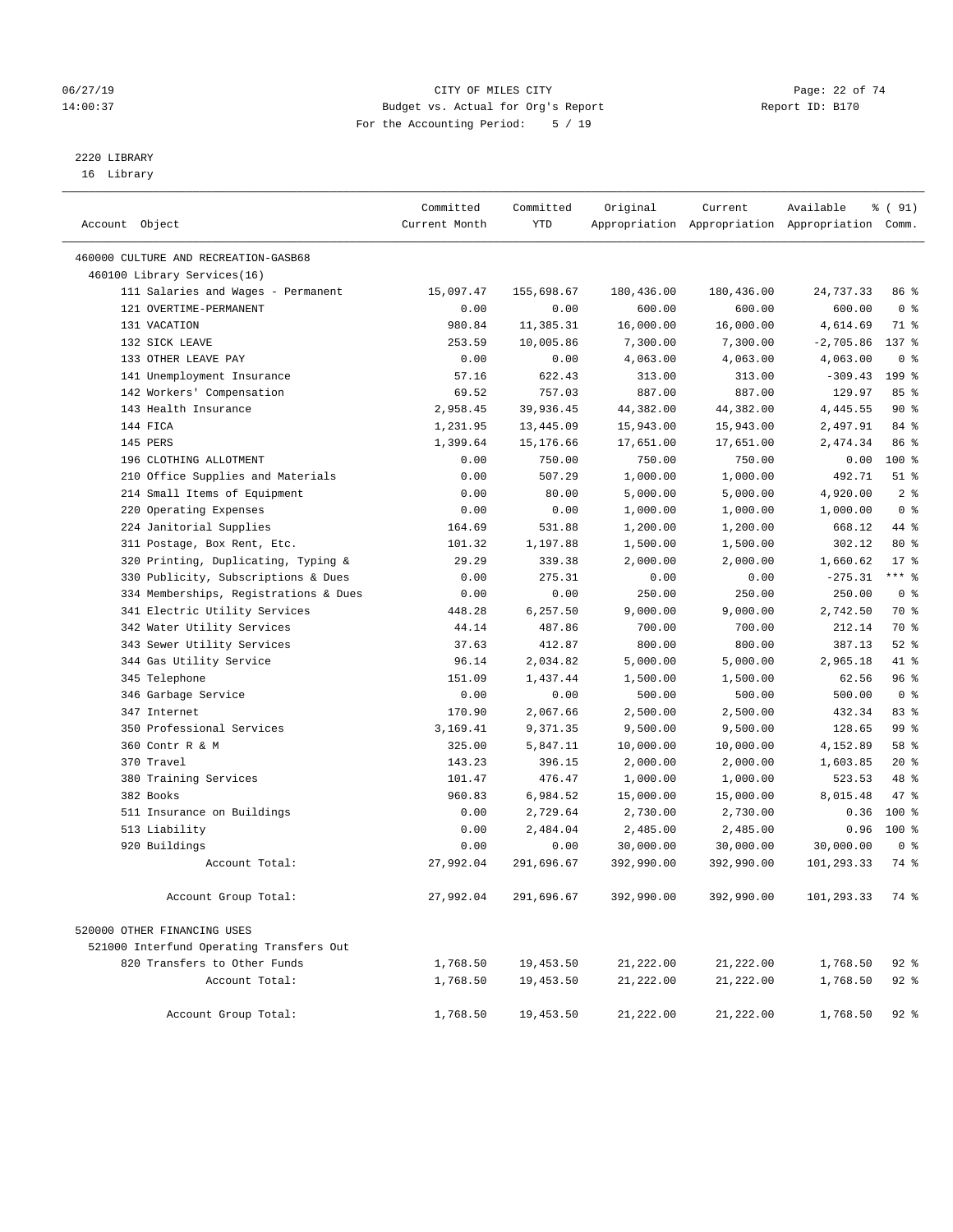### 06/27/19 Page: 23 of 74 14:00:37 Budget vs. Actual for Org's Report Report ID: B170 For the Accounting Period: 5 / 19

#### 2220 LIBRARY 16 Library

| Account Object      | Committed<br>Current Month | Committed<br>YTD | Original   | Current    | Available<br>Appropriation Appropriation Appropriation Comm. | % ( 91) |
|---------------------|----------------------------|------------------|------------|------------|--------------------------------------------------------------|---------|
| Organization Total: | 29,760.54                  | 311, 150. 17     | 414,212.00 | 414,212.00 | 103,061.83                                                   | 75 %    |
| Fund Total:         | 29,760.54                  | 311,150.17       | 414,212.00 | 414,212.00 | 103,061.83 75 %                                              |         |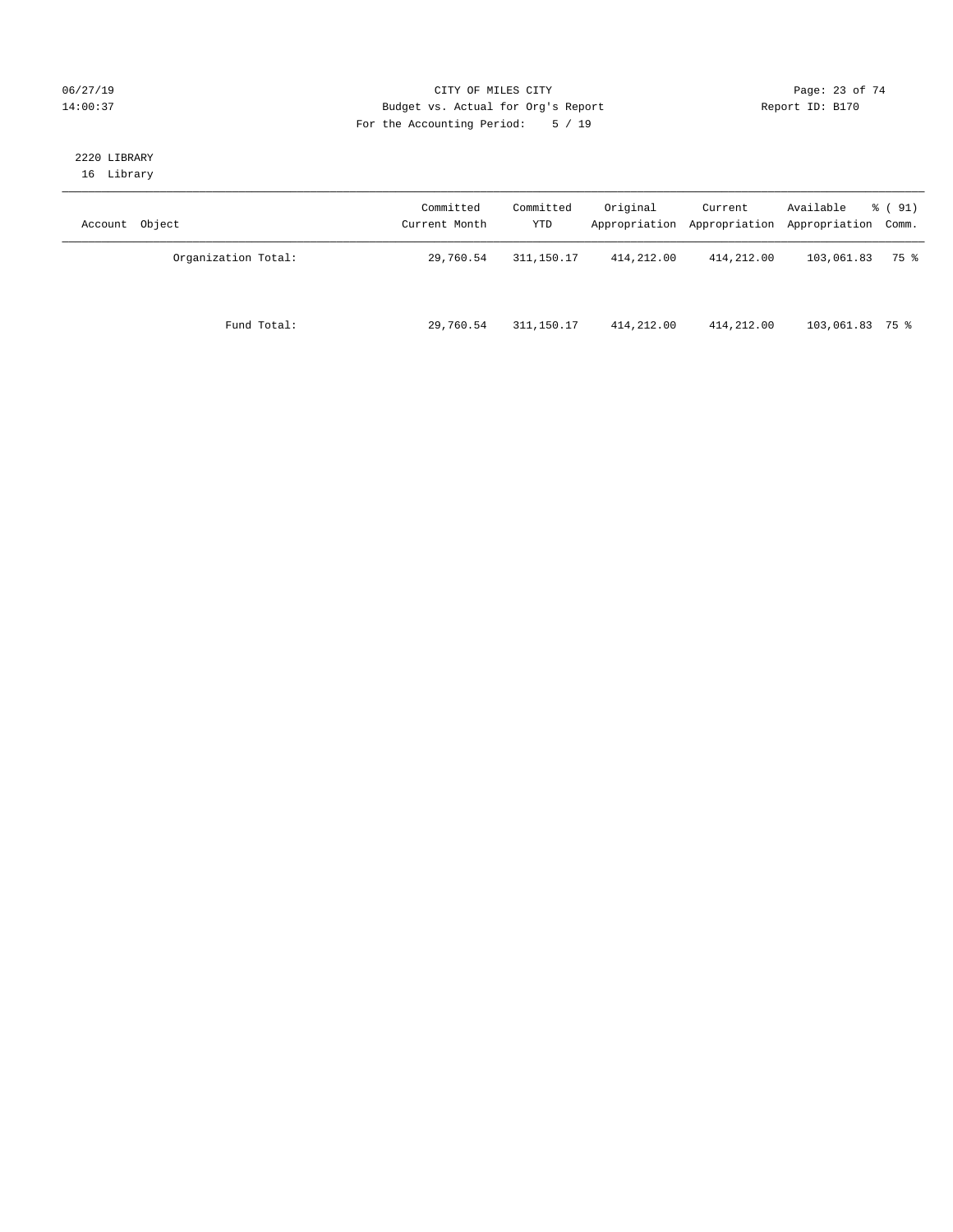### 06/27/19 Page: 24 of 74 14:00:37 Budget vs. Actual for Org's Report Report ID: B170 For the Accounting Period: 5 / 19

# 2260 EMERGENCY DISASTER

201 Flood Prevention

| Account Object                                                          | Committed<br>Current Month | Committed<br><b>YTD</b> | Original  | Current<br>Appropriation Appropriation | Available<br>Appropriation | % (91)<br>Comm. |
|-------------------------------------------------------------------------|----------------------------|-------------------------|-----------|----------------------------------------|----------------------------|-----------------|
| 520000 OTHER FINANCING USES<br>521000 Interfund Operating Transfers Out |                            |                         |           |                                        |                            |                 |
| 820 Transfers to Other Funds                                            | 0.00                       | 0.00                    | 18,727.00 | 18,727.00                              | 18,727.00                  | 0 <sup>8</sup>  |
| Account Total:                                                          | 0.00                       | 0.00                    | 18,727.00 | 18,727.00                              | 18,727.00                  | 0 <sup>8</sup>  |
| Account Group Total:                                                    | 0.00                       | 0.00                    | 18,727.00 | 18,727.00                              | 18,727.00                  | 0 <sup>8</sup>  |
| Organization Total:                                                     | 0.00                       | 0.00                    | 18,727.00 | 18,727.00                              | 18,727.00                  | 0 <sup>8</sup>  |
|                                                                         |                            |                         |           |                                        |                            |                 |
| Fund Total:                                                             | 0.00                       | 0.00                    | 18,727.00 | 18,727.00                              | 18,727.00                  | 0 %             |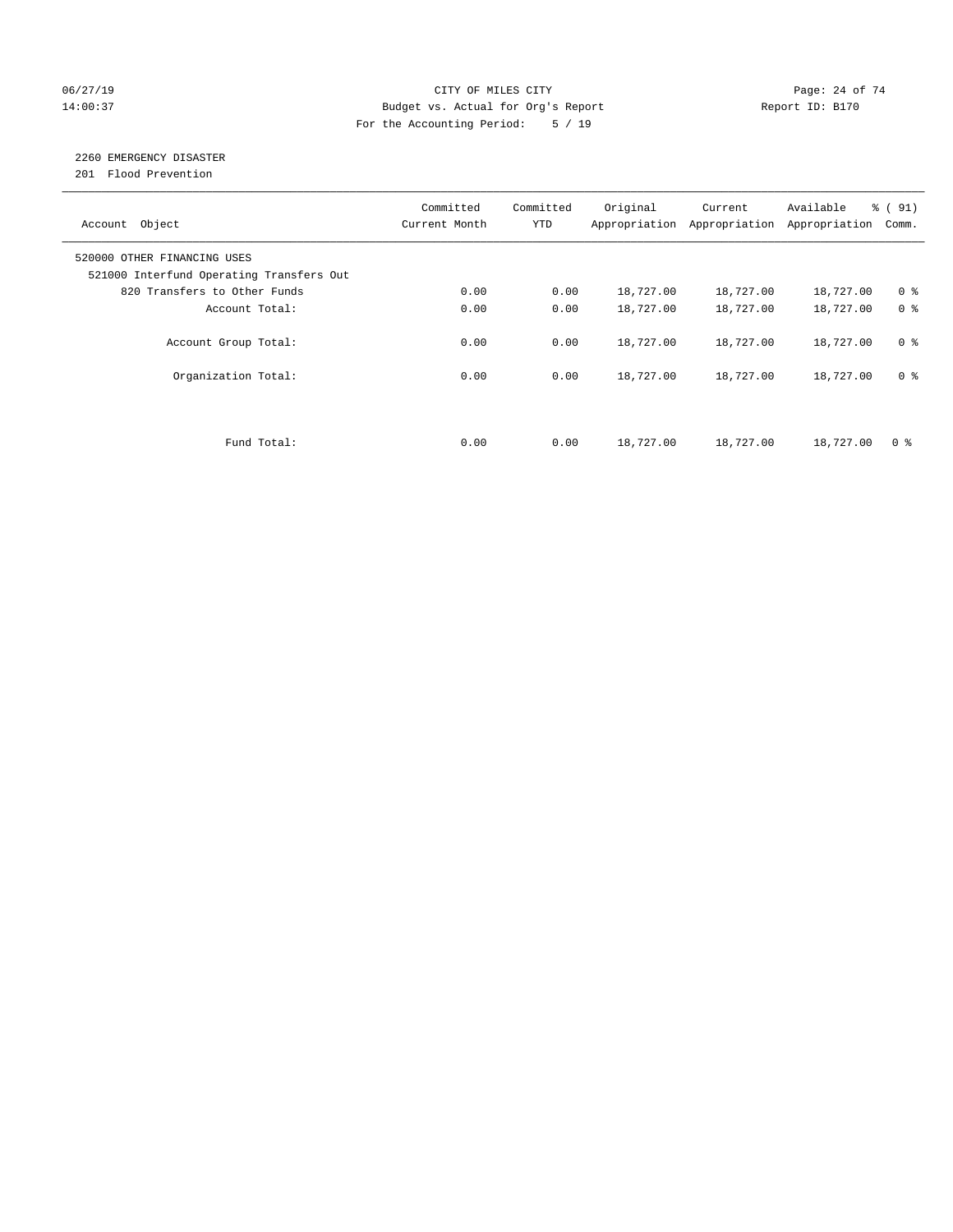### 06/27/19 Page: 25 of 74 14:00:37 Budget vs. Actual for Org's Report Report ID: B170 For the Accounting Period: 5 / 19

#### 2270 Health 37 CITY HEALTH

| Account Object                                                    | Committed<br>Current Month | Committed<br><b>YTD</b> | Original  | Current<br>Appropriation Appropriation | Available<br>Appropriation | % (91)<br>Comm. |
|-------------------------------------------------------------------|----------------------------|-------------------------|-----------|----------------------------------------|----------------------------|-----------------|
| 440000 PUBLIC HEALTH-GASB68<br>440140 Registration and Inspection |                            |                         |           |                                        |                            |                 |
| 350 Professional Services                                         | 0.00                       | 0.00                    | 15,740.00 | 15,740.00                              | 15,740.00                  | 0 <sup>8</sup>  |
| Account Total:                                                    | 0.00                       | 0.00                    | 15,740.00 | 15,740.00                              | 15,740.00                  | 0 <sup>8</sup>  |
| Account Group Total:                                              | 0.00                       | 0.00                    | 15,740.00 | 15,740.00                              | 15,740.00                  | 0 <sup>8</sup>  |
| Organization Total:                                               | 0.00                       | 0.00                    | 15,740.00 | 15,740.00                              | 15,740.00                  | 0 <sup>8</sup>  |
|                                                                   |                            |                         |           |                                        |                            |                 |
| Fund Total:                                                       | 0.00                       | 0.00                    | 15,740.00 | 15,740.00                              | 15,740.00                  | 0 %             |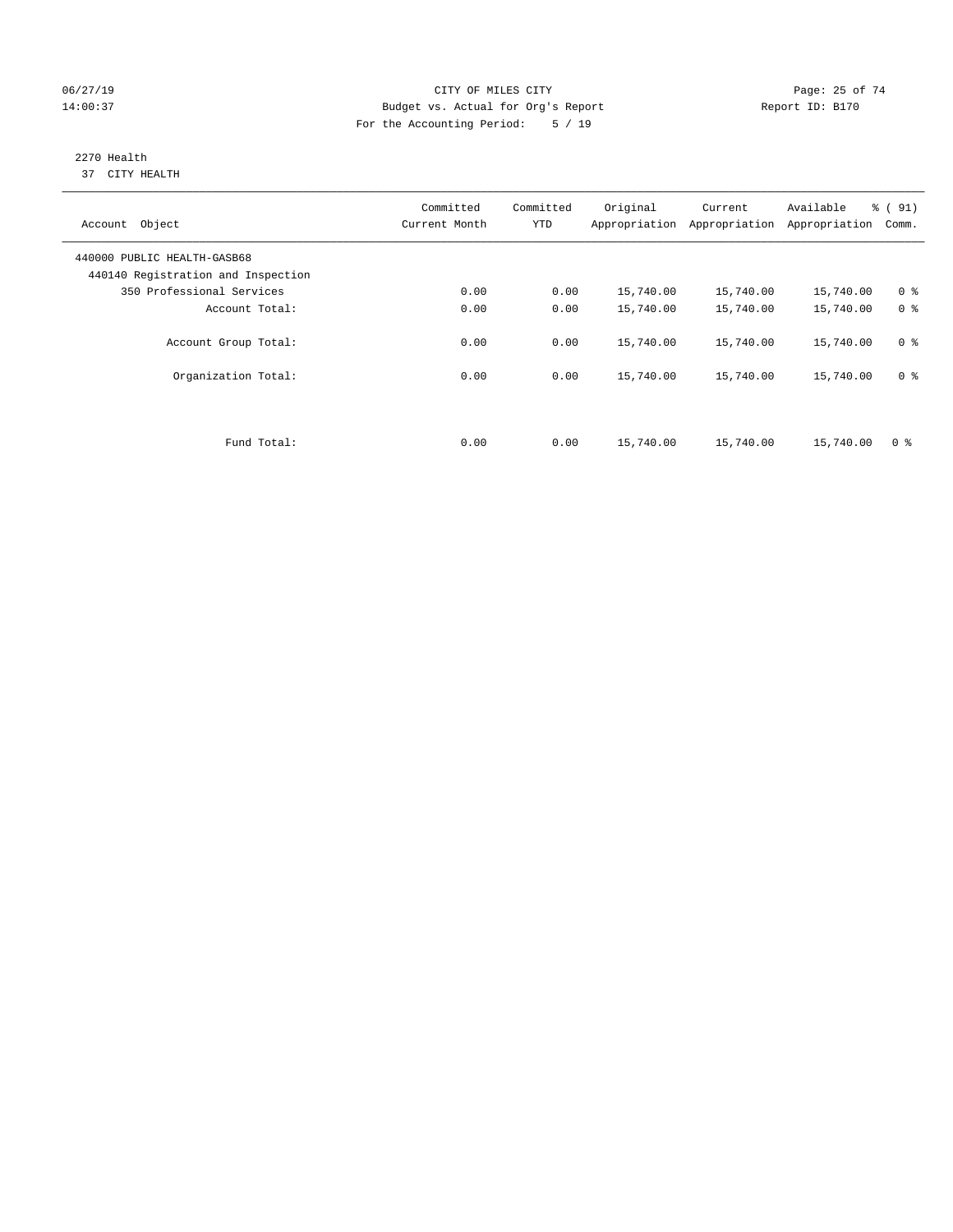### 06/27/19 **Page: 26 of 74** CITY OF MILES CITY **CITY Page: 26 of 74** 14:00:37 Budget vs. Actual for Org's Report Report ID: B170 For the Accounting Period: 5 / 19

#### 2310 TIFD-Downtown

11 Historic Preservation

| Account Object                            | Committed<br>Current Month | Committed<br><b>YTD</b> | Original  | Current   | Available<br>Appropriation Appropriation Appropriation Comm. | % (91)               |
|-------------------------------------------|----------------------------|-------------------------|-----------|-----------|--------------------------------------------------------------|----------------------|
| 460000 CULTURE AND RECREATION-GASB68      |                            |                         |           |           |                                                              |                      |
| 460462 Urban Renewal District             |                            |                         |           |           |                                                              |                      |
| 111 Salaries and Wages - Permanent        | 0.00                       | 9,355.92                | 14,740.00 | 14,740.00 | 5,384.08                                                     | 63%                  |
| 131 VACATION                              | 0.00                       | 0.00                    | 1,600.00  | 1,600.00  | 1,600.00                                                     | 0 <sup>8</sup>       |
| 132 SICK LEAVE                            | 0.00                       | 108.39                  | 400.00    | 400.00    | 291.61                                                       | $27$ %               |
| 133 OTHER LEAVE PAY                       | 0.00                       | 120.42                  | 0.00      | 0.00      | $-120.42$                                                    | $***$ $%$            |
| 141 Unemployment Insurance                | 0.00                       | 33.76                   | 25.00     | 25.00     | $-8.76$                                                      | 135 <sub>8</sub>     |
| 142 Workers' Compensation                 | 0.00                       | 121.36                  | 210.00    | 210.00    | 88.64                                                        | 58 %                 |
| 144 FICA                                  | 0.00                       | 738.64                  | 1,281.00  | 1,281.00  | 542.36                                                       | 58 %                 |
| 145 PERS                                  | 0.00                       | 801.41                  | 1,418.00  | 1,418.00  | 616.59                                                       | 57%                  |
| 196 CLOTHING ALLOTMENT                    | 0.00                       | 70.12                   | 0.00      | 0.00      | $-70.12$                                                     | $***$ 2              |
| 210 Office Supplies and Materials         | 0.00                       | 20.00                   | 250.00    | 250.00    | 230.00                                                       | 8 %                  |
| 220 Operating Expenses                    | 0.00                       | 58.17                   | 1,000.00  | 1,000.00  | 941.83                                                       | 6 %                  |
| 311 Postage, Box Rent, Etc.               | 0.75                       | 2.01                    | 0.00      | 0.00      | $-2.01$                                                      | $***$ $_{8}^{\circ}$ |
| 320 Printing, Duplicating, Typing &       | 0.00                       | 0.00                    | 100.00    | 100.00    | 100.00                                                       | 0 <sup>8</sup>       |
| 330 Publicity, Subscriptions & Dues       | 0.00                       | 0.00                    | 100.00    | 100.00    | 100.00                                                       | 0 <sup>8</sup>       |
| 331 Publication of Formal & Legal Notices | 0.00                       | 0.00                    | 300.00    | 300.00    | 300.00                                                       | 0 <sup>8</sup>       |
| 345 Telephone                             | 18.07                      | 248.23                  | 219.00    | 219.00    | $-29.23$                                                     | $113$ %              |
| 347 Internet                              | 11.68                      | 177.86                  | 785.00    | 785.00    | 607.14                                                       | $23$ $%$             |
| 350 Professional Services                 | 0.00                       | 77.60                   | 1,167.00  | 1,167.00  | 1,089.40                                                     | 7 %                  |
| 360 Contr R & M                           | 70.17                      | 822.50                  | 562.00    | 562.00    | $-260.50$                                                    | 146%                 |
| 370 Travel                                | 0.00                       | 0.00                    | 1,000.00  | 1,000.00  | 1,000.00                                                     | 0 <sup>8</sup>       |
| 721 Redevelopment                         | 0.00                       | 0.00                    | 11,067.00 | 11,067.00 | 11,067.00                                                    | 0 <sup>8</sup>       |
| Account Total:                            | 100.67                     | 12,756.39               | 36,224.00 | 36,224.00 | 23, 467.61                                                   | 35%                  |
| Account Group Total:                      | 100.67                     | 12,756.39               | 36,224.00 | 36,224.00 | 23, 467.61                                                   | 35%                  |
| 520000 OTHER FINANCING USES               |                            |                         |           |           |                                                              |                      |
| 521000 Interfund Operating Transfers Out  |                            |                         |           |           |                                                              |                      |
| 820 Transfers to Other Funds              | 0.00                       | 3,777.67                | 3,778.00  | 3,778.00  | 0.33                                                         | $100$ %              |
| Account Total:                            | 0.00                       | 3,777.67                | 3,778.00  | 3,778.00  | 0.33                                                         | $100*$               |
| Account Group Total:                      | 0.00                       | 3,777.67                | 3,778.00  | 3,778.00  |                                                              | $0.33$ 100 %         |
| Organization Total:                       | 100.67                     | 16,534.06               | 40,002.00 | 40,002.00 | 23,467.94                                                    | $41*$                |
| Fund Total:                               | 100.67                     | 16,534.06               | 40,002.00 | 40,002.00 | 23, 467. 94 41 %                                             |                      |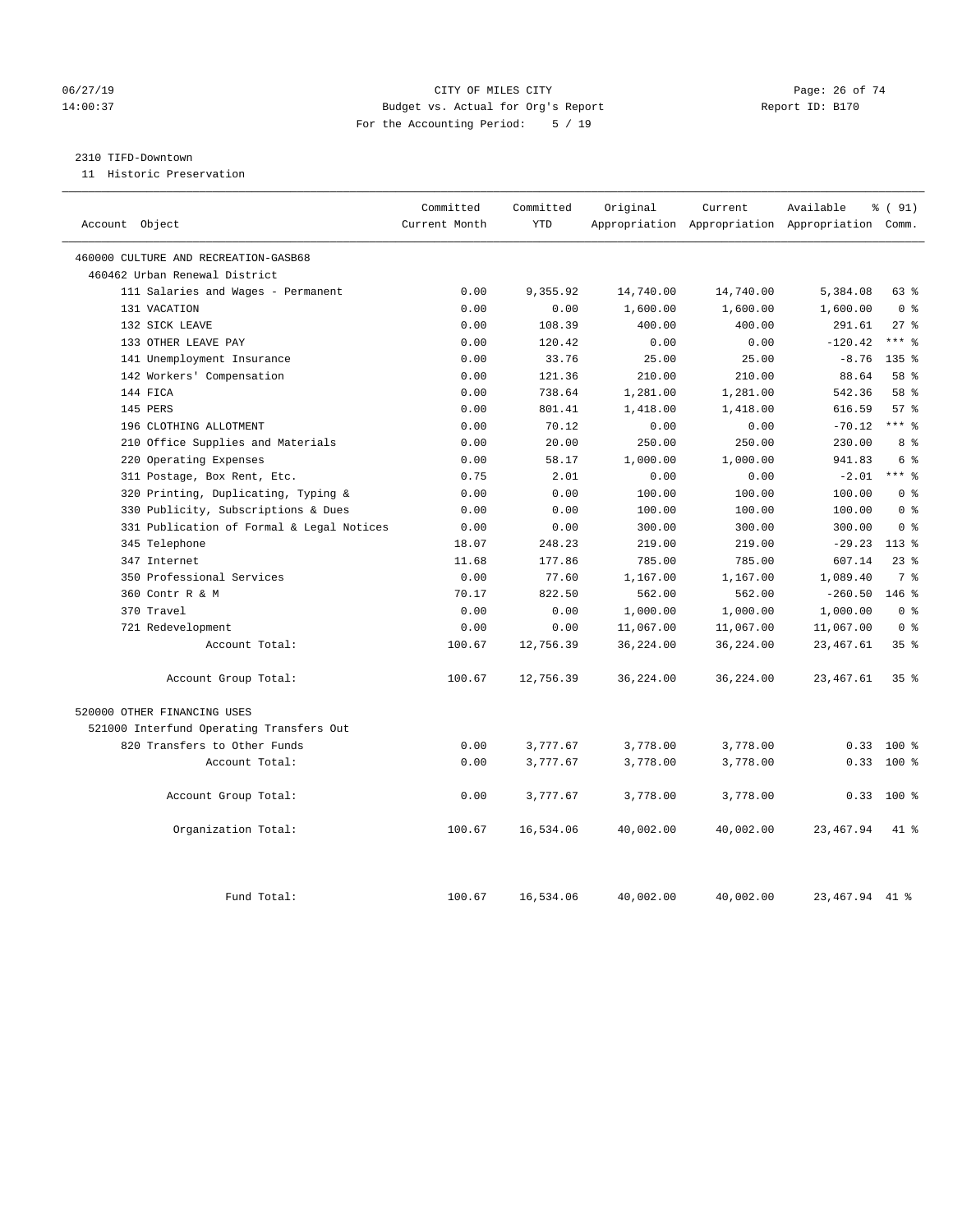### 06/27/19 Page: 27 of 74 14:00:37 Budget vs. Actual for Org's Report Report ID: B170 For the Accounting Period: 5 / 19

# 2372 Permissive Medical Levy

20 Permissive Medical Levy

| Account Object                                                          | Committed<br>Current Month | Committed<br><b>YTD</b> | Original<br>Appropriation | Current<br>Appropriation | Available<br>Appropriation | % (91)<br>Comm. |
|-------------------------------------------------------------------------|----------------------------|-------------------------|---------------------------|--------------------------|----------------------------|-----------------|
| 520000 OTHER FINANCING USES<br>521000 Interfund Operating Transfers Out |                            |                         |                           |                          |                            |                 |
| 820 Transfers to Other Funds                                            | 0.00                       | 124,202.82              | 224,741.00                | 224,741.00               | 100,538.18                 | 55 <sup>8</sup> |
| Account Total:                                                          | 0.00                       | 124,202.82              | 224,741.00                | 224,741.00               | 100,538.18                 | 55 <sup>8</sup> |
| Account Group Total:                                                    | 0.00                       | 124,202.82              | 224,741.00                | 224,741.00               | 100,538.18                 | 55 <sup>8</sup> |
| Organization Total:                                                     | 0.00                       | 124,202.82              | 224,741.00                | 224,741.00               | 100,538.18                 | 55 <sup>8</sup> |
| Fund Total:                                                             | 0.00                       | 124,202.82              | 224,741.00                | 224,741.00               | 100,538.18                 | 55 %            |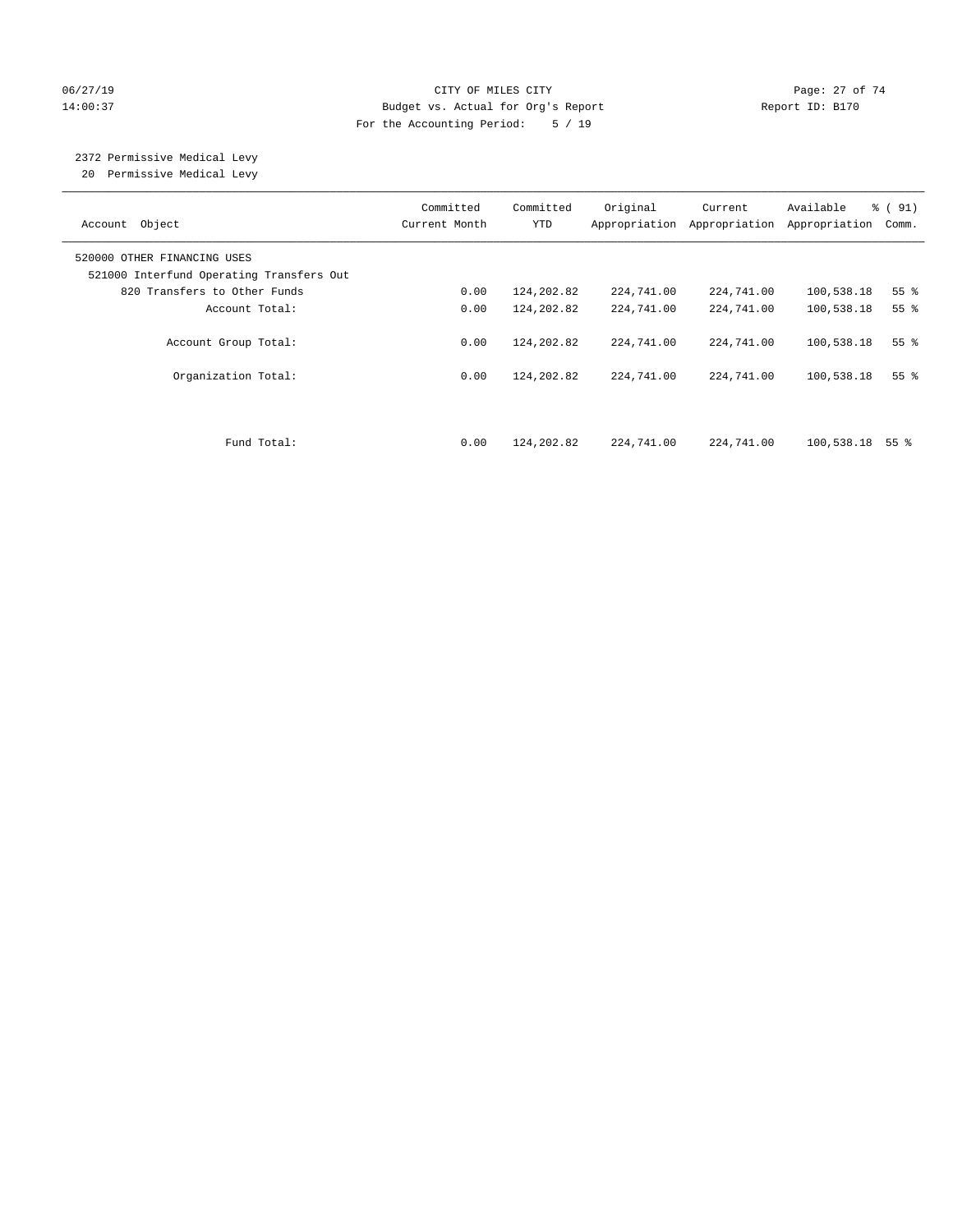### 06/27/19 **Page: 28 of 74** CITY OF MILES CITY **CITY Page: 28 of 74** 14:00:37 Budget vs. Actual for Org's Report Report ID: B170 For the Accounting Period: 5 / 19

### 2390 DRUG FORFEITURE

5 Police

| Account Object                    | Committed<br>Current Month | Committed<br>YTD | Original | Current<br>Appropriation Appropriation | Available<br>Appropriation | % (91)<br>Comm. |
|-----------------------------------|----------------------------|------------------|----------|----------------------------------------|----------------------------|-----------------|
| 420000 PUBLIC SAFETY-GASB68       |                            |                  |          |                                        |                            |                 |
| 420100 Law Enforcement Services   |                            |                  |          |                                        |                            |                 |
| 210 Office Supplies and Materials | 0.00                       | 0.00             | 100.00   | 100.00                                 | 100.00                     | 0 <sub>8</sub>  |
| 220 Operating Expenses            | 0.00                       | 0.00             | 500.00   | 500.00                                 | 500.00                     | 0 <sup>8</sup>  |
| 380 Training Services             | 0.00                       | 0.00             | 100.00   | 100.00                                 | 100.00                     | 0 <sup>8</sup>  |
| 900 Capital Outlay                | 0.00                       | 0.00             | 1,000.00 | 1,000.00                               | 1,000.00                   | 0 <sup>8</sup>  |
| Account Total:                    | 0.00                       | 0.00             | 1,700.00 | 1,700.00                               | 1,700.00                   | 0 <sup>8</sup>  |
| Account Group Total:              | 0.00                       | 0.00             | 1,700.00 | 1,700.00                               | 1,700.00                   | 0 <sup>8</sup>  |
| Organization Total:               | 0.00                       | 0.00             | 1,700.00 | 1,700.00                               | 1,700.00                   | 0 <sup>8</sup>  |
|                                   |                            |                  |          |                                        |                            |                 |
| Fund Total:                       | 0.00                       | 0.00             | 1,700.00 | 1,700.00                               | 1,700.00                   | 0 %             |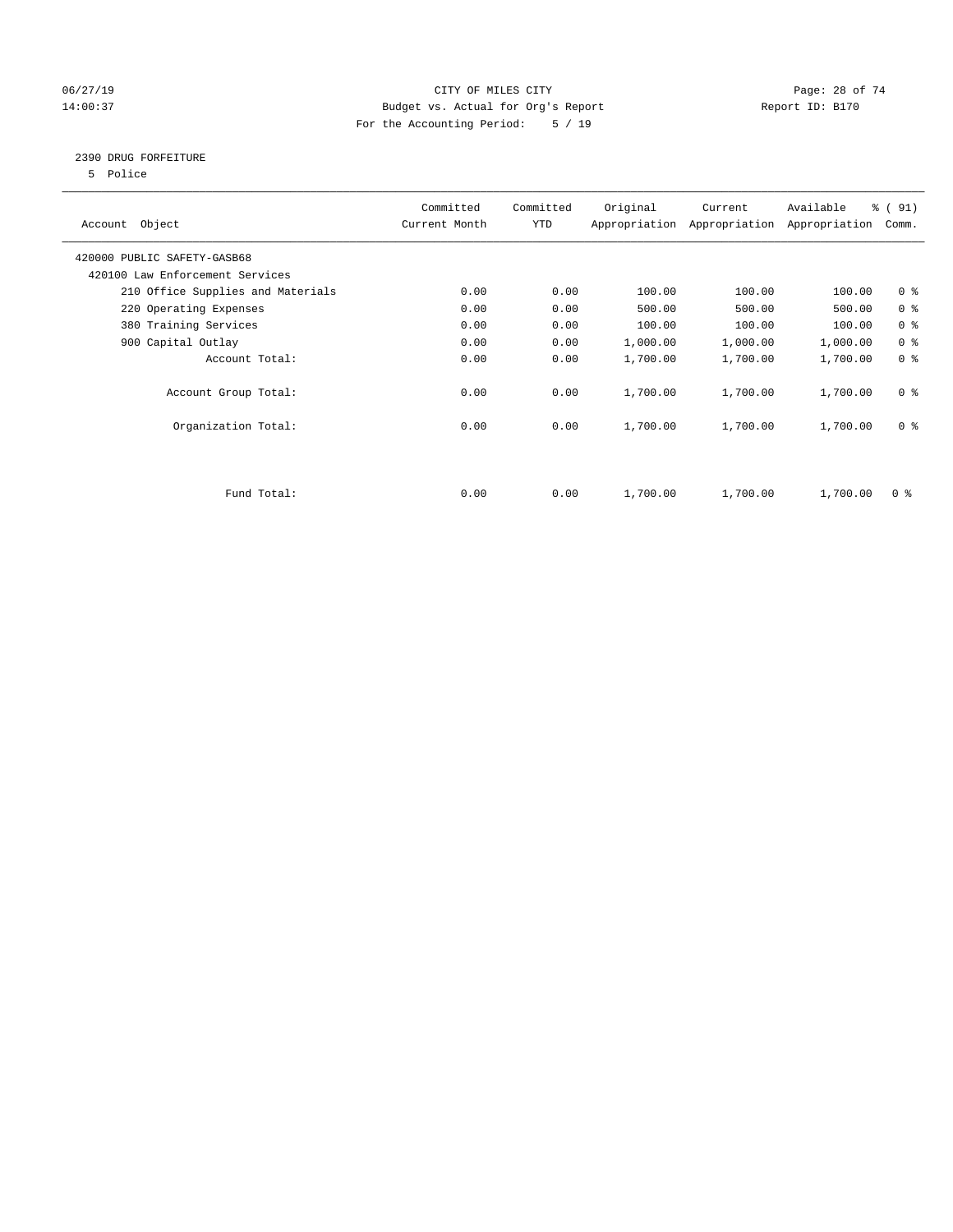### 06/27/19 **Page: 29 of 74** CITY OF MILES CITY **CITY Page: 29 of 74** 14:00:37 Budget vs. Actual for Org's Report Report ID: B170 For the Accounting Period: 5 / 19

### 2394 BUILDING CODE ENFORCEMENT

18 BUILDING INSPECTION

| Account Object                            | Committed<br>Current Month | Committed<br><b>YTD</b> | Original   | Current    | Available<br>Appropriation Appropriation Appropriation Comm. | % ( 91)          |
|-------------------------------------------|----------------------------|-------------------------|------------|------------|--------------------------------------------------------------|------------------|
| 420000 PUBLIC SAFETY-GASB68               |                            |                         |            |            |                                                              |                  |
| 420531 Building Inspection                |                            |                         |            |            |                                                              |                  |
| 111 Salaries and Wages - Permanent        | 936.83                     | 10,506.70               | 11,588.00  | 11,588.00  | 1,081.30                                                     | 91 %             |
| 121 OVERTIME-PERMANENT                    | 25.19                      | 151.19                  | 240.00     | 240.00     | 88.81                                                        | 63 %             |
| 131 VACATION                              | 136.00                     | 859.32                  | 1,000.00   | 1,000.00   | 140.68                                                       | 86 %             |
| 132 SICK LEAVE                            | 33.66                      | 632.16                  | 600.00     | 600.00     | $-32.16$                                                     | 105 <sup>8</sup> |
| 133 OTHER LEAVE PAY                       | 0.00                       | 53.69                   | 254.00     | 254.00     | 200.31                                                       | $21$ %           |
| 141 Unemployment Insurance                | 3.97                       | 42.86                   | 21.00      | 21.00      | $-21.86$                                                     | $204$ %          |
| 142 Workers' Compensation                 | 30.51                      | 334.20                  | 363.00     | 363.00     | 28.80                                                        | 92%              |
| 143 Health Insurance                      | 221.93                     | 2,441.02                | 2,663.00   | 2,663.00   | 221.98                                                       | $92$ %           |
| 144 FICA                                  | 86.20                      | 932.86                  | 1,047.00   | 1,047.00   | 114.14                                                       | 89 %             |
| 145 PERS                                  | 96.99                      | 1,045.87                | 1,159.00   | 1,159.00   | 113.13                                                       | $90*$            |
| 196 CLOTHING ALLOTMENT                    | 0.00                       | 45.00                   | 45.00      | 45.00      | 0.00                                                         | 100 %            |
| 210 Office Supplies and Materials         | 57.73                      | 561.73                  | 2,000.00   | 2,000.00   | 1,438.27                                                     | $28$ %           |
| 214 Small Items of Equipment              | 4.472.99                   | 4,472.99                | 15,000.00  | 15,000.00  | 10,527.01                                                    | $30*$            |
| 220 Operating Expenses                    | 0.00                       | 0.00                    | 1,000.00   | 1,000.00   | 1,000.00                                                     | 0 <sup>8</sup>   |
| 311 Postage, Box Rent, Etc.               | 92.00                      | 210.47                  | 500.00     | 500.00     | 289.53                                                       | 42 %             |
| 320 Printing, Duplicating, Typing &       | 0.00                       | 375.22                  | 400.00     | 400.00     | 24.78                                                        | 94 %             |
| 330 Publicity, Subscriptions & Dues       | 0.00                       | 112.56                  | 500.00     | 500.00     | 387.44                                                       | 23%              |
| 331 Publication of Formal & Legal Notices | 45.50                      | 224.75                  | 1,000.00   | 1,000.00   | 775.25                                                       | $22$ %           |
| 334 Memberships, Registrations & Dues     | 100.00                     | 330.00                  | 400.00     | 400.00     | 70.00                                                        | 83%              |
| 345 Telephone                             | 26.36                      | 289.96                  | 400.00     | 400.00     | 110.04                                                       | 72 %             |
| 347 Internet                              | 0.00                       | 0.00                    | 200.00     | 200.00     | 200.00                                                       | 0 <sup>8</sup>   |
| 350 Professional Services                 | 11,391.45                  | 84,931.84               | 115,000.00 | 115,000.00 | 30,068.16                                                    | 74 %             |
| 360 Contr R & M                           | 162.10                     | 2,916.65                | 3,000.00   | 3,000.00   | 83.35                                                        | 97 <sub>8</sub>  |
| 380 Training Services                     | 0.00                       | 2,720.38                | 5,000.00   | 5,000.00   | 2,279.62                                                     | 54%              |
| 382 Books                                 | 285.00                     | 838.28                  | 8,000.00   | 8,000.00   | 7,161.72                                                     | $10*$            |
| 531 Building & Office Rental              | 200.00                     | 2,200.00                | 2,400.00   | 2,400.00   | 200.00                                                       | $92$ %           |
| 540 Special Assessments                   | 0.00                       | 546.23                  | 800.00     | 800.00     | 253.77                                                       | 68 %             |
| Account Total:                            | 18,404.41                  | 117,775.93              | 174,580.00 | 174,580.00 | 56,804.07                                                    | $67$ %           |
| Account Group Total:                      | 18,404.41                  | 117,775.93              | 174,580.00 | 174,580.00 | 56,804.07                                                    | $67$ %           |
| 510000 MISCELLANEOUS                      |                            |                         |            |            |                                                              |                  |
| 510330 Comprehensive Liability Insurance  |                            |                         |            |            |                                                              |                  |
| 513 Liability                             | 0.00                       | 165.52                  | 166.00     | 166.00     | 0.48                                                         | $100*$           |
| Account Total:                            | 0.00                       | 165.52                  | 166.00     | 166.00     | 0.48                                                         | $100*$           |
| Account Group Total:                      | 0.00                       | 165.52                  | 166.00     | 166.00     |                                                              | $0.48$ 100 %     |
| 520000 OTHER FINANCING USES               |                            |                         |            |            |                                                              |                  |
| 521000 Interfund Operating Transfers Out  |                            |                         |            |            |                                                              |                  |
| 820 Transfers to Other Funds              | 570.00                     | 6,270.00                | 6,840.00   | 6,840.00   | 570.00                                                       | $92$ %           |
| Account Total:                            | 570.00                     | 6,270.00                | 6,840.00   | 6,840.00   | 570.00                                                       | $92$ %           |
| Account Group Total:                      | 570.00                     | 6,270.00                | 6,840.00   | 6,840.00   | 570.00                                                       | $92$ $%$         |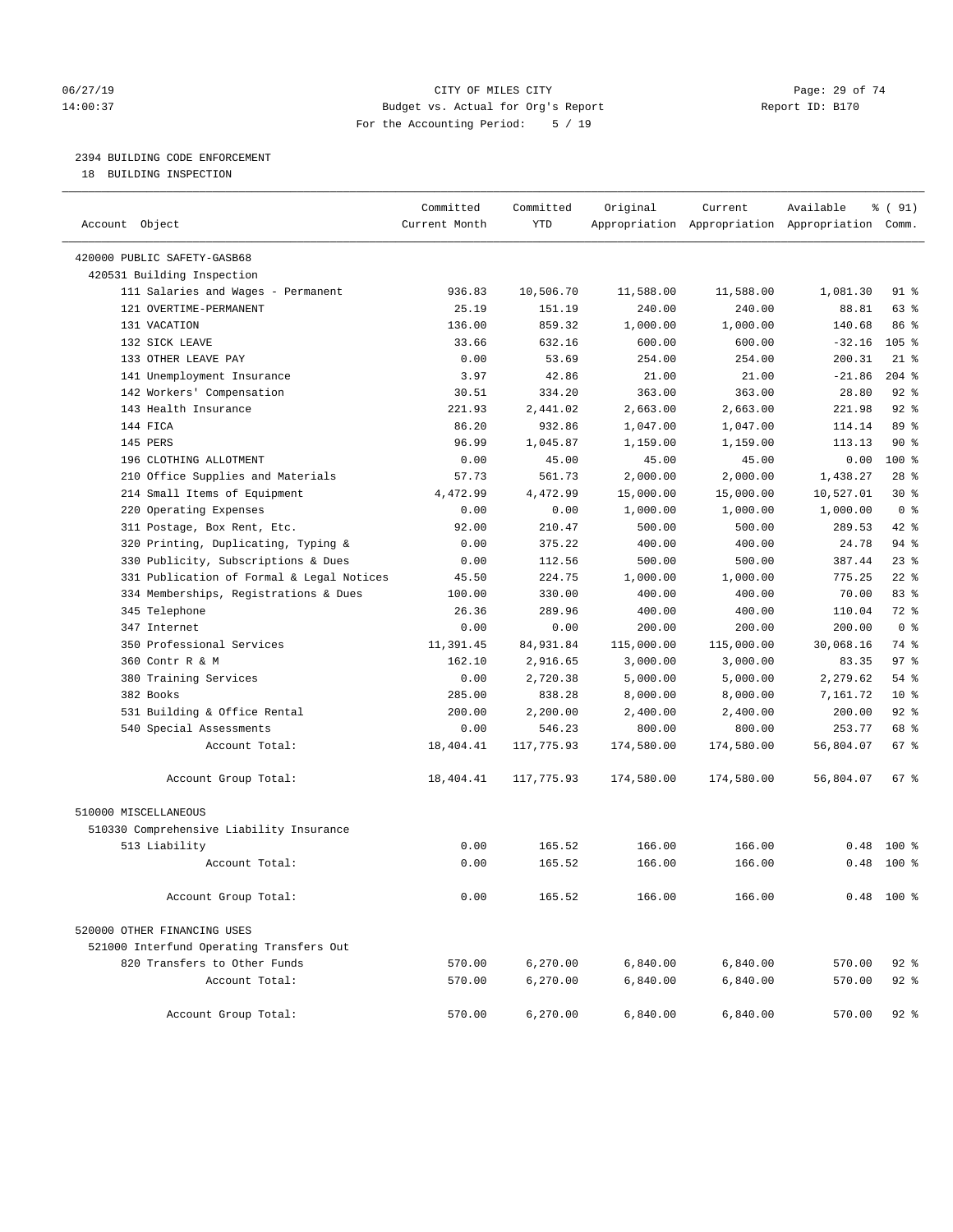### 06/27/19 Page: 30 of 74 14:00:37 Budget vs. Actual for Org's Report Report ID: B170 For the Accounting Period: 5 / 19

### 2394 BUILDING CODE ENFORCEMENT

18 BUILDING INSPECTION

| Account Object      | Committed<br>Current Month | Committed<br>YTD | Original   | Current<br>Appropriation Appropriation | Available<br>Appropriation Comm. | % ( 91) |
|---------------------|----------------------------|------------------|------------|----------------------------------------|----------------------------------|---------|
| Organization Total: | 18,974.41                  | 124, 211, 45     | 181,586.00 | 181,586.00                             | 57,374.55                        | 68 %    |
| Fund Total:         | 18,974.41                  | 124, 211.45      | 181,586.00 | 181,586.00                             | $57,374.55$ 68 %                 |         |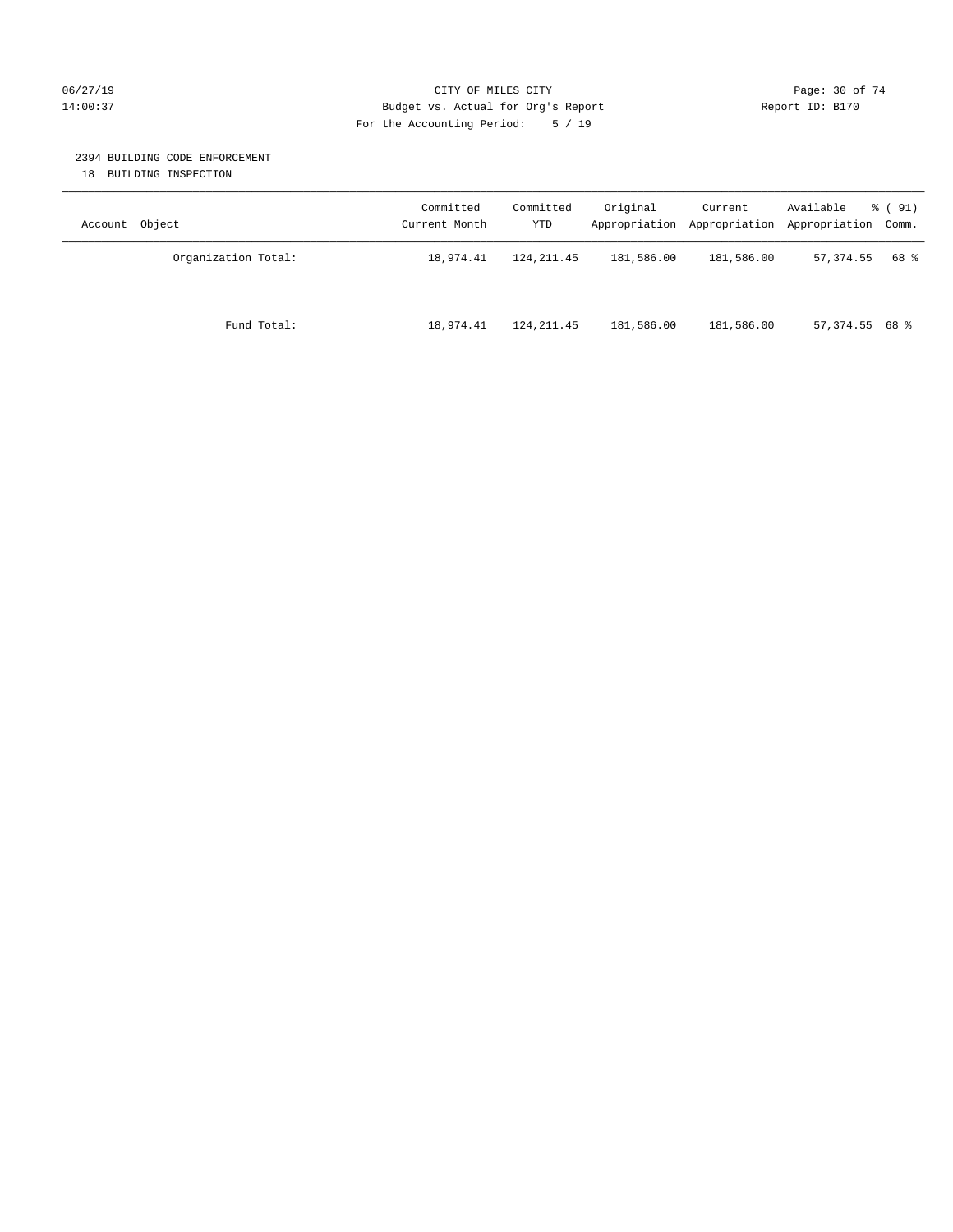### 06/27/19 Page: 31 of 74 14:00:37 Budget vs. Actual for Org's Report Report ID: B170 For the Accounting Period: 5 / 19

#### 2400 LTG M D#165-(Gen City) 46 SID #165

| Account Object                           | Committed<br>Current Month | Committed<br><b>YTD</b> | Original   | Current<br>Appropriation Appropriation | Available<br>Appropriation | % (91)<br>Comm. |  |
|------------------------------------------|----------------------------|-------------------------|------------|----------------------------------------|----------------------------|-----------------|--|
| 430000 Public Works-GASB68               |                            |                         |            |                                        |                            |                 |  |
| 430263 STREET LIGHTING                   |                            |                         |            |                                        |                            |                 |  |
| 341 Electric Utility Services            | 4,214.05                   | 40,513.31               | 114,000.00 | 114,000.00                             | 73,486.69                  | $36*$           |  |
| 533 Machinery and Equipment Rental       | 12,165.40                  | 131,946.99              | 81,000.00  | 81,000.00                              | $-50,946.99$               | $163$ %         |  |
| Account Total:                           | 16,379.45                  | 172,460.30              | 195,000.00 | 195,000.00                             | 22,539.70                  | 88 %            |  |
| Account Group Total:                     | 16,379.45                  | 172,460.30              | 195,000.00 | 195,000.00                             | 22,539.70                  | 88 %            |  |
| 520000 OTHER FINANCING USES              |                            |                         |            |                                        |                            |                 |  |
| 521000 Interfund Operating Transfers Out |                            |                         |            |                                        |                            |                 |  |
| 820 Transfers to Other Funds             | 0.00                       | 1,000.00                | 1,000.00   | 1,000.00                               | 0.00                       | $100*$          |  |
| Account Total:                           | 0.00                       | 1,000.00                | 1,000.00   | 1,000.00                               | 0.00                       | $100*$          |  |
| Account Group Total:                     | 0.00                       | 1,000.00                | 1,000.00   | 1,000.00                               |                            | $0.00$ 100 %    |  |
| Organization Total:                      | 16,379.45                  | 173,460.30              | 196,000.00 | 196,000.00                             | 22,539.70                  | 89 %            |  |
|                                          |                            |                         |            |                                        |                            |                 |  |
| Fund Total:                              | 16,379.45                  | 173,460.30              | 196,000.00 | 196,000.00                             | 22,539.70 89 %             |                 |  |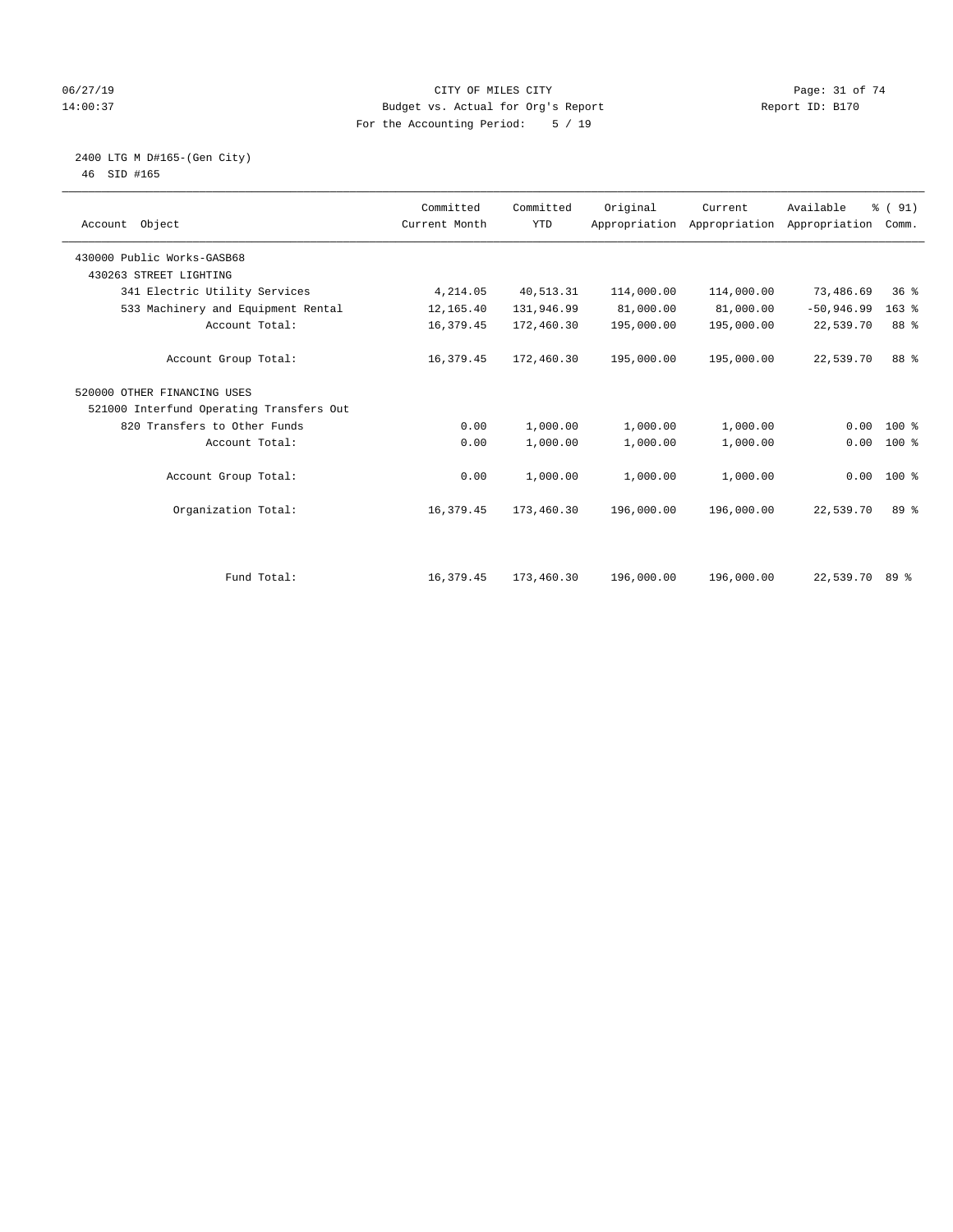### 06/27/19 Page: 32 of 74 14:00:37 Budget vs. Actual for Org's Report Report ID: B170 For the Accounting Period: 5 / 19

# 2420 LTG M D#167-(MilesAddn Etc)

48 SID #167

| Account Object                           | Committed<br>Current Month | Committed<br><b>YTD</b> | Original  | Current<br>Appropriation Appropriation | Available<br>Appropriation | % (91)<br>Comm. |  |
|------------------------------------------|----------------------------|-------------------------|-----------|----------------------------------------|----------------------------|-----------------|--|
| 430000 Public Works-GASB68               |                            |                         |           |                                        |                            |                 |  |
| 430263 STREET LIGHTING                   |                            |                         |           |                                        |                            |                 |  |
| 341 Electric Utility Services            | 594.69                     | 5,679.75                | 21,000.00 | 21,000.00                              | 15,320.25                  | 27%             |  |
| 533 Machinery and Equipment Rental       | 1,453.50                   | 15,657.98               | 11,000.00 | 11,000.00                              | $-4,657.98$                | 142 %           |  |
| Account Total:                           | 2,048.19                   | 21, 337. 73             | 32,000.00 | 32,000.00                              | 10,662.27                  | 67 %            |  |
| Account Group Total:                     | 2,048.19                   | 21,337.73               | 32,000.00 | 32,000.00                              | 10,662.27                  | 67 <sup>8</sup> |  |
| 520000 OTHER FINANCING USES              |                            |                         |           |                                        |                            |                 |  |
| 521000 Interfund Operating Transfers Out |                            |                         |           |                                        |                            |                 |  |
| 820 Transfers to Other Funds             | 0.00                       | 1,000.00                | 1,000.00  | 1,000.00                               | 0.00                       | $100*$          |  |
| Account Total:                           | 0.00                       | 1,000.00                | 1,000.00  | 1,000.00                               | 0.00                       | 100 %           |  |
| Account Group Total:                     | 0.00                       | 1,000.00                | 1,000.00  | 1,000.00                               |                            | $0.00$ 100 %    |  |
| Organization Total:                      | 2,048.19                   | 22, 337. 73             | 33,000.00 | 33,000.00                              | 10,662.27                  | 68 %            |  |
|                                          |                            |                         |           |                                        |                            |                 |  |
| Fund Total:                              | 2,048.19                   | 22, 337. 73             | 33,000.00 | 33,000.00                              | $10,662.27$ 68 %           |                 |  |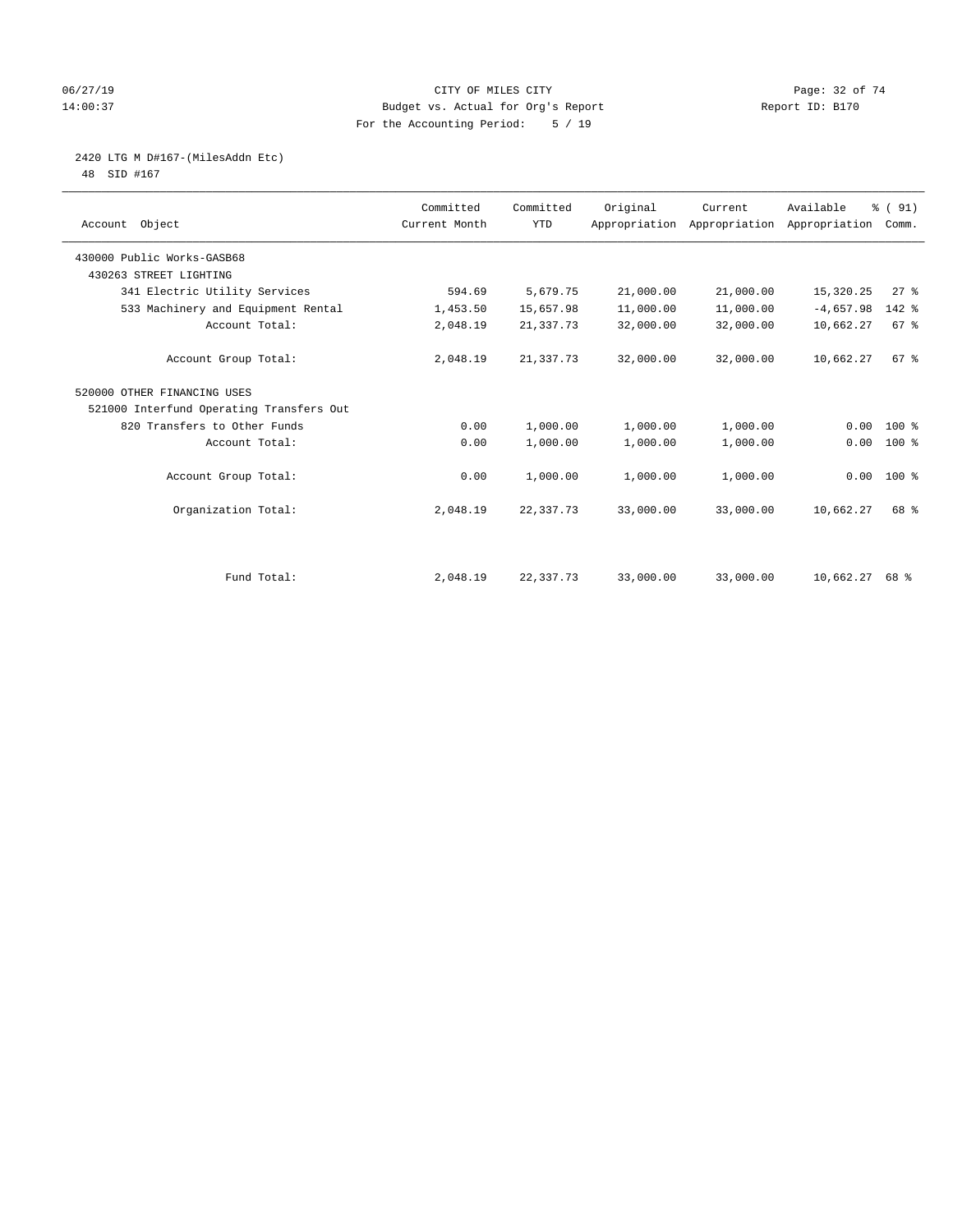### 06/27/19 Page: 33 of 74 14:00:37 Budget vs. Actual for Org's Report Report ID: B170 For the Accounting Period: 5 / 19

#### 2430 LTG M D#171-(Balsam Est) 49 SID #171

| Account Object                           | Committed<br>Current Month | Committed<br><b>YTD</b> | Original | Current  | Available<br>Appropriation Appropriation Appropriation Comm. | % (91)          |
|------------------------------------------|----------------------------|-------------------------|----------|----------|--------------------------------------------------------------|-----------------|
| 430000 Public Works-GASB68               |                            |                         |          |          |                                                              |                 |
| 430263 STREET LIGHTING                   |                            |                         |          |          |                                                              |                 |
| 230 Repair and Maintenance Supplies      | 0.00                       | 853.22                  | 1,600.00 | 1,600.00 | 746.78                                                       | 53%             |
| 341 Electric Utility Services            | 164.62                     | 1,540.52                | 1,700.00 | 1,700.00 | 159.48                                                       | 91 %            |
| 360 Contr R & M                          | 0.00                       | 1,187.50                | 1,200.00 | 1,200.00 | 12.50                                                        | 99 <sup>°</sup> |
| Account Total:                           | 164.62                     | 3,581.24                | 4,500.00 | 4,500.00 | 918.76                                                       | $80*$           |
| Account Group Total:                     | 164.62                     | 3,581.24                | 4,500.00 | 4,500.00 | 918.76                                                       | $80*$           |
| 520000 OTHER FINANCING USES              |                            |                         |          |          |                                                              |                 |
| 521000 Interfund Operating Transfers Out |                            |                         |          |          |                                                              |                 |
| 820 Transfers to Other Funds             | 0.00                       | 1,000.00                | 1,000.00 | 1,000.00 | 0.00                                                         | $100*$          |
| Account Total:                           | 0.00                       | 1,000.00                | 1,000.00 | 1,000.00 | 0.00                                                         | $100*$          |
| Account Group Total:                     | 0.00                       | 1,000.00                | 1,000.00 | 1,000.00 | 0.00                                                         | $100*$          |
| Organization Total:                      | 164.62                     | 4,581.24                | 5,500.00 | 5,500.00 | 918.76                                                       | 83%             |
|                                          |                            |                         |          |          |                                                              |                 |
| Fund Total:                              | 164.62                     | 4,581.24                | 5,500.00 | 5,500.00 | 918.76 83 %                                                  |                 |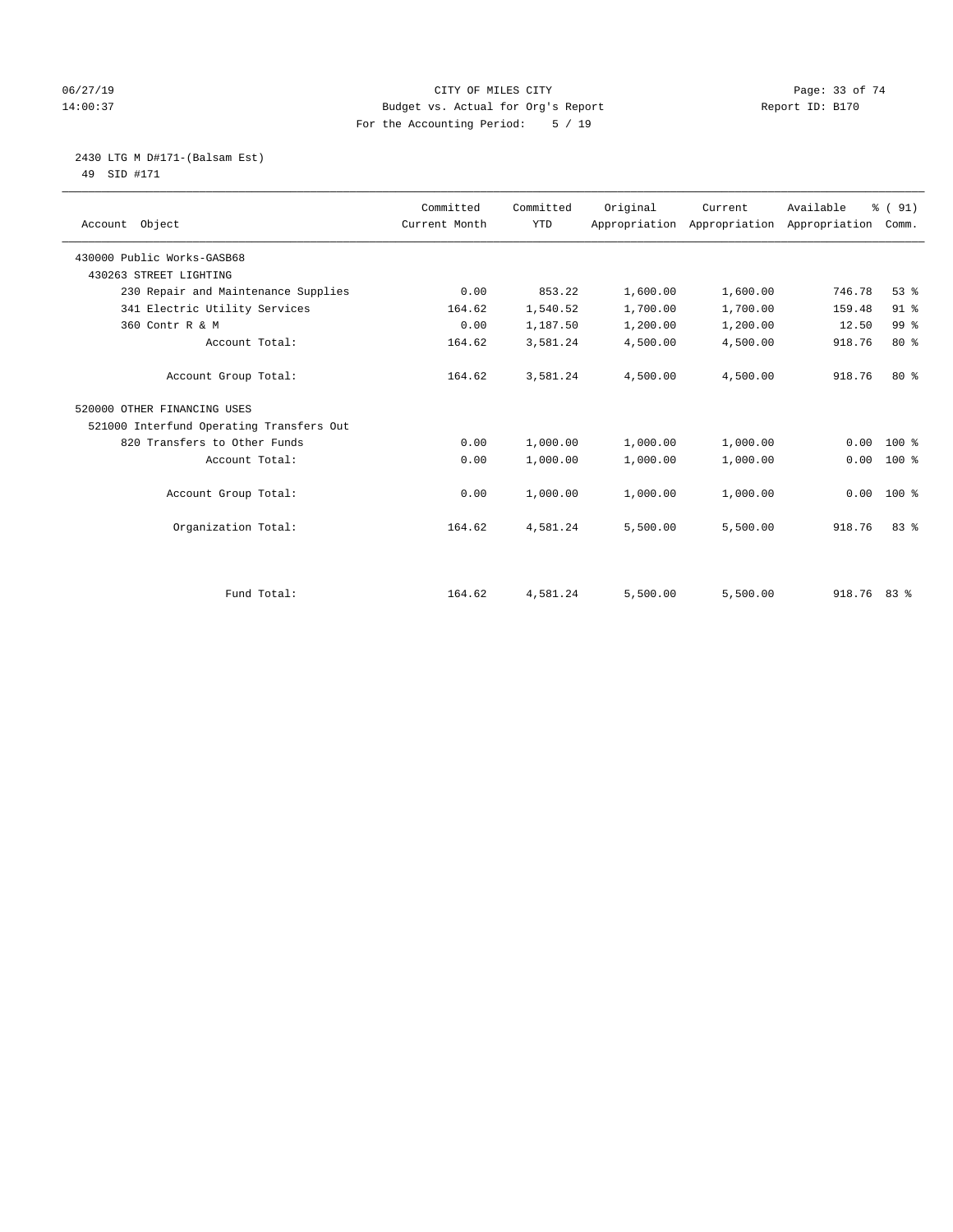#### 06/27/19 CITY OF MILES CITY CHES CONTRIGENTS CONTRIGES 2019 Page: 34 of 74 Page: 34 of 74 Page: 34 of 74 Page: 34 of 74 Budget vs. Actual for Org's Report 14:00:37 Budget vs. Actual for Org's Report Report ID: B170 For the Accounting Period: 5 / 19

 2440 LTG M D#172-(Main Str) 50 SID #172

| Account Object                           | Committed<br>Current Month | Committed<br><b>YTD</b> | Original  | Current<br>Appropriation Appropriation Appropriation Comm. | Available     | % (91)  |  |
|------------------------------------------|----------------------------|-------------------------|-----------|------------------------------------------------------------|---------------|---------|--|
| 430000 Public Works-GASB68               |                            |                         |           |                                                            |               |         |  |
| 430263 STREET LIGHTING                   |                            |                         |           |                                                            |               |         |  |
| 230 Repair and Maintenance Supplies      | 0.00                       | 4,034.10                | 4,000.00  | 6,000.00                                                   | 1,965.90      | 67 %    |  |
| 341 Electric Utility Services            | 1,512.40                   | 14,325.96               | 17,000.00 | 17,000.00                                                  | 2,674.04      | 84 %    |  |
| 360 Contr R & M                          | 0.00                       | 4, 153. 75              | 2,500.00  | 2,500.00                                                   | $-1,653.75$   | $166$ % |  |
| Account Total:                           | 1,512.40                   | 22,513.81               | 23,500.00 | 25,500.00                                                  | 2,986.19      | 88 %    |  |
| Account Group Total:                     | 1,512.40                   | 22,513.81               | 23,500.00 | 25,500.00                                                  | 2,986.19      | 88 %    |  |
| 520000 OTHER FINANCING USES              |                            |                         |           |                                                            |               |         |  |
| 521000 Interfund Operating Transfers Out |                            |                         |           |                                                            |               |         |  |
| 820 Transfers to Other Funds             | 0.00                       | 1,000.00                | 1,000.00  | 1,000.00                                                   | 0.00          | $100$ % |  |
| Account Total:                           | 0.00                       | 1,000.00                | 1,000.00  | 1,000.00                                                   | 0.00          | 100 %   |  |
| Account Group Total:                     | 0.00                       | 1,000.00                | 1,000.00  | 1,000.00                                                   | 0.00          | $100*$  |  |
| Organization Total:                      | 1,512.40                   | 23, 513.81              | 24,500.00 | 26,500.00                                                  | 2,986.19      | 89 %    |  |
|                                          |                            |                         |           |                                                            |               |         |  |
| Fund Total:                              | 1,512.40                   | 23, 513.81              | 24,500.00 | 26,500.00                                                  | 2,986.19 89 % |         |  |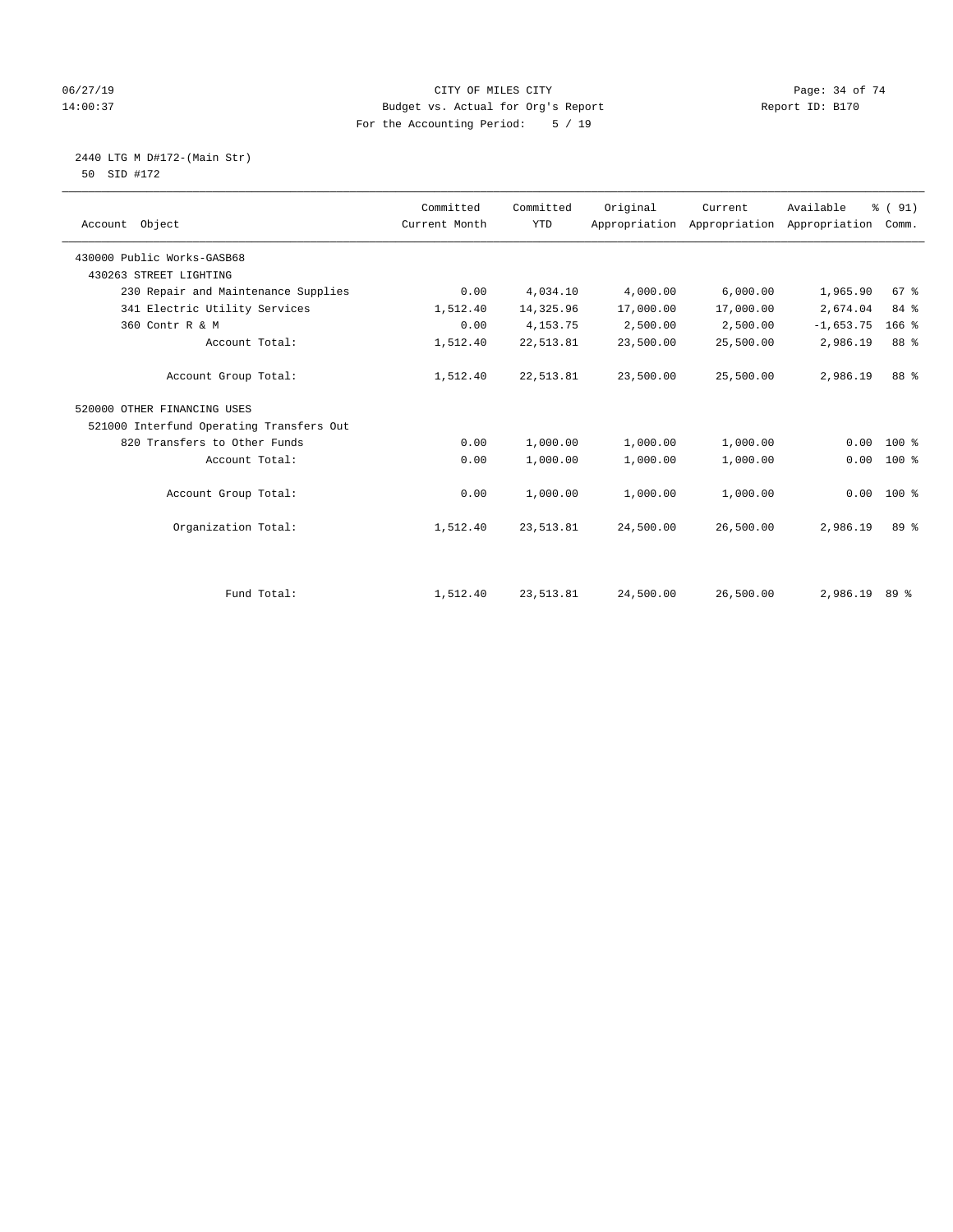### 06/27/19 **Page: 35 of 74** CITY OF MILES CITY **CITY Page: 35 of 74** 14:00:37 Budget vs. Actual for Org's Report Report ID: B170 For the Accounting Period: 5 / 19

#### 2450 LTG M D#195-(SG-Trico) 51 SID #195

| Account Object                           | Committed<br>Current Month | Committed<br><b>YTD</b> | Original | Current<br>Appropriation Appropriation Appropriation | Available       | % (91)<br>Comm. |
|------------------------------------------|----------------------------|-------------------------|----------|------------------------------------------------------|-----------------|-----------------|
| 430000 Public Works-GASB68               |                            |                         |          |                                                      |                 |                 |
| 430263 STREET LIGHTING                   |                            |                         |          |                                                      |                 |                 |
| 341 Electric Utility Services            | 401.84                     | 4,418.70                | 5,505.00 | 5,505.00                                             | 1,086.30        | $80*$           |
| Account Total:                           | 401.84                     | 4,418.70                | 5,505.00 | 5,505.00                                             | 1,086.30        | $80*$           |
| Account Group Total:                     | 401.84                     | 4,418.70                | 5,505.00 | 5,505.00                                             | 1,086.30        | $80*$           |
| 520000 OTHER FINANCING USES              |                            |                         |          |                                                      |                 |                 |
| 521000 Interfund Operating Transfers Out |                            |                         |          |                                                      |                 |                 |
| 820 Transfers to Other Funds             | 0.00                       | 1,000.00                | 1,000.00 | 1,000.00                                             | 0.00            | $100*$          |
| Account Total:                           | 0.00                       | 1,000.00                | 1,000.00 | 1,000.00                                             | 0.00            | $100*$          |
| Account Group Total:                     | 0.00                       | 1,000.00                | 1,000.00 | 1,000.00                                             | 0.00            | $100*$          |
| Organization Total:                      | 401.84                     | 5,418.70                | 6,505.00 | 6,505.00                                             | 1,086.30        | 83%             |
|                                          |                            |                         |          |                                                      |                 |                 |
| Fund Total:                              | 401.84                     | 5,418.70                | 6.505.00 | 6.505.00                                             | $1.086.30$ 83 % |                 |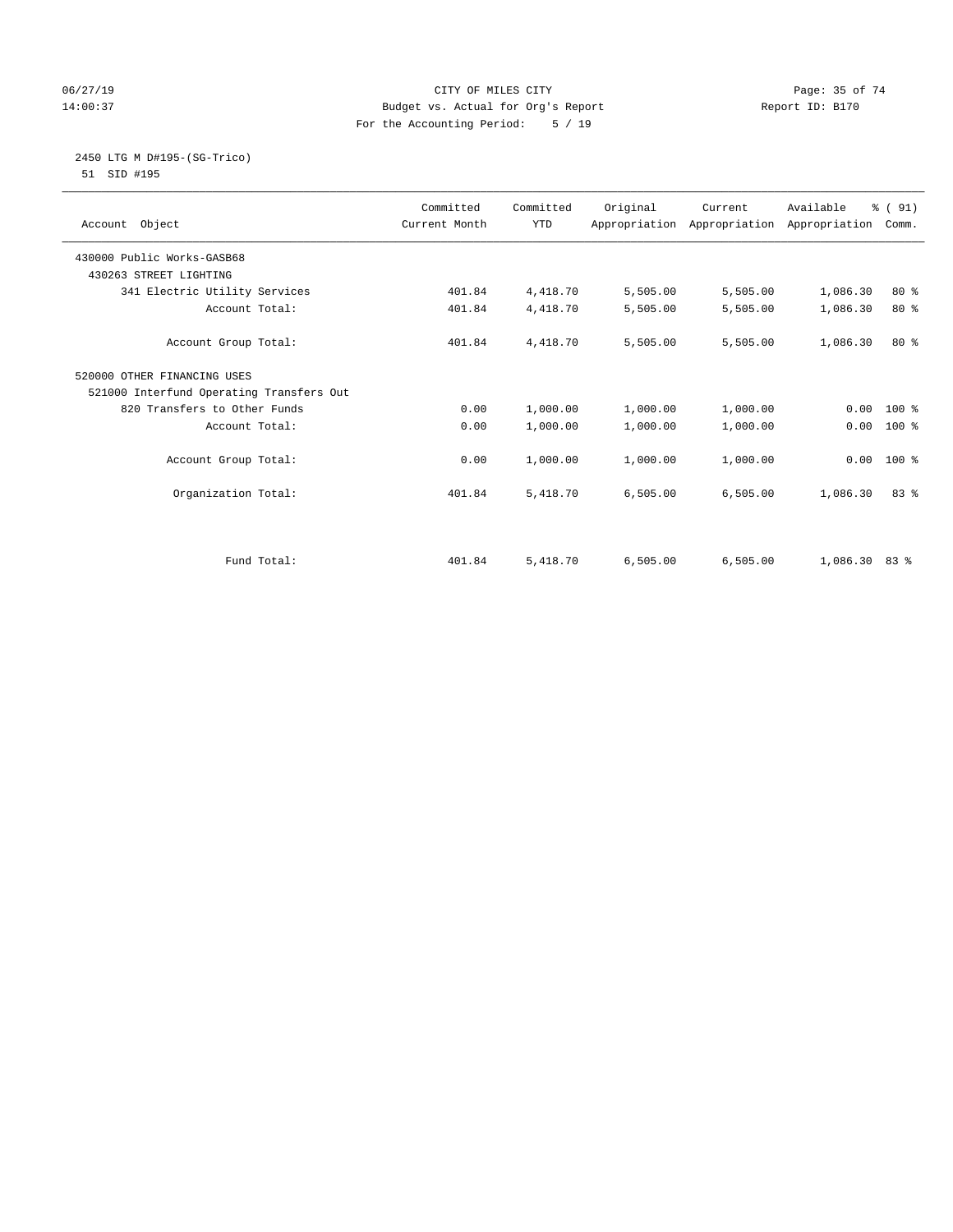### 06/27/19 **Page: 36 of 74** CITY OF MILES CITY **CITY Page: 36 of 74** 14:00:37 Budget vs. Actual for Org's Report Report ID: B170 For the Accounting Period: 5 / 19

# 2470 LTG M D#202-(SG-MDU&NV)

72 SID #202

| Account Object                           | Committed<br>Current Month | Committed<br><b>YTD</b> | Original | Current<br>Appropriation Appropriation Appropriation | Available   | % (91)<br>Comm.     |  |
|------------------------------------------|----------------------------|-------------------------|----------|------------------------------------------------------|-------------|---------------------|--|
| 430000 Public Works-GASB68               |                            |                         |          |                                                      |             |                     |  |
| 430263 STREET LIGHTING                   |                            |                         |          |                                                      |             |                     |  |
| 341 Electric Utility Services            | 123.36                     | 1,188.96                | 4,300.00 | 4,300.00                                             | 3,111.04    | $28$ $%$            |  |
| 533 Machinery and Equipment Rental       | 456.80                     | 4,962.00                | 2,800.00 | 2,800.00                                             | $-2,162.00$ | $177$ $\frac{6}{5}$ |  |
| Account Total:                           | 580.16                     | 6,150.96                | 7,100.00 | 7,100.00                                             | 949.04      | 87%                 |  |
| Account Group Total:                     | 580.16                     | 6,150.96                | 7,100.00 | 7,100.00                                             | 949.04      | 87%                 |  |
| 520000 OTHER FINANCING USES              |                            |                         |          |                                                      |             |                     |  |
| 521000 Interfund Operating Transfers Out |                            |                         |          |                                                      |             |                     |  |
| 820 Transfers to Other Funds             | 0.00                       | 1,000.00                | 1,000.00 | 1,000.00                                             | 0.00        | $100*$              |  |
| Account Total:                           | 0.00                       | 1,000.00                | 1,000.00 | 1,000.00                                             | 0.00        | $100$ %             |  |
| Account Group Total:                     | 0.00                       | 1,000.00                | 1,000.00 | 1,000.00                                             | 0.00        | $100*$              |  |
| Organization Total:                      | 580.16                     | 7,150.96                | 8,100.00 | 8,100.00                                             | 949.04      | 88 %                |  |
|                                          |                            |                         |          |                                                      |             |                     |  |
| Fund Total:                              | 580.16                     | 7,150.96                | 8,100.00 | 8,100.00                                             | 949.04 88 % |                     |  |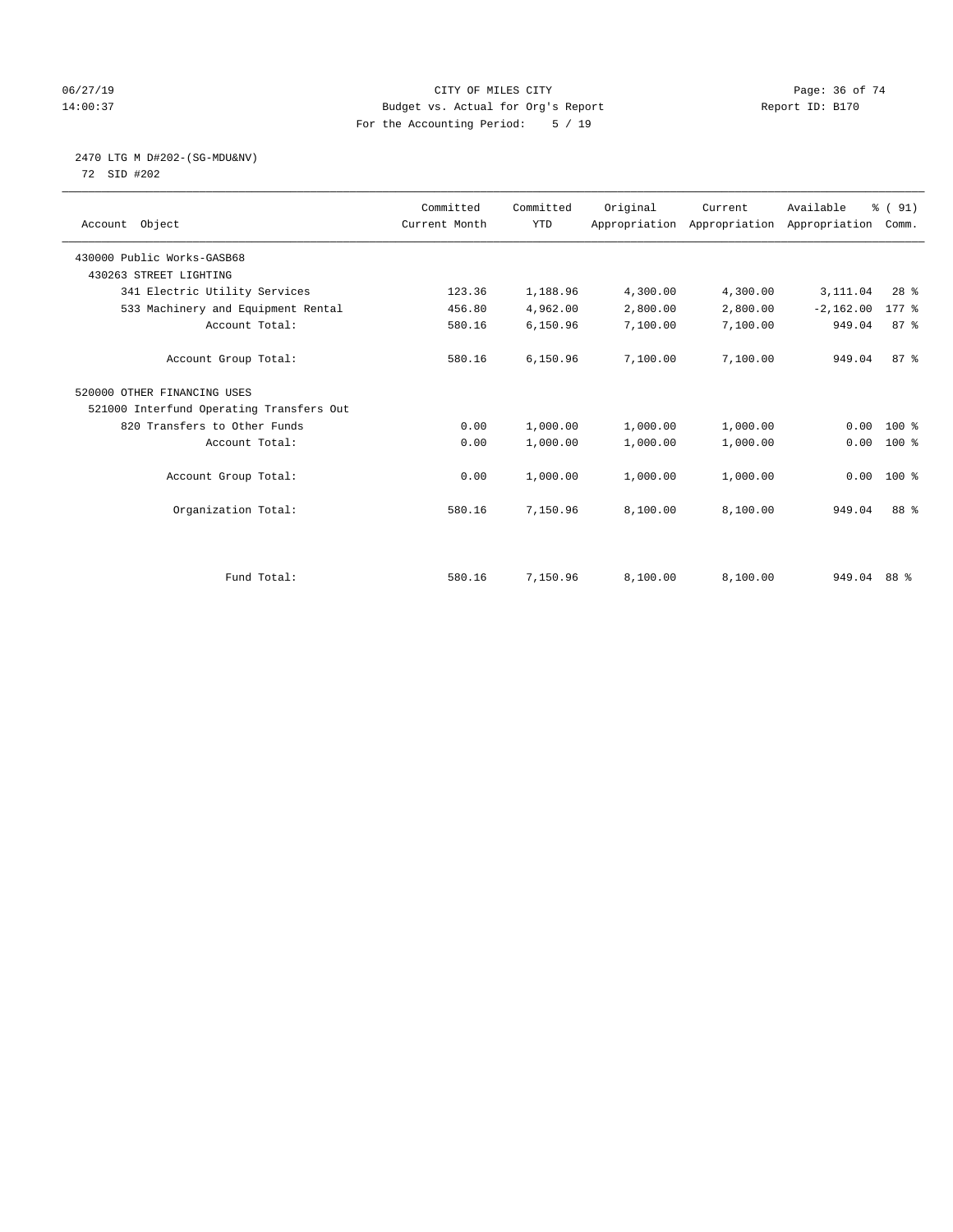#### 06/27/19 Page: 37 of 74 14:00:37 Budget vs. Actual for Org's Report Report ID: B170 For the Accounting Period: 5 / 19

# 2480 LTG M M#173-(Milestown Estates)

47 SID #173(Ltg-Milestown)

| Account Object                           | Committed<br>Current Month | Committed<br><b>YTD</b> | Original | Current  | Available<br>Appropriation Appropriation Appropriation | % (91)<br>Comm. |
|------------------------------------------|----------------------------|-------------------------|----------|----------|--------------------------------------------------------|-----------------|
| 430000 Public Works-GASB68               |                            |                         |          |          |                                                        |                 |
| 430263 STREET LIGHTING                   |                            |                         |          |          |                                                        |                 |
| 230 Repair and Maintenance Supplies      | 0.00                       | 720.00                  | 900.00   | 900.00   | 180.00                                                 | $80*$           |
| 341 Electric Utility Services            | 145.77                     | 1,274.02                | 1,400.00 | 1,400.00 | 125.98                                                 | $91$ %          |
| 360 Contr R & M                          | 0.00                       | 150.00                  | 100.00   | 100.00   | $-50.00$                                               | $150*$          |
| Account Total:                           | 145.77                     | 2,144.02                | 2,400.00 | 2,400.00 | 255.98                                                 | 89 %            |
| Account Group Total:                     | 145.77                     | 2,144.02                | 2,400.00 | 2,400.00 | 255.98                                                 | 89 %            |
| 520000 OTHER FINANCING USES              |                            |                         |          |          |                                                        |                 |
| 521000 Interfund Operating Transfers Out |                            |                         |          |          |                                                        |                 |
| 820 Transfers to Other Funds             | 0.00                       | 250.00                  | 250.00   | 250.00   | 0.00                                                   | $100*$          |
| Account Total:                           | 0.00                       | 250.00                  | 250.00   | 250.00   | 0.00                                                   | $100$ %         |
| Account Group Total:                     | 0.00                       | 250.00                  | 250.00   | 250.00   | 0.00                                                   | $100*$          |
| Organization Total:                      | 145.77                     | 2,394.02                | 2,650.00 | 2,650.00 | 255.98                                                 | 90%             |
|                                          |                            |                         |          |          |                                                        |                 |
| Fund Total:                              | 145.77                     | 2,394.02                | 2,650.00 | 2,650.00 | 255.98 90 %                                            |                 |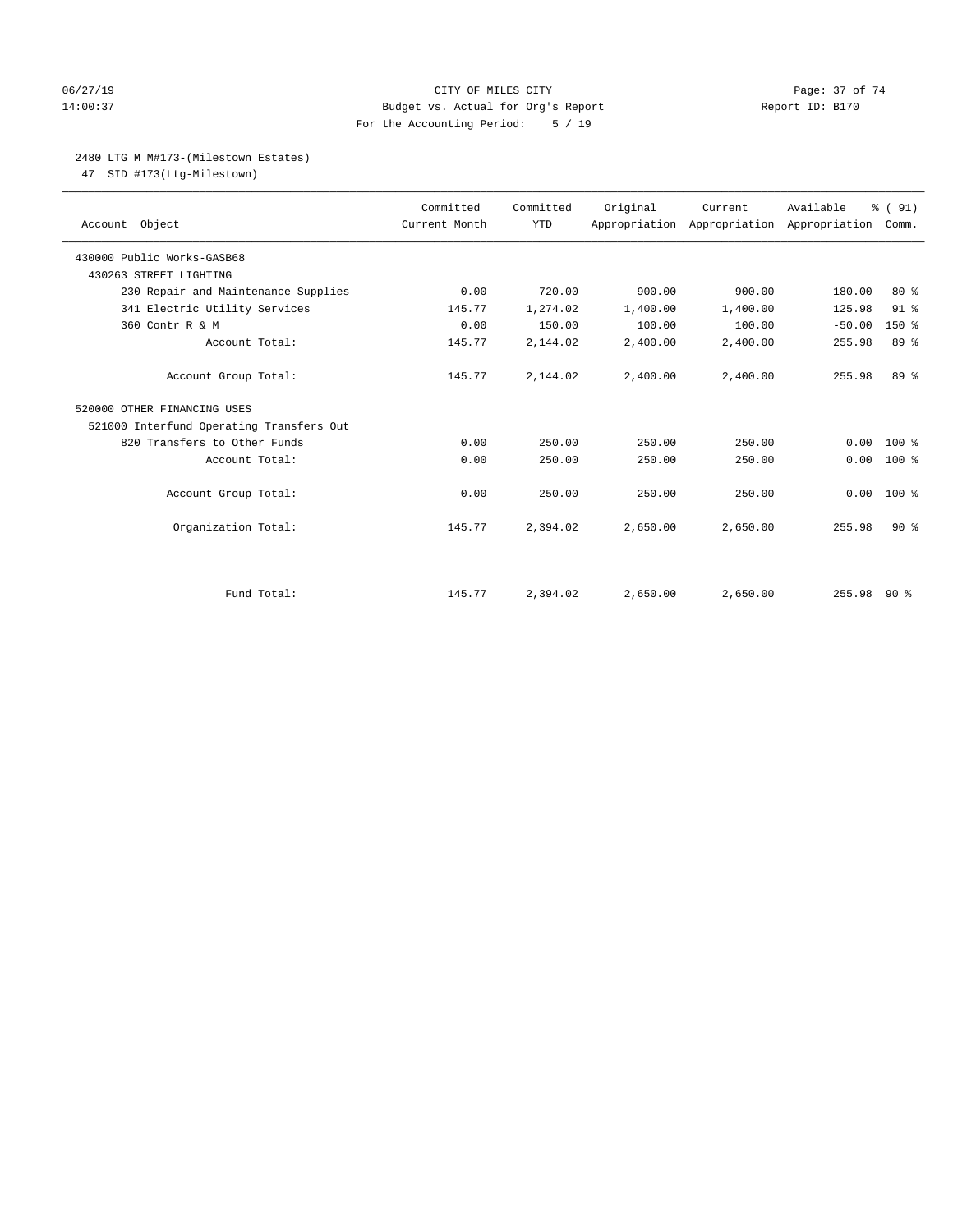#### 06/27/19 Page: 38 of 74 14:00:37 Budget vs. Actual for Org's Report Report ID: B170 For the Accounting Period: 5 / 19

————————————————————————————————————————————————————————————————————————————————————————————————————————————————————————————————————

# 2510 STR MAINT DIST #204

107 Paved St. Maint. Dist.#204

|                                                 | Committed     | Committed   | Original   | Current    | Available                                       | % ( 91)        |  |
|-------------------------------------------------|---------------|-------------|------------|------------|-------------------------------------------------|----------------|--|
| Account Object                                  | Current Month | YTD         |            |            | Appropriation Appropriation Appropriation Comm. |                |  |
|                                                 |               |             |            |            |                                                 |                |  |
| 430000 Public Works-GASB68<br>430220 Operations |               |             |            |            |                                                 |                |  |
| 111 Salaries and Wages - Permanent              | 16,596.64     | 213, 243.03 | 290,860.00 | 290,860.00 | 77,616.97                                       | 73 %           |  |
| 121 OVERTIME-PERMANENT                          | 562.56        | 7,043.07    | 9,100.00   | 9,100.00   | 2,056.93                                        | $77$ $%$       |  |
| 131 VACATION                                    | 3,780.71      | 25,066.85   | 19,600.00  | 19,600.00  | $-5,466.85$                                     | 128 %          |  |
| 132 SICK LEAVE                                  | 1,495.21      | 11,174.25   | 13,000.00  | 13,000.00  | 1,825.75                                        | 86 %           |  |
| 133 OTHER LEAVE PAY                             | 133.76        | 262.61      | 4,727.00   | 4,727.00   | 4,464.39                                        | 6 <sup>°</sup> |  |
| 134 HOLIDAY PAY                                 | 203.24        | 4,550.06    | 3,000.00   | 3,000.00   | $-1,550.06$                                     | 152 %          |  |
| 141 Unemployment Insurance                      | 79.26         | 917.77      | 511.00     | 511.00     | $-406.77$                                       | 180 %          |  |
| 142 Workers' Compensation                       | 1,375.62      | 15,789.25   | 17,277.00  | 17,277.00  | 1,487.75                                        | $91$ %         |  |
| 143 Health Insurance                            | 4,097.83      | 45,974.84   | 61,691.00  | 61,691.00  | 15,716.16                                       | 75 %           |  |
| 144 FICA                                        | 1,635.17      | 19,076.63   | 26,032.00  | 26,032.00  | 6,955.37                                        | 73 %           |  |
| 145 PERS                                        | 1,940.10      | 22,385.60   | 28,822.00  | 28,822.00  | 6,436.40                                        | 78 %           |  |
| 196 CLOTHING ALLOTMENT                          | 0.00          | 951.00      | 900.00     | 900.00     | $-51.00$                                        | $106$ %        |  |
| 210 Office Supplies and Materials               | 0.00          | 1,171.50    | 3,000.00   | 3,000.00   | 1,828.50                                        | 39%            |  |
| 214 Small Items of Equipment                    | 1,293.64      | 7,037.83    | 15,000.00  | 15,000.00  | 7,962.17                                        | 47 %           |  |
| 220 Operating Expenses                          | 569.73        | 15,972.60   | 18,000.00  | 18,000.00  | 2,027.40                                        | 89 %           |  |
| 222 Chemicals, Lab & Med Supplies               | 0.00          | 1,238.66    | 1,000.00   | 1,000.00   | $-238.66$                                       | $124$ %        |  |
| 226 Clothing and Uniforms                       | 0.00          | 857.07      | 700.00     | 700.00     | $-157.07$                                       | $122$ %        |  |
| 230 Repair and Maintenance Supplies             | 26.99         | 3,830.24    | 16,000.00  | 16,000.00  | 12,169.76                                       | $24$ %         |  |
| 231 Gas, Oil, Diesel Fuel, Grease, etc.         | 4,045.98      | 33,922.04   | 40,000.00  | 40,000.00  | 6,077.96                                        | 85%            |  |
| 241 Consumable Tools                            | 0.00          | 0.00        | 2,000.00   | 2,000.00   | 2,000.00                                        | 0 <sup>8</sup> |  |
| 242 Sign Parts and Supplies                     | 0.00          | 3,387.73    | 8,000.00   | 8,000.00   | 4,612.27                                        | 42 %           |  |
| 311 Postage, Box Rent, Etc.                     | 7.41          | 195.25      | 75.00      | 75.00      | $-120.25$                                       | $260$ %        |  |
| 320 Printing, Duplicating, Typing &             | 0.00          | 0.00        | 100.00     | 100.00     | 100.00                                          | 0 <sup>8</sup> |  |
| 330 Publicity, Subscriptions & Dues             | 0.00          | 0.00        | 500.00     | 500.00     | 500.00                                          | 0 <sup>8</sup> |  |
| 331 Publication of Formal & Legal Notices       | 118.68        | 610.28      | 500.00     | 500.00     | $-110.28$                                       | $122$ %        |  |
| 334 Memberships, Registrations & Dues           | 0.00          | 164.80      | 350.00     | 350.00     | 185.20                                          | 47 %           |  |
| 341 Electric Utility Services                   | 153.56        | 1,364.42    | 1,060.00   | 1,060.00   | $-304.42$                                       | $129$ %        |  |
| 344 Gas Utility Service                         | 35.07         | 551.08      | 1,050.00   | 1,050.00   | 498.92                                          | $52$ $%$       |  |
| 345 Telephone                                   | 66.90         | 1,019.11    | 2,000.00   | 2,000.00   | 980.89                                          | $51$ %         |  |
| 346 Garbage Service                             | 0.00          | 0.00        | 175.00     | 175.00     | 175.00                                          | 0 <sup>8</sup> |  |
| 347 Internet                                    | 0.00          | 0.00        | 200.00     | 200.00     | 200.00                                          | 0 <sup>8</sup> |  |
| 350 Professional Services                       | 68.00         | 9,909.74    | 50,000.00  | 50,000.00  | 40,090.26                                       | $20*$          |  |
| 360 Contr R & M                                 | 106.56        | 1,333.64    | 10,000.00  | 10,000.00  | 8,666.36                                        | $13*$          |  |
| 363 R&M Vehicles/Equip/Labor-PW                 | 2, 114.42     | 78,091.74   | 100,000.00 | 100,000.00 | 21,908.26                                       | 78 %           |  |
| 370 Travel                                      | 0.00          | 317.78      | 1,000.00   | 1,000.00   | 682.22                                          | $32$ $%$       |  |
| 380 Training Services                           | 80.00         | 228.00      | 1,000.00   | 1,000.00   | 772.00                                          | $23$ $%$       |  |
| 382 Books                                       | 0.00          | 0.00        | 200.00     | 200.00     | 200.00                                          | 0 %            |  |
| 511 Insurance on Buildings                      | 0.00          | 645.45      | 646.00     | 646.00     |                                                 | $0.55$ 100 %   |  |
| 512 Insurance on Vehicles & Equipment           | 0.00          | 3,491.78    | 3,492.00   | 3,492.00   |                                                 | $0.22$ 100 %   |  |
| 513 Liability                                   | 0.00          | 9,500.58    | 8,952.00   | 8,952.00   | $-548.58$ 106 %                                 |                |  |
| 531 Building & Office Rental                    | 350.00        | 3,850.00    | 4,200.00   | 4,200.00   | 350.00                                          | $92$ %         |  |
| 532 Land Rental                                 | 0.00          | 5,653.86    | 8,100.00   | 8,100.00   | 2,446.14                                        | 70 %           |  |
| Account Total:                                  | 40,937.04     | 550,780.14  | 772,820.00 | 772,820.00 | 222,039.86                                      | 71 %           |  |
| 430233 Roadway/Re-surfacing                     |               |             |            |            |                                                 |                |  |
| 230 Repair and Maintenance Supplies             | 0.00          | 1,091.93    | 100,000.00 | 100,000.00 | 98,908.07                                       | 1 <sup>°</sup> |  |
| 350 Professional Services                       | 0.00          | 0.00        | 25,000.00  | 25,000.00  | 25,000.00                                       | 0 <sup>8</sup> |  |
|                                                 |               |             |            |            |                                                 |                |  |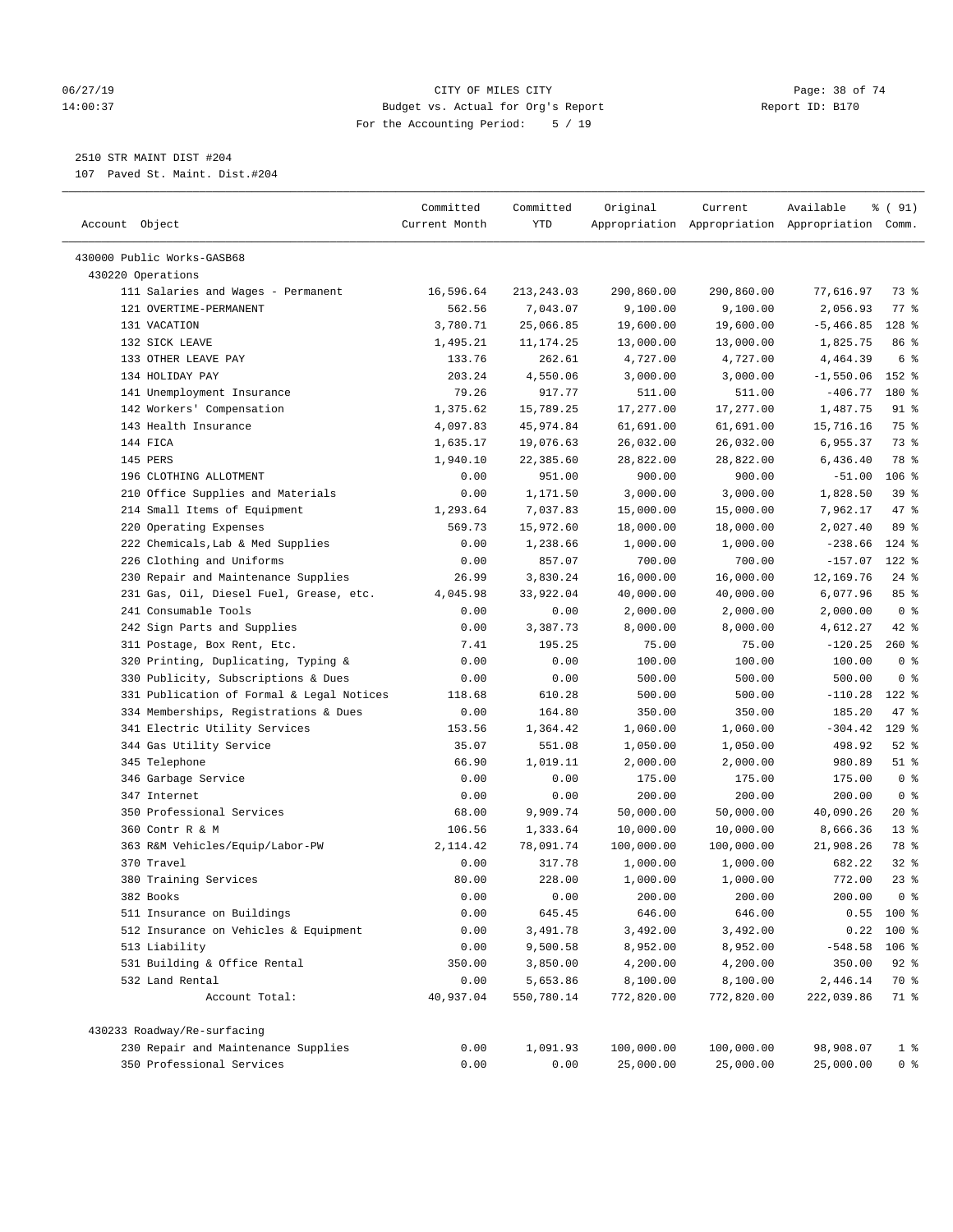# 06/27/19 **Page: 39 of 74** CITY OF MILES CITY **CITY Page: 39 of 74** 14:00:37 Budget vs. Actual for Org's Report Report ID: B170 For the Accounting Period: 5 / 19

# 2510 STR MAINT DIST #204

107 Paved St. Maint. Dist.#204

| Object<br>Account                        | Committed<br>Current Month | Committed<br><b>YTD</b>   | Original     | Current      | Available<br>Appropriation Appropriation Appropriation Comm. | % (91)          |
|------------------------------------------|----------------------------|---------------------------|--------------|--------------|--------------------------------------------------------------|-----------------|
| Account Total:                           | 0.00                       | 1,091.93                  | 125,000.00   | 125,000.00   | 123,908.07                                                   | 1 <sup>°</sup>  |
| 430234 CURB AND GUTTER                   |                            |                           |              |              |                                                              |                 |
| 350 Professional Services                | 0.00                       | 36,872.62                 | 75,000.00    | 75,000.00    | 38, 127. 38                                                  | 49 %            |
| Account Total:                           | 0.00                       | 36,872.62                 | 75,000.00    | 75,000.00    | 38, 127. 38                                                  | 49 %            |
| 430235 Storm Drain & Culvert Maintenance |                            |                           |              |              |                                                              |                 |
| 230 Repair and Maintenance Supplies      | 0.00                       | 4,836.91                  | 50,000.00    | 50,000.00    | 45, 163.09                                                   | $10*$           |
| 350 Professional Services                | 0.00                       | 10,184.14                 | 20,000.00    | 20,000.00    | 9,815.86                                                     | $51$ %          |
| Account Total:                           | 0.00                       | 15,021.05                 | 70,000.00    | 70,000.00    | 54,978.95                                                    | $21$ %          |
| 430236 Darling Addition Project          |                            |                           |              |              |                                                              |                 |
| 220 Operating Expenses                   | 0.00                       | 100,000.00                | 100,000.00   | 100,000.00   | 0.00                                                         | $100$ %         |
| 230 Repair and Maintenance Supplies      | 0.00                       | 224,843.80                | 450,000.00   | 450,000.00   | 225, 156.20                                                  | 50%             |
| 350 Professional Services                | 47,082.08                  | 297,428.02                | 350,000.00   | 350,000.00   | 52,571.98                                                    | 85 %            |
| Account Total:                           | 47,082.08                  | 622, 271.82               | 900,000.00   | 900,000.00   | 277,728.18                                                   | 69 %            |
| Account Group Total:                     |                            | 88,019.12 1,226,037.56    | 1,942,820.00 | 1,942,820.00 | 716,782.44                                                   | 63 %            |
| 520000 OTHER FINANCING USES              |                            |                           |              |              |                                                              |                 |
| 521000 Interfund Operating Transfers Out |                            |                           |              |              |                                                              |                 |
| 820 Transfers to Other Funds             | 6, 255.00                  | 298,571.00                | 319,439.00   | 321,530.00   | 22,959.00                                                    | 93%             |
| Account Total:                           | 6, 255.00                  | 298,571.00                | 319,439.00   | 321,530.00   | 22,959.00                                                    | 93%             |
| Account Group Total:                     | 6, 255.00                  | 298,571.00                | 319,439.00   | 321,530.00   | 22,959.00                                                    | 93 %            |
| Organization Total:                      |                            | 94, 274.12 1, 524, 608.56 | 2,262,259.00 | 2,264,350.00 | 739,741.44                                                   | 67 <sup>8</sup> |
| Fund Total:                              |                            | 94, 274.12 1, 524, 608.56 | 2,262,259.00 | 2,264,350.00 | 739,741.44                                                   | 67 %            |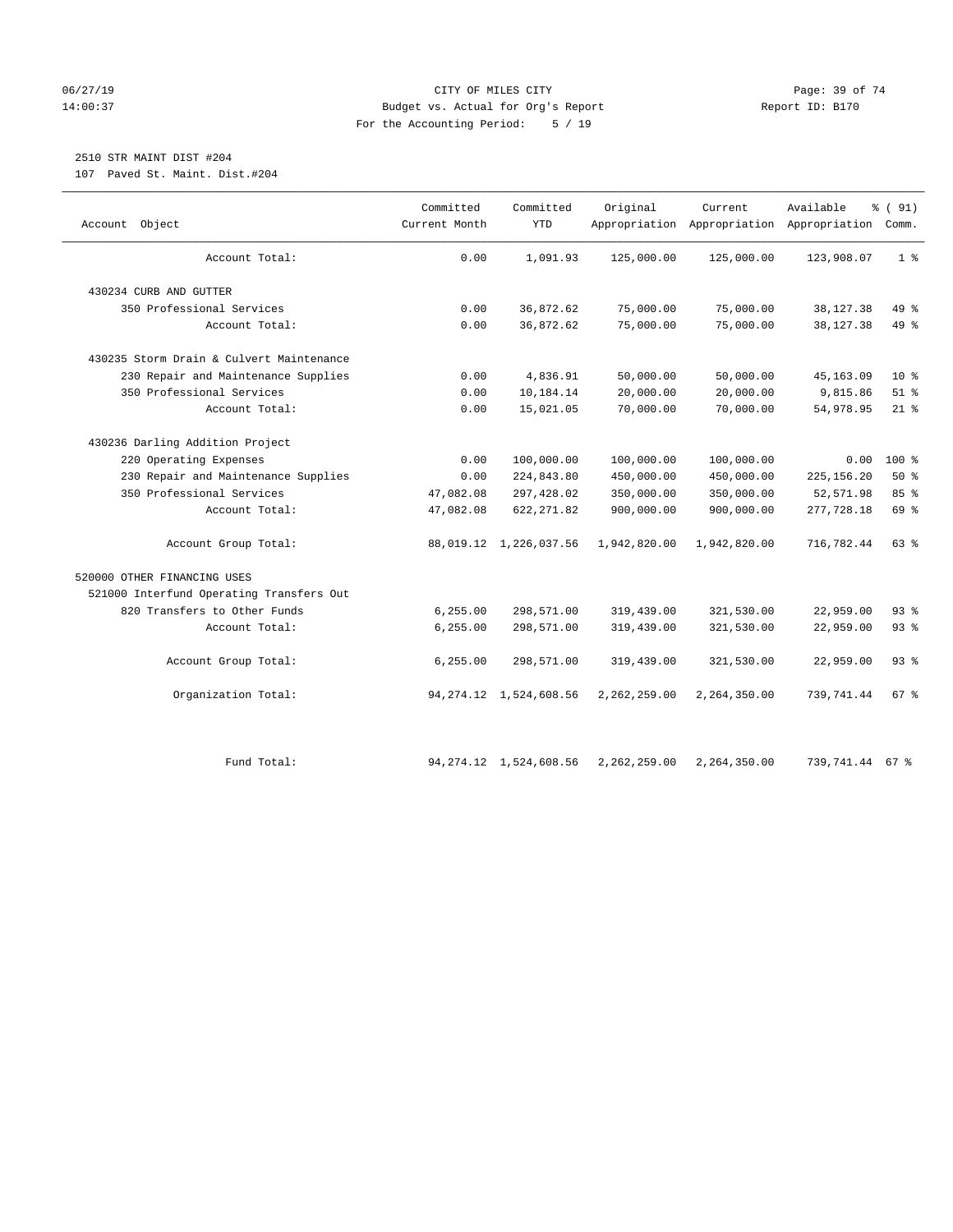# 06/27/19 **Page: 40 of 74** CITY OF MILES CITY **Page: 40 of 74** 14:00:37 Budget vs. Actual for Org's Report Report ID: B170 For the Accounting Period: 5 / 19

————————————————————————————————————————————————————————————————————————————————————————————————————————————————————————————————————

# 2520 STR MAINT DIST #205

108 Street Maintenance (North Side)

| Account Object                            | Committed<br>Current Month | Committed<br>YTD | Original   | Current    | Available<br>Appropriation Appropriation Appropriation Comm. | % ( 91)        |
|-------------------------------------------|----------------------------|------------------|------------|------------|--------------------------------------------------------------|----------------|
| 430000 Public Works-GASB68                |                            |                  |            |            |                                                              |                |
| 430220 Operations                         |                            |                  |            |            |                                                              |                |
| 111 Salaries and Wages - Permanent        | 4,952.10                   | 61,838.60        | 77,380.00  | 77,380.00  | 15,541.40                                                    | 80%            |
| 121 OVERTIME-PERMANENT                    | 158.24                     | 1,874.74         | 2,500.00   | 2,500.00   | 625.26                                                       | 75 %           |
| 131 VACATION                              | 1,060.78                   | 7,164.88         | 6,000.00   | 6,000.00   | $-1, 164.88$                                                 | 119 %          |
| 132 SICK LEAVE                            | 399.46                     | 3,352.32         | 3,800.00   | 3,800.00   | 447.68                                                       | 88 %           |
| 133 OTHER LEAVE PAY                       | 0.00                       | 32.22            | 1,176.00   | 1,176.00   | 1,143.78                                                     | 3 <sup>8</sup> |
| 134 HOLIDAY PAY                           | 51.52                      | 1,153.00         | 800.00     | 800.00     | $-353.00$                                                    | 144 %          |
| 141 Unemployment Insurance                | 23.15                      | 264.76           | 137.00     | 137.00     | $-127.76$                                                    | 193 %          |
| 142 Workers' Compensation                 | 378.01                     | 4,302.63         | 4,740.00   | 4,740.00   | 437.37                                                       | $91$ %         |
| 143 Health Insurance                      | 1,183.43                   | 13,578.45        | 16,333.00  | 16,333.00  | 2,754.55                                                     | 83%            |
| 144 FICA                                  | 481.77                     | 5,537.83         | 7,038.00   | 7,038.00   | 1,500.17                                                     | 79 %           |
| 145 PERS                                  | 567.51                     | 6,462.99         | 7,763.00   | 7,763.00   | 1,300.01                                                     | 83%            |
| 196 CLOTHING ALLOTMENT                    | 0.00                       | 268.50           | 300.00     | 300.00     | 31.50                                                        | 90%            |
| 210 Office Supplies and Materials         | 33.44                      | 318.67           | 1,000.00   | 1,000.00   | 681.33                                                       | 32%            |
| 214 Small Items of Equipment              | 323.42                     | 1,759.47         | 2,000.00   | 2,000.00   | 240.53                                                       | 88 %           |
| 220 Operating Expenses                    | 142.43                     | 3,991.07         | 4,500.00   | 4,500.00   | 508.93                                                       | 89 %           |
| 222 Chemicals, Lab & Med Supplies         | 0.00                       | 209.67           | 500.00     | 500.00     | 290.33                                                       | 42 %           |
| 226 Clothing and Uniforms                 | 0.00                       | 201.77           | 200.00     | 200.00     | $-1.77$                                                      | $101$ %        |
| 230 Repair and Maintenance Supplies       | 6.75                       | 1,334.44         | 5,000.00   | 5,000.00   | 3,665.56                                                     | $27$ %         |
| 231 Gas, Oil, Diesel Fuel, Grease, etc.   | 1,011.45                   | 8,480.47         | 10,000.00  | 10,000.00  | 1,519.53                                                     | 85 %           |
| 242 Sign Parts and Supplies               | 0.00                       | 846.43           | 2,500.00   | 2,500.00   | 1,653.57                                                     | $34$ $%$       |
| 311 Postage, Box Rent, Etc.               | 2.79                       | 60.20            | 40.00      | 40.00      | $-20.20$                                                     | 151 %          |
| 330 Publicity, Subscriptions & Dues       | 0.00                       | 0.00             | 150.00     | 150.00     | 150.00                                                       | 0 <sup>8</sup> |
| 331 Publication of Formal & Legal Notices | 0.00                       | 122.90           | 0.00       | 0.00       | $-122.90$                                                    | $***$ $_{8}$   |
| 334 Memberships, Registrations & Dues     | 0.00                       | 41.20            | 50.00      | 50.00      | 8.80                                                         | 82 %           |
| 341 Electric Utility Services             | 6.72                       | 75.97            | 150.00     | 150.00     | 74.03                                                        | $51$ %         |
| 344 Gas Utility Service                   | 8.76                       | 130.07           | 200.00     | 200.00     | 69.93                                                        | 65 %           |
| 345 Telephone                             | 32.22                      | 419.83           | 750.00     | 750.00     | 330.17                                                       | 56%            |
| 350 Professional Services                 | 17.00                      | 414.06           | 10,000.00  | 10,000.00  | 9,585.94                                                     | 4%             |
| 360 Contr R & M                           | 57.03                      | 689.62           | 1,242.00   | 1,242.00   | 552.38                                                       | 56%            |
| 363 R&M Vehicles/Equip/Labor-PW           | 528.63                     | 31,711.94        | 35,000.00  | 35,000.00  | 3,288.06                                                     | $91$ %         |
| 370 Travel                                | 0.00                       | 79.44            | 250.00     | 250.00     | 170.56                                                       | $32$ $%$       |
| 380 Training Services                     | 20.00                      | 57.00            | 200.00     | 200.00     | 143.00                                                       | 29%            |
| 382 Books                                 | 0.00                       | 0.00             | 100.00     | 100.00     | 100.00                                                       | 0 <sup>8</sup> |
| 511 Insurance on Buildings                | 0.00                       | 161.36           | 162.00     | 162.00     | 0.64                                                         | 100 %          |
| 512 Insurance on Vehicles & Equipment     | 0.00                       | 873.06           | 873.00     | 873.00     | $-0.06$                                                      | $100*$         |
| 513 Liability                             | 0.00                       | 2,375.15         | 2,238.00   | 2,238.00   | $-137.15$                                                    | $106$ %        |
| 531 Building & Office Rental              | 166.66                     | 1,833.26         | 2,000.00   | 2,000.00   | 166.74                                                       | $92$ $%$       |
| 532 Land Rental                           | 0.00                       | 0.00             | 1,500.00   | 1,500.00   | 1,500.00                                                     | 0 <sup>8</sup> |
| Account Total:                            | 11,613.27                  | 162,017.97       | 208,572.00 | 208,572.00 | 46,554.03                                                    | 78 %           |
| 430233 Roadway/Re-surfacing               |                            |                  |            |            |                                                              |                |
| 230 Repair and Maintenance Supplies       | 0.00                       | 261.00           | 0.00       | 0.00       | $-261.00$                                                    | $***$ $-$      |
| 350 Professional Services                 | 5,601.90                   | 5,601.90         | 125,000.00 | 125,000.00 | 119,398.10                                                   | 4%             |
| Account Total:                            | 5,601.90                   | 5,862.90         | 125,000.00 | 125,000.00 | 119,137.10                                                   | 5 <sup>°</sup> |
| 430235 Storm Drain & Culvert Maintenance  |                            |                  |            |            |                                                              |                |
| 230 Repair and Maintenance Supplies       | 0.00                       | 0.00             | 500.00     | 500.00     | 500.00                                                       | 0 <sup>8</sup> |
| 350 Professional Services                 | 0.00                       | 0.00             | 10,000.00  | 10,000.00  | 10,000.00                                                    | $0$ %          |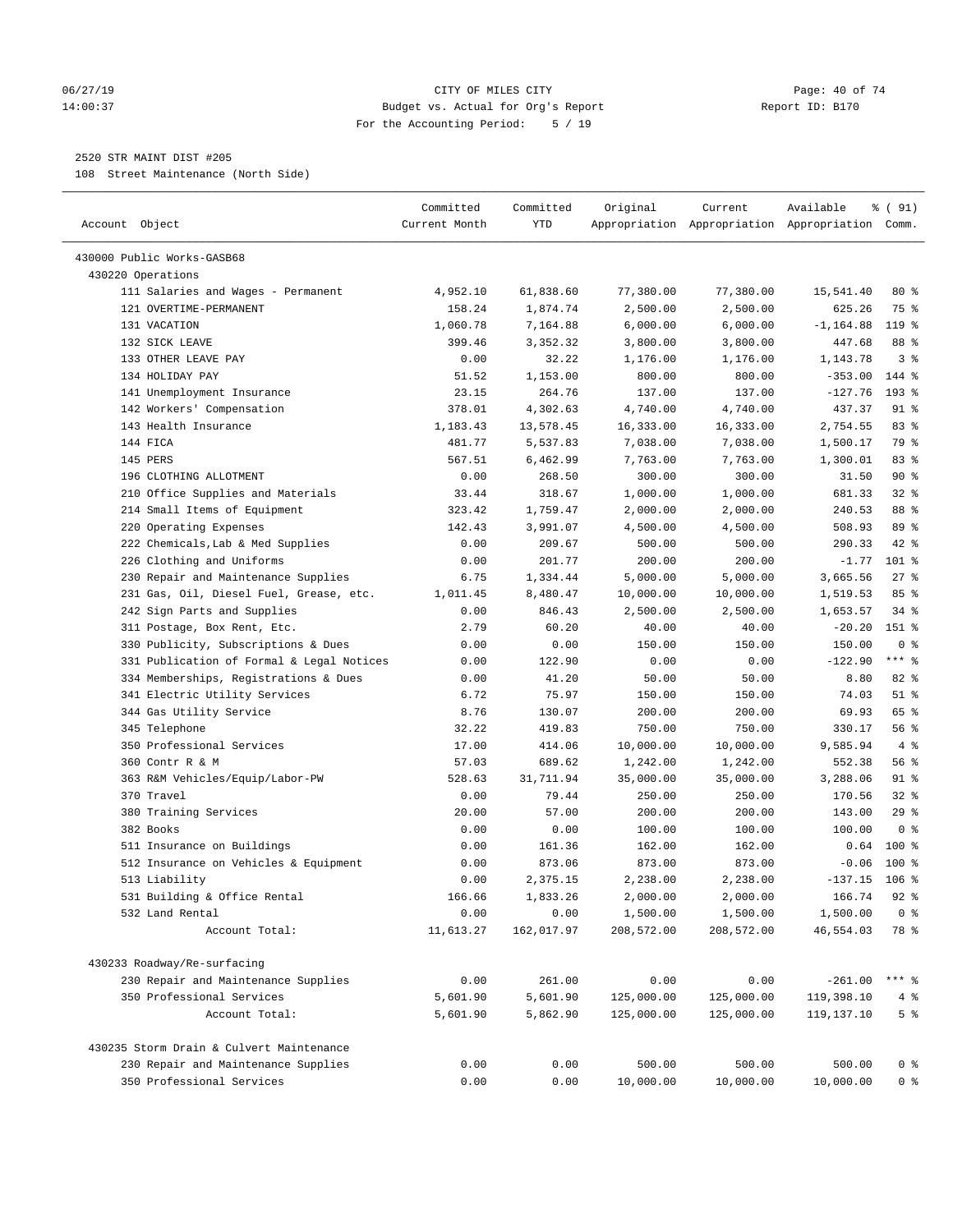# 06/27/19 Page: 41 of 74 14:00:37 Budget vs. Actual for Org's Report Report ID: B170 For the Accounting Period: 5 / 19

# 2520 STR MAINT DIST #205

108 Street Maintenance (North Side)

| Object<br>Account                                                       | Committed<br>Current Month | Committed<br>YTD | Original   | Current<br>Appropriation Appropriation | Available<br>Appropriation | % (91)<br>Comm. |
|-------------------------------------------------------------------------|----------------------------|------------------|------------|----------------------------------------|----------------------------|-----------------|
| Account Total:                                                          | 0.00                       | 0.00             | 10,500.00  | 10,500.00                              | 10,500.00                  | 0 <sup>8</sup>  |
| Account Group Total:                                                    | 17,215.17                  | 167,880.87       | 344,072.00 | 344,072.00                             | 176,191.13                 | $49*$           |
| 520000 OTHER FINANCING USES<br>521000 Interfund Operating Transfers Out |                            |                  |            |                                        |                            |                 |
| 820 Transfers to Other Funds                                            | 2,146.92                   | 81,058.12        | 85,646.00  | 85,646.00                              | 4,587.88                   | 95 <sup>8</sup> |
| Account Total:                                                          | 2,146.92                   | 81,058.12        | 85,646.00  | 85,646.00                              | 4,587.88                   | 95 <sup>8</sup> |
| Account Group Total:                                                    | 2,146.92                   | 81,058.12        | 85,646.00  | 85,646.00                              | 4,587.88                   | 95 <sup>8</sup> |
| Organization Total:                                                     | 19,362.09                  | 248,938.99       | 429,718.00 | 429,718.00                             | 180,779.01                 | 58 %            |
|                                                                         |                            |                  |            |                                        |                            |                 |
| Fund Total:                                                             | 19,362.09                  | 248,938.99       | 429,718.00 | 429,718.00                             | 180,779.01                 | 58 %            |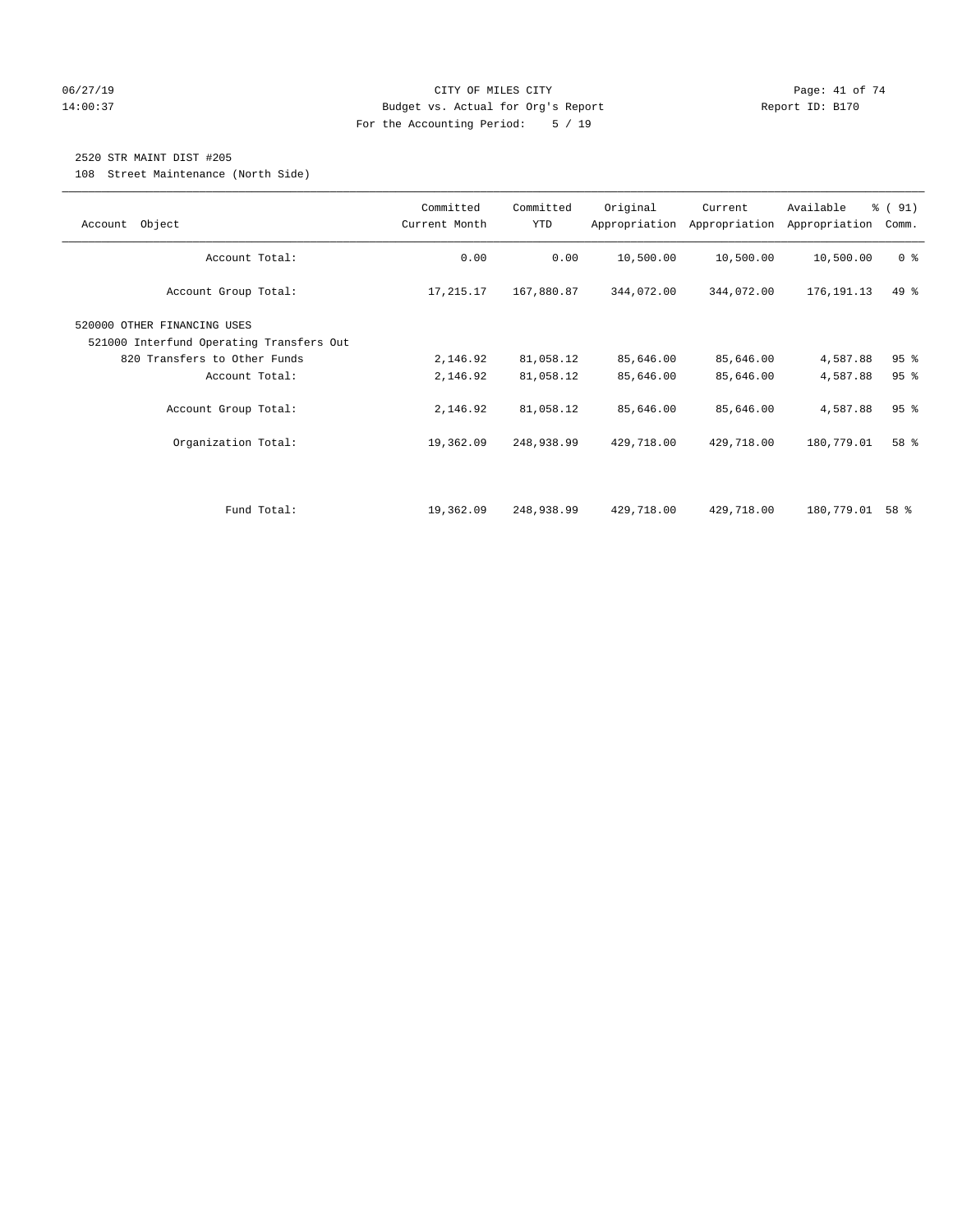#### 06/27/19 Page: 42 of 74 14:00:37 Budget vs. Actual for Org's Report Report ID: B170 For the Accounting Period: 5 / 19

#### 2540 STR MAINT DIST#207-(MILESTOWN ESTATES)

109 Milestown Estates Maintenance Dist.

|                                          | Committed     | Committed  | Original | Current                                         | Available     | % (91)         |
|------------------------------------------|---------------|------------|----------|-------------------------------------------------|---------------|----------------|
| Account Object                           | Current Month | <b>YTD</b> |          | Appropriation Appropriation Appropriation Comm. |               |                |
| 430000 Public Works-GASB68               |               |            |          |                                                 |               |                |
| 430220 Operations                        |               |            |          |                                                 |               |                |
| 111 Salaries and Wages - Permanent       | 244.74        | 3,085.31   | 3,772.00 | 3,772.00                                        | 686.69        | 82%            |
| 121 OVERTIME-PERMANENT                   | 8.66          | 96.34      | 100.00   | 100.00                                          | 3.66          | 96%            |
| 131 VACATION                             | 55.04         | 366.66     | 300.00   | 300.00                                          | $-66.66$      | $122$ %        |
| 132 SICK LEAVE                           | 20.22         | 168.13     | 200.00   | 200.00                                          | 31.87         | 84 %           |
| 133 OTHER LEAVE PAY                      | 0.00          | 0.00       | 39.00    | 39.00                                           | 39.00         | 0 <sup>8</sup> |
| 134 HOLIDAY PAY                          | 2.82          | 60.94      | 40.00    | 40.00                                           | $-20.94$      | $152$ $%$      |
| 141 Unemployment Insurance               | 1.15          | 13.29      | 7.00     | 7.00                                            | $-6.29$       | 190 %          |
| 142 Workers' Compensation                | 18.65         | 212.89     | 228.00   | 228.00                                          | 15.11         | 93%            |
| 143 Health Insurance                     | 59.12         | 680.84     | 710.00   | 710.00                                          | 29.16         | 96%            |
| 144 FICA                                 | 24.09         | 277.09     | 340.00   | 340.00                                          | 62.91         | $81 - 8$       |
| 145 PERS                                 | 28.39         | 323.45     | 383.00   | 383.00                                          | 59.55         | 84 %           |
| 196 CLOTHING ALLOTMENT                   | 0.00          | 13.50      | 20.00    | 20.00                                           | 6.50          | 68 %           |
| 350 Professional Services                | 0.00          | 1.32       | 1,000.00 | 1,000.00                                        | 998.68        | 0 <sup>8</sup> |
| Account Total:                           | 462.88        | 5,299.76   | 7,139.00 | 7,139.00                                        | 1,839.24      | 74 %           |
| Account Group Total:                     | 462.88        | 5,299.76   | 7,139.00 | 7,139.00                                        | 1,839.24      | 74 %           |
| 510000 MISCELLANEOUS                     |               |            |          |                                                 |               |                |
| 510330 Comprehensive Liability Insurance |               |            |          |                                                 |               |                |
| 513 Liability                            | 0.00          | 57.00      | 57.00    | 57.00                                           | 0.00          | $100*$         |
| Account Total:                           | 0.00          | 57.00      | 57.00    | 57.00                                           | 0.00          | $100*$         |
| Account Group Total:                     | 0.00          | 57.00      | 57.00    | 57.00                                           | 0.00          | $100*$         |
| Organization Total:                      | 462.88        | 5,356.76   | 7,196.00 | 7,196.00                                        | 1,839.24      | 74 %           |
| Fund Total:                              | 462.88        | 5,356.76   | 7,196.00 | 7,196.00                                        | 1,839.24 74 % |                |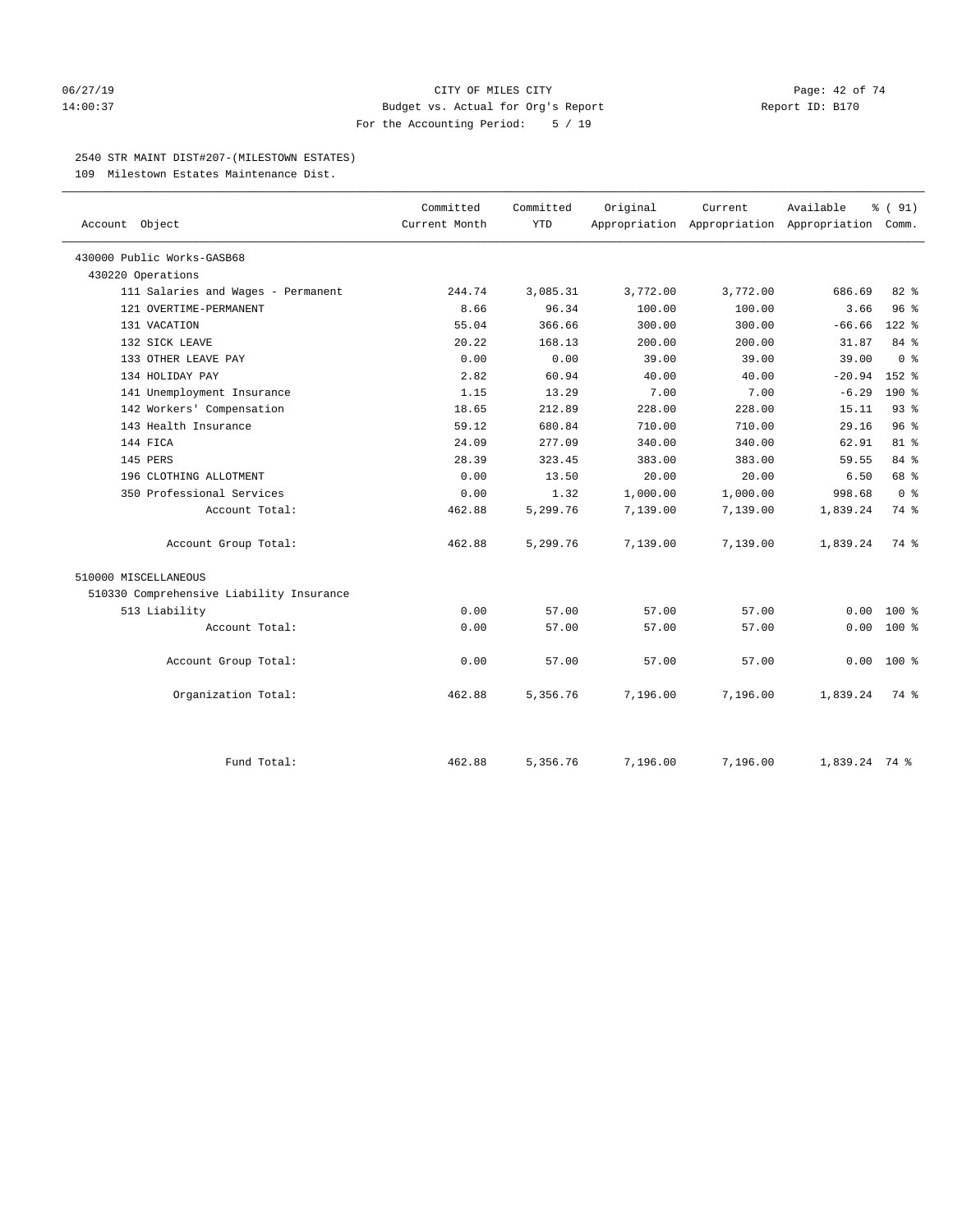# 06/27/19 Page: 43 of 74 14:00:37 Budget vs. Actual for Org's Report Report ID: B170 For the Accounting Period: 5 / 19

# 2701 Fire Grants

7 Fire

| Object<br>Account                                                            | Committed<br>Current Month | Committed<br><b>YTD</b> | Original<br>Appropriation | Current<br>Appropriation | Available<br>Appropriation | % (91)<br>Comm. |
|------------------------------------------------------------------------------|----------------------------|-------------------------|---------------------------|--------------------------|----------------------------|-----------------|
| 420000 PUBLIC SAFETY-GASB68<br>420464 Fire-Turnouts/Accountability Sys Grant |                            |                         |                           |                          |                            |                 |
| 226 Clothing and Uniforms                                                    | 0.00                       | 0.00                    | 359,573.00                | 359,573.00               | 359,573.00                 | 0 <sup>8</sup>  |
| Account Total:                                                               | 0.00                       | 0.00                    | 359,573.00                | 359,573.00               | 359,573.00                 | 0 <sup>8</sup>  |
| Account Group Total:                                                         | 0.00                       | 0.00                    | 359,573.00                | 359,573.00               | 359,573.00                 | 0 <sup>8</sup>  |
| Organization Total:                                                          | 0.00                       | 0.00                    | 359,573.00                | 359,573.00               | 359,573.00                 | 0 <sup>8</sup>  |
| Fund Total:                                                                  | 0.00                       | 0.00                    | 359,573.00                | 359,573.00               | 359,573.00                 | 0 <sup>8</sup>  |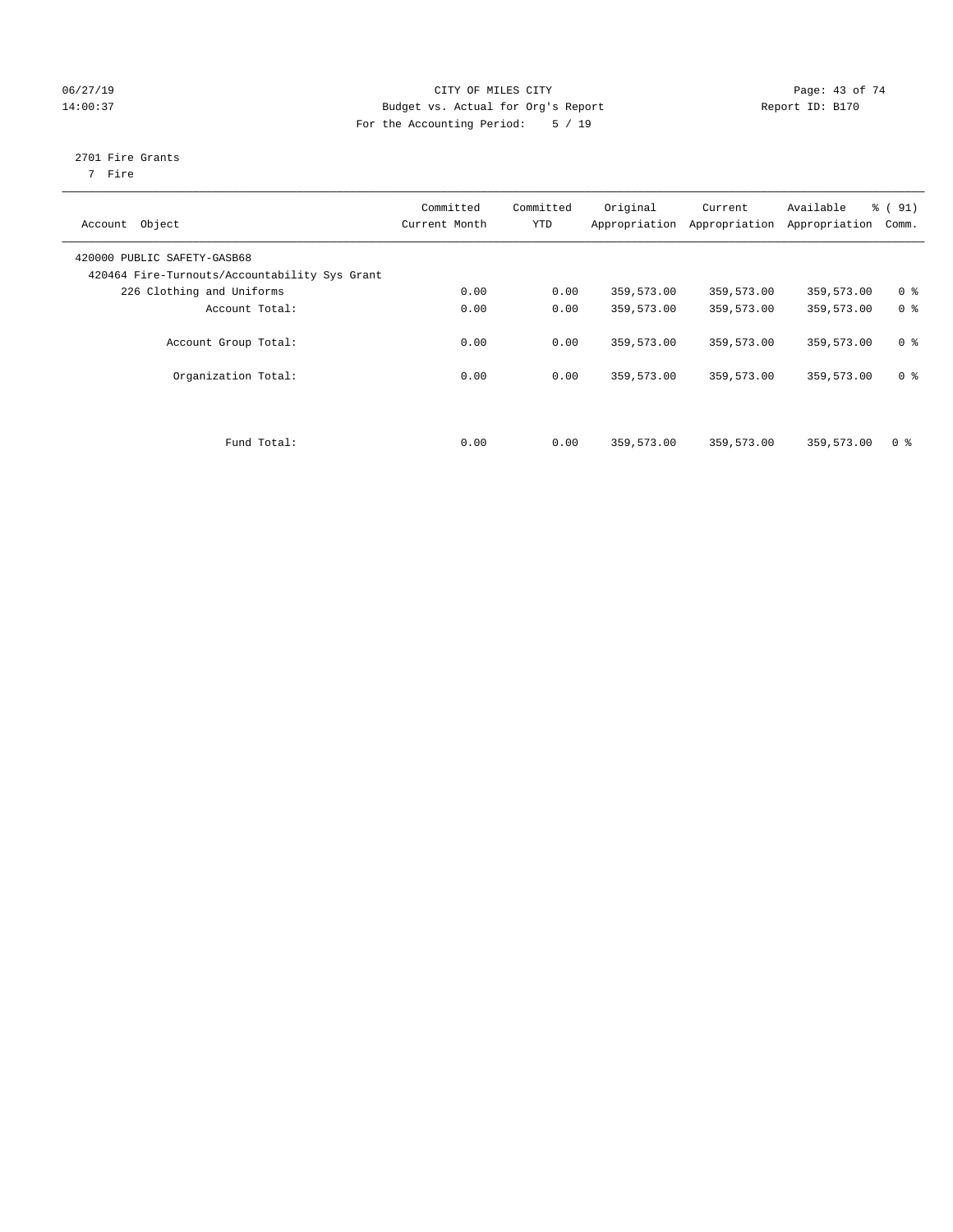# 06/27/19 Page: 44 of 74 14:00:37 Budget vs. Actual for Org's Report Report ID: B170 For the Accounting Period: 5 / 19

#### 2820 GAS TAX 34 Gas Tax

| Account Object                           | Committed<br>Current Month | Committed<br><b>YTD</b> | Original   | Current    | Available<br>Appropriation Appropriation Appropriation | % (91)<br>Comm. |  |
|------------------------------------------|----------------------------|-------------------------|------------|------------|--------------------------------------------------------|-----------------|--|
| 520000 OTHER FINANCING USES              |                            |                         |            |            |                                                        |                 |  |
| 521000 Interfund Operating Transfers Out |                            |                         |            |            |                                                        |                 |  |
| 820 Transfers to Other Funds             | 320.83                     | 3,529.13                | 3,850.00   | 3,850.00   | 320.87                                                 | $92$ $%$        |  |
| Account Total:                           | 320.83                     | 3,529.13                | 3,850.00   | 3,850.00   | 320.87                                                 | $92$ $%$        |  |
| 521204 TRANSFER:<br>SID 204              |                            |                         |            |            |                                                        |                 |  |
| 820 Transfers to Other Funds             | 0.00                       | 42,696.30               | 87,318.00  | 87,318.00  | 44,621.70                                              | 49 %            |  |
| Account Total:                           | 0.00                       | 42,696.30               | 87,318.00  | 87,318.00  | 44,621.70                                              | $49*$           |  |
| 521205 TRANSFER:<br>SID 205              |                            |                         |            |            |                                                        |                 |  |
| 820 Transfers to Other Funds             | 0.00                       | 42,696.30               | 87, 317.00 | 87, 317.00 | 44,620.70                                              | 49 %            |  |
| Account Total:                           | 0.00                       | 42,696.30               | 87, 317.00 | 87,317.00  | 44,620.70                                              | 49 %            |  |
| Account Group Total:                     | 320.83                     | 88,921.73               | 178,485.00 | 178,485.00 | 89,563.27                                              | $50*$           |  |
| Organization Total:                      | 320.83                     | 88,921.73               | 178,485.00 | 178,485.00 | 89,563.27                                              | $50*$           |  |
|                                          |                            |                         |            |            |                                                        |                 |  |
| Fund Total:                              | 320.83                     | 88,921.73               | 178,485.00 | 178,485.00 | 89,563.27                                              | $50*$           |  |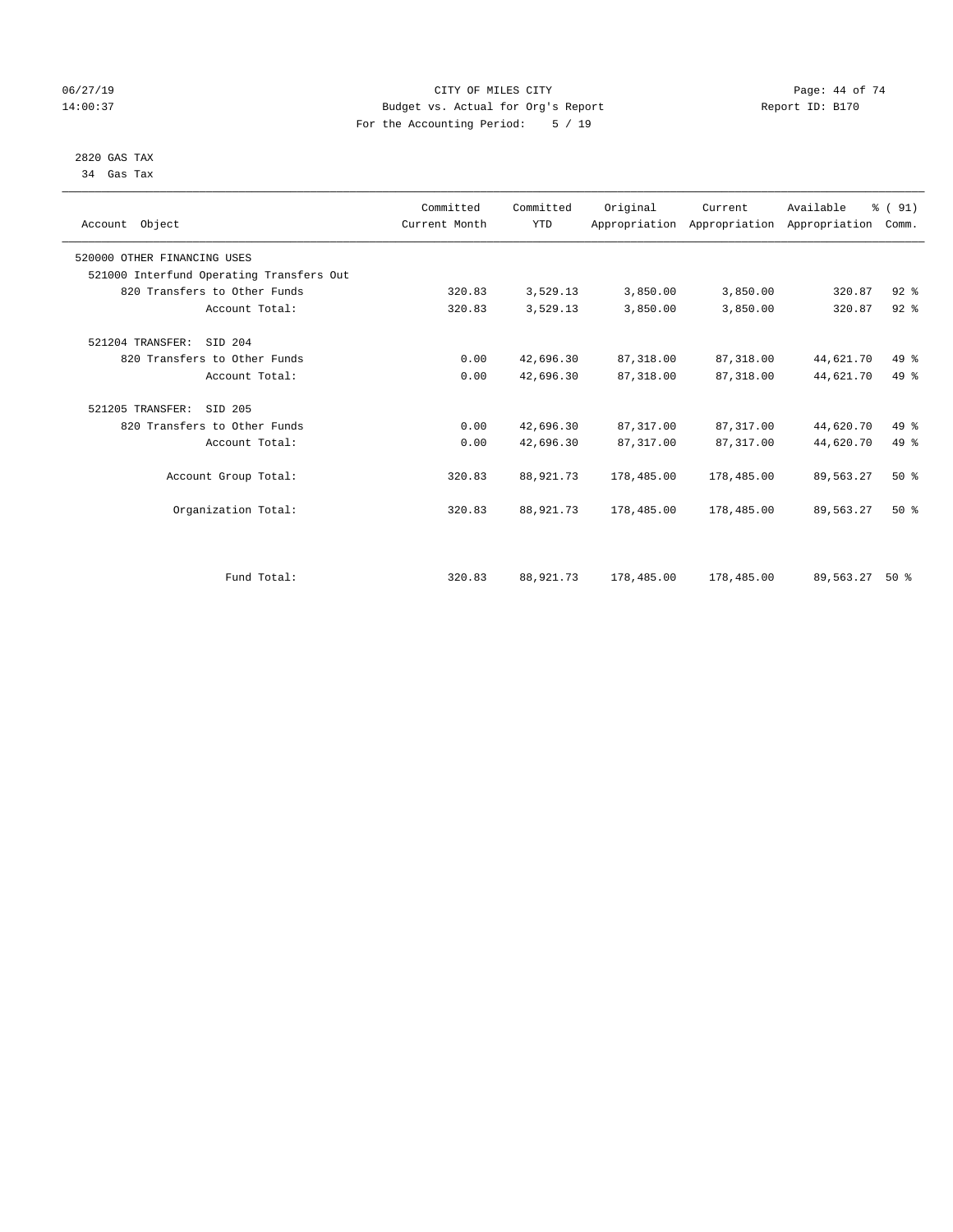# 06/27/19 Page: 45 of 74 14:00:37 Budget vs. Actual for Org's Report Report ID: B170 For the Accounting Period: 5 / 19

#### 2821 HB473- Fuel Tax 95 HB473

| Object<br>Account                                         | Committed<br>Current Month | Committed<br><b>YTD</b> | Original<br>Appropriation | Current<br>Appropriation | Available<br>Appropriation | % (91)<br>Comm. |
|-----------------------------------------------------------|----------------------------|-------------------------|---------------------------|--------------------------|----------------------------|-----------------|
| 430000 Public Works-GASB68<br>430233 Roadway/Re-surfacing |                            |                         |                           |                          |                            |                 |
| 935 HB473 Tax Match Program                               | 0.00                       | 0.00                    | 101,785.00                | 143,599.00               | 143,599.00                 | 0 <sup>8</sup>  |
| Account Total:                                            | 0.00                       | 0.00                    | 101,785.00                | 143,599.00               | 143,599.00                 | 0 <sup>8</sup>  |
| Account Group Total:                                      | 0.00                       | 0.00                    | 101,785.00                | 143,599.00               | 143,599.00                 | 0 <sup>8</sup>  |
| Organization Total:                                       | 0.00                       | 0.00                    | 101,785.00                | 143,599.00               | 143,599.00                 | 0 <sup>8</sup>  |
|                                                           |                            |                         |                           |                          |                            |                 |
| Fund Total:                                               | 0.00                       | 0.00                    | 101,785.00                | 143,599.00               | 143,599.00                 | 0 <sup>8</sup>  |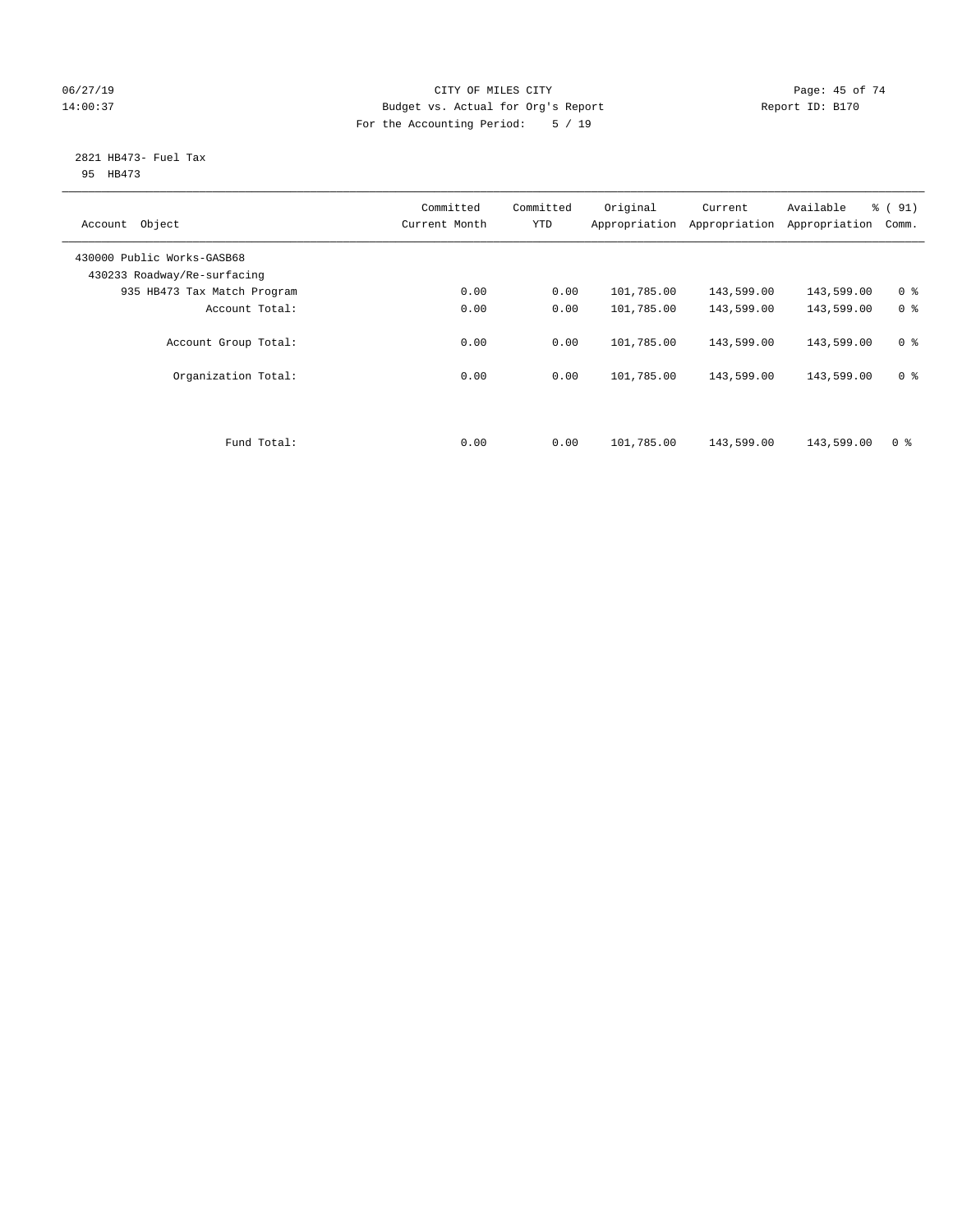# 06/27/19 **Page: 46 of 74** CITY OF MILES CITY **Page: 46 of 74** 14:00:37 Budget vs. Actual for Org's Report Report ID: B170 For the Accounting Period: 5 / 19

# 2850 911 EMERGENCY

105 Enhanced 911

| Account Object                              | Committed<br>Current Month | Committed<br><b>YTD</b> | Original   | Current    | Available<br>Appropriation Appropriation Appropriation Comm. | % (91)          |
|---------------------------------------------|----------------------------|-------------------------|------------|------------|--------------------------------------------------------------|-----------------|
| 420000 PUBLIC SAFETY-GASB68                 |                            |                         |            |            |                                                              |                 |
| 420140 Crime Control and Investigation (05) |                            |                         |            |            |                                                              |                 |
| 210 Office Supplies and Materials           | 0.00                       | 0.00                    | 1,000.00   | 1,000.00   | 1,000.00                                                     | 0 <sup>8</sup>  |
| 214 Small Items of Equipment                | 0.00                       | 0.00                    | 2,000.00   | 2,000.00   | 2,000.00                                                     | 0 <sup>8</sup>  |
| 220 Operating Expenses                      | 0.00                       | 72.04                   | 2,000.00   | 2,000.00   | 1,927.96                                                     | 4%              |
| 311 Postage, Box Rent, Etc.                 | 0.00                       | 0.00                    | 100.00     | 100.00     | 100.00                                                       | 0 <sup>8</sup>  |
| 320 Printing, Duplicating, Typing &         | 0.00                       | 0.00                    | 100.00     | 100.00     | 100.00                                                       | 0 <sup>8</sup>  |
| 334 Memberships, Registrations & Dues       | 0.00                       | 0.00                    | 400.00     | 400.00     | 400.00                                                       | 0 <sup>8</sup>  |
| 341 Electric Utility Services               | 49.68                      | 546.26                  | 600.00     | 600.00     | 53.74                                                        | $91$ %          |
| 345 Telephone                               | 2,273.37                   | 24,868.36               | 28,000.00  | 28,000.00  | 3,131.64                                                     | 89 %            |
| 350 Professional Services                   | 13,530.00                  | 71,573.90               | 60,000.00  | 60,000.00  | $-11, 573.90$                                                | $119*$          |
| 370 Travel                                  | 0.00                       | 0.00                    | 1,000.00   | 1,000.00   | 1,000.00                                                     | 0 <sup>8</sup>  |
| 380 Training Services                       | 0.00                       | 0.00                    | 3,000.00   | 3,000.00   | 3,000.00                                                     | 0 <sup>8</sup>  |
| 512 Insurance on Vehicles & Equipment       | 0.00                       | 126.20                  | 127.00     | 127.00     | 0.80                                                         | 99 <sub>8</sub> |
| 940 Machinery & Equipment                   | 0.00                       | 1,901.52                | 20,000.00  | 20,000.00  | 18,098.48                                                    | 10 <sup>8</sup> |
| 941 911 Eq & Software (2/01)                | 0.00                       | 0.00                    | 25,000.00  | 25,000.00  | 25,000.00                                                    | 0 <sup>8</sup>  |
| Account Total:                              | 15,853.05                  | 99,088.28               | 143,327.00 | 143,327.00 | 44,238.72                                                    | 69 %            |
| Account Group Total:                        | 15,853.05                  | 99,088.28               | 143,327.00 | 143,327.00 | 44,238.72                                                    | 69 %            |
| 520000 OTHER FINANCING USES                 |                            |                         |            |            |                                                              |                 |
| 521000 Interfund Operating Transfers Out    |                            |                         |            |            |                                                              |                 |
| 820 Transfers to Other Funds                | 0.00                       | 44,769.00               | 59,693.00  | 59,693.00  | 14,924.00                                                    | 75 %            |
| Account Total:                              | 0.00                       | 44,769.00               | 59,693.00  | 59,693.00  | 14,924.00                                                    | 75 %            |
| Account Group Total:                        | 0.00                       | 44,769.00               | 59,693.00  | 59,693.00  | 14,924.00                                                    | 75 %            |
| Organization Total:                         | 15,853.05                  | 143,857.28              | 203,020.00 | 203,020.00 | 59,162.72                                                    | 71 %            |
| Fund Total:                                 | 15,853.05                  | 143,857.28              | 203,020.00 | 203,020.00 | 59, 162. 72 71 %                                             |                 |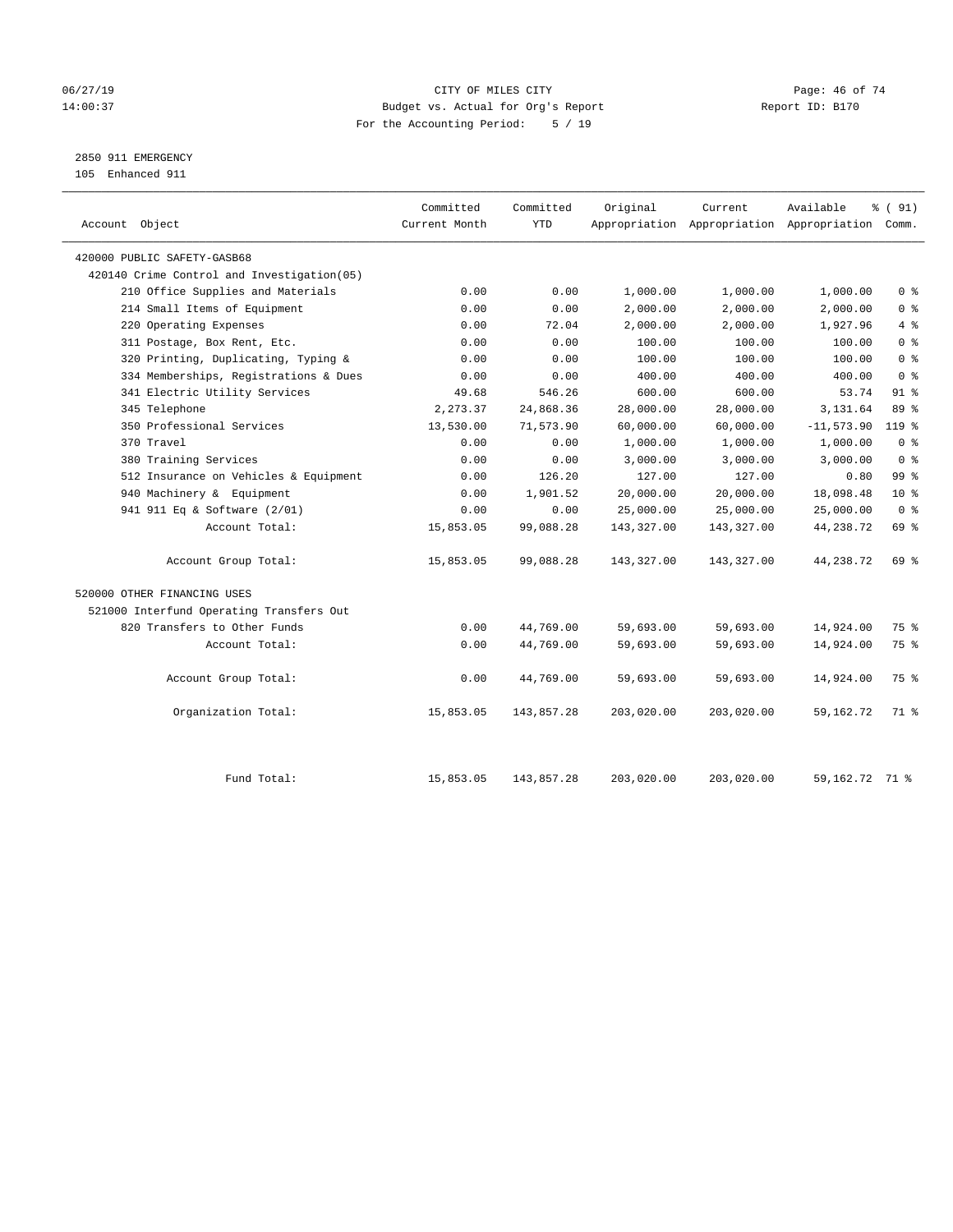# 06/27/19 Page: 47 of 74 14:00:37 Budget vs. Actual for Org's Report Report ID: B170 For the Accounting Period: 5 / 19

# 2880 LIBRARY GRANTS

39 Partners Program

| Account Object                                                      | Committed<br>Current Month | Committed<br><b>YTD</b> | Original<br>Appropriation | Current<br>Appropriation | Available<br>Appropriation | % (91)<br>Comm. |
|---------------------------------------------------------------------|----------------------------|-------------------------|---------------------------|--------------------------|----------------------------|-----------------|
| 460000 CULTURE AND RECREATION-GASB68<br>460100 Library Services(16) |                            |                         |                           |                          |                            |                 |
| 311 Postage, Box Rent, Etc.                                         | 513.00                     | 2,739.00                | 4,900.00                  | 4,900.00                 | 2,161.00                   | 56%             |
| 382 Books                                                           | 0.00                       | 0.00                    | 100.00                    | 100.00                   | 100.00                     | 0 <sup>8</sup>  |
| Account Total:                                                      | 513.00                     | 2,739.00                | 5,000.00                  | 5,000.00                 | 2,261.00                   | 55 <sup>8</sup> |
| Account Group Total:                                                | 513.00                     | 2,739.00                | 5,000.00                  | 5,000.00                 | 2,261.00                   | 55 <sup>8</sup> |
| Organization Total:                                                 | 513.00                     | 2,739.00                | 5.000.00                  | 5,000.00                 | 2,261.00                   | 55 <sup>8</sup> |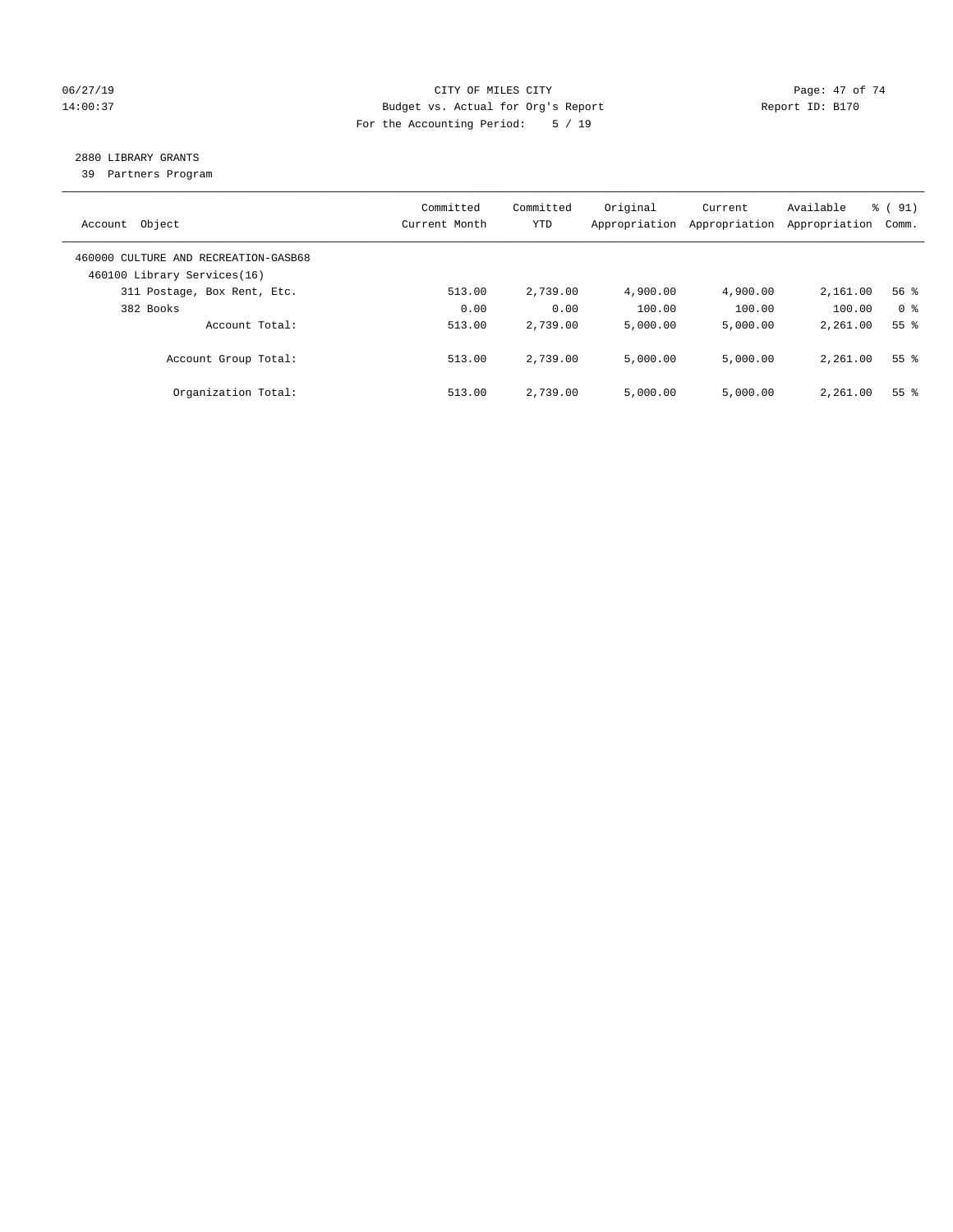# 06/27/19 **Page: 48 of 74** CITY OF MILES CITY **CITY Page: 48 of 74** 14:00:37 Budget vs. Actual for Org's Report Report ID: B170 For the Accounting Period: 5 / 19

#### 2880 LIBRARY GRANTS

41 Sagebrush Fed/Coal Sev Tax

| Account Object                       | Committed<br>Current Month | Committed<br>YTD | Original | Current<br>Appropriation Appropriation | Available<br>Appropriation | % (91)<br>Comm. |
|--------------------------------------|----------------------------|------------------|----------|----------------------------------------|----------------------------|-----------------|
| 460000 CULTURE AND RECREATION-GASB68 |                            |                  |          |                                        |                            |                 |
| 460100 Library Services(16)          |                            |                  |          |                                        |                            |                 |
| 210 Office Supplies and Materials    | 0.00                       | 85.24            | 351.00   | 351.00                                 | 265.76                     | $24$ %          |
| 350 Professional Services            | 0.00                       | 3,319.00         | 3,209.00 | 3,209.00                               | $-110.00$                  | $103$ %         |
| 370 Travel                           | 0.00                       | 0.00             | 550.00   | 550.00                                 | 550.00                     | 0 <sup>8</sup>  |
| 380 Training Services                | 0.00                       | 0.00             | 500.00   | 500.00                                 | 500.00                     | 0 <sup>8</sup>  |
| Account Total:                       | 0.00                       | 3,404.24         | 4,610.00 | 4,610.00                               | 1,205.76                   | 74 %            |
| Account Group Total:                 | 0.00                       | 3,404.24         | 4,610.00 | 4,610.00                               | 1,205.76                   | 74 %            |
| Organization Total:                  | 0.00                       | 3,404.24         | 4,610.00 | 4,610.00                               | 1,205.76                   | 74 %            |
|                                      |                            |                  |          |                                        |                            |                 |
| Fund Total:                          | 513.00                     | 6,143.24         | 9,610.00 | 9,610.00                               | $3,466.76$ 64 %            |                 |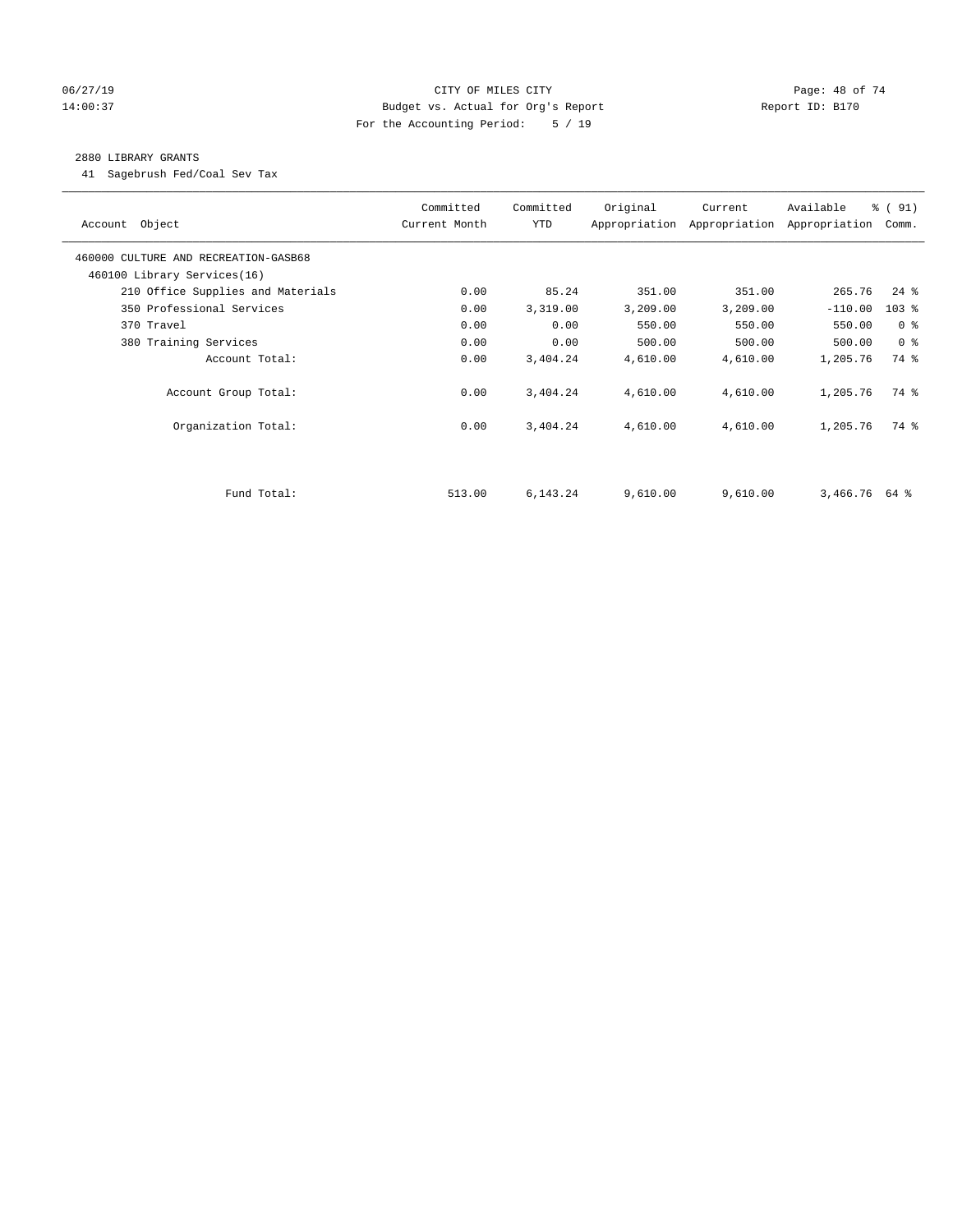# 06/27/19 **Page: 49 of 74** CITY OF MILES CITY **CITY Page: 49 of 74** 14:00:37 Budget vs. Actual for Org's Report Report ID: B170 For the Accounting Period: 5 / 19

2935 Historic Preservation

11 Historic Preservation

| Account Object                              | Committed<br>Current Month | Committed<br><b>YTD</b> | Original  | Current   | Available<br>Appropriation Appropriation Appropriation Comm. | % (91)         |
|---------------------------------------------|----------------------------|-------------------------|-----------|-----------|--------------------------------------------------------------|----------------|
| 460000 CULTURE AND RECREATION-GASB68        |                            |                         |           |           |                                                              |                |
| 460461 Historic Preservation-Administration |                            |                         |           |           |                                                              |                |
| 111 Salaries and Wages - Permanent          | 0.00                       | 650.23                  | 1,968.00  | 1,968.00  | 1,317.77                                                     | 338            |
| 131 VACATION                                | 0.00                       | 0.00                    | 60.00     | 60.00     | 60.00                                                        | 0 <sup>8</sup> |
| 132 SICK LEAVE                              | 0.00                       | 7.53                    | 60.00     | 60.00     | 52.47                                                        | $13*$          |
| 133 OTHER LEAVE PAY                         | 0.00                       | 8.38                    | 100.00    | 100.00    | 91.62                                                        | 8 %            |
| 141 Unemployment Insurance                  | 0.00                       | 2.36                    | 3.00      | 3.00      | 0.64                                                         | 79 %           |
| 142 Workers' Compensation                   | 0.00                       | 8.46                    | 28.00     | 28.00     | 19.54                                                        | $30*$          |
| 144 FICA                                    | 0.00                       | 51.31                   | 167.00    | 167.00    | 115.69                                                       | $31$ %         |
| 145 PERS                                    | 0.00                       | 55.72                   | 185.00    | 185.00    | 129.28                                                       | $30*$          |
| 196 CLOTHING ALLOTMENT                      | 0.00                       | 4.88                    | 87.00     | 87.00     | 82.12                                                        | 6 %            |
| 210 Office Supplies and Materials           | 0.00                       | 25.50                   | 1,700.00  | 1,700.00  | 1,674.50                                                     | 2 <sup>°</sup> |
| 220 Operating Expenses                      | 0.00                       | 17.60                   | 2,333.00  | 2,333.00  | 2,315.40                                                     | 1 <sup>8</sup> |
| 311 Postage, Box Rent, Etc.                 | 0.05                       | 3.21                    | 100.00    | 100.00    | 96.79                                                        | 3 <sup>8</sup> |
| 320 Printing, Duplicating, Typing &         | 0.00                       | 0.00                    | 300.00    | 300.00    | 300.00                                                       | 0 <sup>8</sup> |
| 330 Publicity, Subscriptions & Dues         | 0.00                       | 0.00                    | 200.00    | 200.00    | 200.00                                                       | 0 <sup>8</sup> |
| 331 Publication of Formal & Legal Notices   | 0.00                       | 0.00                    | 150.00    | 150.00    | 150.00                                                       | 0 <sup>8</sup> |
| 345 Telephone                               | 1.26                       | 17.24                   | 15.00     | 15.00     | $-2.24$                                                      | $115$ %        |
| 347 Internet                                | 0.81                       | 12.37                   | 55.00     | 55.00     | 42.63                                                        | $22$ %         |
| 350 Professional Services                   | 0.00                       | 5.40                    | 1,800.00  | 1,800.00  | 1,794.60                                                     | 0 <sup>8</sup> |
| 360 Contr R & M                             | 4.87                       | 57.10                   | 39.00     | 39.00     | $-18.10$                                                     | $146$ %        |
| 370 Travel                                  | 0.00                       | 206.00                  | 500.00    | 500.00    | 294.00                                                       | 41 %           |
| 380 Training Services                       | 0.00                       | 0.00                    | 300.00    | 300.00    | 300.00                                                       | 0 <sup>8</sup> |
| Account Total:                              | 6.99                       | 1,133.29                | 10,150.00 | 10,150.00 | 9,016.71                                                     | $11$ %         |
| Account Group Total:                        | 6.99                       | 1,133.29                | 10,150.00 | 10,150.00 | 9,016.71                                                     | $11$ %         |
| Organization Total:                         | 6.99                       | 1,133.29                | 10,150.00 | 10,150.00 | 9,016.71                                                     | $11$ %         |
| Fund Total:                                 | 6.99                       | 1,133.29                | 10,150.00 | 10,150.00 | 9,016.71 11 %                                                |                |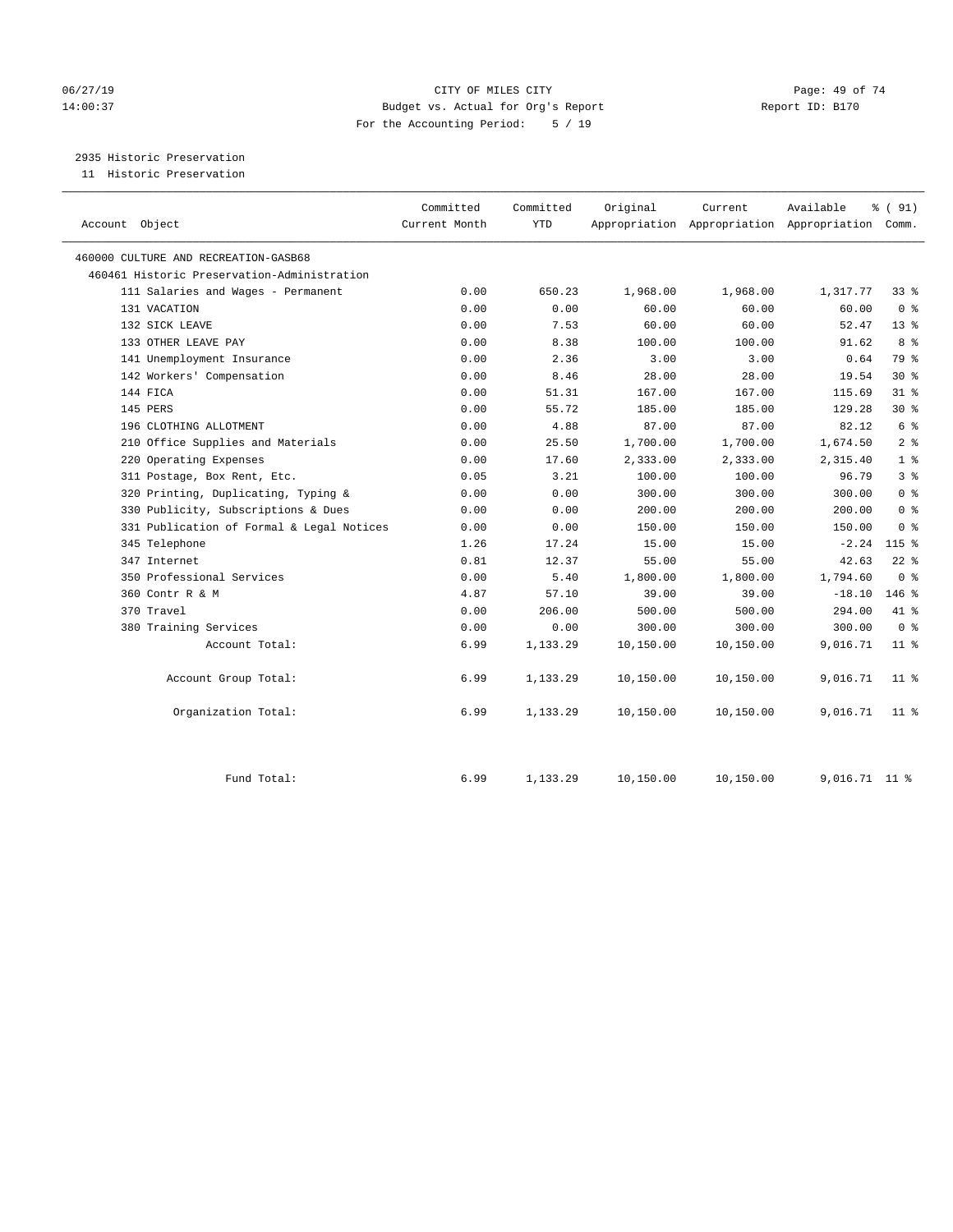#### 06/27/19 Page: 50 of 74 14:00:37 Budget vs. Actual for Org's Report Report ID: B170 For the Accounting Period: 5 / 19

————————————————————————————————————————————————————————————————————————————————————————————————————————————————————————————————————

# 2985 RETIRED SENIOR VOLUNTEER PROG (RSVP)

15 Retired Senior Volunteer Program

|                                                          | Committed     | Committed      | Original         | Current          | Available                                       | % (91)             |  |
|----------------------------------------------------------|---------------|----------------|------------------|------------------|-------------------------------------------------|--------------------|--|
| Account Object                                           | Current Month | YTD            |                  |                  | Appropriation Appropriation Appropriation Comm. |                    |  |
| 450000 Social and Economic Services-GASB68               |               |                |                  |                  |                                                 |                    |  |
| 450330 RSVP Non-Federal                                  |               |                |                  |                  |                                                 |                    |  |
| 111 Salaries and Wages - Permanent                       | 67.78         | 751.32         | 2,000.00         | 2,000.00         | 1,248.68                                        | 38 %               |  |
| 131 VACATION                                             | 1.90          | 69.12          | 0.00             | 0.00             | $-69.12$                                        | $***$ $-$          |  |
| 132 SICK LEAVE                                           | 13.66         | 69.69          | 0.00             | 0.00             | $-69.69$                                        | $***$ $%$          |  |
| 133 OTHER LEAVE PAY                                      | 0.00          | 26.58          | 0.00             | 0.00             | $-26.58$                                        | $***$ $-$          |  |
| 141 Unemployment Insurance                               | 0.30          | 3.21           | 9.00             | 9.00             | 5.79                                            | 36%                |  |
| 142 Workers' Compensation                                | 1.03          | 11.44          | 25.00            | 25.00            | 13.56                                           | 46 %               |  |
| 143 Health Insurance                                     | 0.00          | 0.00           | 372.00           | 372.00           | 372.00                                          | 0 <sup>8</sup>     |  |
| 144 FICA                                                 | 6.38          | 70.12          | 153.00           | 153.00           | 82.88                                           | 46 %               |  |
| 145 PERS                                                 | 7.15          | 78.54          | 138.00           | 138.00           | 59.46                                           | 57%                |  |
| 210 Office Supplies and Materials                        | 0.00          | 0.00           | 2,681.00         | 2,681.00         | 2,681.00                                        | 0 <sup>8</sup>     |  |
| 220 Operating Expenses                                   | 3,547.14      | 6,241.19       | 5,045.00         | 5,045.00         | $-1, 196.19$                                    | $124$ %            |  |
| 311 Postage, Box Rent, Etc.                              | 0.00          | 591.50         | 1,000.00         | 1,000.00         | 408.50                                          | 59 %               |  |
| 330 Publicity, Subscriptions & Dues                      | 0.00          | 159.60         | 160.00           | 160.00           | 0.40                                            | $100*$             |  |
| 334 Memberships, Registrations & Dues                    | 150.00        | 150.00         | 0.00             | 0.00             | $-150.00$                                       | $***$ $-$          |  |
| 345 Telephone                                            | 117.78        | 1,300.85       | 1,440.00         | 1,440.00         | 139.15                                          | $90*$              |  |
| 370 Travel                                               | 0.00          | 1,196.69       | 1,150.00         | 1,150.00         | $-46.69$                                        | $104$ %            |  |
| 379 Other Travel                                         | 0.00          | 102.66         | 100.00           | 100.00           | $-2.66$                                         | 103 <sub>8</sub>   |  |
| 512 Insurance on Vehicles & Equipment                    | 0.00          | 250.80         | 600.00           | 600.00           | 349.20                                          | $42$ %             |  |
| 513 Liability                                            | 0.00          | 843.17         | 593.00           | 593.00           | $-250.17$                                       | 142 %              |  |
| Account Total:                                           | 3,913.12      | 11,916.48      | 15,466.00        | 15,466.00        | 3,549.52                                        | $77$ $\frac{6}{9}$ |  |
|                                                          |               |                |                  |                  |                                                 |                    |  |
| 450340 RSVP FEDERAL GRANT- FALLON/CUSTER                 |               |                |                  |                  |                                                 |                    |  |
| 111 Salaries and Wages - Permanent                       | 3,321.57      | 36,232.95      | 41,500.00        | 41,500.00        | 5,267.05                                        | 87 %               |  |
| 131 VACATION                                             | 92.80         | 3,386.52       | 4,000.00         | 4,000.00         | 613.48                                          | 85%                |  |
| 132 SICK LEAVE                                           | 668.95        | 3,414.58       | 2,500.00         | 2,500.00         | $-914.58$                                       | 137 %              |  |
| 133 OTHER LEAVE PAY                                      | 0.00          | 1,302.33       | 0.00             | 0.00             | $-1, 302.33$                                    | $***$ $%$          |  |
| 141 Unemployment Insurance                               | 14.28         | 154.96         | 216.00           | 216.00           | 61.04                                           | 72 %               |  |
| 142 Workers' Compensation                                | 51.35         | 556.79         | 596.00           | 596.00           | 39.21                                           | $93$ $%$           |  |
| 143 Health Insurance                                     | 739.35        | 8,020.54       | 8,496.00         | 8,496.00         | 475.46                                          | $94$ %             |  |
| 144 FICA                                                 | 312.38        | 3,387.81       | 3,672.00         | 3,672.00         | 284.19                                          | $92$ $%$           |  |
| 145 PERS                                                 | 349.93        | 3,795.11       | 3,312.00         | 3,312.00         | $-483.11$                                       | $115$ %            |  |
| 210 Office Supplies and Materials                        | 0.00          | 530.16         | 3,187.00         | 3,187.00         | 2,656.84                                        | $17*$              |  |
| 220 Operating Expenses                                   | 0.00          | 279.06         | 0.00             | 0.00             | $-279.06$                                       | $***$ $%$          |  |
| 311 Postage, Box Rent, Etc.                              | 1.65          | 230.53         | 0.00             | 0.00             | $-230.53$                                       | $***$ $%$          |  |
| 334 Memberships, Registrations & Dues                    | 125.00        | 200.00         | 275.00           | 275.00           | 75.00                                           | 73 %               |  |
| 370 Travel                                               | 1,282.79      | 6,002.92       | 6,148.00         | 6,148.00         | 145.08                                          | 98 %               |  |
| 530 Rent                                                 | 417.50        | 4,592.50       | 5,010.00         | 5,010.00         | 417.50                                          | $92$ $%$           |  |
| Account Total:                                           | 7,377.55      | 72,086.76      | 78,912.00        | 78,912.00        | 6,825.24                                        | 91 %               |  |
|                                                          |               |                |                  |                  |                                                 |                    |  |
| 450351 RSVP-Excess<br>111 Salaries and Wages - Permanent |               |                |                  |                  |                                                 |                    |  |
|                                                          | 0.00<br>0.00  | 580.17<br>2.22 | 2,000.00<br>9.00 | 2,000.00<br>9.00 | 1,419.83<br>6.78                                | 29%                |  |
| 141 Unemployment Insurance                               |               |                |                  |                  |                                                 | $25$ $%$           |  |
| 142 Workers' Compensation                                | 0.00          | 7.96           | 25.00            | 25.00            | 17.04                                           | $32$ $%$<br>*** %  |  |
| 143 Health Insurance                                     | 0.00          | 112.31         | 0.00             | 0.00             | $-112.31$                                       |                    |  |
| 144 FICA                                                 | 0.00          | 48.42          | 151.00           | 151.00           | 102.58                                          | $32$ $%$           |  |
| 145 PERS                                                 | 0.00          | 54.24          | 138.00           | 138.00           | 83.76                                           | 39 %               |  |
| 220 Operating Expenses                                   | 0.00          | 1,520.38       | 2,200.00         | 2,200.00         | 679.62                                          | 69 %               |  |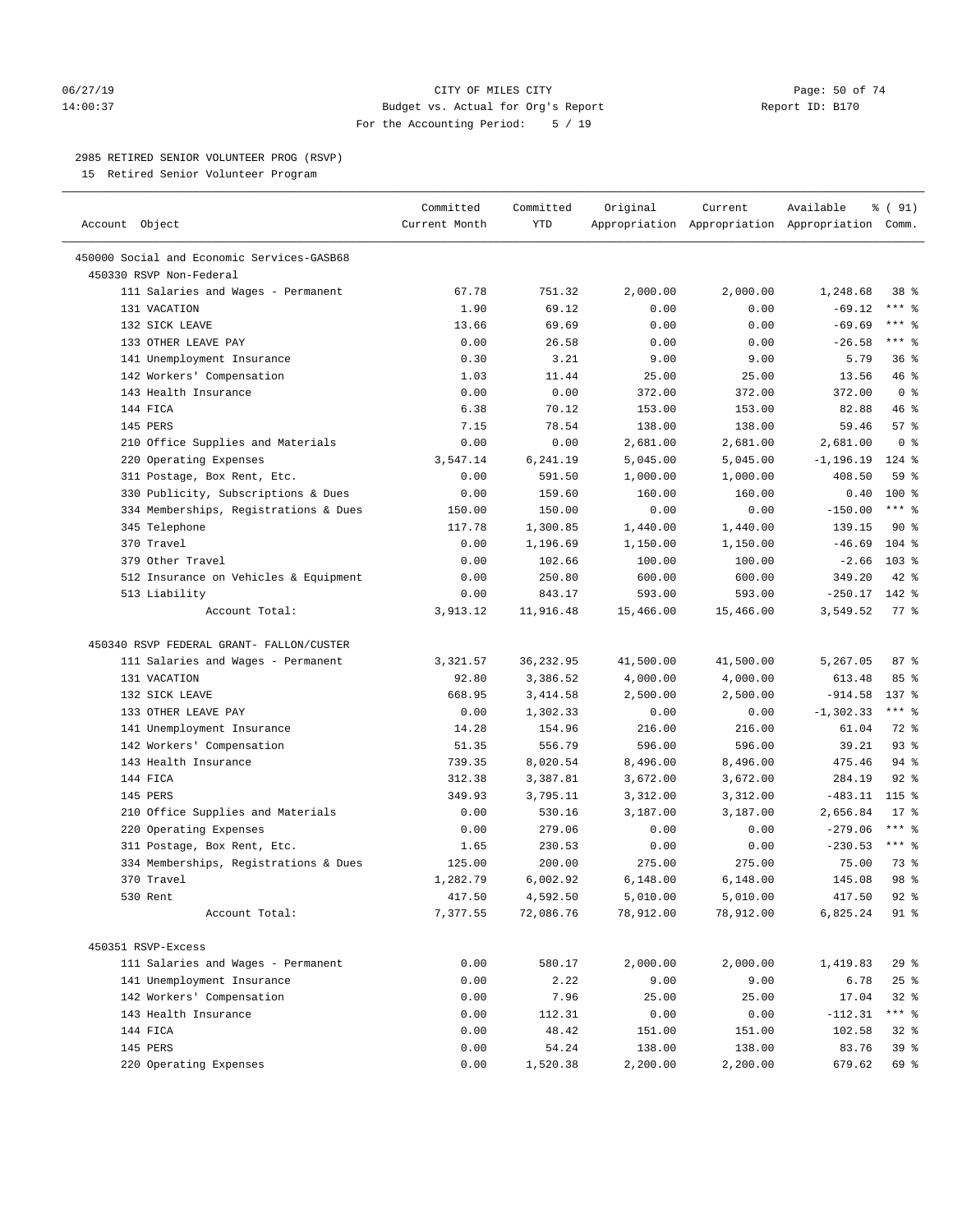# 06/27/19 Page: 51 of 74 14:00:37 Budget vs. Actual for Org's Report Report ID: B170 For the Accounting Period: 5 / 19

#### 2985 RETIRED SENIOR VOLUNTEER PROG (RSVP)

15 Retired Senior Volunteer Program

| Object<br>Account    | Committed<br>Current Month | Committed<br>YTD | Original<br>Appropriation | Current<br>Appropriation | Available<br>Appropriation | % (91)<br>Comm. |
|----------------------|----------------------------|------------------|---------------------------|--------------------------|----------------------------|-----------------|
| Account Total:       | 0.00                       | 2,325.70         | 4,523.00                  | 4,523.00                 | 2,197.30                   | $51$ %          |
| Account Group Total: | 11,290.67                  | 86,328.94        | 98,901.00                 | 98,901.00                | 12,572.06                  | 87%             |
| Organization Total:  | 11,290.67                  | 86,328.94        | 98,901.00                 | 98,901.00                | 12,572.06                  | 87%             |
|                      |                            |                  |                           |                          |                            |                 |
| Fund Total:          | 11,290.67                  | 86,328.94        | 98,901.00                 | 98,901.00                | 12,572.06 87 %             |                 |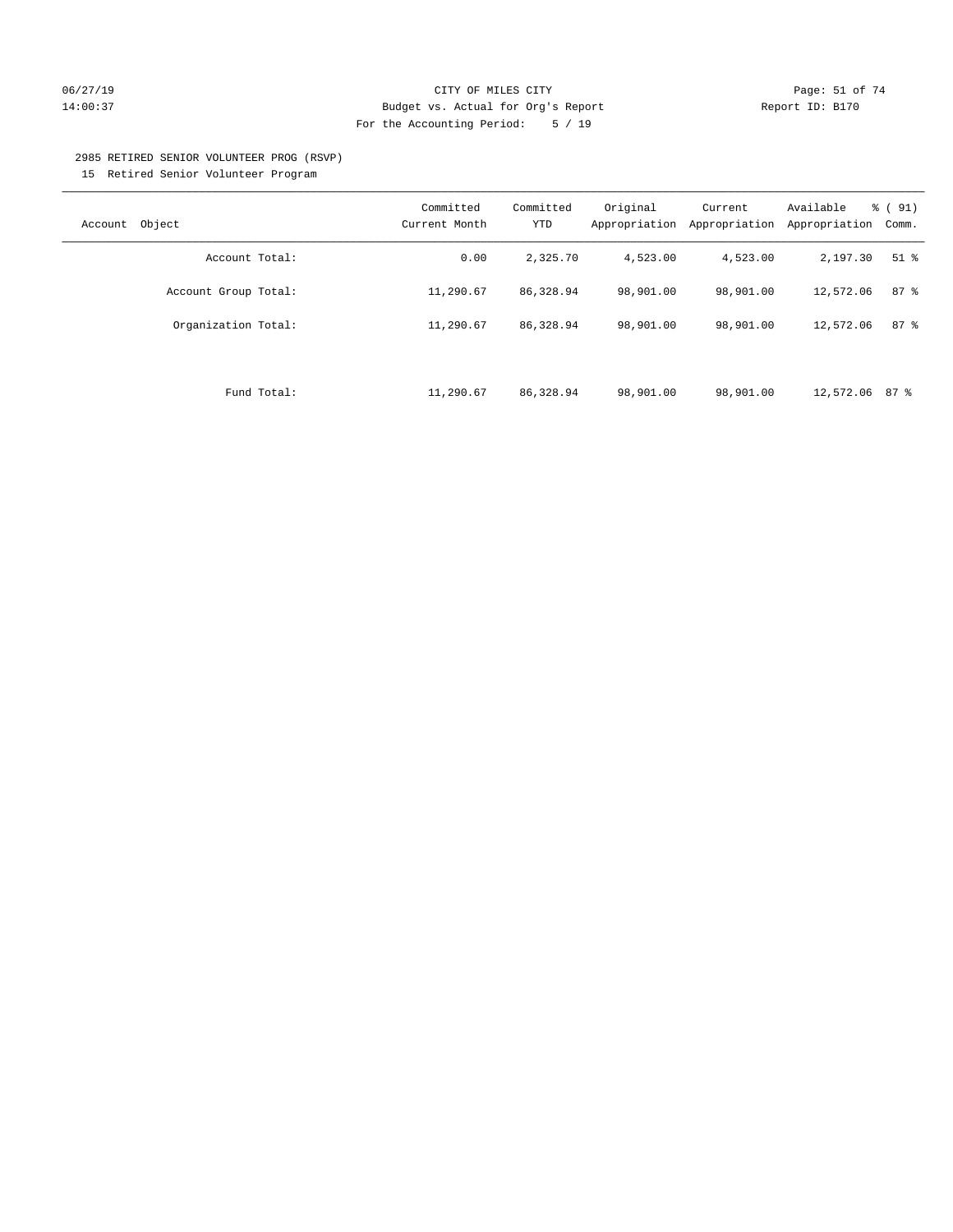# 06/27/19 **Page: 52 of 74** CITY OF MILES CITY **CITY Page: 52 of 74** 14:00:37 Budget vs. Actual for Org's Report Report ID: B170 For the Accounting Period: 5 / 19

#### 3670 SID 211 110 SID # 211

| Account Object                     | Committed<br>Current Month | Committed<br><b>YTD</b> | Original | Current<br>Appropriation Appropriation | Available<br>Appropriation | % (91)<br>Comm. |
|------------------------------------|----------------------------|-------------------------|----------|----------------------------------------|----------------------------|-----------------|
| 490000 DEBT SERVICE                |                            |                         |          |                                        |                            |                 |
| 490500 Other Debt Service Payments |                            |                         |          |                                        |                            |                 |
| 643 Principal- SID 211             | 0.00                       | 3,758.68                | 3,759.00 | 3,759.00                               | $0.32$ 100 %               |                 |
| 644 Interest- SID 211              | 0.00                       | 1,559.15                | 1,560.00 | 1,560.00                               | 0.85                       | $100*$          |
| Account Total:                     | 0.00                       | 5,317.83                | 5,319.00 | 5,319.00                               | 1.17                       | $100*$          |
| Account Group Total:               | 0.00                       | 5,317.83                | 5,319.00 | 5,319.00                               | $1.17$ 100 %               |                 |
| Organization Total:                | 0.00                       | 5,317.83                | 5,319.00 | 5,319.00                               | $1.17$ 100 %               |                 |
|                                    |                            |                         |          |                                        |                            |                 |
| Fund Total:                        | 0.00                       | 5,317.83                | 5,319.00 | 5,319.00                               | $1.17$ 100 $\frac{6}{3}$   |                 |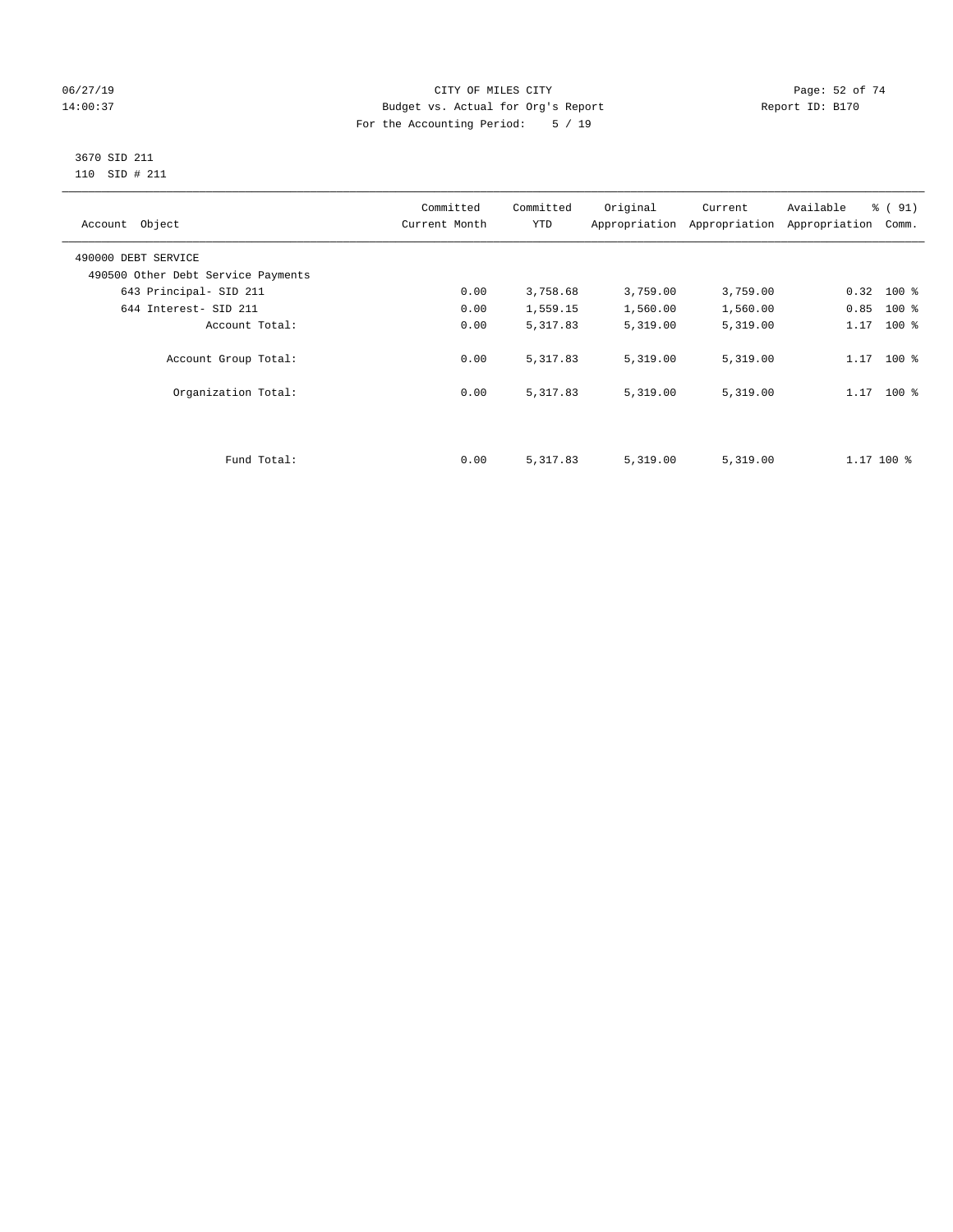# 06/27/19 Page: 53 of 74 14:00:37 Budget vs. Actual for Org's Report Report ID: B170 For the Accounting Period: 5 / 19

# 4000 General Fund Capitol Improvement Fund

501 Capital Purchases

| Account Object                                                     | Committed<br>Current Month | Committed<br><b>YTD</b> | Original  | Current<br>Appropriation Appropriation | Available<br>Appropriation | % (91)<br>Comm. |
|--------------------------------------------------------------------|----------------------------|-------------------------|-----------|----------------------------------------|----------------------------|-----------------|
| 410000 GENERAL GOVERNMENTGASB68<br>410100 Legislative Services(02) |                            |                         |           |                                        |                            |                 |
| 940 Machinery & Equipment                                          | 3,363.49                   | 99,162.49               | 93,000.00 | 164,705.24                             | 65,542.75                  | 60 %            |
| Account Total:                                                     | 3,363.49                   | 99,162.49               | 93,000.00 | 164,705.24                             | 65,542.75                  | 60 %            |
| Account Group Total:                                               | 3,363.49                   | 99,162.49               | 93,000.00 | 164,705.24                             | 65,542.75                  | 60 %            |
| Organization Total:                                                | 3,363.49                   | 99,162.49               | 93,000.00 | 164,705.24                             | 65,542.75                  | 60 %            |
|                                                                    |                            |                         |           |                                        |                            |                 |
| Fund Total:                                                        | 3,363.49                   | 99,162.49               | 93,000.00 | 164,705.24                             | 65,542.75                  | 60 %            |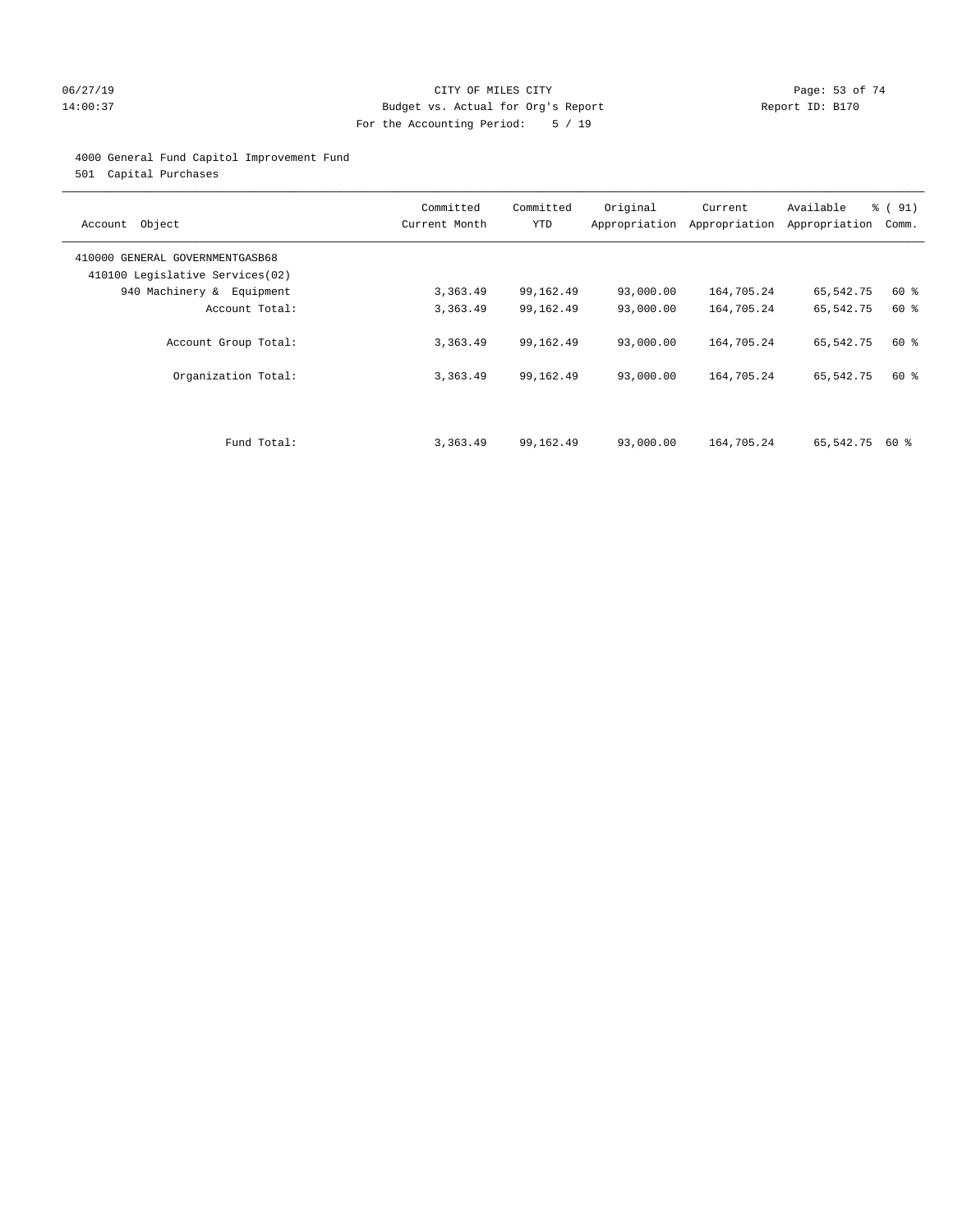# 06/27/19 Page: 54 of 74 14:00:37 Budget vs. Actual for Org's Report Report ID: B170 For the Accounting Period: 5 / 19

#### 4050 Ambulance Capital Improvement Fund

10 Ambulance

| Account Object                                                             | Committed<br>Current Month | Committed<br><b>YTD</b> | Original  | Current<br>Appropriation Appropriation | Available<br>Appropriation | % (91)<br>Comm. |
|----------------------------------------------------------------------------|----------------------------|-------------------------|-----------|----------------------------------------|----------------------------|-----------------|
| 420000 PUBLIC SAFETY-GASB68<br>420730 Emergency Medical Services-Ambulance |                            |                         |           |                                        |                            |                 |
| 940 Machinery & Equipment                                                  | 0.00                       | 0.00                    | 13,779.00 | 13,779.00                              | 13,779.00                  | 0 <sup>8</sup>  |
| Account Total:                                                             | 0.00                       | 0.00                    | 13,779.00 | 13,779.00                              | 13,779.00                  | 0 <sup>8</sup>  |
| Account Group Total:                                                       | 0.00                       | 0.00                    | 13,779.00 | 13,779.00                              | 13,779.00                  | 0 <sup>8</sup>  |
| Organization Total:                                                        | 0.00                       | 0.00                    | 13,779.00 | 13,779.00                              | 13,779.00                  | 0 <sup>8</sup>  |
|                                                                            |                            |                         |           |                                        |                            |                 |
| Fund Total:                                                                | 0.00                       | 0.00                    | 13,779.00 | 13,779.00                              | 13,779.00                  | 0 %             |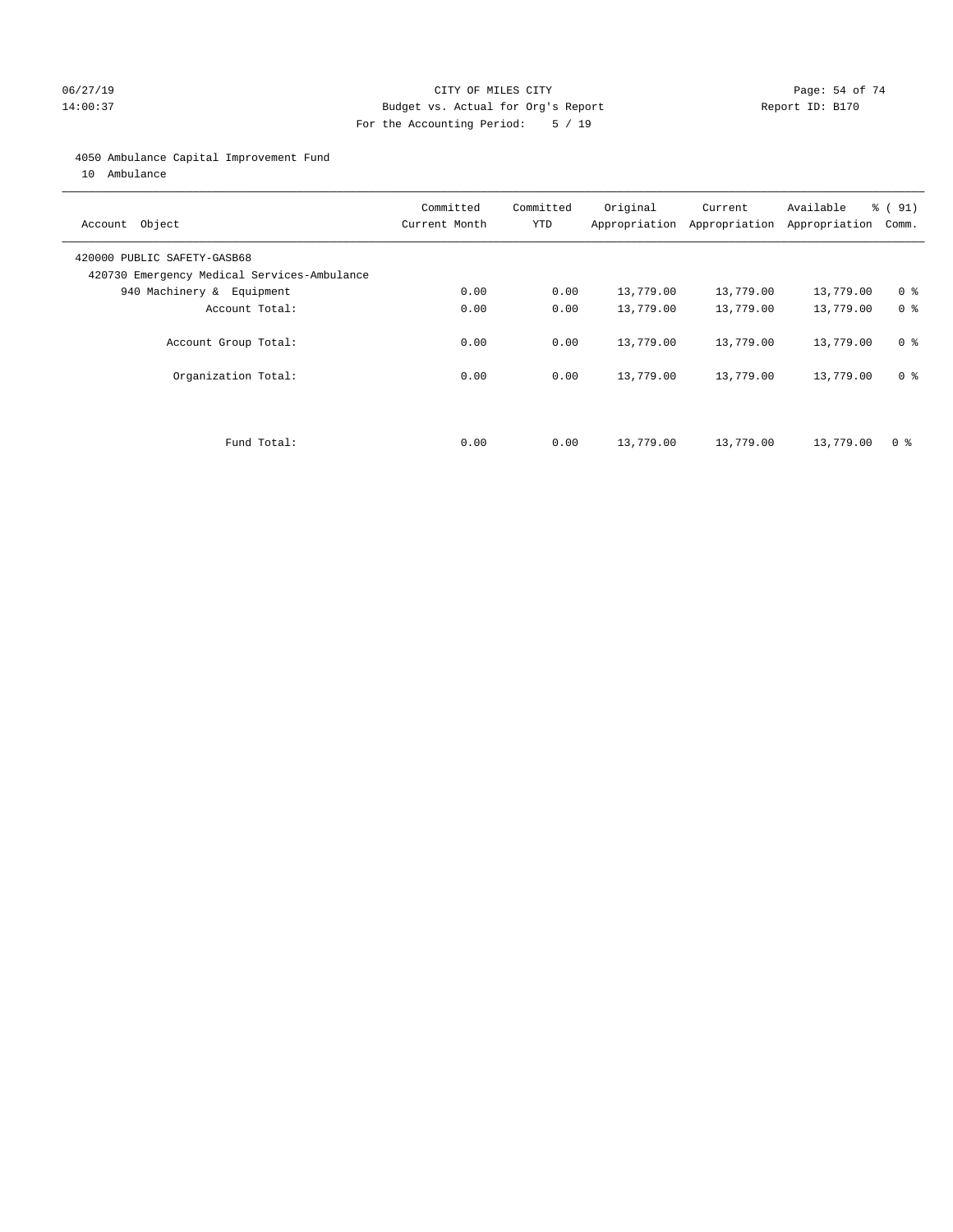# 06/27/19 Page: 55 of 74 14:00:37 Budget vs. Actual for Org's Report Report ID: B170 For the Accounting Period: 5 / 19

#### 4060 CAPITAL IMPROV-PUBLIC WORKS

911 Public Works Operations

| Object<br>Account                                         | Committed<br>Current Month | Committed<br><b>YTD</b> | Original<br>Appropriation | Current<br>Appropriation | Available<br>Appropriation | % (91)<br>Comm. |
|-----------------------------------------------------------|----------------------------|-------------------------|---------------------------|--------------------------|----------------------------|-----------------|
| 430000 Public Works-GASB68<br>430233 Roadway/Re-surfacing |                            |                         |                           |                          |                            |                 |
| 940 Machinery &<br>Equipment                              | 0.00                       | 136,550.00              | 275,000.00                | 275,000.00               | 138,450.00                 | $50*$           |
| Account Total:                                            | 0.00                       | 136,550.00              | 275,000.00                | 275,000.00               | 138,450.00                 | $50*$           |
| Account Group Total:                                      | 0.00<br>0.00               | 136,550.00              | 275,000.00                | 275,000.00               | 138,450.00<br>138,450.00   | $50*$           |
| Organization Total:                                       |                            | 136,550.00              | 275,000.00                | 275,000.00               |                            | $50*$           |
| Fund Total:                                               | 0.00                       | 136,550.00              | 275,000.00                | 275,000.00               | 138,450.00                 | 50%             |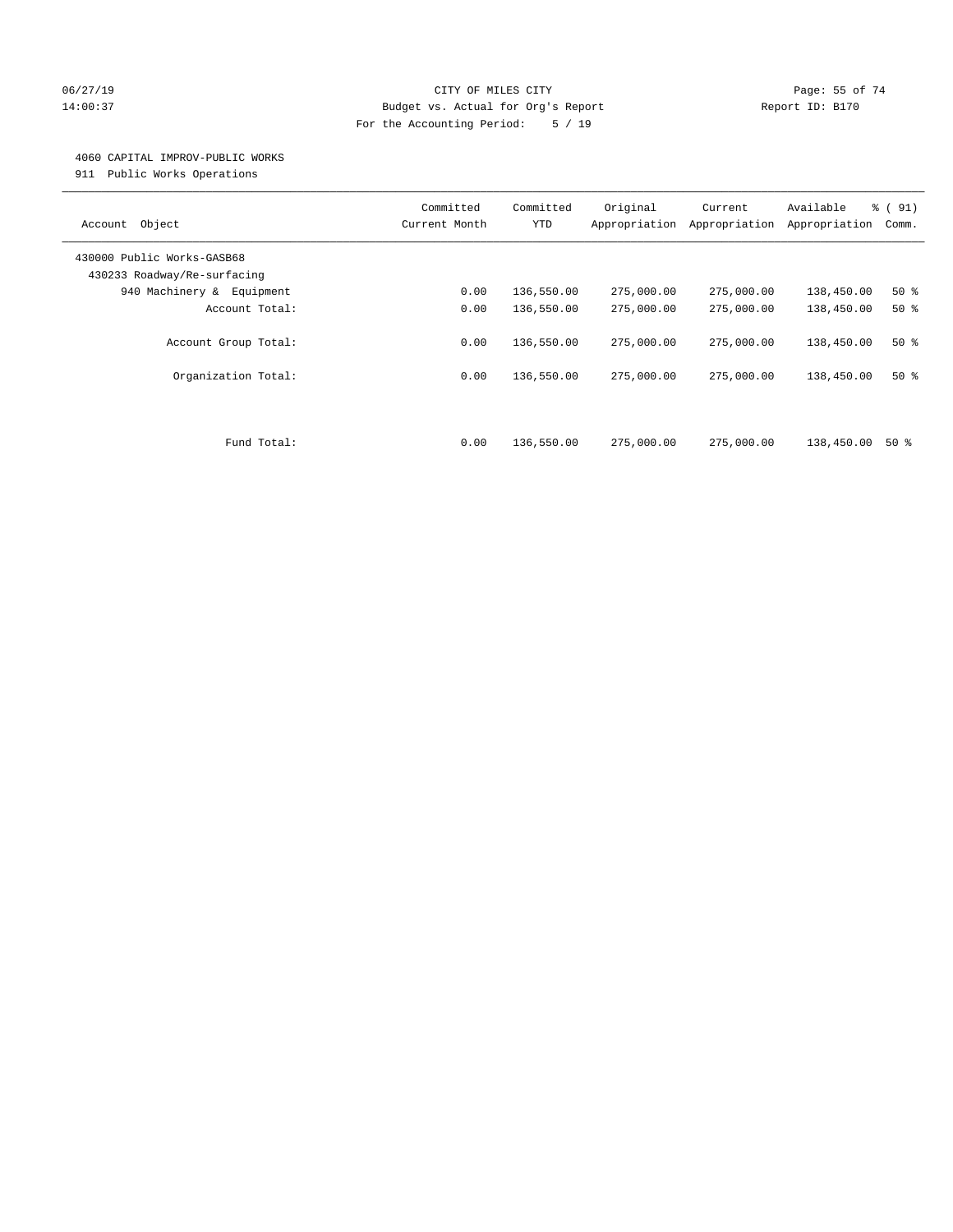# 06/27/19 **Page: 56 of 74** CITY OF MILES CITY **CITY Page: 56 of 74** 14:00:37 Budget vs. Actual for Org's Report Report ID: B170 For the Accounting Period: 5 / 19

————————————————————————————————————————————————————————————————————————————————————————————————————————————————————————————————————

# 5210 WATER UTILITY

22 Water Plant

|                                               | Committed     | Committed   | Original   | Current    | Available                                       | 8 ( 91)         |  |
|-----------------------------------------------|---------------|-------------|------------|------------|-------------------------------------------------|-----------------|--|
| Account Object                                | Current Month | YTD         |            |            | Appropriation Appropriation Appropriation Comm. |                 |  |
| 430000 Public Works-GASB68                    |               |             |            |            |                                                 |                 |  |
| 430530 Water Source of Supply and Pumping(22) |               |             |            |            |                                                 |                 |  |
| 111 Salaries and Wages - Permanent            | 18,562.67     | 218,217.52  | 250,316.00 | 250,316.00 | 32,098.48                                       | 87%             |  |
| 121 OVERTIME-PERMANENT                        | 1,659.34      | 8,453.63    | 10,300.00  | 10,300.00  | 1,846.37                                        | $82$ $%$        |  |
| 131 VACATION                                  | 1,325.62      | 17,371.80   | 19,500.00  | 19,500.00  | 2,128.20                                        | 89 %            |  |
| 132 SICK LEAVE                                | 579.19        | 7,386.64    | 5,500.00   | 5,500.00   | $-1,886.64$                                     | 134 %           |  |
| 133 OTHER LEAVE PAY                           | 123.02        | 481.28      | 2,729.00   | 2,729.00   | 2,247.72                                        | 18 %            |  |
| 134 HOLIDAY PAY                               | 0.00          | 5,257.08    | 5,400.00   | 5,400.00   | 142.92                                          | 97 <sup>°</sup> |  |
| 141 Unemployment Insurance                    | 77.96         | 903.94      | 441.00     | 441.00     | $-462.94$                                       | $205$ %         |  |
| 142 Workers' Compensation                     | 1,411.48      | 16,505.79   | 16,838.00  | 16,838.00  | 332.21                                          | 98 %            |  |
| 143 Health Insurance                          | 3,698.38      | 43,343.01   | 49,708.00  | 49,708.00  | 6,364.99                                        | 87%             |  |
| 144 FICA                                      | 1,620.93      | 18,844.67   | 22,472.00  | 22,472.00  | 3,627.33                                        | 84 %            |  |
| 145 PERS                                      | 1,906.81      | 21,752.56   | 24,880.00  | 24,880.00  | 3,127.44                                        | 87%             |  |
| 196 CLOTHING ALLOTMENT                        | 0.00          | 930.00      | 480.00     | 480.00     | $-450.00$                                       | 194 %           |  |
| 210 Office Supplies and Materials             | 0.00          | 119.46      | 250.00     | 250.00     | 130.54                                          | 48 %            |  |
| 214 Small Items of Equipment                  | 0.00          | 106.97      | 3,000.00   | 3,000.00   | 2,893.03                                        | 4%              |  |
| 220 Operating Expenses                        | 30.96         | 1,678.28    | 2,000.00   | 2,000.00   | 321.72                                          | 84 %            |  |
| 222 Chemicals, Lab & Med Supplies             | 0.00          | 47.54       | 150.00     | 150.00     | 102.46                                          | $32$ $%$        |  |
| 226 Clothing and Uniforms                     | 0.00          | 349.38      | 600.00     | 600.00     | 250.62                                          | 58 %            |  |
| 230 Repair and Maintenance Supplies           | 3,877.00      | 8,381.67    | 10,000.00  | 10,000.00  | 1,618.33                                        | 84 %            |  |
| 231 Gas, Oil, Diesel Fuel, Grease, etc.       | 51.20         | 1,445.35    | 1,500.00   | 1,500.00   | 54.65                                           | 96%             |  |
| 241 Consumable Tools                          | 0.00          | 26.35       | 200.00     | 200.00     | 173.65                                          | $13*$           |  |
| 311 Postage, Box Rent, Etc.                   | 2.00          | 27.14       | 50.00      | 50.00      | 22.86                                           | $54$ %          |  |
| 330 Publicity, Subscriptions & Dues           | 0.00          | 70.00       | 200.00     | 200.00     | 130.00                                          | 35%             |  |
| 334 Memberships, Registrations & Dues         | 151.72        | 259.54      | 400.00     | 400.00     | 140.46                                          | 65 %            |  |
| 341 Electric Utility Services                 | 4,162.72      | 54,990.01   | 66,500.00  | 66,500.00  | 11,509.99                                       | 83%             |  |
| 344 Gas Utility Service                       | 542.26        | 7,566.88    | 15,000.00  | 15,000.00  | 7,433.12                                        | 50%             |  |
| 345 Telephone                                 | 75.67         | 825.19      | 1,000.00   | 1,000.00   | 174.81                                          | 83%             |  |
| 346 Garbage Service                           | 0.00          | 433.36      | 700.00     | 700.00     | 266.64                                          | 62 %            |  |
| 347 Internet                                  | 80.20         | 882.25      | 1,100.00   | 1,100.00   | 217.75                                          | $80*$           |  |
| 350 Professional Services                     | 0.00          | 278.30      | 500.00     | 500.00     | 221.70                                          | 56%             |  |
| 352 Wtr/Swr Lab Testing                       | 0.00          | 477.00      | 1,000.00   | 1,000.00   | 523.00                                          | 48 %            |  |
| 357 Architectual, Engineering Serv Etc.       | 0.00          | 0.00        | 10,000.00  | 10,000.00  | 10,000.00                                       | 0 <sup>8</sup>  |  |
| 360 Contr R & M                               | 104.50        | 1,400.88    | 130,000.00 | 130,000.00 | 128,599.12                                      | 1 <sup>8</sup>  |  |
| 363 R&M Vehicles/Equip/Labor-PW               | 0.00          | 2,760.02    | 2,000.00   | 2,000.00   | -760.02                                         | 138 %           |  |
| 369 Other Repair and Maintenance              | 0.00          | 0.00        | 2,000.00   | 2,000.00   | 2,000.00                                        | 0 <sup>8</sup>  |  |
| 370 Travel                                    | 0.00          | 683.89      | 1,000.00   | 1,000.00   | 316.11                                          | 68 %            |  |
| 380 Training Services                         | 0.00          | 856.64      | 2,000.00   | 2,000.00   | 1,143.36                                        | $43$ $%$        |  |
| 382 Books                                     | 0.00          | 0.00        | 200.00     | 200.00     | 200.00                                          | 0 <sup>8</sup>  |  |
| 400 BUILDING MATERIALS                        | 0.00          | 0.00        | 500.00     | 500.00     | 500.00                                          | 0 <sup>8</sup>  |  |
| 511 Insurance on Buildings                    | 0.00          | 8,371.97    | 8,750.00   | 8,750.00   | 378.03                                          | 96%             |  |
| 512 Insurance on Vehicles & Equipment         | 0.00          | 283.31      | 284.00     | 284.00     | 0.69                                            | 100 %           |  |
| 940 Machinery & Equipment                     | 59,675.00     | 94,482.46   | 97,100.00  | 97,100.00  | 2,617.54                                        | 97%             |  |
| Account Total:                                | 99,718.63     | 546, 251.76 | 766,548.00 | 766,548.00 | 220, 296. 24                                    | 71 %            |  |
| Account Group Total:                          | 99,718.63     | 546, 251.76 | 766,548.00 | 766,548.00 | 220, 296. 24                                    | 71 %            |  |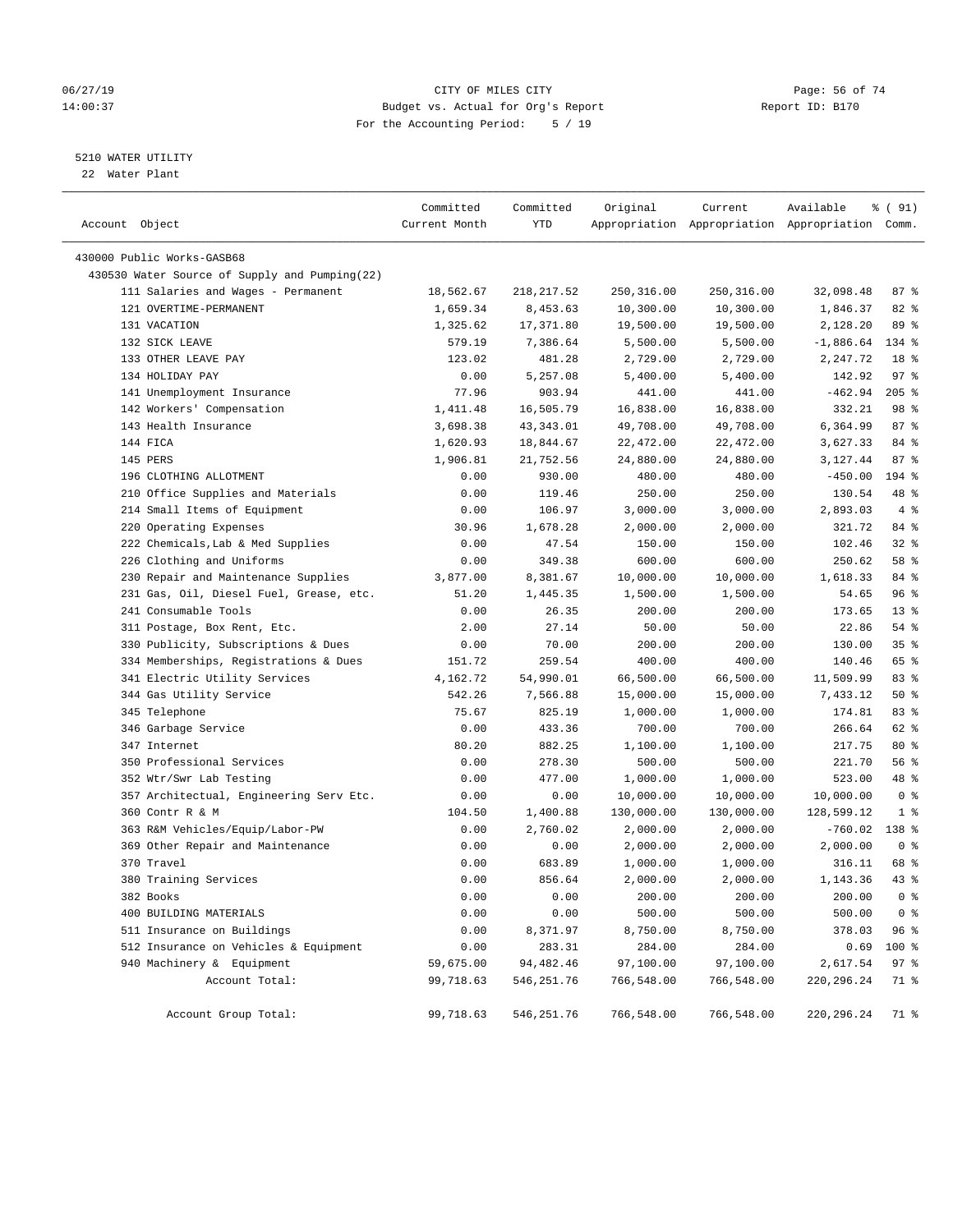# 06/27/19 Page: 57 of 74 14:00:37 Budget vs. Actual for Org's Report Report ID: B170 For the Accounting Period: 5 / 19

#### 5210 WATER UTILITY 22 Water Plant

| Account Object |                     | Committed<br>Current Month | Committed<br><b>YTD</b> | Original   | Current    | Available<br>Appropriation Appropriation Appropriation Comm. | % (91) |
|----------------|---------------------|----------------------------|-------------------------|------------|------------|--------------------------------------------------------------|--------|
|                | Organization Total: | 99,718.63                  | 546,251.76              | 766,548.00 | 766,548.00 | 220,296.24 71 %                                              |        |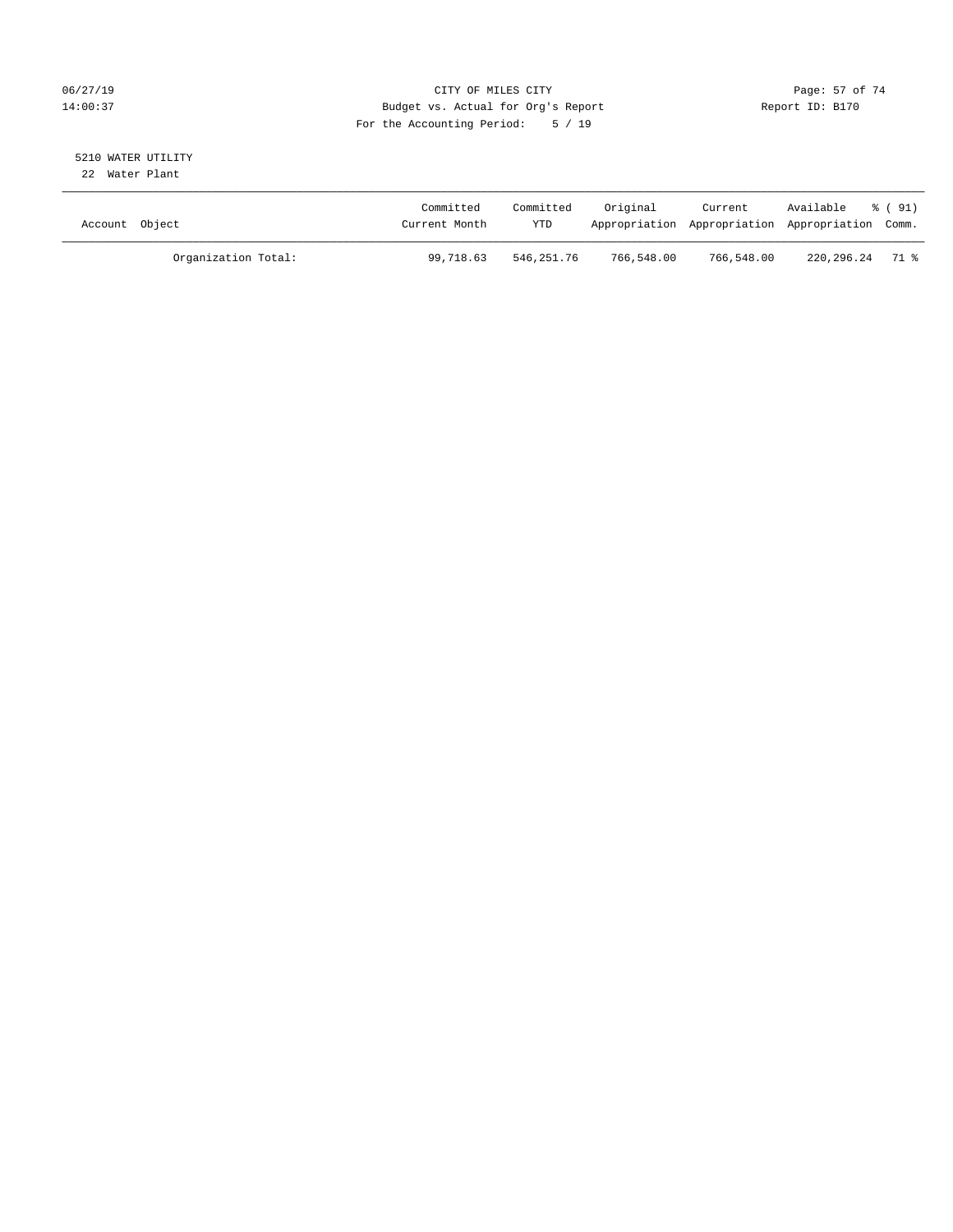# 06/27/19 **Page: 58 of 74** CITY OF MILES CITY **CITY Page: 58 of 74** 14:00:37 Budget vs. Actual for Org's Report Report ID: B170 For the Accounting Period: 5 / 19

————————————————————————————————————————————————————————————————————————————————————————————————————————————————————————————————————

#### 5210 WATER UTILITY

23 Water Lines

|                                                              | Committed     | Committed              | Original     | Current      | Available                                       | % ( 91)         |
|--------------------------------------------------------------|---------------|------------------------|--------------|--------------|-------------------------------------------------|-----------------|
| Account Object                                               | Current Month | YTD                    |              |              | Appropriation Appropriation Appropriation Comm. |                 |
|                                                              |               |                        |              |              |                                                 |                 |
| 430000 Public Works-GASB68                                   |               |                        |              |              |                                                 |                 |
| 430550 Transmission and Distribution(23)                     |               |                        |              |              |                                                 |                 |
| 111 Salaries and Wages - Permanent<br>121 OVERTIME-PERMANENT | 10,596.88     | 120,992.92             | 139,920.00   | 139,920.00   | 18,927.08                                       | 86 %            |
|                                                              | 226.56        | 8,164.99               | 10,200.00    | 10,200.00    | 2,035.01                                        | 80%             |
| 131 VACATION                                                 | 769.15        | 7,403.50               | 7,600.00     | 7,600.00     | 196.50                                          | 97%             |
| 132 SICK LEAVE                                               | 126.42        | 5,167.88               | 5,000.00     | 5,000.00     | $-167.88$                                       | $103*$          |
| 133 OTHER LEAVE PAY                                          | 28.93         | 153.23                 | 3,172.00     | 3,172.00     | 3,018.77                                        | 5 <sup>°</sup>  |
| 134 HOLIDAY PAY                                              | 0.00          | 2,225.85               | 2,100.00     | 2,100.00     | $-125.85$                                       | $106$ %         |
| 141 Unemployment Insurance                                   | 41.09         | 506.39                 | 252.00       | 252.00       | $-254.39$                                       | $201$ %         |
| 142 Workers' Compensation                                    | 667.28        | 8,083.11               | 8,618.00     | 8,618.00     | 534.89                                          | 94 %            |
| 143 Health Insurance                                         | 2,277.75      | 28,963.94              | 31,778.00    | 31,778.00    | 2,814.06                                        | 91 %            |
| 144 FICA                                                     | 884.36        | 10,789.94              | 12,851.00    | 12,851.00    | 2,061.06                                        | 84 %            |
| 145 PERS                                                     | 1,006.82      | 12,350.03              | 14,229.00    | 14,229.00    | 1,878.97                                        | 87%             |
| 196 CLOTHING ALLOTMENT                                       | 0.00          | 593.25                 | 800.00       | 800.00       | 206.75                                          | 74 %            |
| 210 Office Supplies and Materials                            | 0.00          | 117.30                 | 700.00       | 700.00       | 582.70                                          | $17*$           |
| 214 Small Items of Equipment                                 | 715.23        | 9,932.53               | 75,000.00    | 75,000.00    | 65,067.47                                       | $13*$           |
| 220 Operating Expenses                                       | 627.17        | 12,207.54              | 35,000.00    | 35,000.00    | 22,792.46                                       | 35%             |
| 222 Chemicals, Lab & Med Supplies                            | 0.00          | 2.36                   | 200.00       | 200.00       | 197.64                                          | 1 <sup>°</sup>  |
| 226 Clothing and Uniforms                                    | 0.00          | 544.50                 | 700.00       | 700.00       | 155.50                                          | 78 %            |
| 230 Repair and Maintenance Supplies                          | 3,688.28      | 25,798.29              | 40,000.00    | 40,000.00    | 14,201.71                                       | 64 %            |
| 231 Gas, Oil, Diesel Fuel, Grease, etc.                      | 961.78        | 9,964.91               | 10,000.00    | 10,000.00    | 35.09                                           | 100 %           |
| 233 Water/Sewer Main Replacement and                         | 0.00          | 958.40                 | 10,000.00    | 10,000.00    | 9,041.60                                        | $10*$           |
| 234 Hydrant/Manhole Replacement, Valves                      | 7,893.13      | 13, 149.63             | 40,000.00    | 40,000.00    | 26,850.37                                       | 33%             |
| 235 Curb Stop Replacement                                    | 2,431.95      | 13,281.58              | 18,000.00    | 18,000.00    | 4,718.42                                        | 74 %            |
| 241 Consumable Tools                                         | 0.00          | 357.51                 | 1,000.00     | 1,000.00     | 642.49                                          | 36%             |
| 311 Postage, Box Rent, Etc.                                  | 0.00          | 0.00                   | 100.00       | 100.00       | 100.00                                          | 0 <sup>8</sup>  |
| 320 Printing, Duplicating, Typing &                          | 0.00          | 0.00                   | 100.00       | 100.00       | 100.00                                          | 0 <sup>8</sup>  |
| 330 Publicity, Subscriptions & Dues                          | 0.00          | 1,338.00               | 250.00       | 250.00       | $-1,088.00$                                     | $535$ $%$       |
| 331 Publication of Formal & Legal Notices                    | 118.68        | 241.18                 | 0.00         | 0.00         | $-241.18$                                       | $***$ $8$       |
| 334 Memberships, Registrations & Dues                        | 0.00          | 442.00                 | 350.00       | 350.00       | $-92.00$                                        | $126$ %         |
| 341 Electric Utility Services                                | 16.79         | 1,189.25               | 500.00       | 500.00       | $-689.25$                                       | $238$ %         |
| 344 Gas Utility Service                                      | 21.92         | 325.35                 | 500.00       | 500.00       | 174.65                                          | 65 %            |
| 345 Telephone                                                | 56.88         | 630.30                 | 700.00       | 700.00       | 69.70                                           | 90%             |
| 347 Internet                                                 | 11.40         | 125.40                 | 200.00       | 200.00       | 74.60                                           | 63 %            |
| 350 Professional Services                                    | 104.78        | 3,692.45               | 8,000.00     | 8,000.00     | 4,307.55                                        | 46 %            |
| 357 Architectual, Engineering Serv Etc.                      | 0.00          | 0.00                   | 30,000.00    | 30,000.00    | 30,000.00                                       | 0 <sup>8</sup>  |
| 360 Contr R & M                                              | 162.10        | 42,364.97              | 200,000.00   | 200,000.00   | 157,635.03                                      | $21$ %          |
| 363 R&M Vehicles/Equip/Labor-PW                              | 1,263.59      | 38,100.92              | 35,000.00    | 35,000.00    | $-3,100.92$                                     | $109$ %         |
| 369 Other Repair and Maintenance                             | 0.00          | 142.98                 | 2,000.00     | 2,000.00     | 1,857.02                                        | 7 %             |
| 370 Travel                                                   | 0.00          | 169.61                 | 1,200.00     | 1,200.00     | 1,030.39                                        | $14*$           |
| 380 Training Services                                        | 50.00         | 235.00                 | 1,500.00     | 1,500.00     | 1,265.00                                        | 16 <sup>8</sup> |
| 382 Books                                                    | 0.00          | 135.50                 | 200.00       | 200.00       | 64.50                                           | 68 %            |
| 400 BUILDING MATERIALS                                       | 0.00          | 328.95                 | 500.00       | 500.00       | 171.05                                          | 66 %            |
| 511 Insurance on Buildings                                   | 0.00          | 2,752.53               | 2,753.00     | 2,753.00     | 0.47                                            | $100$ %         |
| 512 Insurance on Vehicles & Equipment                        | 0.00          | 634.46                 | 635.00       | 635.00       | 0.54                                            | 100 %           |
| 532 Land Rental                                              | 235.41        | 1,318.21               | 1,500.00     | 1,500.00     | 181.79                                          | 88 %            |
| 533 Machinery and Equipment Rental                           | 0.00          | 0.00                   | 1,000.00     | 1,000.00     | 1,000.00                                        | 0 <sup>8</sup>  |
| 940 Machinery & Equipment                                    | 48,082.07     | 844,000.34             | 1,790,500.00 | 1,790,500.00 | 946,499.66                                      | 47 %            |
| Account Total:                                               |               | 83,066.40 1,229,876.98 | 2,544,608.00 | 2,544,608.00 | 1,314,731.02                                    | 48 %            |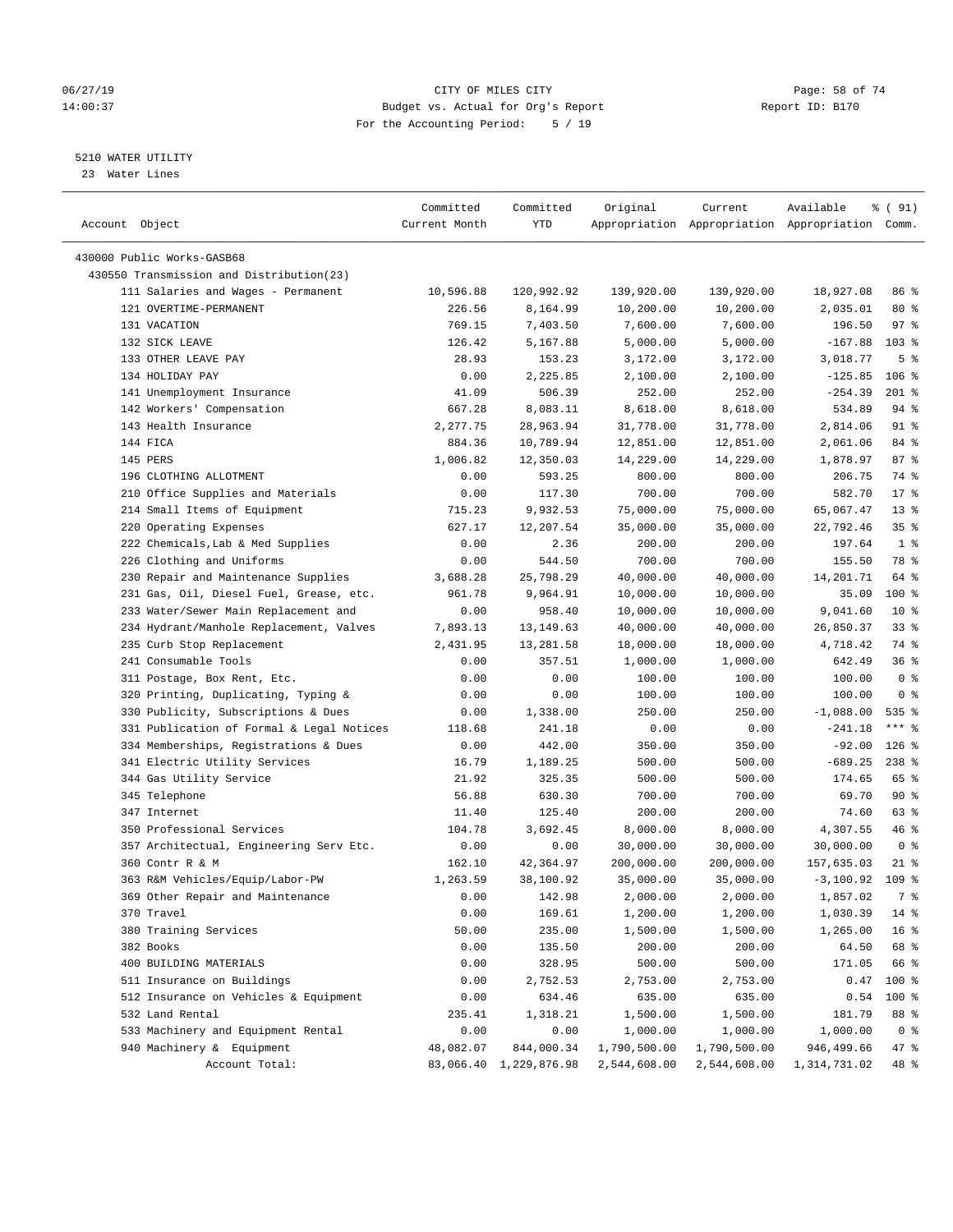# 06/27/19 **Page: 59 of 74** CITY OF MILES CITY **CITY Page: 59 of 74** 14:00:37 Budget vs. Actual for Org's Report Report ID: B170 For the Accounting Period: 5 / 19

5210 WATER UTILITY

23 Water Lines

| Account Object                             | Committed<br>Current Month | Committed<br><b>YTD</b> | Original     | Current<br>Appropriation Appropriation Appropriation | Available    | % (91)<br>Comm. |
|--------------------------------------------|----------------------------|-------------------------|--------------|------------------------------------------------------|--------------|-----------------|
| Account Group Total:                       |                            | 83,066.40 1,229,876.98  | 2,544,608.00 | 2,544,608.00                                         | 1,314,731.02 | 48 %            |
| 490000 DEBT SERVICE                        |                            |                         |              |                                                      |              |                 |
| 490200 Revenue Bonds                       |                            |                         |              |                                                      |              |                 |
| 611 Principal-NE Wtr Line Phase II         | 0.00                       | 9,000.00                | 17,000.00    | 17,000.00                                            | 8,000.00     | 53%             |
| 615 Principal-Northeast Water Ln \$2.2     | 0.00                       | 32,000.00               | 65,000.00    | 65,000.00                                            | 33,000.00    | 49 %            |
| 616 Principal-Carbon Hill Water Tank \$2.2 | 0.00                       | 32,000.00               | 64,000.00    | 64,000.00                                            | 32,000.00    | 50%             |
| 617 Principal - NE Wtr Line \$500k         | 0.00                       | 7,000.00                | 15,000.00    | 15,000.00                                            | 8,000.00     | 47 %            |
| 618 Principal-Carbon Hill \$500k           | 0.00                       | 7,000.00                | 15,000.00    | 15,000.00                                            | 8,000.00     | 47 %            |
| 622 Interest-NE Wtr Line Phase II          | 0.00                       | 735.00                  | 1,437.00     | 1,437.00                                             | 702.00       | $51$ $%$        |
| 631 Interest - NE Wtr Line \$500k          | 0.00                       | 5,252.50                | 10,409.00    | 10,409.00                                            | 5,156.50     | 50%             |
| 632 Interest - Carbon Hill Wtr Tank \$500k | 0.00                       | 5,252.50                | 10,409.00    | 10,409.00                                            | 5,156.50     | 50%             |
| 634 Interest-Northeast Wtr Ln \$2.2        | 0.00                       | 25,575.00               | 50,670.00    | 50,670.00                                            | 25,095.00    | 50%             |
| 638 Interest-Carbon Hill Tank \$2.2        | 0.00                       | 24,915.00               | 49,350.00    | 49,350.00                                            | 24,435.00    | 50%             |
| Account Total:                             | 0.00                       | 148,730.00              | 298, 275.00  | 298,275.00                                           | 149,545.00   | 50%             |
| Account Group Total:                       | 0.00                       | 148,730.00              | 298, 275.00  | 298, 275.00                                          | 149,545.00   | 50%             |
| 520000 OTHER FINANCING USES                |                            |                         |              |                                                      |              |                 |
| 521000 Interfund Operating Transfers Out   |                            |                         |              |                                                      |              |                 |
| 820 Transfers to Other Funds               | 1,000.00                   | 11,000.00               | 12,000.00    | 12,000.00                                            | 1,000.00     | $92$ $%$        |
| Account Total:                             | 1,000.00                   | 11,000.00               | 12,000.00    | 12,000.00                                            | 1,000.00     | $92$ $%$        |
| Account Group Total:                       | 1,000.00                   | 11,000.00               | 12,000.00    | 12,000.00                                            | 1,000.00     | $92$ $%$        |
| Organization Total:                        |                            | 84,066.40 1,389,606.98  | 2,854,883.00 | 2,854,883.00                                         | 1,465,276.02 | 49 %            |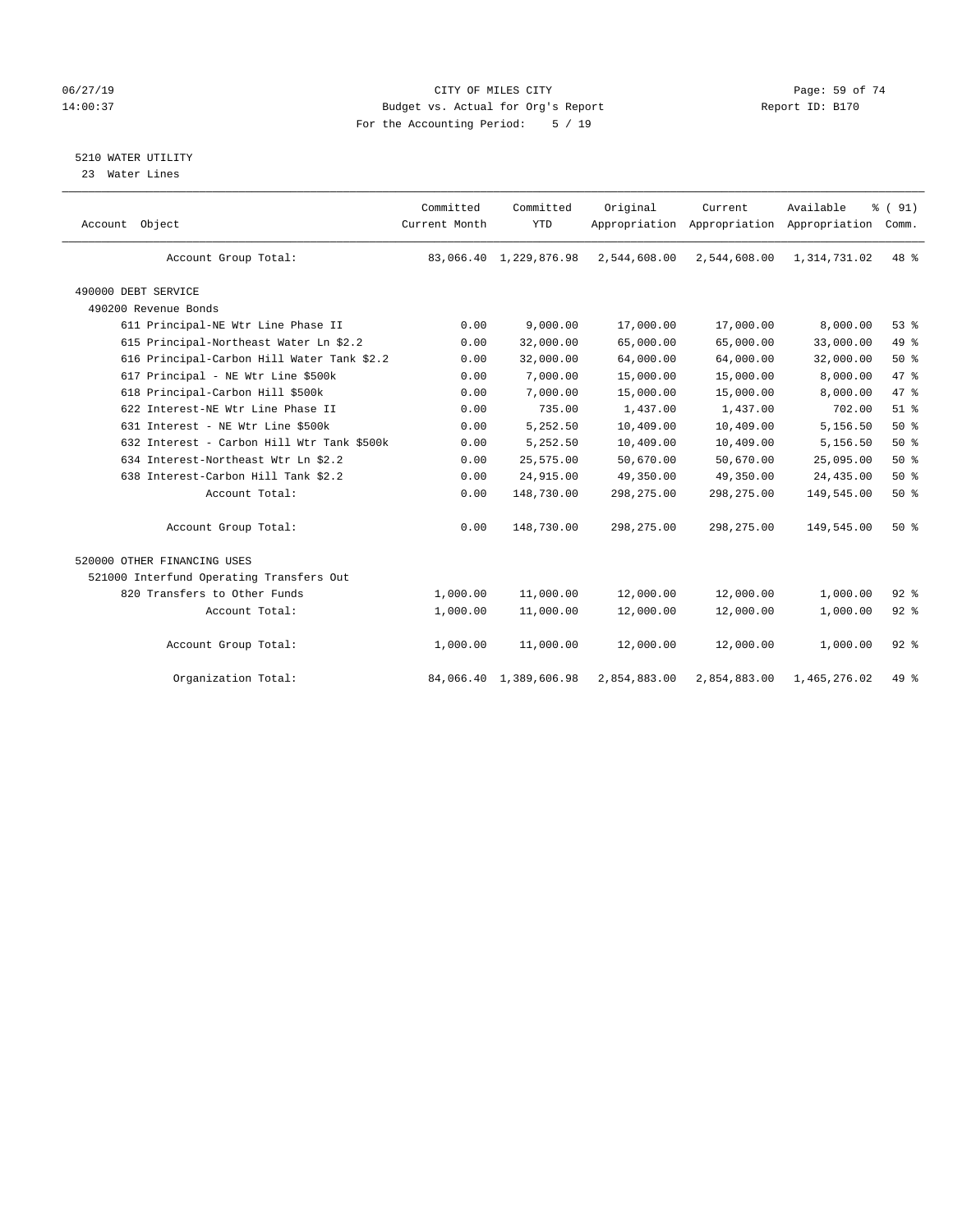#### 06/27/19 Page: 60 of 74 14:00:37 Budget vs. Actual for Org's Report Report ID: B170 For the Accounting Period: 5 / 19

# 5210 WATER UTILITY

25 Water Administration

| Account Object                            | Committed<br>Current Month | Committed<br><b>YTD</b> | Original   | Current    | Available<br>Appropriation Appropriation Appropriation Comm. | % (91)         |
|-------------------------------------------|----------------------------|-------------------------|------------|------------|--------------------------------------------------------------|----------------|
| 430000 Public Works-GASB68                |                            |                         |            |            |                                                              |                |
| 430510 Water Administration(25)           |                            |                         |            |            |                                                              |                |
| 111 Salaries and Wages - Permanent        | 2,248.15                   | 22,445.96               | 24,560.00  | 24,560.00  | 2,114.04                                                     | 91 %           |
| 121 OVERTIME-PERMANENT                    | 0.00                       | 0.00                    | 120.00     | 120.00     | 120.00                                                       | 0 <sup>8</sup> |
| 131 VACATION                              | 0.00                       | 539.57                  | 1,700.00   | 1,700.00   | 1,160.43                                                     | $32$ $%$       |
| 132 SICK LEAVE                            | 45.77                      | 865.49                  | 1,100.00   | 1,100.00   | 234.51                                                       | 79 %           |
| 133 OTHER LEAVE PAY                       | 0.00                       | 0.00                    | 155.00     | 155.00     | 155.00                                                       | 0 <sup>8</sup> |
| 141 Unemployment Insurance                | 8.02                       | 83.81                   | 42.00      | 42.00      | $-41.81$                                                     | $200*$         |
| 142 Workers' Compensation                 | 28.86                      | 301.43                  | 348.00     | 348.00     | 46.57                                                        | 87%            |
| 143 Health Insurance                      | 406.90                     | 4,336.59                | 4,882.00   | 4,882.00   | 545.41                                                       | 89 %           |
| 144 FICA                                  | 175.47                     | 1,833.60                | 2,110.00   | 2,110.00   | 276.40                                                       | 87%            |
| 145 PERS                                  | 196.59                     | 2,044.01                | 2,336.00   | 2,336.00   | 291.99                                                       | 88 %           |
| 196 CLOTHING ALLOTMENT                    | 0.00                       | 119.38                  | 125.00     | 125.00     | 5.62                                                         | 96%            |
| 210 Office Supplies and Materials         | 53.96                      | 841.17                  | 3,200.00   | 3,200.00   | 2,358.83                                                     | 26%            |
| 214 Small Items of Equipment              | 0.00                       | 431.66                  | 2,000.00   | 2,000.00   | 1,568.34                                                     | $22$ %         |
| 220 Operating Expenses                    | 107.67                     | 1,744.71                | 5,900.00   | 5,900.00   | 4,155.29                                                     | $30*$          |
| 230 Repair and Maintenance Supplies       | 0.00                       | 0.00                    | 1,000.00   | 1,000.00   | 1,000.00                                                     | 0 <sup>8</sup> |
| 311 Postage, Box Rent, Etc.               | 597.31                     | 6,850.63                | 7,000.00   | 7,000.00   | 149.37                                                       | 98 %           |
| 320 Printing, Duplicating, Typing &       | 0.00                       | 316.63                  | 1,500.00   | 1,500.00   | 1,183.37                                                     | $21$ %         |
| 330 Publicity, Subscriptions & Dues       | 84.00                      | 796.38                  | 1,300.00   | 1,300.00   | 503.62                                                       | 61 %           |
| 345 Telephone                             | 46.56                      | 504.98                  | 600.00     | 600.00     | 95.02                                                        | 84 %           |
| 347 Internet                              | 12.57                      | 131.09                  | 250.00     | 250.00     | 118.91                                                       | $52$ $%$       |
| 350 Professional Services                 | 12,276.47                  | 17,284.48               | 5,000.00   | 5,000.00   | $-12, 284.48$                                                | $346$ $%$      |
| 360 Contr R & M                           | 140.90                     | 6,875.89                | 8,100.00   | 8,100.00   | 1,224.11                                                     | 85 %           |
| 370 Travel                                | 0.00                       | 0.00                    | 250.00     | 250.00     | 250.00                                                       | 0 <sup>8</sup> |
| 380 Training Services                     | 0.00                       | 0.00                    | 250.00     | 250.00     | 250.00                                                       | 0 <sup>8</sup> |
| 382 Books                                 | 0.00                       | 0.00                    | 125.00     | 125.00     | 125.00                                                       | 0 <sup>8</sup> |
| 513 Liability                             | 0.00                       | 14,225.92               | 6,528.00   | 6,528.00   | $-7,697.92$                                                  | $218$ %        |
| 531 Building & Office Rental              | 500.00                     | 5,500.00                | 6,000.00   | 6,000.00   | 500.00                                                       | 92%            |
| 810 Losses (Bad debt expense - Enterprise | 0.00                       | 0.00                    | 500.00     | 500.00     | 500.00                                                       | 0 <sup>8</sup> |
| 920 Buildings                             | 0.00                       | 1,669.00                | 2,000.00   | 2,000.00   | 331.00                                                       | 83 %           |
| Account Total:                            | 16,929.20                  | 89,742.38               | 88,981.00  | 88,981.00  | $-761.38$                                                    | 101 %          |
| Account Group Total:                      | 16,929.20                  | 89,742.38               | 88,981.00  | 88,981.00  | $-761.38$ 101 %                                              |                |
| 520000 OTHER FINANCING USES               |                            |                         |            |            |                                                              |                |
| 521000 Interfund Operating Transfers Out  |                            |                         |            |            |                                                              |                |
| 820 Transfers to Other Funds              | 3,709.17                   | 46,904.87               | 56,718.00  | 56,718.00  | 9,813.13                                                     | 83 %           |
| Account Total:                            | 3,709.17                   | 46,904.87               | 56,718.00  | 56,718.00  | 9,813.13                                                     | 83 %           |
| Account Group Total:                      | 3,709.17                   | 46,904.87               | 56,718.00  | 56,718.00  | 9,813.13                                                     | 83%            |
| Organization Total:                       | 20,638.37                  | 136,647.25              | 145,699.00 | 145,699.00 | 9,051.75                                                     | 94%            |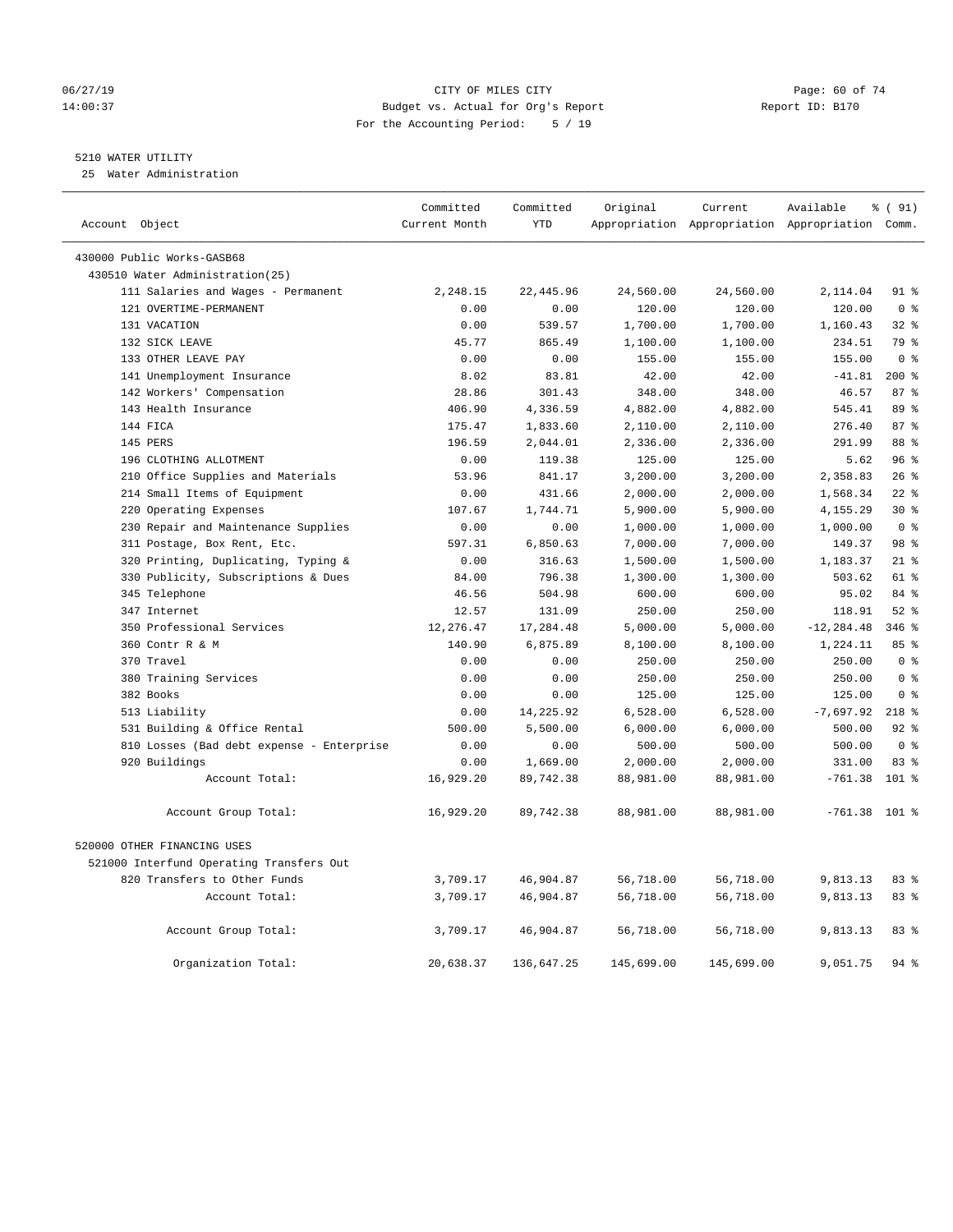#### 06/27/19 Page: 61 of 74 14:00:37 Budget vs. Actual for Org's Report Report ID: B170 For the Accounting Period: 5 / 19

# 5210 WATER UTILITY

80 Water Purification

| Account Object                          | Committed<br>Current Month | Committed<br><b>YTD</b> | Original   | Current    | Available<br>Appropriation Appropriation Appropriation Comm. | % ( 91)         |  |
|-----------------------------------------|----------------------------|-------------------------|------------|------------|--------------------------------------------------------------|-----------------|--|
|                                         |                            |                         |            |            |                                                              |                 |  |
| 430000 Public Works-GASB68              |                            |                         |            |            |                                                              |                 |  |
| 430540 Water Purification and Treatment |                            |                         |            |            |                                                              |                 |  |
| 210 Office Supplies and Materials       | 0.00                       | 219.21                  | 400.00     | 400.00     | 180.79                                                       | 55%             |  |
| 214 Small Items of Equipment            | 409.95                     | 409.95                  | 6,000.00   | 6,000.00   | 5,590.05                                                     | 7 %             |  |
| 220 Operating Expenses                  | 24.50                      | 1,440.96                | 3,000.00   | 3,000.00   | 1,559.04                                                     | 48 %            |  |
| 222 Chemicals, Lab & Med Supplies       | 8,196.21                   | 41,924.26               | 60,000.00  | 60,000.00  | 18,075.74                                                    | 70 %            |  |
| 226 Clothing and Uniforms               | 0.00                       | 281.34                  | 500.00     | 500.00     | 218.66                                                       | 56%             |  |
| 230 Repair and Maintenance Supplies     | 1,763.54                   | 8,873.27                | 9,500.00   | 9,500.00   | 626.73                                                       | $93$ $%$        |  |
| 231 Gas, Oil, Diesel Fuel, Grease, etc. | 34.13                      | 1,356.30                | 1,000.00   | 1,000.00   | $-356.30$                                                    | $136$ $%$       |  |
| 241 Consumable Tools                    | 0.00                       | 0.00                    | 150.00     | 150.00     | 150.00                                                       | 0 <sup>8</sup>  |  |
| 311 Postage, Box Rent, Etc.             | 2.30                       | 27.05                   | 150.00     | 150.00     | 122.95                                                       | 18 %            |  |
| 320 Printing, Duplicating, Typing &     | 0.00                       | 0.00                    | 100.00     | 100.00     | 100.00                                                       | 0 <sup>8</sup>  |  |
| 330 Publicity, Subscriptions & Dues     | 0.00                       | 0.00                    | 400.00     | 400.00     | 400.00                                                       | 0 <sup>8</sup>  |  |
| 334 Memberships, Registrations & Dues   | 170.69                     | 207.63                  | 450.00     | 450.00     | 242.37                                                       | 46%             |  |
| 352 Wtr/Swr Lab Testing                 | 325.00                     | 6,855.97                | 10,000.00  | 10,000.00  | 3,144.03                                                     | 69 %            |  |
| 357 Architectual, Engineering Serv Etc. | 0.00                       | 0.00                    | 12,000.00  | 12,000.00  | 12,000.00                                                    | 0 <sup>8</sup>  |  |
| 360 Contr R & M                         | 87.00                      | 2,160.27                | 6.000.00   | 6.000.00   | 3,839.73                                                     | 36 <sup>8</sup> |  |
| 369 Other Repair and Maintenance        | 0.00                       | 0.00                    | 1,500.00   | 1,500.00   | 1,500.00                                                     | 0 <sup>8</sup>  |  |
| 370 Travel                              | 0.00                       | 1,110.94                | 1,500.00   | 1,500.00   | 389.06                                                       | 74 %            |  |
| 380 Training Services                   | 0.00                       | 678.43                  | 1,400.00   | 1,400.00   | 721.57                                                       | 48 %            |  |
| 382 Books                               | 0.00                       | 0.00                    | 200.00     | 200.00     | 200.00                                                       | 0 <sup>8</sup>  |  |
| 533 Machinery and Equipment Rental      | 0.00                       | 0.00                    | 1,000.00   | 1,000.00   | 1,000.00                                                     | 0 <sup>8</sup>  |  |
| 940 Machinery & Equipment               | 0.00                       | 0.00                    | 5,000.00   | 5,000.00   | 5,000.00                                                     | 0 <sup>8</sup>  |  |
| Account Total:                          | 11,013.32                  | 65,545.58               | 120,250.00 | 120,250.00 | 54,704.42                                                    | 55 <sup>8</sup> |  |
|                                         |                            |                         |            |            |                                                              |                 |  |
| Account Group Total:                    | 11,013.32                  | 65,545.58               | 120,250.00 | 120,250.00 | 54,704.42                                                    | 55 %            |  |
|                                         |                            |                         |            |            |                                                              |                 |  |
| Organization Total:                     | 11,013.32                  | 65,545.58               | 120,250.00 | 120,250.00 | 54,704.42                                                    | 55 <sup>8</sup> |  |
|                                         |                            |                         |            |            |                                                              |                 |  |

Fund Total: 215,436.72 2,138,051.57 3,887,380.00 3,887,380.00 1,749,328.43 55 %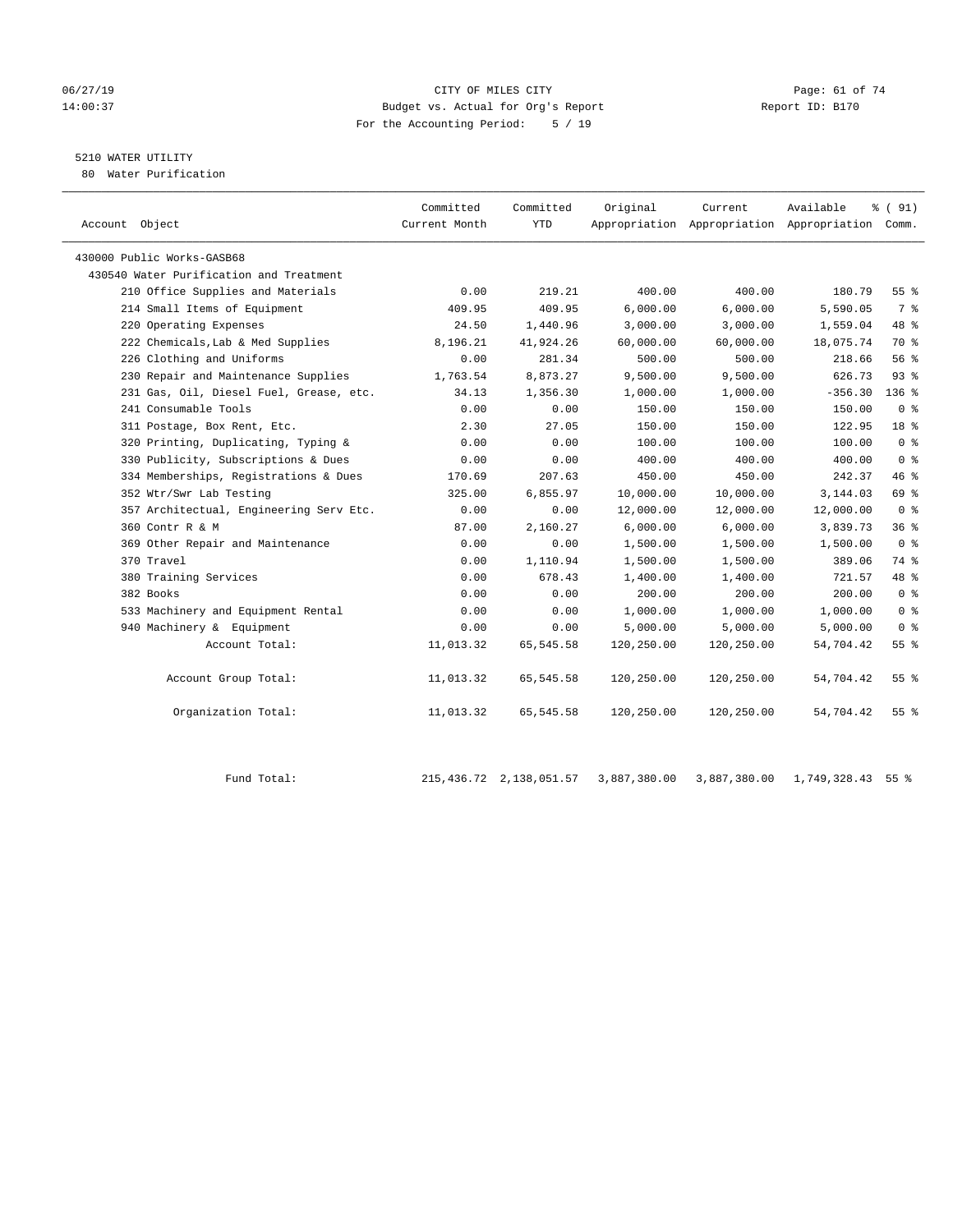#### 06/27/19 Page: 62 of 74 14:00:37 Budget vs. Actual for Org's Report Report ID: B170 For the Accounting Period: 5 / 19

————————————————————————————————————————————————————————————————————————————————————————————————————————————————————————————————————

#### 5310 SEWER UTILITY

29 Sewer Administration

|                                           | Committed     | Committed  | Original   | Current                                         | Available     | % ( 91)         |
|-------------------------------------------|---------------|------------|------------|-------------------------------------------------|---------------|-----------------|
| Account Object                            | Current Month | YTD        |            | Appropriation Appropriation Appropriation Comm. |               |                 |
| 430000 Public Works-GASB68                |               |            |            |                                                 |               |                 |
| 430610 Sewer Administration(29)           |               |            |            |                                                 |               |                 |
|                                           |               |            |            |                                                 |               |                 |
| 111 Salaries and Wages - Permanent        | 2,247.45      | 22, 444.16 | 24,557.00  | 24,557.00                                       | 2,112.84      | 91 %            |
| 121 OVERTIME-PERMANENT                    | 0.00          | 0.00       | 120.00     | 120.00                                          | 120.00        | 0 <sup>8</sup>  |
| 131 VACATION                              | 0.00          | 539.23     | 1,700.00   | 1,700.00                                        | 1,160.77      | $32$ $%$        |
| 132 SICK LEAVE                            | 45.78         | 865.15     | 1,100.00   | 1,100.00                                        | 234.85        | 79 %            |
| 133 OTHER LEAVE PAY                       | 0.00          | 0.00       | 155.00     | 155.00                                          | 155.00        | 0 <sup>8</sup>  |
| 141 Unemployment Insurance                | 8.02          | 83.91      | 42.00      | 42.00                                           | $-41.91$      | $200*$          |
| 142 Workers' Compensation                 | 28.83         | 301.33     | 348.00     | 348.00                                          | 46.67         | 87%             |
| 143 Health Insurance                      | 406.76        | 4,336.09   | 4,882.00   | 4,882.00                                        | 545.91        | 89 %            |
| 144 FICA                                  | 175.46        | 1,833.66   | 2,114.00   | 2,114.00                                        | 280.34        | 87%             |
| 145 PERS                                  | 196.54        | 2,043.84   | 2,341.00   | 2,341.00                                        | 297.16        | 87%             |
| 196 CLOTHING ALLOTMENT                    | 0.00          | 119.38     | 125.00     | 125.00                                          | 5.62          | 96%             |
| 210 Office Supplies and Materials         | 53.96         | 782.44     | 3,200.00   | 3,200.00                                        | 2,417.56      | $24$ %          |
| 214 Small Items of Equipment              | 0.00          | 431.67     | 2,000.00   | 2,000.00                                        | 1,568.33      | $22$ %          |
| 220 Operating Expenses                    | 107.66        | 1,805.16   | 5,900.00   | 5,900.00                                        | 4,094.84      | $31$ %          |
| 230 Repair and Maintenance Supplies       | 0.00          | 0.00       | 1,000.00   | 1,000.00                                        | 1,000.00      | 0 <sup>8</sup>  |
| 311 Postage, Box Rent, Etc.               | 597.31        | 6,848.85   | 7,000.00   | 7,000.00                                        | 151.15        | 98 %            |
| 320 Printing, Duplicating, Typing &       | 0.00          | 316.63     | 1,500.00   | 1,500.00                                        | 1,183.37      | $21$ %          |
| 330 Publicity, Subscriptions & Dues       | 84.00         | 796.38     | 1,300.00   | 1,300.00                                        | 503.62        | 61 %            |
| 345 Telephone                             | 46.54         | 504.76     | 600.00     | 600.00                                          | 95.24         | 84 %            |
| 347 Internet                              | 19.51         | 214.61     | 250.00     | 250.00                                          | 35.39         | 86 %            |
| 350 Professional Services                 | 12,276.47     | 17,284.48  | 5,000.00   | 5,000.00                                        | $-12, 284.48$ | $346$ %         |
| 360 Contr R & M                           | 140.90        | 6,875.90   | 8,100.00   | 8,100.00                                        | 1,224.10      | 85%             |
| 370 Travel                                | 0.00          | 0.00       | 250.00     | 250.00                                          | 250.00        | 0 <sup>8</sup>  |
| 380 Training Services                     | 0.00          | 0.00       | 250.00     | 250.00                                          | 250.00        | 0 <sup>8</sup>  |
| 382 Books                                 | 0.00          | 0.00       | 125.00     | 125.00                                          | 125.00        | 0 <sup>8</sup>  |
| 531 Building & Office Rental              | 333.33        | 3,666.63   | 6,000.00   | 6,000.00                                        | 2,333.37      | 61 %            |
| 810 Losses (Bad debt expense - Enterprise | 0.00          | 0.00       | 500.00     | 500.00                                          | 500.00        | 0 <sup>8</sup>  |
| 920 Buildings                             | 0.00          | 1,669.00   | 2,000.00   | 2,000.00                                        | 331.00        | 83%             |
| Account Total:                            | 16,768.52     | 73,763.26  | 82,459.00  | 82,459.00                                       | 8,695.74      | 89 %            |
| Account Group Total:                      | 16,768.52     | 73,763.26  | 82,459.00  | 82,459.00                                       | 8,695.74      | 89 %            |
| 490000 DEBT SERVICE                       |               |            |            |                                                 |               |                 |
| 490200 Revenue Bonds                      |               |            |            |                                                 |               |                 |
| 608 Prpl-Wastewater Project Phase I       | 0.00          | 33,000.00  | 67,000.00  | 67,000.00                                       | 34,000.00     | 49 %            |
| 619 Principal-WWTP Phase II               | 0.00          | 256,000.00 | 259,000.00 | 259,000.00                                      | 3,000.00      | 99 %            |
| 626 Interest-Wastewater Project Phase I   | 0.00          | 17,205.00  | 33,915.00  | 33,915.00                                       | 16,710.00     | 51 %            |
| 639 Interest-WWTP Phase II                | 0.00          | 124,638.89 | 143,338.00 | 143,338.00                                      | 18,699.11     | 87 <sub>8</sub> |
| Account Total:                            | 0.00          | 430,843.89 | 503,253.00 | 503,253.00                                      | 72,409.11     | 86 %            |
| Account Group Total:                      | 0.00          | 430,843.89 | 503,253.00 | 503,253.00                                      | 72,409.11     | 86 %            |
| 510000 MISCELLANEOUS                      |               |            |            |                                                 |               |                 |
| 510330 Comprehensive Liability Insurance  |               |            |            |                                                 |               |                 |
| 513 Liability                             | 0.00          | 8,430.89   | 8,431.00   | 8,431.00                                        |               | $0.11$ 100 %    |
| Account Total:                            | 0.00          | 8,430.89   | 8,431.00   | 8,431.00                                        |               | $0.11$ 100 %    |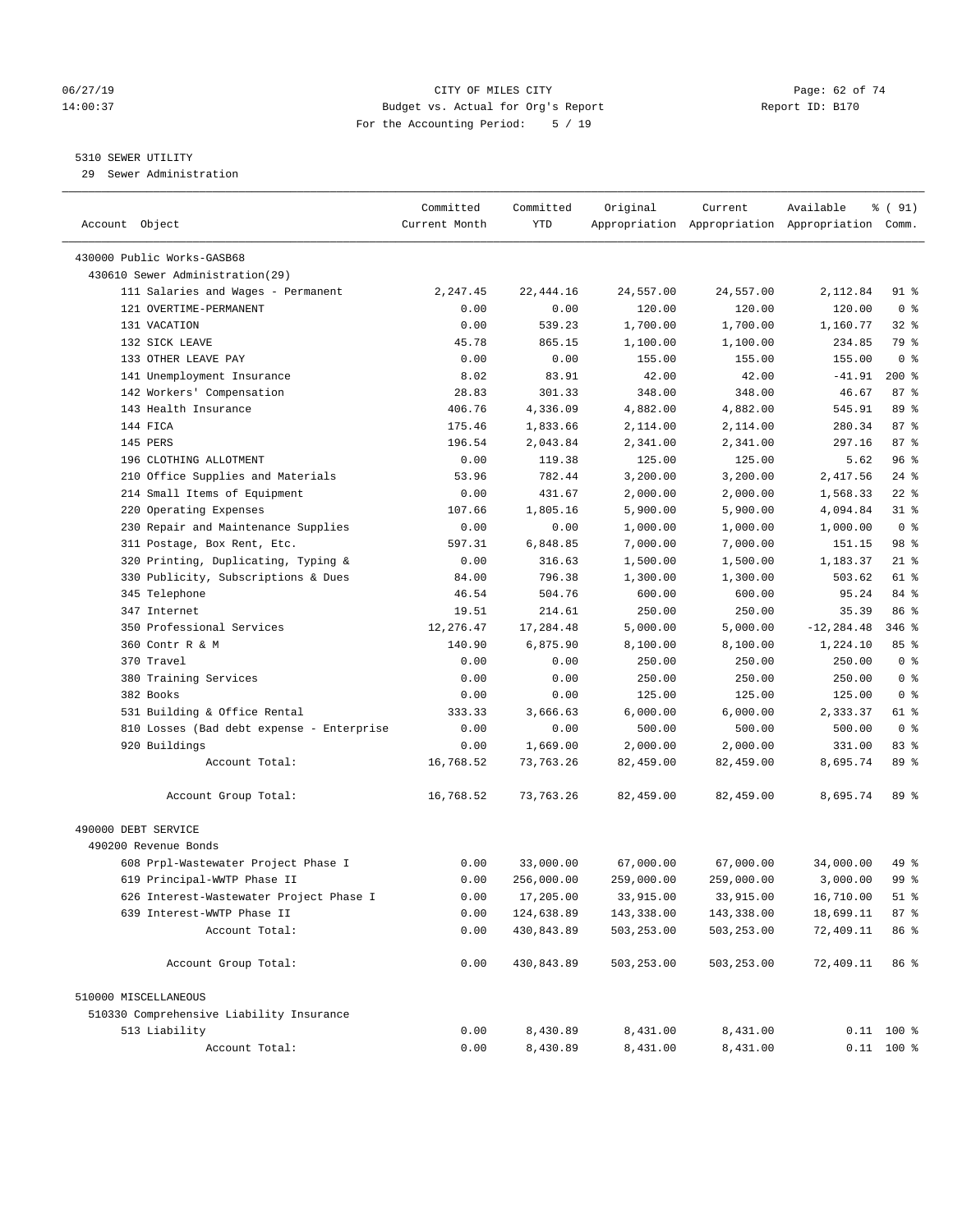# 06/27/19 **Page: 63 of 74** CITY OF MILES CITY **CITY Page: 63 of 74** 14:00:37 Budget vs. Actual for Org's Report Report ID: B170 For the Accounting Period: 5 / 19

# 5310 SEWER UTILITY

29 Sewer Administration

| Object<br>Account                                                                                       | Committed<br>Current Month | Committed<br><b>YTD</b> | Original<br>Appropriation | Current<br>Appropriation | Available<br>Appropriation | % (91)<br>Comm. |
|---------------------------------------------------------------------------------------------------------|----------------------------|-------------------------|---------------------------|--------------------------|----------------------------|-----------------|
| Account Group Total:                                                                                    | 0.00                       | 8,430.89                | 8,431.00                  | 8,431.00                 |                            | $0.11$ 100 %    |
| 520000 OTHER FINANCING USES<br>521000 Interfund Operating Transfers Out<br>820 Transfers to Other Funds | 2,673.92                   | 35,517.12               | 44,295.00                 | 44,295.00                | 8,777.88                   | 80%             |
| Account Total:                                                                                          | 2,673.92                   | 35,517.12               | 44,295.00                 | 44,295.00                | 8,777.88                   | $80*$           |
| Account Group Total:                                                                                    | 2,673.92                   | 35,517.12               | 44,295.00                 | 44,295.00                | 8,777.88                   | $80*$           |
| Organization Total:                                                                                     | 19,442.44                  | 548,555.16              | 638,438.00                | 638,438.00               | 89,882.84                  | 86 <sup>8</sup> |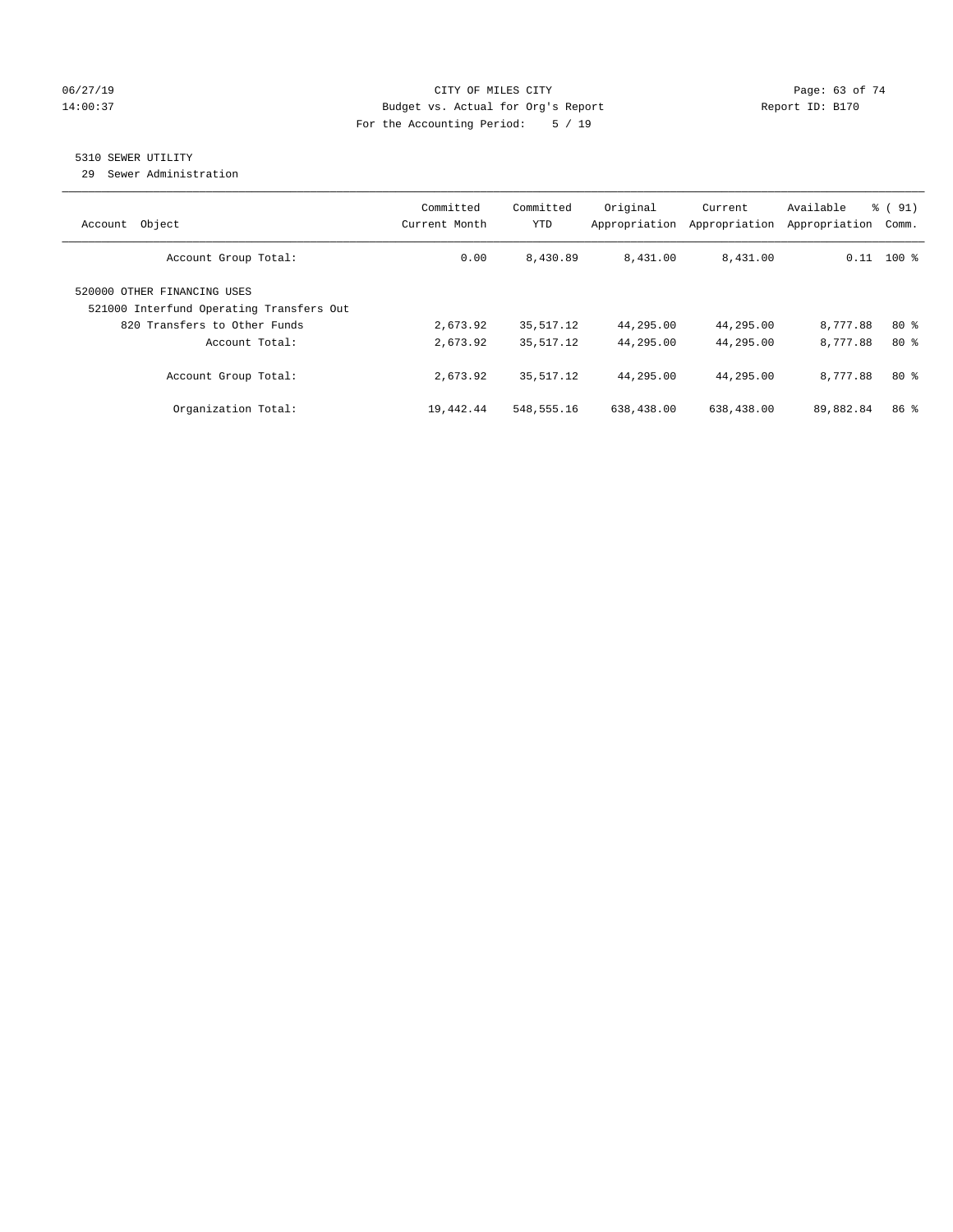# 06/27/19 **Page: 64 of 74** CITY OF MILES CITY **CITY Page: 64 of 74** 14:00:37 Budget vs. Actual for Org's Report Report ID: B170 For the Accounting Period: 5 / 19

————————————————————————————————————————————————————————————————————————————————————————————————————————————————————————————————————

# 5310 SEWER UTILITY

31 Sewer Lines

| Account Object                               | Committed<br>Current Month | Committed<br>YTD | Original   | Current    | Available<br>Appropriation Appropriation Appropriation Comm. | % ( 91)          |  |
|----------------------------------------------|----------------------------|------------------|------------|------------|--------------------------------------------------------------|------------------|--|
| 430000 Public Works-GASB68                   |                            |                  |            |            |                                                              |                  |  |
| 430630 Sewer Collection and Transmission(31) |                            |                  |            |            |                                                              |                  |  |
| 111 Salaries and Wages - Permanent           | 10,287.55                  | 117,777.48       | 139,064.00 | 139,064.00 | 21,286.52                                                    | 85 %             |  |
| 121 OVERTIME-PERMANENT                       | 225.33                     | 8,157.57         | 10,200.00  | 10,200.00  | 2,042.43                                                     | 80 %             |  |
| 131 VACATION                                 | 765.16                     | 7,144.38         | 7,300.00   | 7,300.00   | 155.62                                                       | 98 %             |  |
| 132 SICK LEAVE                               | 124.73                     | 5,146.10         | 4,800.00   | 4,800.00   | $-346.10$                                                    | 107 %            |  |
| 133 OTHER LEAVE PAY                          | 24.10                      | 136.63           | 3,226.00   | 3,226.00   | 3,089.37                                                     | 4%               |  |
| 134 HOLIDAY PAY                              | 0.00                       | 2,225.87         | 2,100.00   | 2,100.00   | $-125.87$                                                    | $106$ %          |  |
| 141 Unemployment Insurance                   | 40.02                      | 494.32           | 250.00     | 250.00     | $-244.32$                                                    | 198 %            |  |
| 142 Workers' Compensation                    | 650.63                     | 7,899.59         | 8,540.00   | 8,540.00   | 640.41                                                       | $93$ $%$         |  |
| 143 Health Insurance                         | 2,233.40                   | 27,340.44        | 26,807.00  | 26,807.00  | $-533.44$                                                    | $102$ %          |  |
| 144 FICA                                     | 861.93                     | 10,534.64        | 12,752.00  | 12,752.00  | 2,217.36                                                     | 83%              |  |
| 145 PERS                                     | 979.29                     | 12,048.58        | 14,119.00  | 14,119.00  | 2,070.42                                                     | 85%              |  |
| 196 CLOTHING ALLOTMENT                       | 0.00                       | 584.25           | 410.00     | 410.00     | $-174.25$                                                    | $143$ %          |  |
| 210 Office Supplies and Materials            | 0.00                       | 126.30           | 700.00     | 700.00     | 573.70                                                       | 18 <sup>°</sup>  |  |
| 214 Small Items of Equipment                 | 272.91                     | 1,048.74         | 20,000.00  | 20,000.00  | 18,951.26                                                    | 5 <sup>°</sup>   |  |
| 220 Operating Expenses                       | 504.67                     | 2,958.12         | 6,600.00   | 6,600.00   | 3,641.88                                                     | 45 %             |  |
| 222 Chemicals, Lab & Med Supplies            | 0.00                       | 0.00             | 2,000.00   | 2,000.00   | 2,000.00                                                     | 0 <sup>8</sup>   |  |
| 226 Clothing and Uniforms                    | 134.96                     | 624.86           | 500.00     | 500.00     | $-124.86$                                                    | $125$ %          |  |
| 230 Repair and Maintenance Supplies          | 1,550.00                   | 5,152.56         | 10,000.00  | 10,000.00  | 4,847.44                                                     | $52$ $%$         |  |
| 231 Gas, Oil, Diesel Fuel, Grease, etc.      | 1,013.78                   | 10,924.50        | 10,000.00  | 10,000.00  | $-924.50$                                                    | 109 <sub>8</sub> |  |
| 233 Water/Sewer Main Replacement and         | 0.00                       | 503.24           | 5,000.00   | 5,000.00   | 4,496.76                                                     | $10*$            |  |
| 234 Hydrant/Manhole Replacement, Valves      | 0.00                       | 3,529.27         | 8,000.00   | 8,000.00   | 4,470.73                                                     | 44 %             |  |
| 241 Consumable Tools                         | 0.00                       | 0.00             | 500.00     | 500.00     | 500.00                                                       | 0 <sup>8</sup>   |  |
| 311 Postage, Box Rent, Etc.                  | 0.00                       | 0.00             | 100.00     | 100.00     | 100.00                                                       | 0 <sup>8</sup>   |  |
| 320 Printing, Duplicating, Typing &          | 0.00                       | 0.00             | 100.00     | 100.00     | 100.00                                                       | 0 <sup>8</sup>   |  |
| 330 Publicity, Subscriptions & Dues          | 0.00                       | 221.50           | 125.00     | 125.00     | $-96.50$                                                     | $177$ %          |  |
| 331 Publication of Formal & Legal Notices    | 0.00                       | 122.50           | 0.00       | 0.00       | $-122.50$                                                    | $***$ $-$        |  |
| 334 Memberships, Registrations & Dues        | 0.00                       | 0.00             | 1,500.00   | 1,500.00   | 1,500.00                                                     | 0 <sup>8</sup>   |  |
| 341 Electric Utility Services                | 16.79                      | 220.52           | 2,000.00   | 2,000.00   | 1,779.48                                                     | $11$ %           |  |
| 344 Gas Utility Service                      | 21.92                      | 325.34           | 800.00     | 800.00     | 474.66                                                       | 41 %             |  |
| 345 Telephone                                | 56.87                      | 630.16           | 650.00     | 650.00     | 19.84                                                        | 97%              |  |
| 347 Internet                                 | 11.41                      | 125.41           | 170.00     | 170.00     | 44.59                                                        | 74 %             |  |
| 350 Professional Services                    | 104.77                     | 1,998.35         | 20,000.00  | 20,000.00  | 18,001.65                                                    | $10*$            |  |
| 357 Architectual, Engineering Serv Etc.      | 0.00                       | 0.00             | 10,000.00  | 10,000.00  | 10,000.00                                                    | 0 <sup>8</sup>   |  |
| 360 Contr R & M                              | 162.10                     | 1,435.97         | 8,000.00   | 8,000.00   | 6,564.03                                                     | 18 %             |  |
| 363 R&M Vehicles/Equip/Labor-PW              | 1,263.59                   | 37,880.14        | 30,000.00  | 30,000.00  | $-7,880.14$                                                  | $126$ %          |  |
| 369 Other Repair and Maintenance             | 0.00                       | 0.00             | 1,500.00   | 1,500.00   | 1,500.00                                                     | 0 <sup>8</sup>   |  |
| 370 Travel                                   | 0.00                       | 169.61           | 3,500.00   | 3,500.00   | 3,330.39                                                     | 5 <sup>8</sup>   |  |
| 380 Training Services                        | 50.00                      | 235.00           | 1,000.00   | 1,000.00   | 765.00                                                       | $24$ %           |  |
| 382 Books                                    | 0.00                       | 0.00             | 150.00     | 150.00     | 150.00                                                       | 0 <sup>8</sup>   |  |
| 400 BUILDING MATERIALS                       | 0.00                       | 307.78           | 400.00     | 400.00     | 92.22                                                        | $77$ %           |  |
| 512 Insurance on Vehicles & Equipment        | 0.00                       | 1,616.55         | 1,617.00   | 1,617.00   | 0.45                                                         | $100$ %          |  |
| 513 Liability                                | 0.00                       | 0.00             | 5,000.00   | 5,000.00   | 5,000.00                                                     | 0 <sup>8</sup>   |  |
| 532 Land Rental                              | 0.00                       | 811.03           | 1,200.00   | 1,200.00   | 388.97                                                       | 68 %             |  |
| 940 Machinery & Equipment                    | 300.00                     | 68,575.00        | 355,500.00 | 355,500.00 | 286,925.00                                                   | 19 <sup>°</sup>  |  |
| Account Total:                               | 21,655.91                  | 339,032.30       | 736,180.00 | 736,180.00 | 397,147.70                                                   | 46 %             |  |
| Account Group Total:                         | 21,655.91                  | 339,032.30       | 736,180.00 | 736,180.00 | 397,147.70                                                   | 46 %             |  |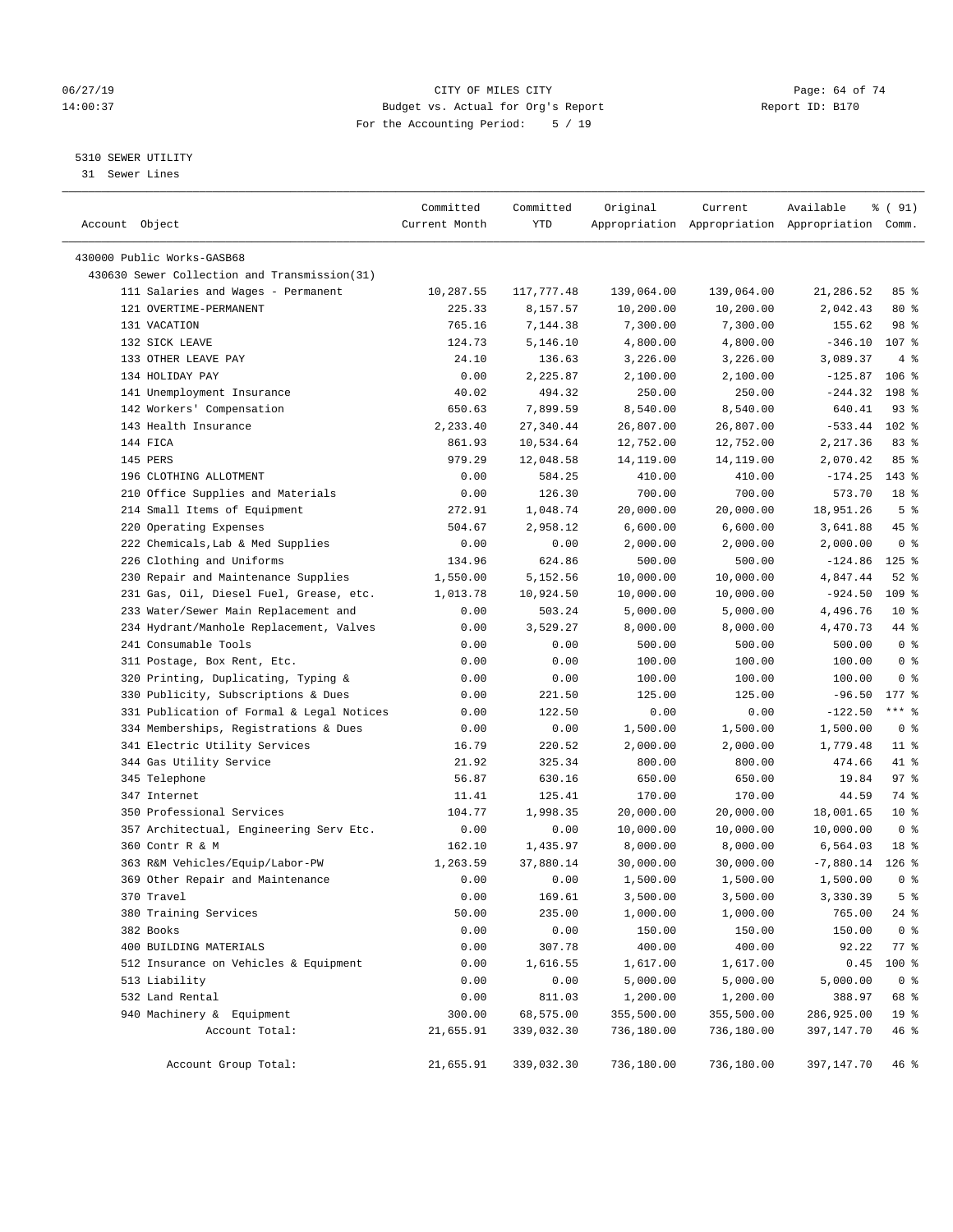# 06/27/19 **Page: 65 of 74** CITY OF MILES CITY **CITY Page: 65 of 74** 14:00:37 Budget vs. Actual for Org's Report Report ID: B170 For the Accounting Period: 5 / 19

# 5310 SEWER UTILITY

31 Sewer Lines

| Object<br>Account                                                       | Committed<br>Current Month | Committed<br>YTD | Original<br>Appropriation | Current<br>Appropriation | Available<br>Appropriation | $\frac{1}{6}$ (91)<br>Comm. |
|-------------------------------------------------------------------------|----------------------------|------------------|---------------------------|--------------------------|----------------------------|-----------------------------|
| 520000 OTHER FINANCING USES<br>521000 Interfund Operating Transfers Out |                            |                  |                           |                          |                            |                             |
| 820 Transfers to Other Funds                                            | 1,000.00                   | 11,000.00        | 12,000.00                 | 12,000.00                | 1,000.00                   | $92$ $%$                    |
| Account Total:                                                          | 1,000.00                   | 11,000.00        | 12,000.00                 | 12,000.00                | 1,000.00                   | $92*$                       |
| Account Group Total:                                                    | 1,000.00                   | 11,000.00        | 12,000.00                 | 12,000.00                | 1,000.00                   | $92*$                       |
| Organization Total:                                                     | 22,655.91                  | 350,032.30       | 748,180.00                | 748,180.00               | 398, 147, 70               | 47.8                        |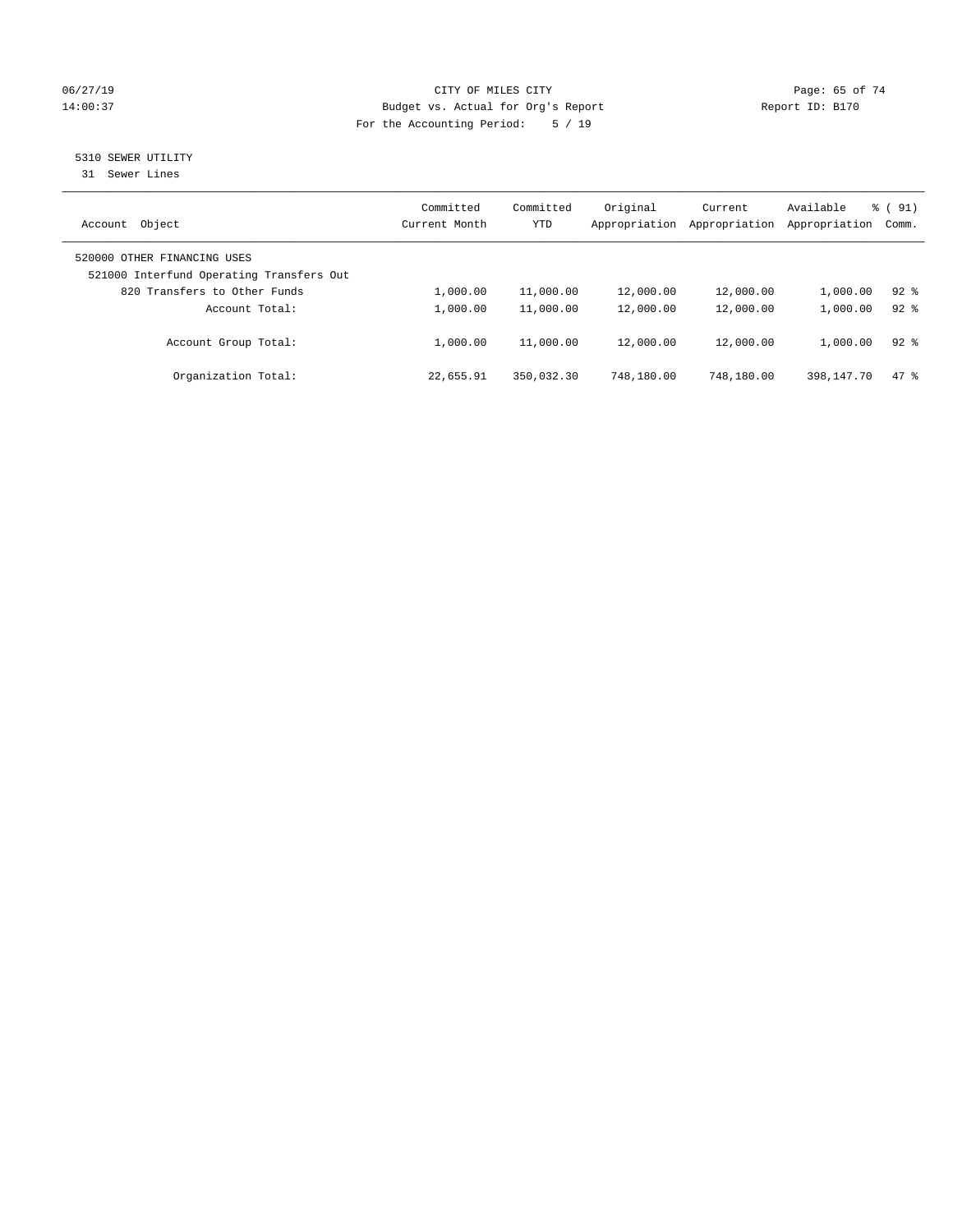# 06/27/19 **Page: 66 of 74** CITY OF MILES CITY **CITY Page: 66 of 74** 14:00:37 Budget vs. Actual for Org's Report Report ID: B170 For the Accounting Period: 5 / 19

# 5310 SEWER UTILITY

32 Sewer Lifts

| Account Object |                                         | Committed<br>Current Month | Committed<br><b>YTD</b> | Original   | Current    | Available<br>Appropriation Appropriation Appropriation Comm. | % (91)         |
|----------------|-----------------------------------------|----------------------------|-------------------------|------------|------------|--------------------------------------------------------------|----------------|
|                | 430000 Public Works-GASB68              |                            |                         |            |            |                                                              |                |
|                | 430690 Sewer Lift Stations(32)          |                            |                         |            |            |                                                              |                |
|                | 111 Salaries and Wages - Permanent      | 5,042.74                   | 59, 147. 32             | 66,376.00  | 66,376.00  | 7,228.68                                                     | 89 %           |
|                | 121 OVERTIME-PERMANENT                  | 442.39                     | 2,254.36                | 2,700.00   | 2,700.00   | 445.64                                                       | 83%            |
|                | 131 VACATION                            | 353.49                     | 4,707.83                | 5,300.00   | 5,300.00   | 592.17                                                       | 89 %           |
|                | 132 SICK LEAVE                          | 154.41                     | 1,969.64                | 1,500.00   | 1,500.00   | $-469.64$                                                    | $131*$         |
|                | 133 OTHER LEAVE PAY                     | 34.41                      | 133.87                  | 793.00     | 793.00     | 659.13                                                       | $17*$          |
|                | 134 HOLIDAY PAY                         | 0.00                       | 1,401.72                | 1,400.00   | 1,400.00   | $-1.72$                                                      | $100*$         |
|                | 141 Unemployment Insurance              | 21.06                      | 244.07                  | 117.00     | 117.00     | $-127.07$                                                    | $209$ %        |
|                | 142 Workers' Compensation               | 381.79                     | 4,461.67                | 4,475.00   | 4,475.00   | 13.33                                                        | 100 %          |
|                | 143 Health Insurance                    | 998.50                     | 11,693.34               | 13,403.00  | 13,403.00  | 1,709.66                                                     | 87%            |
|                | 144 FICA                                | 438.73                     | 5,101.65                | 5,973.00   | 5,973.00   | 871.35                                                       | 85%            |
|                | 145 PERS                                | 516.51                     | 5,888.94                | 6,612.00   | 6,612.00   | 723.06                                                       | 89 %           |
|                | 196 CLOTHING ALLOTMENT                  | 0.00                       | 250.50                  | 480.00     | 480.00     | 229.50                                                       | $52$ $%$       |
|                | 210 Office Supplies and Materials       | 0.00                       | 121.40                  | 150.00     | 150.00     | 28.60                                                        | 81 %           |
|                | 214 Small Items of Equipment            | 0.00                       | 350.00                  | 10,000.00  | 10,000.00  | 9,650.00                                                     | $4\degree$     |
|                | 220 Operating Expenses                  | 0.00                       | 652.38                  | 1,000.00   | 1,000.00   | 347.62                                                       | 65 %           |
|                | 222 Chemicals, Lab & Med Supplies       | 0.00                       | 429.24                  | 1,500.00   | 1,500.00   | 1,070.76                                                     | 29%            |
|                | 226 Clothing and Uniforms               | 0.00                       | 156.24                  | 480.00     | 480.00     | 323.76                                                       | 338            |
|                | 230 Repair and Maintenance Supplies     | 0.00                       | 6,586.14                | 15,000.00  | 15,000.00  | 8,413.86                                                     | 44 %           |
|                | 231 Gas, Oil, Diesel Fuel, Grease, etc. | 85.33                      | 1,562.22                | 2,500.00   | 2,500.00   | 937.78                                                       | $62$ $%$       |
|                | 241 Consumable Tools                    | 0.00                       | 0.00                    | 100.00     | 100.00     | 100.00                                                       | 0 <sup>8</sup> |
|                | 311 Postage, Box Rent, Etc.             | 0.00                       | 0.00                    | 50.00      | 50.00      | 50.00                                                        | 0 <sup>8</sup> |
|                | 341 Electric Utility Services           | 1,554.33                   | 15,851.12               | 16,000.00  | 16,000.00  | 148.88                                                       | 99 %           |
|                | 344 Gas Utility Service                 | 70.57                      | 1,422.91                | 1,500.00   | 1,500.00   | 77.09                                                        | 95%            |
|                | 346 Garbage Service                     | 0.00                       | 0.00                    | 300.00     | 300.00     | 300.00                                                       | 0 <sup>8</sup> |
|                | 352 Wtr/Swr Lab Testing                 | 0.00                       | 0.00                    | 250.00     | 250.00     | 250.00                                                       | 0 <sup>8</sup> |
|                | 360 Contr R & M                         | 0.00                       | 871.00                  | 2,500.00   | 2,500.00   | 1,629.00                                                     | 35%            |
|                | 369 Other Repair and Maintenance        | 0.00                       | 0.00                    | 1,000.00   | 1,000.00   | 1,000.00                                                     | 0 <sup>8</sup> |
|                | 370 Travel                              | 0.00                       | 446.08                  | 600.00     | 600.00     | 153.92                                                       | 74 %           |
|                | 380 Training Services                   | 0.00                       | 279.77                  | 650.00     | 650.00     | 370.23                                                       | 43.8           |
|                | 382 Books                               | 0.00                       | 0.00                    | 50.00      | 50.00      | 50.00                                                        | 0 <sup>8</sup> |
|                | 400 BUILDING MATERIALS                  | 0.00                       | 0.00                    | 100.00     | 100.00     | 100.00                                                       | 0 <sup>8</sup> |
|                | 511 Insurance on Buildings              | 0.00                       | 1,549.05                | 1,550.00   | 1,550.00   | 0.95                                                         | $100*$         |
|                | 513 Liability                           | 0.00                       | 0.00                    | 3,750.00   | 3,750.00   | 3,750.00                                                     | 0 <sup>8</sup> |
|                | 532 Land Rental                         | 0.00                       | 0.00                    | 700.00     | 700.00     | 700.00                                                       | 0 <sup>8</sup> |
|                | 533 Machinery and Equipment Rental      | 0.00                       | 0.00                    | 150.00     | 150.00     | 150.00                                                       | 0 <sup>8</sup> |
|                | Account Total:                          | 10,094.26                  | 127,532.46              | 169,009.00 | 169,009.00 | 41, 476.54                                                   | 75 %           |
|                | Account Group Total:                    | 10,094.26                  | 127,532.46              | 169,009.00 | 169,009.00 | 41, 476.54                                                   | 75 %           |
|                | Organization Total:                     | 10,094.26                  | 127,532.46              | 169,009.00 | 169,009.00 | 41, 476.54                                                   | 75 %           |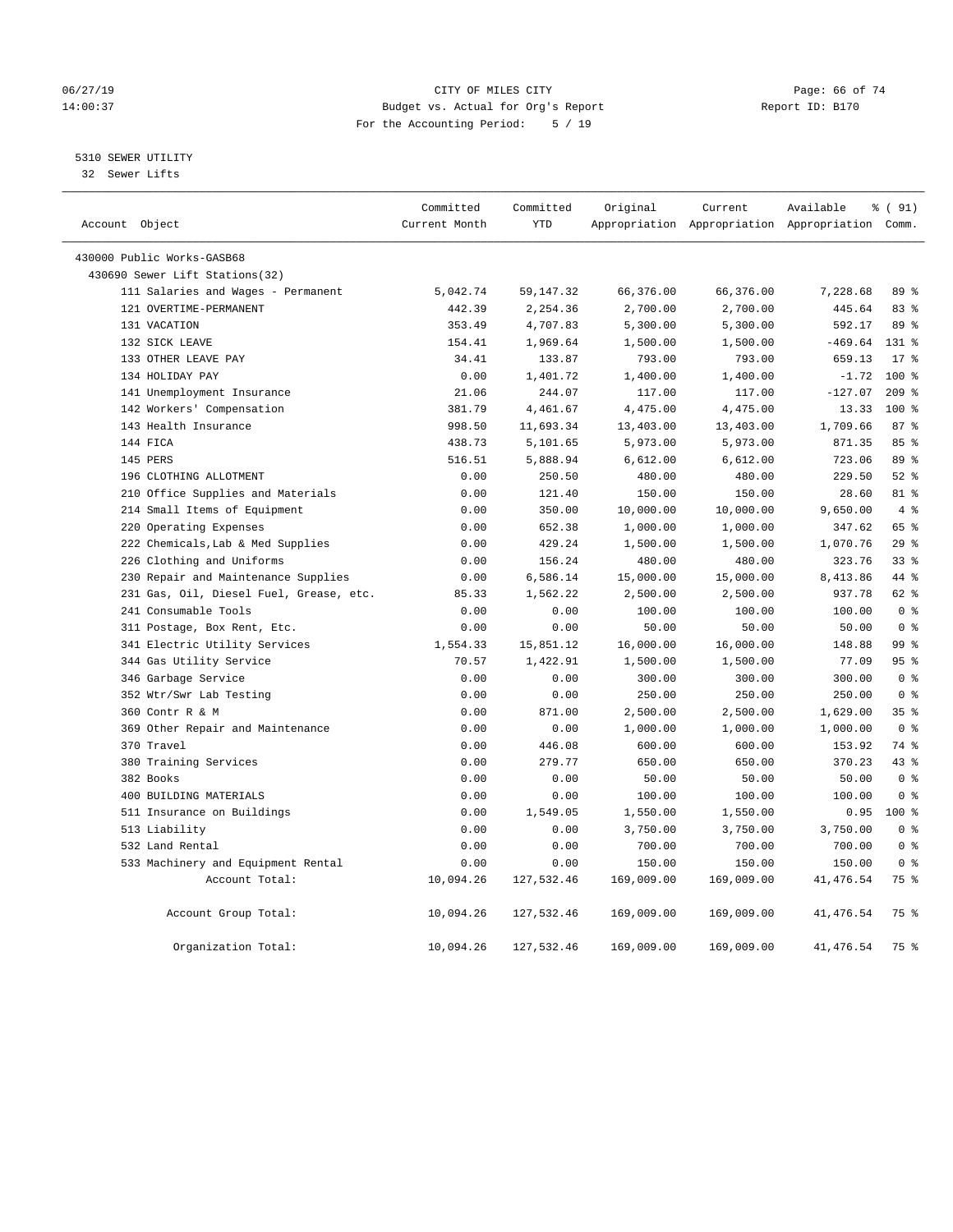# 06/27/19 **Page: 67 of 74** CITY OF MILES CITY **CITY Page: 67 of 74** 14:00:37 Budget vs. Actual for Org's Report Report ID: B170 For the Accounting Period: 5 / 19

————————————————————————————————————————————————————————————————————————————————————————————————————————————————————————————————————

#### 5310 SEWER UTILITY

33 Sewer Plant

|                                                              | Committed          | Committed  | Original     | Current      | Available                                       | % (91)                    |
|--------------------------------------------------------------|--------------------|------------|--------------|--------------|-------------------------------------------------|---------------------------|
| Account Object                                               | Current Month      | YTD        |              |              | Appropriation Appropriation Appropriation Comm. |                           |
| 430000 Public Works-GASB68                                   |                    |            |              |              |                                                 |                           |
| 430640 Sewer Treatment and Disposal(33)                      |                    |            |              |              |                                                 |                           |
|                                                              |                    | 93,022.39  | 105,748.00   | 105,748.00   | 12,725.61                                       | 88 %                      |
| 111 Salaries and Wages - Permanent<br>121 OVERTIME-PERMANENT | 7,981.07<br>663.88 |            |              | 4,100.00     | 718.58                                          | $82$ $%$                  |
|                                                              |                    | 3,381.42   | 4,100.00     |              |                                                 | 88 %                      |
| 131 VACATION                                                 | 530.23             | 7,401.12   | 8,400.00     | 8,400.00     | 998.88                                          |                           |
| 132 SICK LEAVE                                               | 231.71             | 2,954.78   | 2,600.00     | 2,600.00     | $-354.78$                                       | $114*$                    |
| 133 OTHER LEAVE PAY                                          | 58.84              | 225.68     | 1,483.00     | 1,483.00     | 1,257.32                                        | 15 <sup>°</sup><br>$100*$ |
| 134 HOLIDAY PAY                                              | 0.00               | 2,102.97   | 2,100.00     | 2,100.00     | $-2.97$                                         |                           |
| 141 Unemployment Insurance                                   | 33.08              | 383.01     | 186.00       | 186.00       | $-197.01$                                       | $206$ %                   |
| 142 Workers' Compensation                                    | 597.05             | 6,960.41   | 7,195.00     | 7,195.00     | 234.59                                          | $97$ %                    |
| 143 Health Insurance                                         | 1,553.23           | 18,150.96  | 21,481.00    | 21,481.00    | 3,330.04                                        | 84 %                      |
| 144 FICA                                                     | 687.40             | 7,974.81   | 9,519.00     | 9,519.00     | 1,544.19                                        | 84 %                      |
| 145 PERS                                                     | 811.24             | 9,233.55   | 10,539.00    | 10,539.00    | 1,305.45                                        | 88 %                      |
| 196 CLOTHING ALLOTMENT                                       | 0.00               | 387.00     | 480.00       | 480.00       | 93.00                                           | 81 %                      |
| 210 Office Supplies and Materials                            | 3.76               | 121.00     | 250.00       | 250.00       | 129.00                                          | 48 %                      |
| 214 Small Items of Equipment                                 | 0.00               | 87.49      | 2,500.00     | 2,500.00     | 2,412.51                                        | 3 <sup>8</sup>            |
| 220 Operating Expenses                                       | 470.35             | 4,766.01   | 10,000.00    | 10,000.00    | 5,233.99                                        | 48 %                      |
| 222 Chemicals, Lab & Med Supplies                            | 604.52             | 11,983.20  | 30,000.00    | 30,000.00    | 18,016.80                                       | 40 %                      |
| 226 Clothing and Uniforms                                    | 0.00               | 208.41     | 600.00       | 600.00       | 391.59                                          | 35%                       |
| 230 Repair and Maintenance Supplies                          | 393.14             | 11,252.79  | 12,000.00    | 12,000.00    | 747.21                                          | 94 %                      |
| 231 Gas, Oil, Diesel Fuel, Grease, etc.                      | 68.27              | 2,795.07   | 5,000.00     | 5,000.00     | 2,204.93                                        | 56%                       |
| 241 Consumable Tools                                         | 0.00               | 67.58      | 200.00       | 200.00       | 132.42                                          | 34%                       |
| 311 Postage, Box Rent, Etc.                                  | 0.00               | 19.84      | 100.00       | 100.00       | 80.16                                           | $20*$                     |
| 320 Printing, Duplicating, Typing &                          | 0.00               | 0.00       | 100.00       | 100.00       | 100.00                                          | 0 <sup>8</sup>            |
| 330 Publicity, Subscriptions & Dues                          | 0.00               | 0.00       | 100.00       | 100.00       | 100.00                                          | 0 <sup>8</sup>            |
| 334 Memberships, Registrations & Dues                        | 302.59             | 591.83     | 600.00       | 600.00       | 8.17                                            | 99 %                      |
| 341 Electric Utility Services                                | 7,965.65           | 76,296.31  | 120,000.00   | 120,000.00   | 43,703.69                                       | 64 %                      |
| 342 Water Utility Services                                   | 114.39             | 1,156.52   | 1,400.00     | 1,400.00     | 243.48                                          | 83 %                      |
| 345 Telephone                                                | 34.41              | 371.33     | 800.00       | 800.00       | 428.67                                          | 46 %                      |
| 346 Garbage Service                                          | 0.00               | 835.26     | 1,400.00     | 1,400.00     | 564.74                                          | 60 %                      |
| 347 Internet                                                 | 45.60              | 501.60     | 650.00       | 650.00       | 148.40                                          | 77.8                      |
| 350 Professional Services                                    | 0.00               | 359.90     | 5,500.00     | 5,500.00     | 5,140.10                                        | 7 %                       |
| 352 Wtr/Swr Lab Testing                                      | 488.00             | 6,193.74   | 8,000.00     | 8,000.00     | 1,806.26                                        | 77 %                      |
| 357 Architectual, Engineering Serv Etc.                      | 0.00               | 0.00       | 5,000.00     | 5,000.00     | 5,000.00                                        | 0 <sup>8</sup>            |
| 360 Contr R & M                                              | 19.20              | 2,795.96   | 7,000.00     | 7,000.00     | 4,204.04                                        | 40 %                      |
| 363 R&M Vehicles/Equip/Labor-PW                              | 0.00               | 2,856.73   | 5,000.00     | 5,000.00     | 2,143.27                                        | 57%                       |
| 370 Travel                                                   | 0.00               | 570.49     | 1,000.00     | 1,000.00     | 429.51                                          | 57%                       |
| 380 Training Services                                        | 0.00               | 555.16     | 1,000.00     | 1,000.00     | 444.84                                          | 56 %                      |
| 382 Books                                                    | 0.00               | 141.35     | 200.00       | 200.00       | 58.65                                           | 71 %                      |
| 400 BUILDING MATERIALS                                       | 0.00               | 0.00       | 500.00       | 500.00       | 500.00                                          | 0 <sup>8</sup>            |
| 511 Insurance on Buildings                                   | 0.00               | 10,012.56  | 10,013.00    | 10,013.00    | 0.44                                            | $100$ %                   |
| 512 Insurance on Vehicles & Equipment                        | 0.00               | 78.89      | 79.00        | 79.00        | 0.11                                            | 100 %                     |
| 513 Liability                                                | 0.00               | 0.00       | 2,000.00     | 2,000.00     | 2,000.00                                        | 0 <sup>°</sup>            |
| 533 Machinery and Equipment Rental                           | 0.00               | 0.00       | 2,000.00     | 2,000.00     | 2,000.00                                        | 0 <sup>8</sup>            |
| 940 Machinery & Equipment                                    | 0.00               | 280,928.93 | 1,000,355.00 | 1,000,355.00 | 719,426.07                                      | 28 %                      |
| Account Total:                                               | 23,657.61          | 567,726.05 | 1,407,178.00 | 1,407,178.00 | 839,451.95                                      | 40 %                      |
|                                                              |                    |            |              |              |                                                 |                           |
| Account Group Total:                                         | 23,657.61          | 567,726.05 | 1,407,178.00 | 1,407,178.00 | 839, 451.95                                     | $40$ %                    |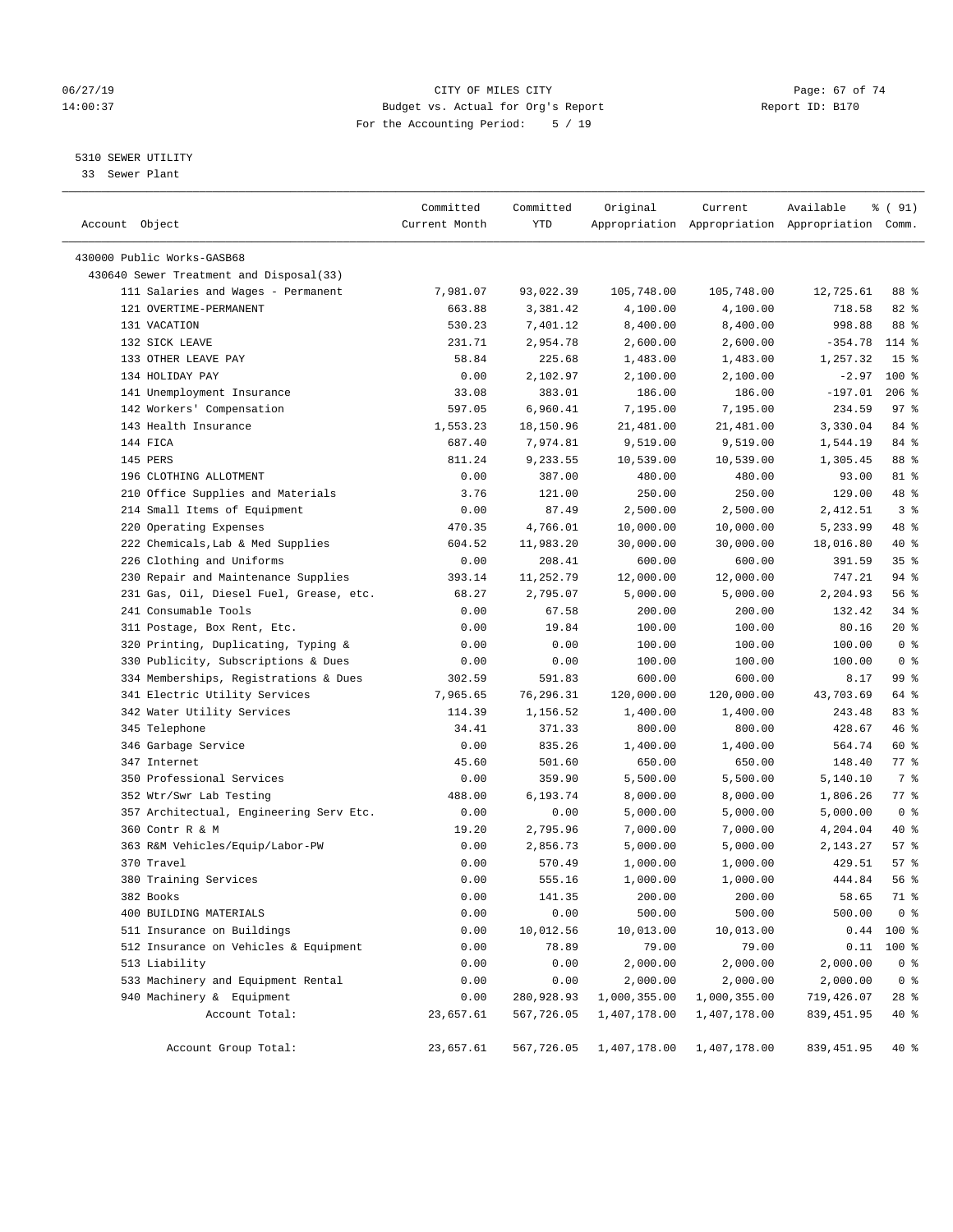# 06/27/19 **Page: 68 of 74** CITY OF MILES CITY **CITY Page: 68 of 74** 14:00:37 Budget vs. Actual for Org's Report Report ID: B170 For the Accounting Period: 5 / 19

# 5310 SEWER UTILITY

33 Sewer Plant

| Account Object      | Committed<br>Current Month | Committed<br>YTD       | Original     | Current<br>Appropriation Appropriation | Available<br>Appropriation Comm. | % ( 91) |
|---------------------|----------------------------|------------------------|--------------|----------------------------------------|----------------------------------|---------|
| Organization Total: | 23,657.61                  | 567,726.05             | 1,407,178.00 | 1,407,178.00                           | 839,451.95                       | $40*$   |
| Fund Total:         |                            | 75,850.22 1,593,845.97 | 2,962,805.00 | 2,962,805.00                           | 1,368,959.03 54 %                |         |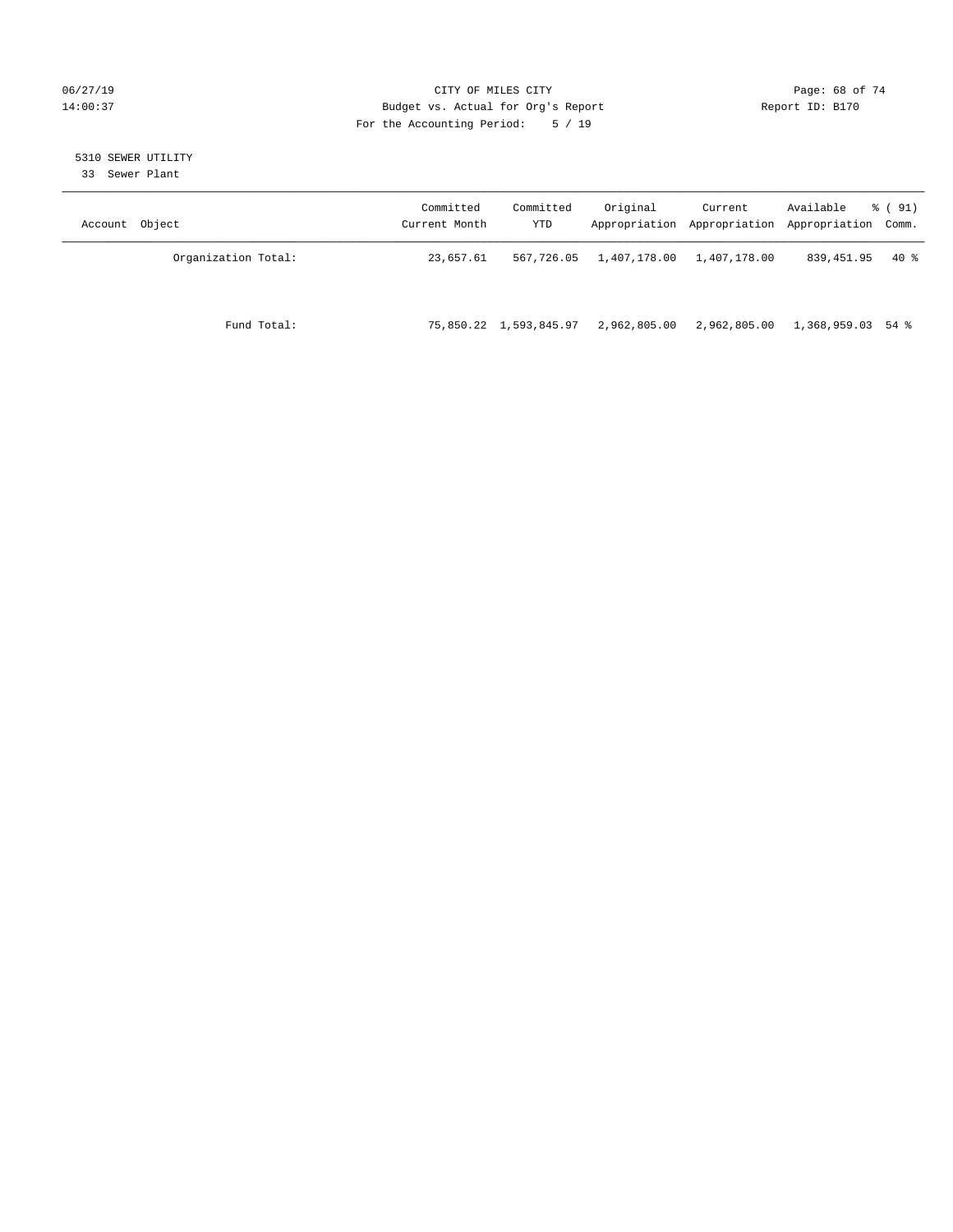# 06/27/19 **Page: 69 of 74** CITY OF MILES CITY **CITY Page: 69 of 74** 14:00:37 Budget vs. Actual for Org's Report Report ID: B170 For the Accounting Period: 5 / 19

————————————————————————————————————————————————————————————————————————————————————————————————————————————————————————————————————

# 5510 AMBULANCE FUND

10 Ambulance

|                                             | Committed     | Committed               | Original                                          | Current      | Available                                       | % ( 91)         |
|---------------------------------------------|---------------|-------------------------|---------------------------------------------------|--------------|-------------------------------------------------|-----------------|
| Account Object                              | Current Month | YTD                     |                                                   |              | Appropriation Appropriation Appropriation Comm. |                 |
|                                             |               |                         |                                                   |              |                                                 |                 |
| 420000 PUBLIC SAFETY-GASB68                 |               |                         |                                                   |              |                                                 |                 |
| 420730 Emergency Medical Services-Ambulance |               |                         |                                                   |              |                                                 |                 |
| 111 Salaries and Wages - Permanent          | 20,001.04     | 227,450.31              | 233,296.00                                        | 233,296.00   | 5,845.69                                        | 97%             |
| 112 SALARIES AND WAGES - PART PAID          | 1,170.00      | 13,650.00               | 20,000.00                                         | 20,000.00    | 6,350.00                                        | 68 %            |
| 121 OVERTIME-PERMANENT                      | 2,203.79      | 22,529.79               | 19,200.00                                         | 19,200.00    | -3,329.79                                       | 117 %           |
| 131 VACATION                                | 1,749.48      | 19,234.18               | 10,400.00                                         | 10,400.00    | $-8,834.18$                                     | $185$ %         |
| 132 SICK LEAVE                              | 6.22          | 11,349.92               | 4,200.00                                          | 4,200.00     | $-7, 149.92$                                    | $270$ %         |
| 133 OTHER LEAVE PAY                         | 0.00          | 434.50                  | 2,480.00                                          | 2,480.00     | 2,045.50                                        | 18 %            |
| 134 HOLIDAY PAY                             | 0.00          | 5,156.69                | 4,700.00                                          | 4,700.00     | $-456.69$                                       | 110 %           |
| 141 Unemployment Insurance                  | 87.97         | 1,050.96                | 416.00                                            | 416.00       | $-634.96$                                       | $253$ $%$       |
| 142 Workers' Compensation                   | 968.22        | 11,315.26               | 9,665.00                                          | 9,665.00     | $-1,650.26$                                     | 117 %           |
| 143 Health Insurance                        | 2,930.13      | 38,486.76               | 43,938.00                                         | 43,938.00    | 5,451.24                                        | 88 %            |
| 144 FICA                                    | 435.98        | 5,217.20                | 4,211.00                                          | 4,211.00     | $-1,006.20$                                     | $124$ %         |
| 147 Firemen's Pension                       | 2,493.79      | 32,687.30               | 39,386.00                                         | 39,386.00    | 6,698.70                                        | 83%             |
| 210 Office Supplies and Materials           | 54.40         | 2,893.12                | 3,000.00                                          | 3,000.00     | 106.88                                          | 96%             |
| 214 Small Items of Equipment                | 2.32          | 1,097.54                | 7,600.00                                          | 7,600.00     | 6,502.46                                        | $14*$           |
| 220 Operating Expenses                      | 149.40        | 1,466.99                | 35,000.00                                         | 35,000.00    | 33,533.01                                       | 4%              |
| 222 Chemicals, Lab & Med Supplies           | 2,789.76      | 18,160.38               | 30,000.00                                         | 30,000.00    | 11,839.62                                       | 61 %            |
| 230 Repair and Maintenance Supplies         | 0.00          | 8.81                    | 3,000.00                                          | 3,000.00     | 2,991.19                                        | 0 <sup>8</sup>  |
| 231 Gas, Oil, Diesel Fuel, Grease, etc.     | 668.73        | 12,317.51               | 15,000.00                                         | 15,000.00    | 2,682.49                                        | 82%             |
| 241 Consumable Tools                        | 114.33        | 3,224.66                | 5,000.00                                          | 5,000.00     | 1,775.34                                        | 64 %            |
| 300 PURCHASED SERVICES                      | 0.00          | 0.00                    | 2,000.00                                          | 2,000.00     | 2,000.00                                        | 0 <sup>8</sup>  |
| 311 Postage, Box Rent, Etc.                 | 1.00          | 9.26                    | 100.00                                            | 100.00       | 90.74                                           | 9%              |
| 320 Printing, Duplicating, Typing &         | 0.00          | 25.90                   | 350.00                                            | 350.00       | 324.10                                          | 7 %             |
| 330 Publicity, Subscriptions & Dues         | 0.00          | 24.04                   | 0.00                                              | 0.00         | $-24.04$                                        | $***$ $%$       |
| 334 Memberships, Registrations & Dues       | 0.00          | 59.75                   | 0.00                                              | 0.00         | $-59.75$                                        | $***$ $-$       |
| 341 Electric Utility Services               | 176.78        | 1,887.48                | 2,000.00                                          | 2,000.00     | 112.52                                          | 94 %            |
| 342 Water Utility Services                  | 24.42         | 286.40                  | 400.00                                            | 400.00       | 113.60                                          | 72 %            |
| 343 Sewer Utility Services                  | 29.22         | 320.28                  | 325.00                                            | 325.00       | 4.72                                            | 99 %            |
| 344 Gas Utility Service                     | 30.16         | 1,025.74                | 1,200.00                                          | 1,200.00     | 174.26                                          | 85%             |
| 345 Telephone                               | 137.80        | 1,396.91                | 1,750.00                                          | 1,750.00     | 353.09                                          | $80*$           |
| 346 Garbage Service                         | 0.00          | 404.03                  | 1,064.00                                          | 1,064.00     | 659.97                                          | 38 <sup>8</sup> |
| 347 Internet                                | 28.24         | 396.02                  | 500.00                                            | 500.00       | 103.98                                          | 79 %            |
| 350 Professional Services                   | 5,677.44      | 37,130.93               | 47,000.00                                         | 47,000.00    | 9,869.07                                        | 79 %            |
| 360 Contr R & M                             | 0.00          | 614.73                  | 5,000.00                                          | 5,000.00     | 4,385.27                                        | $12*$           |
| 364 R&M Vehicles - Fire/Amb                 | 21.56         | 4,706.50                | 15,000.00                                         | 15,000.00    | 10,293.50                                       | $31$ %          |
| 370 Travel                                  | 0.00          | 87.59                   | 2,500.00                                          | 2,500.00     | 2,412.41                                        | 4%              |
| 380 Training Services                       | 0.00          | 192.39                  | 10,000.00                                         | 10,000.00    | 9,807.61                                        | 2 <sup>°</sup>  |
| 382 Books                                   | 0.00          | 614.00                  | 2,000.00                                          | 2,000.00     | 1,386.00                                        | $31$ %          |
| 400 BUILDING MATERIALS                      | 33.05         | 2,928.67                | 3,000.00                                          | 3,000.00     |                                                 | 71.33 98 %      |
| 511 Insurance on Buildings                  | 0.00          | 327.52                  | 328.00                                            | 328.00       |                                                 | $0.48$ 100 %    |
| 512 Insurance on Vehicles & Equipment       | 0.00          | 1,229.53                | 1,230.00                                          | 1,230.00     |                                                 | $0.47$ 100 %    |
| 810 Losses (Bad debt expense - Enterprise   | 34,053.04     | 69,306.97               | 90,000.00                                         | 90,000.00    | 20,693.03                                       | $77$ $%$        |
| 811 Contractual Allowances (Ambl)           | 35,898.82     | 283,668.04              | 180,000.00                                        | 180,000.00   | $-103,668.04$                                   | 158 %           |
| 940 Machinery & Equipment                   | 0.00          | 282,000.00              | 294,000.00                                        | 294,000.00   | 12,000.00                                       | 96 <sup>°</sup> |
| Account Total:                              |               | 111,937.09 1,116,374.56 | 1,150,239.00                                      | 1,150,239.00 | 33,864.44                                       | 97%             |
|                                             |               |                         |                                                   |              |                                                 |                 |
| Account Group Total:                        |               |                         | 111,937.09 1,116,374.56 1,150,239.00 1,150,239.00 |              | 33,864.44 97 %                                  |                 |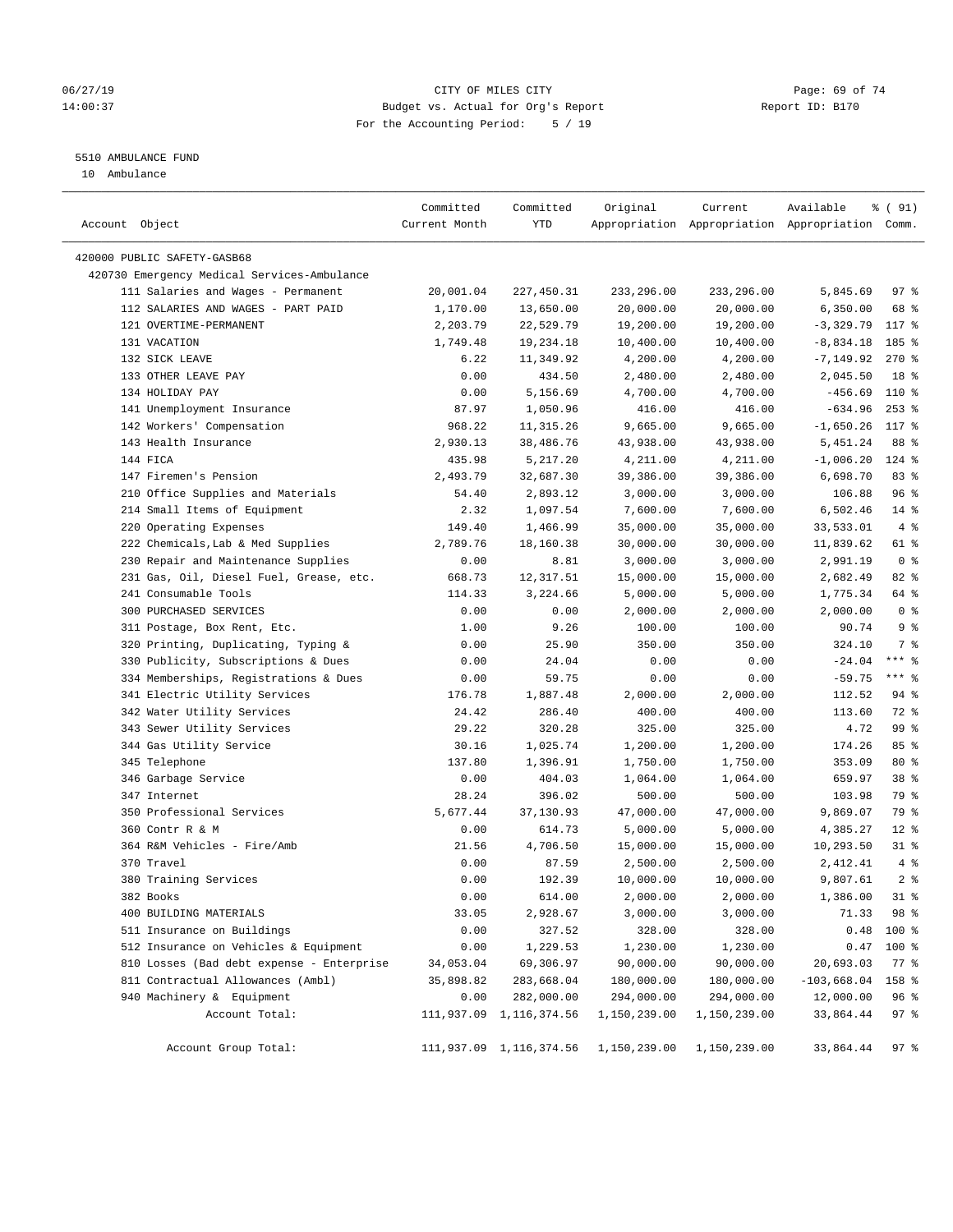#### 06/27/19 Page: 70 of 74 14:00:37 Budget vs. Actual for Org's Report Report ID: B170 For the Accounting Period: 5 / 19

# 5510 AMBULANCE FUND

10 Ambulance

| Account Object                           | Committed<br>Current Month | Committed<br><b>YTD</b> | Original     | Current      | Available<br>Appropriation Appropriation Appropriation | % (91)<br>Comm. |  |
|------------------------------------------|----------------------------|-------------------------|--------------|--------------|--------------------------------------------------------|-----------------|--|
| 510000 MISCELLANEOUS                     |                            |                         |              |              |                                                        |                 |  |
| 510330 Comprehensive Liability Insurance |                            |                         |              |              |                                                        |                 |  |
| 513 Liability                            | 0.00                       | 3,433.71                | 3,434.00     | 3,434.00     | 0.29                                                   | 100 %           |  |
| Account Total:                           | 0.00                       | 3,433.71                | 3,434.00     | 3,434.00     | 0.29                                                   | $100$ %         |  |
| Account Group Total:                     | 0.00                       | 3,433.71                | 3,434.00     | 3,434.00     |                                                        | $0.29$ 100 %    |  |
| 520000 OTHER FINANCING USES              |                            |                         |              |              |                                                        |                 |  |
| 521000 Interfund Operating Transfers Out |                            |                         |              |              |                                                        |                 |  |
| 820 Transfers to Other Funds             | 2,143.67                   | 28,580.37               | 35,724.00    | 35,724.00    | 7,143.63                                               | 80%             |  |
| Account Total:                           | 2,143.67                   | 28,580.37               | 35,724.00    | 35,724.00    | 7,143.63                                               | $80*$           |  |
| Account Group Total:                     | 2,143.67                   | 28,580.37               | 35,724.00    | 35,724.00    | 7,143.63                                               | $80*$           |  |
| Organization Total:                      |                            | 114,080.76 1,148,388.64 | 1,189,397.00 | 1,189,397.00 | 41,008.36                                              | 97 <sup>8</sup> |  |
|                                          |                            |                         |              |              |                                                        |                 |  |
| Fund Total:                              |                            | 114,080.76 1,148,388.64 | 1,189,397.00 | 1,189,397.00 | 41,008.36 97 %                                         |                 |  |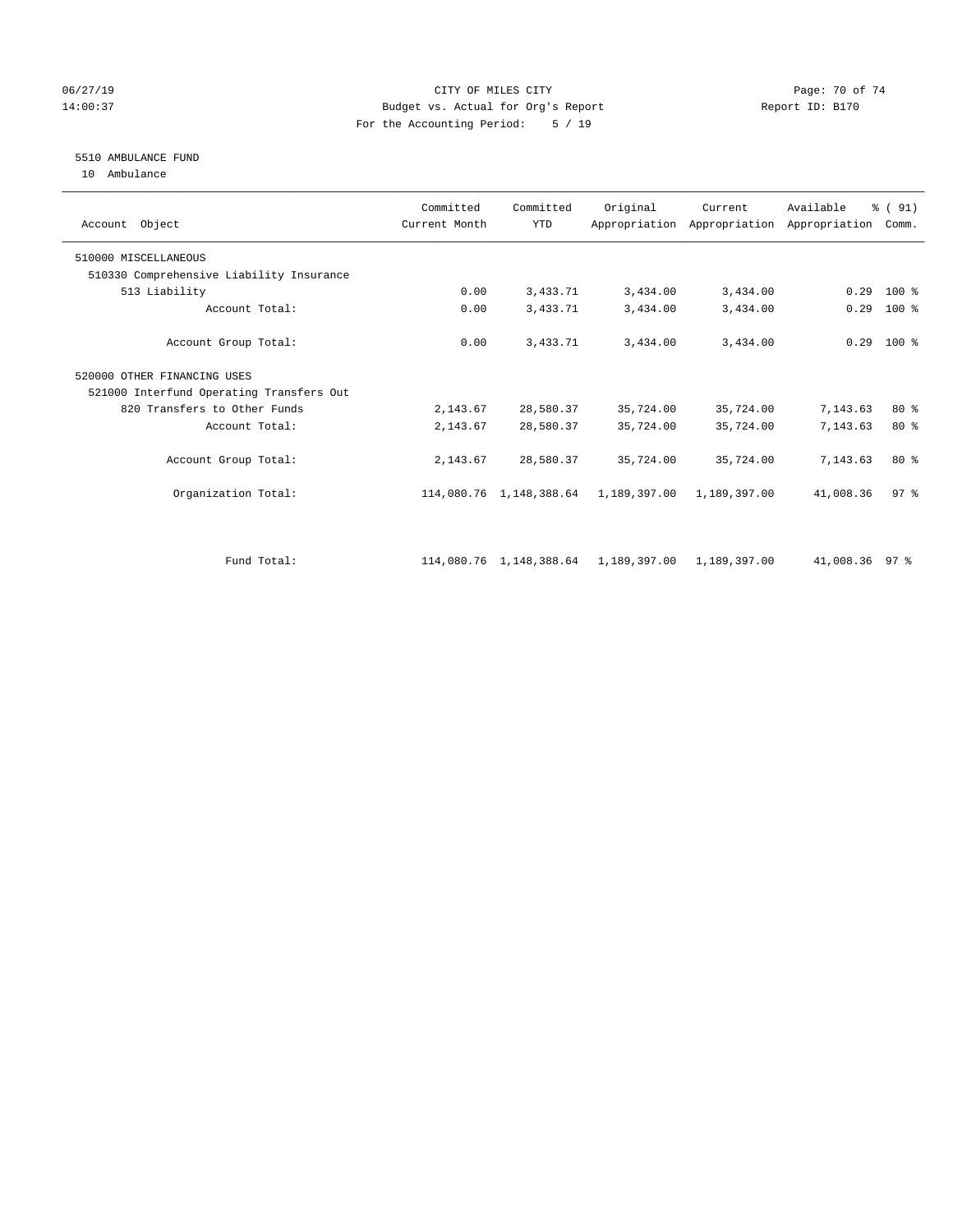#### 06/27/19 Page: 71 of 74 14:00:37 Budget vs. Actual for Org's Report Report ID: B170 For the Accounting Period: 5 / 19

————————————————————————————————————————————————————————————————————————————————————————————————————————————————————————————————————

#### 5610 AIRPORT OPERATING

87 Airport

|                                            | Committed         | Committed    | Original           | Current                  | Available                                       | % ( 91)                        |
|--------------------------------------------|-------------------|--------------|--------------------|--------------------------|-------------------------------------------------|--------------------------------|
| Account Object                             | Current Month     | YTD          |                    |                          | Appropriation Appropriation Appropriation Comm. |                                |
| 430000 Public Works-GASB68                 |                   |              |                    |                          |                                                 |                                |
| 430300 Airport (87)                        |                   |              |                    |                          |                                                 |                                |
| 111 Salaries and Wages - Permanent         | 6,862.42          | 74,853.51    | 100,020.00         | 100,020.00               | 25,166.49                                       | 75 %                           |
| 121 OVERTIME-PERMANENT                     | 80.10             | 1,837.36     | 2,800.00           | 2,800.00                 | 962.64                                          | 66 %                           |
| 131 VACATION                               | 351.36            | 6,944.58     | 2,100.00           | 2,100.00                 | $-4,844.58$                                     | $331$ $%$                      |
| 132 SICK LEAVE                             | 26.17             | 528.46       | 1,800.00           | 1,800.00                 | 1,271.54                                        | $29$ %                         |
| 133 OTHER LEAVE PAY                        | 795.99            | 4,058.28     | 3,197.00           | 3,197.00                 | $-861.28$                                       | $127$ %                        |
| 134 HOLIDAY PAY                            | 0.00              | 0.00         | 1,600.00           | 1,600.00                 | 1,600.00                                        | 0 <sup>8</sup>                 |
| 141 Unemployment Insurance                 | 28.41             | 309.87       | 167.00             | 167.00                   | $-142.87$                                       | 186 %                          |
| 142 Workers' Compensation                  | 463.69            | 5,039.17     | 6,140.00           | 6,140.00                 | 1,100.83                                        | $82$ $%$                       |
| 143 Health Insurance                       | 1,479.05          | 16,269.55    | 17,753.00          | 17,753.00                | 1,483.45                                        | $92$ $%$                       |
| 144 FICA                                   | 620.86            | 6,771.95     | 8,531.00           | 8,531.00                 | 1,759.05                                        | 79 %                           |
| 145 PERS                                   | 695.54            | 7,560.64     | 9,445.00           | 9,445.00                 | 1,884.36                                        | $80*$                          |
| 196 CLOTHING ALLOTMENT                     | 0.00              | 300.00       | 375.00             | 375.00                   | 75.00                                           | $80*$                          |
| 210 Office Supplies and Materials          | 185.92            | 796.32       | 600.00             | 600.00                   | $-196.32$ 133 %                                 |                                |
| 214 Small Items of Equipment               | 0.00              | 0.00         | 500.00             | 500.00                   | 500.00                                          | 0 <sup>8</sup>                 |
| 220 Operating Expenses                     | 11.89             | 4,269.40     | 3,500.00           | 3,500.00                 | $-769.40$                                       | $122$ %                        |
| 230 Repair and Maintenance Supplies        | 24,569.02         | 33,925.82    | 8,000.00           | 8,000.00                 | $-25,925.82$                                    | $424$ $%$                      |
| 231 Gas, Oil, Diesel Fuel, Grease, etc.    | 215.93            | 3,512.97     | 2,000.00           | 2,000.00                 | $-1,512.97$                                     | $176$ %                        |
| 237 Aviation Fuel                          | 27, 336.15        | 213,058.48   | 250,000.00         | 250,000.00               | 36,941.52                                       | 85%                            |
| 239 Tires, Tubes Etc.                      | 0.00              | 181.08       | 2,500.00           | 2,500.00                 | 2,318.92                                        | 7 %                            |
| 250 Supplies for Resale                    | 0.00              | 859.72       | 1,000.00           | 1,000.00                 | 140.28                                          | 86 %                           |
| 311 Postage, Box Rent, Etc.                | 6.85              | 131.10       | 300.00             | 300.00                   | 168.90                                          | 44 %                           |
| 319 Other Communication and Transportation | 114.20            | 1,042.77     | 1,000.00           | 1,000.00                 | $-42.77$                                        | $104$ %                        |
| 330 Publicity, Subscriptions & Dues        | 15.00             | 1,306.99     | 1,000.00           | 1,000.00                 | $-306.99$                                       | 131 %                          |
| 334 Memberships, Registrations & Dues      | 0.00              | 490.00       | 500.00             | 500.00                   | 10.00                                           | 98 %                           |
| 341 Electric Utility Services              | 853.00            | 8,885.09     | 9,000.00           | 9,000.00                 | 114.91                                          | 99%                            |
| 344 Gas Utility Service                    | 251.66            | 5,608.28     | 5,000.00           | 5,000.00                 | $-608.28$                                       | 112 %                          |
| 345 Telephone                              | 162.70            | 1,757.24     | 3,500.00           | 3,500.00                 | 1,742.76                                        | 50%                            |
| 347 Internet                               | 15.00             | 194.41       | 400.00             | 400.00                   | 205.59                                          | 49 %                           |
| 350 Professional Services                  | 0.00              | $-86.25$     | 1,500.00           | 1,500.00                 | 1,586.25                                        | $-6$ %                         |
| 363 R&M Vehicles/Equip/Labor-PW            | 89.93             | 7,566.65     | 6,000.00           | 6,000.00                 | $-1,566.65$                                     | $126$ %                        |
| 367 Plumbing, Heating, Electrical          | 0.00              | 0.00         | 1,000.00           | 1,000.00                 | 1,000.00                                        | 0 <sup>8</sup>                 |
| 370 Travel                                 | 0.00              | 680.74       | 0.00               | 0.00                     | $-680.74$                                       | $***$ $%$                      |
| 380 Training Services                      | 0.00              | 0.00         | 150.00             | 150.00                   | 150.00                                          | 0 <sup>8</sup>                 |
| 511 Insurance on Buildings                 | 0.00              | 3,117.50     | 3,118.00           | 3,118.00                 | 0.50                                            | $100*$                         |
| 512 Insurance on Vehicles & Equipment      | 0.00              | 2,610.42     | 1,854.00           | 1,854.00                 | $-756.42$                                       | 141 %                          |
| 513 Liability                              | 0.00              | 0.00         | 4,793.00           | 4,793.00                 | 4,793.00                                        | 0 <sup>8</sup>                 |
| 911 FFA AIP17-2017                         | 0.00              | 175.74       |                    |                          | $-175.74$                                       | $***$ $\frac{6}{5}$            |
| 925 Industrial Park Project-Airport        | 0.00              | 685.00       | 0.00               | 0.00                     |                                                 |                                |
| 940 Machinery & Equipment                  | 0.00              | $-1, 249.99$ | 164,000.00<br>0.00 | 164,000.00<br>0.00       | 163,315.00<br>1,249.99                          | 0 <sup>8</sup><br>$***$ $_{8}$ |
| 944 Snow Removal Enviironment Study        |                   | 134,593.73   | 140,044.00         |                          |                                                 |                                |
| Account Total:                             | 0.00<br>65,230.84 | 548,586.58   | 765,187.00         | 140,044.00<br>765,187.00 | 5,450.27<br>216,600.42                          | 96%<br>72 %                    |
|                                            |                   |              |                    |                          |                                                 |                                |
| 430320 Airport - Improvements              |                   |              |                    |                          |                                                 |                                |
| 360 Contr R & M                            | 0.00              | 0.00         | 280,000.00         | 280,000.00               | 280,000.00                                      | 0 <sup>8</sup>                 |
| 940 Machinery & Equipment                  | 0.00              | 5,399.99     | 0.00               | 0.00                     | $-5,399.99$                                     | *** 응                          |
| Account Total:                             | 0.00              | 5,399.99     | 280,000.00         | 280,000.00               | 274,600.01                                      | 2 <sub>8</sub>                 |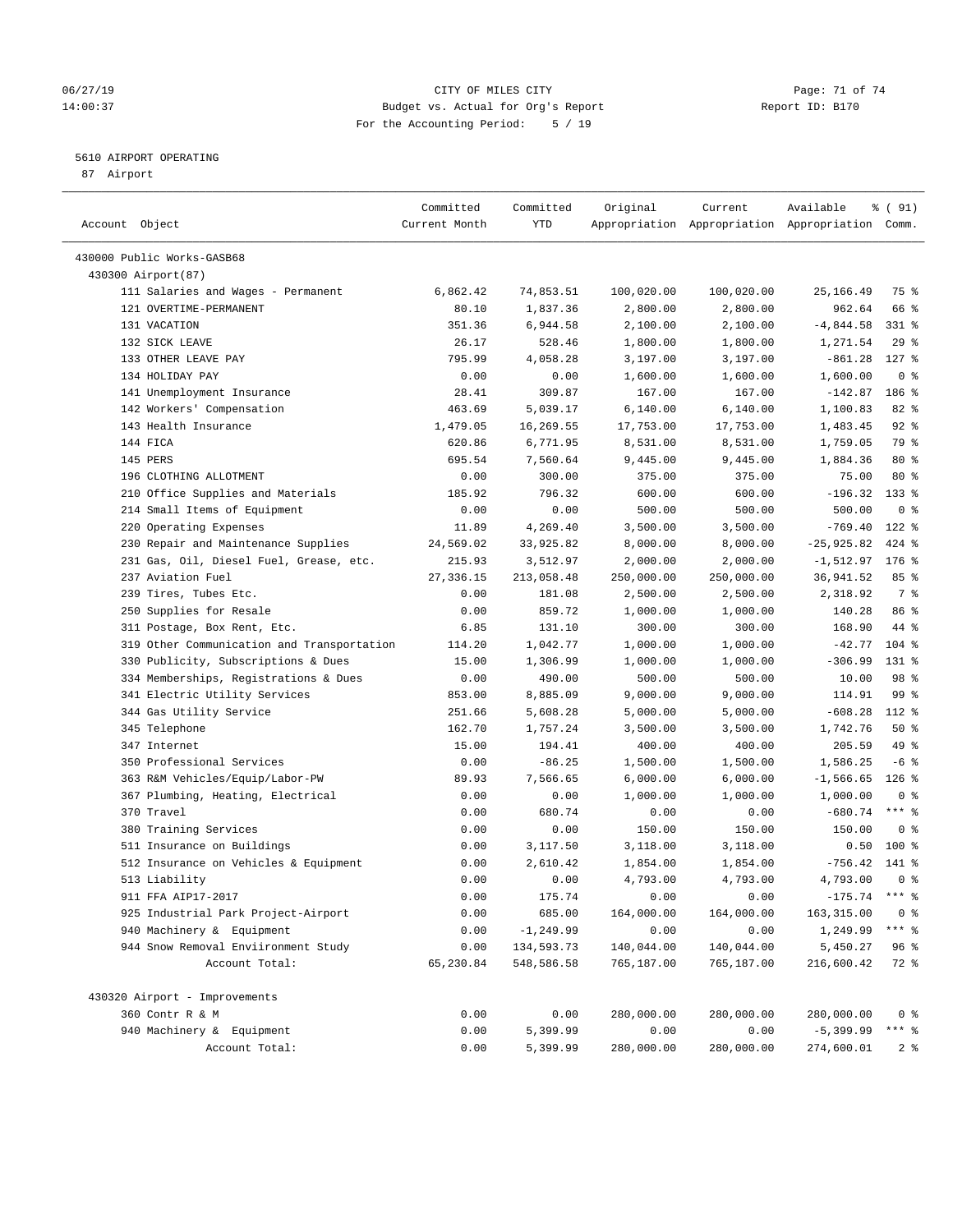# 06/27/19 Page: 72 of 74 14:00:37 Budget vs. Actual for Org's Report Report ID: B170 For the Accounting Period: 5 / 19

# 5610 AIRPORT OPERATING

87 Airport

| Account Object                           | Committed<br>Current Month | Committed<br><b>YTD</b> | Original     | Current      | Available<br>Appropriation Appropriation Appropriation | % (91)<br>Comm. |
|------------------------------------------|----------------------------|-------------------------|--------------|--------------|--------------------------------------------------------|-----------------|
| Account Group Total:                     | 65,230.84                  | 553,986.57              | 1,045,187.00 | 1,045,187.00 | 491,200.43                                             | 53%             |
| 490000 DEBT SERVICE                      |                            |                         |              |              |                                                        |                 |
| 490500 Other Debt Service Payments       |                            |                         |              |              |                                                        |                 |
| 648 MT Aero Principle 06-2015            | 0.00                       | 16,953.00               | 16,953.00    | 16,953.00    | 0.00                                                   | 100 %           |
| 649 MT Aero Interest06-2015              | 0.00                       | 1,928.38                | 1,929.00     | 1,929.00     | 0.62                                                   | $100$ %         |
| Account Total:                           | 0.00                       | 18,881.38               | 18,882.00    | 18,882.00    | 0.62                                                   | $100*$          |
| Account Group Total:                     | 0.00                       | 18,881.38               | 18,882.00    | 18,882.00    |                                                        | $0.62$ 100 %    |
| 520000 OTHER FINANCING USES              |                            |                         |              |              |                                                        |                 |
| 521000 Interfund Operating Transfers Out |                            |                         |              |              |                                                        |                 |
| 820 Transfers to Other Funds             | 1,539.50                   | 16,934.50               | 18,474.00    | 18,474.00    | 1,539.50                                               | $92$ $%$        |
| Account Total:                           | 1,539.50                   | 16,934.50               | 18,474.00    | 18,474.00    | 1,539.50                                               | $92$ $%$        |
| Account Group Total:                     | 1,539.50                   | 16,934.50               | 18,474.00    | 18,474.00    | 1,539.50                                               | $92$ $%$        |
| Organization Total:                      | 66,770.34                  | 589,802.45              | 1,082,543.00 | 1,082,543.00 | 492,740.55                                             | $54$ $%$        |
|                                          |                            |                         |              |              |                                                        |                 |
| Fund Total:                              | 66,770.34                  | 589,802.45              | 1,082,543.00 | 1,082,543.00 | 492,740.55                                             | $54$ $%$        |